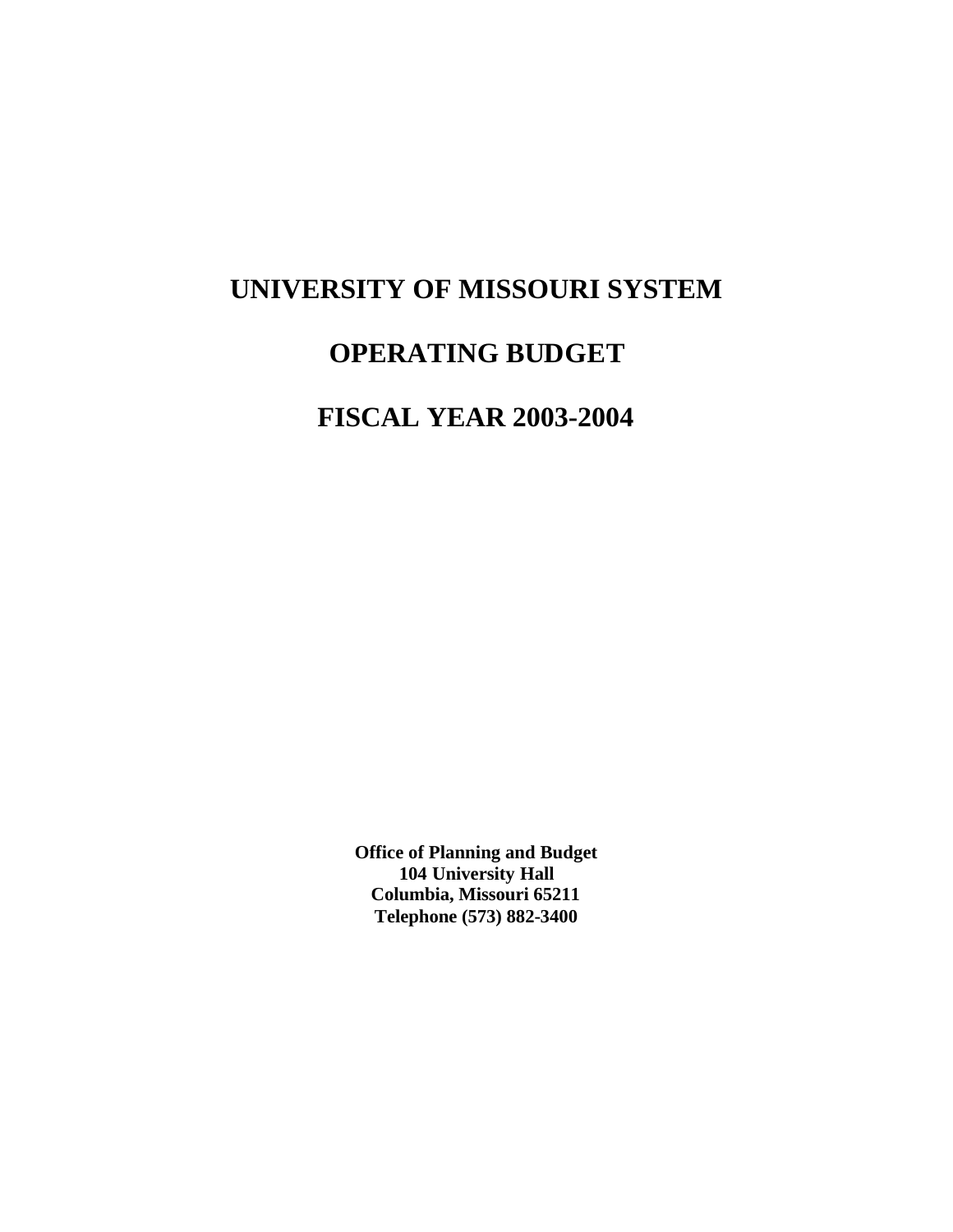# **TABLE OF CONTENTS**

## **PAGE**

| <b>Appendix</b> |  |
|-----------------|--|
|                 |  |

|  | Tables A1-A7 Operations Fund Budget by Administrative Division |      |
|--|----------------------------------------------------------------|------|
|  |                                                                | - 24 |
|  | Tables A8-A15 Operations Fund Budget by Program                |      |
|  |                                                                | -29  |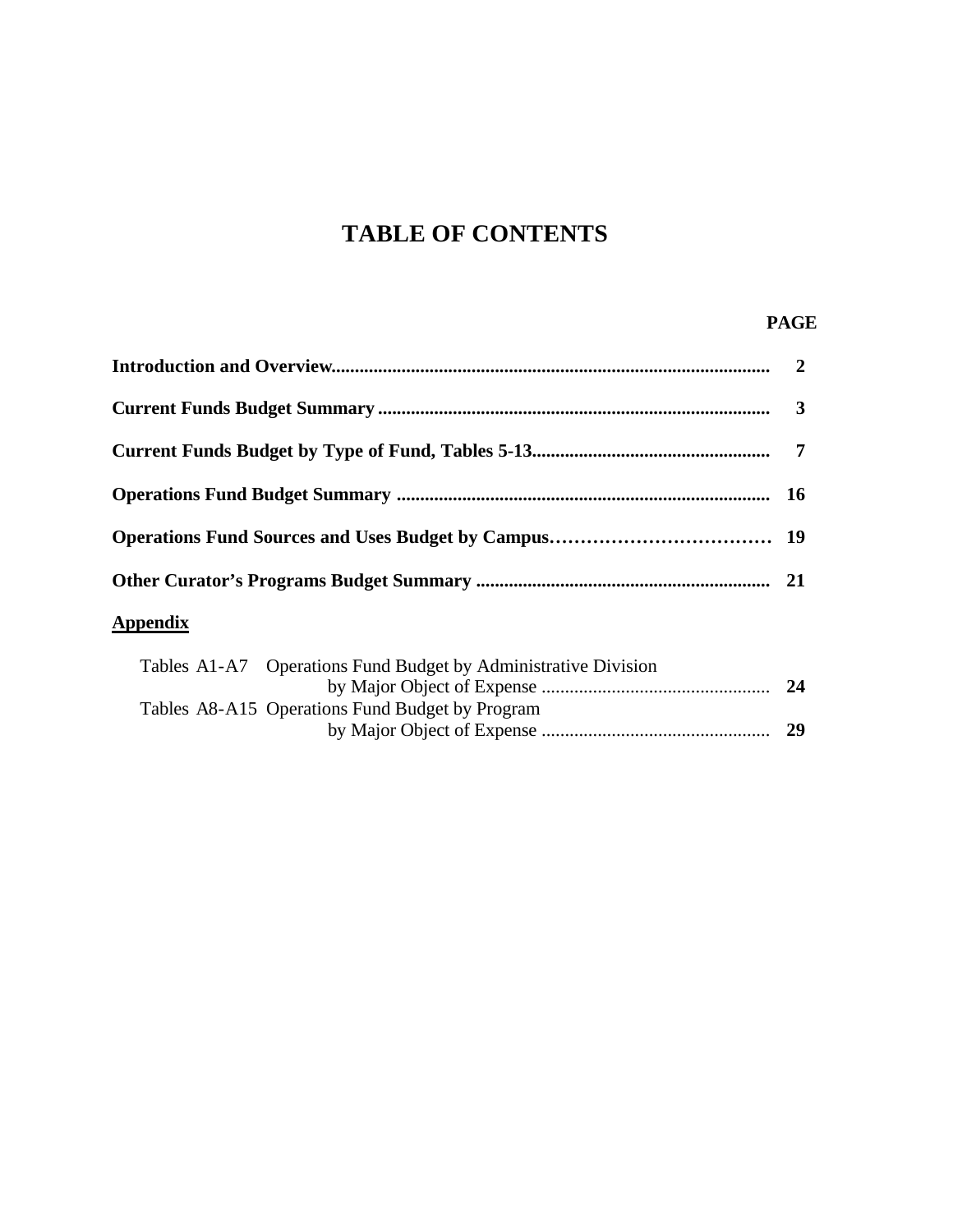# **University of Missouri System FY 2003-2004 Operating Budget**

## **Introduction and Overview**

## **Introduction**

The University of Missouri System Operating Budget Book presents information on total sources and uses of the University's Current Funds. Sources of funds include estimated beginning balances and anticipated revenues. Uses of funds include expenditures, transfers, and planned ending balances. Current Funds include resources of the University that are expendable for any purpose directly related to the primary missions of the University, i.e., instruction, research, and public service, as well as related support services. Current Funds can be divided into restricted and unrestricted funds. Restricted funds are those that are restricted in use by the donor or supporting agency. Excluded from this document are loan funds, plant funds, endowment and similar funds, retirement and similar funds, and agency funds.

## **Context for Budget Planning**

Budget planning and development for fiscal year 2003-2004 was guided by the policy decisions and planning parameters of the Board of Curators as defined in the University's Strategic Plan, and by the program decision items included in the FY 2003-2004 Appropriations Request for Operations. An increase in tuition of 19.8% was approved for academic year 2003- 2004. Expenditure assumptions for planning included the following:

- The salary and wage budget pool will increase by 2% plus an educational assistance benefit.
- The FY 2004 flat benefit rate for benefit-eligible employees excluding FICA is 20.85%. This is a 21.7% increase from FY 2003.
- The E&E budget pool will increase 1.5%, which is primarily an increase in fixed costs.
- Funds equal to 1.25% of the replacement cost of the physical plant will be budgeted for maintenance and repair.

The budgets reported in this document are based on the original detail budgets for the University as entered into the PeopleSoft General Ledger Financial System as of June 30, 2003.

## **Withholding of State Appropriations**

State appropriations for the University of Missouri are subject to a 3.0% withholding by the State of Missouri. The University's FY 2003-2004 budget was developed and entered into the University's financial system based on the assumption that state appropriation revenues would equal 97.0% of state funds appropriated to the University. Extraordinary withholdings of \$9.7 million, or 2.5%, were taken from operations funds after the FY 2004 budgets were entered into PeopleSoft, and are not reflected in the tables of this document.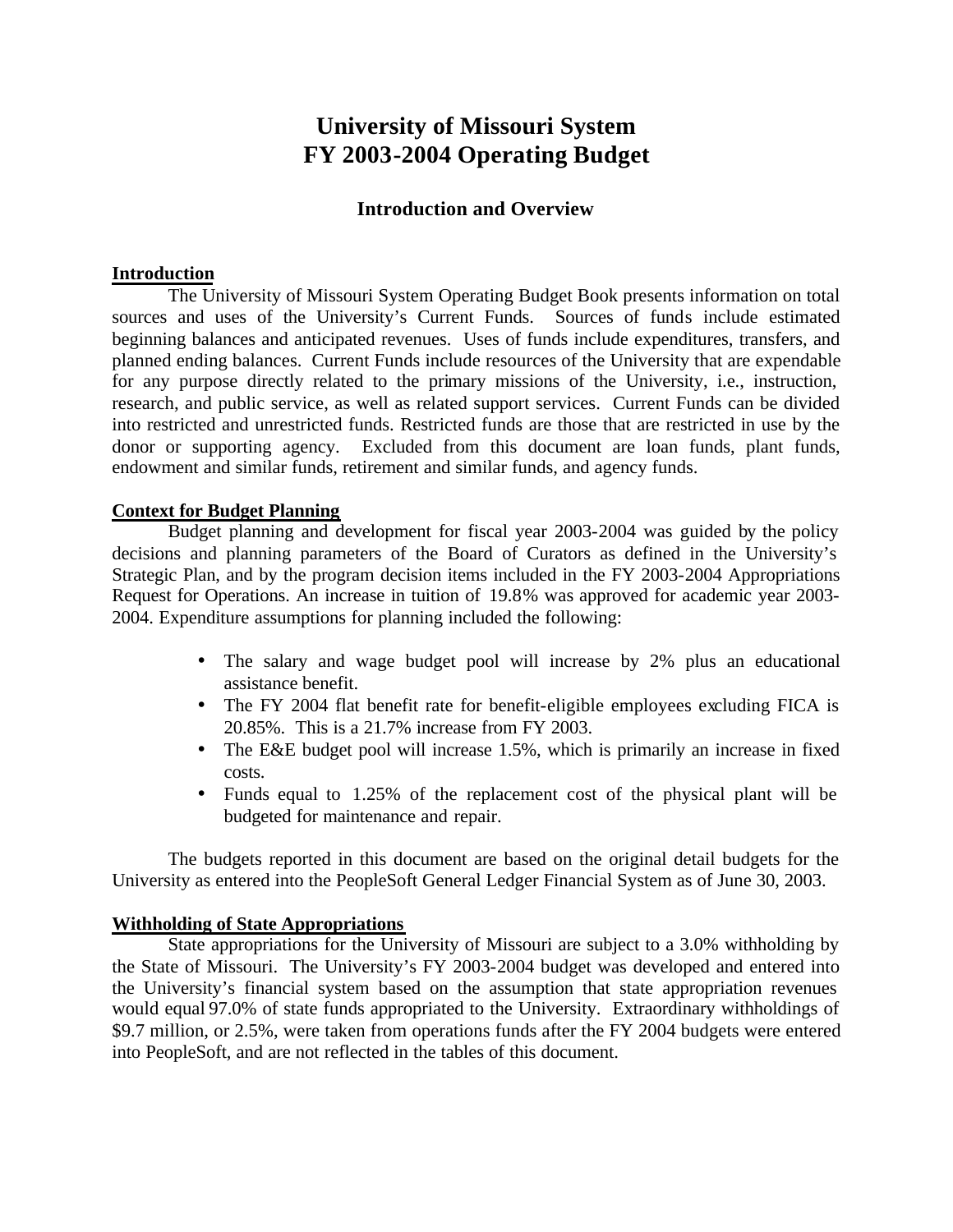# **FY 2003-2004 Current Funds Budget Summary**

For fiscal year 2003-2004, the University of Missouri's Current Funds expenditure budget totals \$2.0 billion. Of the total Current Funds budget, 83.2% is unrestricted and 16.8% is restricted. The Operations Fund makes up 45.3% of the total Current Funds budget for the University. Table 1 below shows the distribution of the total Current Funds budget for each campus and administrative unit, broken down by major type of fund.

| Table 1. Percentage Distribution of FY 2003-2004 Current Funds Budgets by Type of Fund, by Campus |  |
|---------------------------------------------------------------------------------------------------|--|
|---------------------------------------------------------------------------------------------------|--|

|                                        | UMC     | UMKC    | <b>UMR</b> | <b>UMSL</b> | <b>Hospital</b> | <b>UM</b><br>Outreach<br>&<br><b>Extension</b> | <b>UM</b><br><b>System</b><br>Admin. | <b>U-Wide</b><br><b>Resources</b> | <b>System</b><br>Total |
|----------------------------------------|---------|---------|------------|-------------|-----------------|------------------------------------------------|--------------------------------------|-----------------------------------|------------------------|
| Operations                             | 50.0%   | 71.1%   | 66.3%      | 64.0%       | 0.0%            | 83.9%                                          | 53.0%                                | 36.4%                             | 45.3%                  |
| Service Operations                     | 0.4%    | 0.4%    | 0.0%       | 0.1%        | 0.0%            | 0.0%                                           | 0.5%                                 | 0.0%                              | 0.3%                   |
| Self Insurance Funds                   | $0.0\%$ | $0.0\%$ | 0.0%       | 0.0%        | 0.0%            | 0.0%                                           | 0.0%                                 | 63.4%                             | 0.2%                   |
| Other Enterprises E & G                | 15.9%   | 4.6%    | 2.2%       | 3.9%        | 0.0%            | 0.0%                                           | 2.1%                                 | 0.0%                              | 7.9%                   |
| Auxiliaries                            | 12.6%   | 6.2%    | 5.6%       | 13.8%       | $0.0\%$         | 0.0%                                           | 0.0%                                 | 0.2%                              | 7.8%                   |
| <b>Hospital Operating Funds</b>        | 0.0%    | 0.0%    | 0.0%       | 0.0%        | 99.8%           | 0.0%                                           | 0.0%                                 | 0.0%                              | 21.7%                  |
| <b>Total Unrestricted</b>              | 78.9%   | 82.3%   | 74.1%      | 81.8%       | 99.8%           | 83.9%                                          | 55.6%                                | 100.0%                            | 83.2%                  |
| <b>Restricted State Appropriations</b> | 0.7%    | 0.0%    | 0.0%       | 0.0%        | 0.0%            | 0.0%                                           | 22.4%                                | 0.0%                              | 1.1%                   |
| Gifts and Endowment Income             | 3.4%    | 5.6%    | 4.7%       | 4.9%        | 0.2%            | 0.1%                                           | 5.1%                                 | 0.0%                              | 3.2%                   |
| Grants and Contracts                   | 17.0%   | 12.1%   | 21.2%      | 13.3%       | 0.0%            | 16.0%                                          | 16.9%                                | 0.0%                              | 12.5%                  |
| <b>Total Restricted</b>                | 21.1%   | 17.7%   | 25.9%      | 18.2%       | 0.2%            | 16.1%                                          | 44.4%                                | 0.0%                              | 16.8%                  |
| <b>Total Current Funds</b>             | 100.0%  | 100.0%  | 100.0%     | 100.0%      | 100.0%          | 100.0%                                         | 100.0%                               | 100.0%                            | 100.0%                 |

The total FY 2003-2004 Current Funds budget includes an estimated beginning balance of \$374.1 million and anticipated revenues of \$2.0 billion, for a total source of funds of \$2.3 billion. Planned expenditures of \$1.9 billion and transfers of \$88.2 million combine for a total planned use of funds of \$2.0 billion. The FY 2003-2004 Current Funds budget includes a planned decrease in ending balances of \$27.8 million as a result of the FY 2004 5.5% cut in core state appropriation and anticipated extraordinary withholdings.

## **Revenues**

Tuition and Fee revenues of \$435.8 million are the largest source of revenue and contribute 22.1% of the total Current Funds revenue budget. Tuition and Fees of \$398.5 million are recorded in the Operations Fund. Tuition and Fees of \$26.9 million, related to Continuing Education, are recorded in a separate fund. The \$10.4 million in tuition and fees in the Auxiliary Enterprises fund group is earmarked primarily for housing, dining, parking, and specially designated activity and facility fees.

State Appropriations at \$422.0 million, comprises the second largest source of Current Funds revenue, contributing 21.4% of the total revenue budget. State Appropriations include \$377.1 million in Operating Funds for the general mission of the University, \$22.6 million for University Hospitals & Clinics, and restricted appropriations for the Missouri Institute of Mental Health, Missouri Kidney Program, Alzheimer's Research, the Missouri Research and Education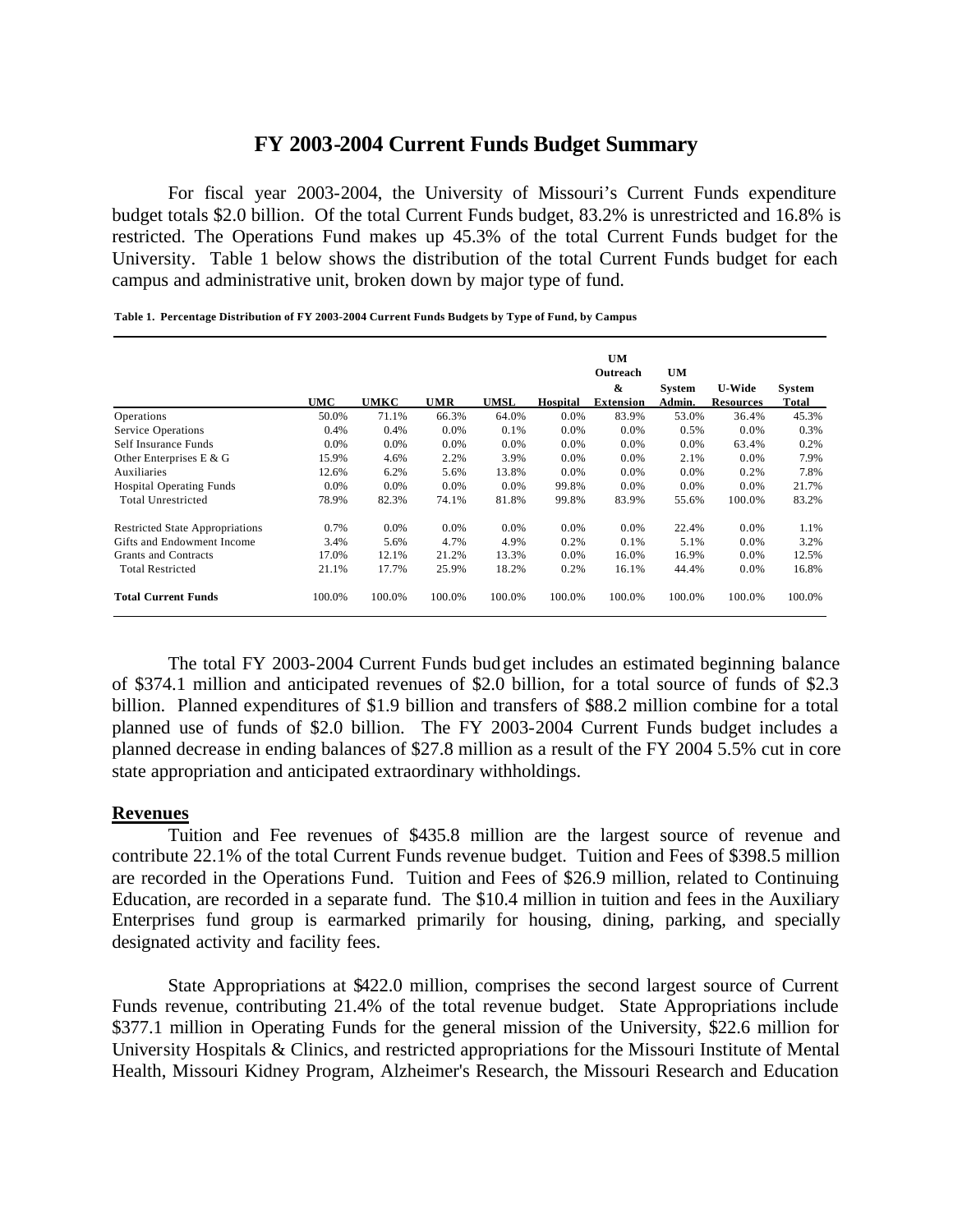Network (MOREnet), Spinal Cord Injury Research and the multi-year Telemedicine grant that total approximately \$22.4 million.

Sales and Services of Hospitals & Clinics, totaling \$399.1 million, are the third largest source of Current Fund revenues, contributing 20.2% of the total. These are funds primarily derived from the combined clinical operations of the University of Missouri-Columbia Hospitals & Clinics, Ellis Fischel Cancer Center, Columbia Regional Hospital, and the Missouri Rehabilitation Center. Not included in this category are funds generated from the University Physicians' clinical operations, which are part of the University of Missouri-Columbia Medical School's physicians' practice plan.

Sales and Services of Auxiliary Enterprises totaling \$132.4 million include revenues from essentially self-supporting activities that provide services and sales to students, faculty, and staff. These include housing and dining halls, intercollegiate athletics, bookstores, parking operations, student unions, recreational facilities, the television station, and other miscellaneous activities.

Sales and Services of Educational Activities, totaling \$149.7 million, include the operations of the medical, dental, optometry and veterinary clinics, as well as activities related to the Agricultural Experiment Station, Cooperative Extension, the Research Reactor, and other activities.

Federal, State, and Other Grants and Contracts combine for total projected revenues of \$275.7 million, or 14.0% of the total Current Funds revenue budget. These revenues are an estimate of the funds that will be received during FY 2003-2004. Grants and contracts are restricted funds, and are budgeted on a project basis for management purposes.

Other sources include Federal Appropriations (primarily for the Agricultural Experiment Station and Cooperative Extension), Investment Income, Gift Income and Endowment Income (primarily for student aid and professorships), as well as Recovery of Facilities and Administrative Costs (Recovery of F&A), which are generated from externally funded grants and contracts.

Table 2, on the following page, shows the percentage distribution of Current Funds revenues by major revenue source for each campus and administrative unit. Tuition and Fees are the largest contributor of revenue for each of the campuses, except for Columbia, where Sales & Services of Educational Activities and Auxiliary Enterprises are the largest contributors. State Appropriations are the second largest contributor for all campuses, except Columbia, where they are third. The largest source of revenue for Hospitals & Clinics is Sales & Services and State Appropriations are the largest contributor for Outreach & Extension, University of Missouri System Administration and University-Wide Resources.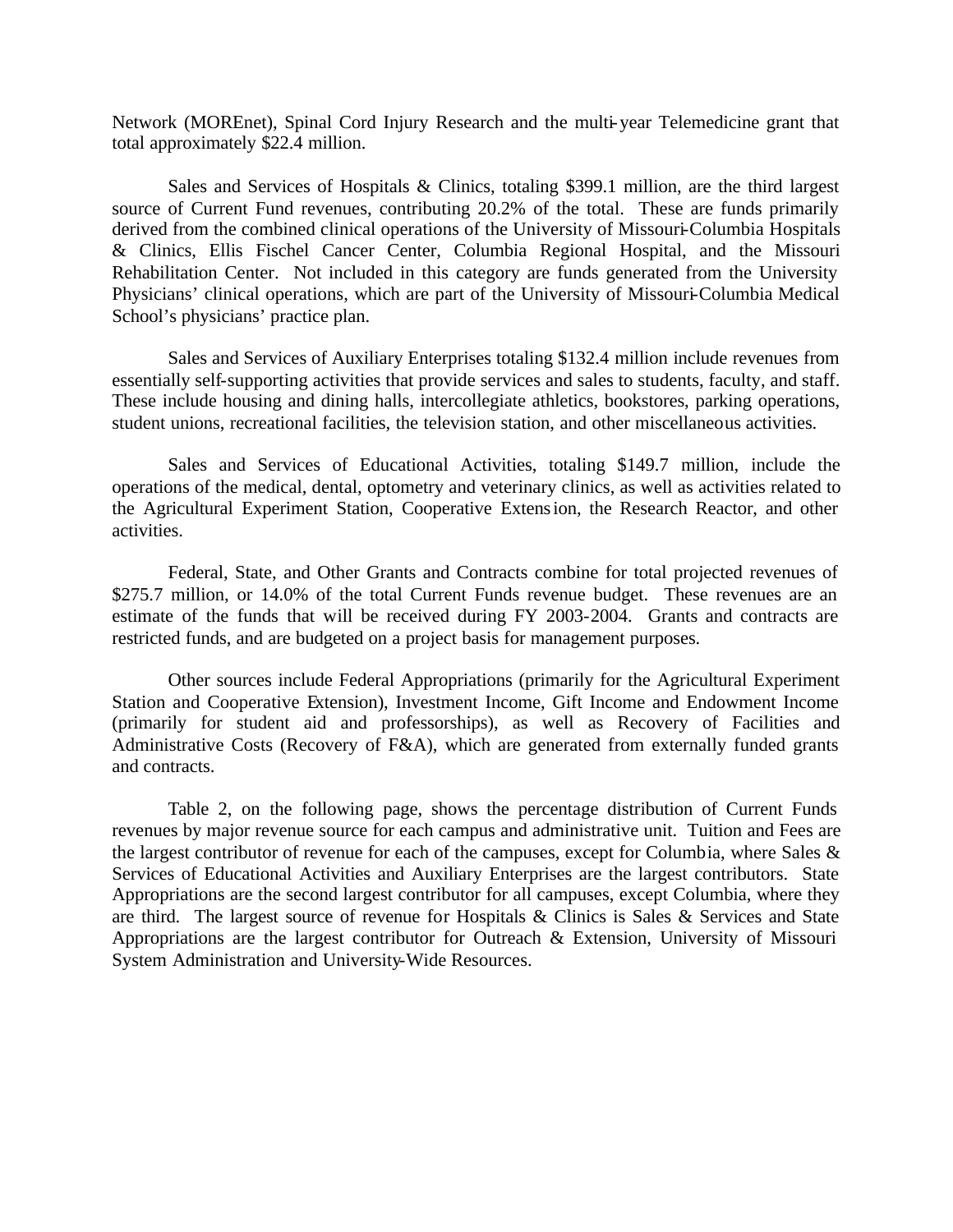**Table 2. Percentage Distribution of FY 2003-2004 Current Funds Budgeted Revenues by Major Source, by Campus**

|                                          |            |             |            |             |                 | UM<br>Outreach<br>& | <b>UM</b><br><b>System</b> | <b>U-Wide</b>    | <b>System</b> |
|------------------------------------------|------------|-------------|------------|-------------|-----------------|---------------------|----------------------------|------------------|---------------|
|                                          | <b>UMC</b> | <b>UMKC</b> | <b>UMR</b> | <b>UMSL</b> | <b>Hospital</b> | <b>Extension</b>    | Admin.                     | <b>Resources</b> | Total         |
| Tuition & Fees                           | 24.9%      | 38.4%       | 33.4%      | 42.7%       | $0.0\%$         | 0.0%                | 0.0%                       | 0.0%             | 22.1%         |
| Federal Appropriations                   | $0.6\%$    | $0.0\%$     | 0.0%       | 0.0%        | $0.0\%$         | 22.6%               | 0.0%                       | 0.0%             | 0.7%          |
| State Appropriations                     | 21.2%      | 26.2%       | 31.2%      | 26.5%       | 5.3%            | 57.3%               | 44.6%                      | 56.2%            | 21.4%         |
| Federal Grants & Contracts               | 13.8%      | 10.2%       | 16.3%      | 10.5%       | 0.0%            | 5.9%                | 0.4%                       | 0.0%             | 9.5%          |
| State and Other Govt. Grants & Contracts | 2.5%       | 1.1%        | 0.9%       | 1.3%        | $0.0\%$         | 7.2%                | 5.9%                       | 0.0%             | 1.7%          |
| Private Grants & Contracts               | 3.4%       | 2.5%        | 7.8%       | 2.9%        | 0.0%            | 1.1%                | 4.8%                       | 0.0%             | 2.8%          |
| Gift Income                              | 1.6%       | 2.6%        | 2.1%       | 3.4%        | 0.1%            | 0.0%                | 0.9%                       | 0.0%             | 1.6%          |
| Recovery of Facilities & Admin.          | 2.6%       | 1.5%        | 3.7%       | 1.0%        | 0.0%            | 1.2%                | 0.2%                       | 0.0%             | 1.7%          |
| Endowment Income                         | 2.3%       | 2.2%        | 2.3%       | 1.1%        | $0.0\%$         | 0.1%                | $0.6\%$                    | 25.5%            | 1.7%          |
| <b>Investment Income</b>                 | 0.3%       | 0.2%        | 0.3%       | 0.3%        | 1.2%            | 0.1%                | 11.8%                      | 54.2%            | 1.1%          |
| Sales & Services-Educ. Act./Aux.         | 26.5%      | 12.9%       | 4.9%       | 11.1%       | 93.2%           | 0.0%                | 1.1%                       | 0.0%             | 34.5%         |
| Miscellaneous Income                     | 0.3%       | 2.2%        | $-2.9\%$   | $-0.8%$     | 0.2%            | 4.5%                | 29.7%                      | $-35.9%$         | 1.2%          |
| <b>Total Current Funds Revenues</b>      | 100.0%     | 100.0%      | 100.0%     | 100.0%      | 100.0%          | 100.0%              | 100.0%                     | 100.0%           | 100.0%        |

## **Expenditures**

Compensation expenditures of \$1.2 billion account for 57.6% of Current Fund expenditures and transfers in FY 2003-2004. Salary expenditures total \$931.0 million and staff benefits expense is anticipated to be \$219.8 million. Expense and Equipment expenditures of \$760.6 million contribute 38.0% of Current Funds expenditures. Budgeted transfers of \$88.2 million make up the remaining 4.4% of the budget.

**Table 3. Percentage Distribution of FY 2003-2004 Current Funds Expenditure Budgets by Object of Expense, by Campus**

|                                           |            |             |            |             |          | <b>UM</b><br>Outreach<br>& | <b>UM</b><br><b>System</b> | <b>U-Wide</b>    | <b>System</b> |
|-------------------------------------------|------------|-------------|------------|-------------|----------|----------------------------|----------------------------|------------------|---------------|
|                                           | <b>UMC</b> | <b>UMKC</b> | <b>UMR</b> | <b>UMSL</b> | Hospital | <b>Extension</b>           | Admin.                     | <b>Resources</b> | Total         |
| Salaries & Wages                          | 51.7%      | 49.8%       | 47.3%      | 47.4%       | 34.1%    | 48.4%                      | 39.9%                      | $-13.0%$         | 46.6%         |
| <b>Staff Benefits</b>                     | 11.1%      | 11.5%       | 11.3%      | 11.3%       | 9.7%     | 14.8%                      | 10.9%                      | $-3.5%$          | 11.0%         |
| <b>Total Compensation</b>                 | 62.8%      | 61.3%       | 58.6%      | 58.7%       | 43.8%    | 63.2%                      | 50.8%                      | $-16.5%$         | 57.6%         |
| <b>Expense and Equipment</b>              | 29.1%      | 32.8%       | 35.9%      | 33.3%       | 45.8%    | 36.2%                      | 50.1%                      | 112.6%           | 34.8%         |
| Capital Expenditures                      | 4.2%       | 5.1%        | 4.5%       | 3.4%        | 0.0%     | 0.3%                       | 2.9%                       | $0.0\%$          | 3.2%          |
| <b>Total Expenditures</b>                 | 96.1%      | 99.2%       | 99.0%      | 95.4%       | 89.6%    | 99.7%                      | 103.8%                     | 96.1%            | 95.6%         |
| Transfers                                 | 3.9%       | 0.8%        | 1.0%       | 4.6%        | 10.4%    | 0.3%                       | $-3.8%$                    | 3.9%             | 4.4%          |
| <b>Total Expenditures &amp; Transfers</b> | 100.0%     | 100.0%      | 100.0%     | 100.0%      | 100.0%   | 100.0%                     | 100.0%                     | 100.0%           | 100.0%        |

Table 3 shows the percentage distribution of the FY 2003-2004 Current Funds expenditure budget by object of expense for each campus and administrative unit.

The Educational and General expenditure budget encompasses the major instructional, research, and public service activities of the University and its related support services. Current Funds expenditures related to Auxiliary Enterprises and Hospitals & Clinics activities are not included in Educational and General expenditures. Table 4 shows the percentage distribution of the University's Educational and General expenditure budget by major program classification for each campus and business unit. Primary program activities of instruction, research, and public service make up 64.1% of Current Funds Educational and General expenditures at the University of Missouri.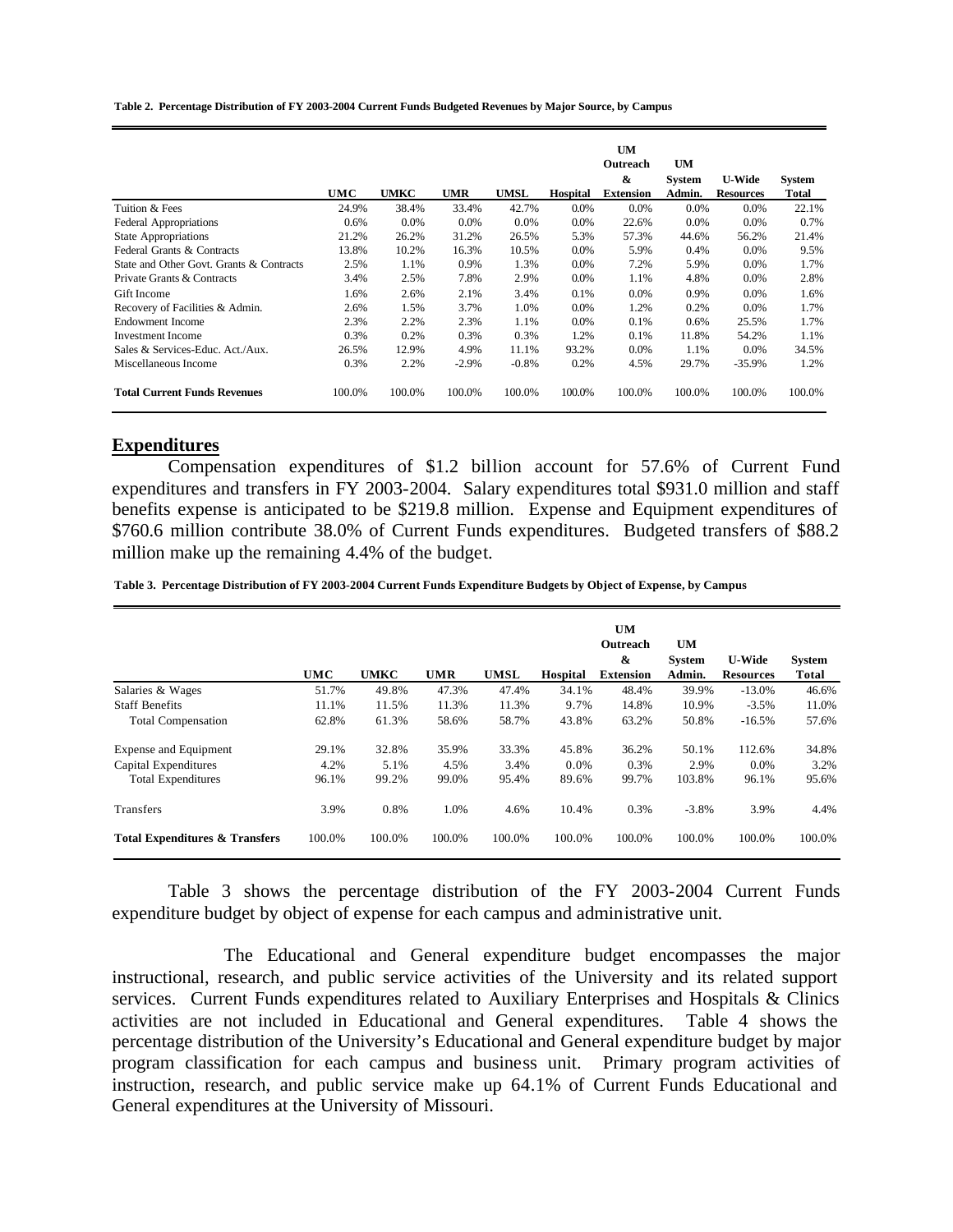**Table 4. Percentage Distribution of FY 2003-2004 Current Funds Budgeted Revenues by Major Source, by Campus\***

|                                                                        |            |             |            |             | <b>UM</b><br>Outreach | UM            |                  |               |
|------------------------------------------------------------------------|------------|-------------|------------|-------------|-----------------------|---------------|------------------|---------------|
|                                                                        |            |             |            |             | &                     | <b>System</b> | <b>U-Wide</b>    | <b>System</b> |
|                                                                        | <b>UMC</b> | <b>UMKC</b> | <b>UMR</b> | <b>UMSL</b> | <b>Extension</b>      | Admin.        | <b>Resources</b> | Total         |
| Instruction                                                            | 35.7%      | 45.5%       | 38.1%      | 43.6%       | $0.0\%$               | 0.0%          | $-14.7%$         | 35.9%         |
| Research                                                               | 22.6%      | 8.8%        | 23.2%      | 6.7%        | $0.0\%$               | 1.0%          | $-48.5%$         | 16.7%         |
| Public Service                                                         | 7.3%       | 5.0%        | 1.5%       | 8.0%        | 99.5%                 | 51.7%         | $0.0\%$          | 11.5%         |
| Academic Support                                                       | 9.6%       | 10.3%       | 6.0%       | 12.3%       | 0.0%                  | 14.4%         | $-4.8%$          | 9.6%          |
| <b>Student Services</b>                                                | 3.5%       | 4.6%        | 6.2%       | 4.5%        | $0.0\%$               | 2.8%          | $0.0\%$          | 4.0%          |
| <b>Institutional Support</b>                                           | 5.9%       | 8.3%        | 3.6%       | 5.8%        | 0.5%                  | 28.4%         | 168.0%           | 6.6%          |
| Operation & Maintenance                                                | 5.7%       | 6.6%        | 6.2%       | 6.0%        | $0.0\%$               | 1.7%          | $0.0\%$          | 5.6%          |
| Scholarships & Fellowships                                             | 9.7%       | 10.9%       | 15.2%      | 13.1%       | $0.0\%$               | 0.0%          | $0.0\%$          | 10.1%         |
| Total Educational & Gen. Exp.<br>*Hospital business unit not included. | 100.0%     | 100.0%      | 100.0%     | 100.0%      | 100.0%                | 100.0%        | 100.0%           | 100.0%        |

Table 5 on the following page presents the FY 2003-2004 University of Missouri Consolidated Current Funds budget by major revenue source and object of expense for the following fund groupings:

- Operations
- Service Operations
- Self-Insurance funds
- Other Enterprises Educational and General funds (including Continuing Education)
- Auxiliary Enterprise funds
- Hospital Operating funds
- Restricted State Appropriations, Endowment Income, and Gift funds
- Grants and Contracts funds (fiscal year estimate of project budgeted funds)

Tables 6 through 13 provide the same information for each campus, as well as for Hospitals & Clinics, University Outreach & Extension, University of Missouri System Administration and University-Wide Resources.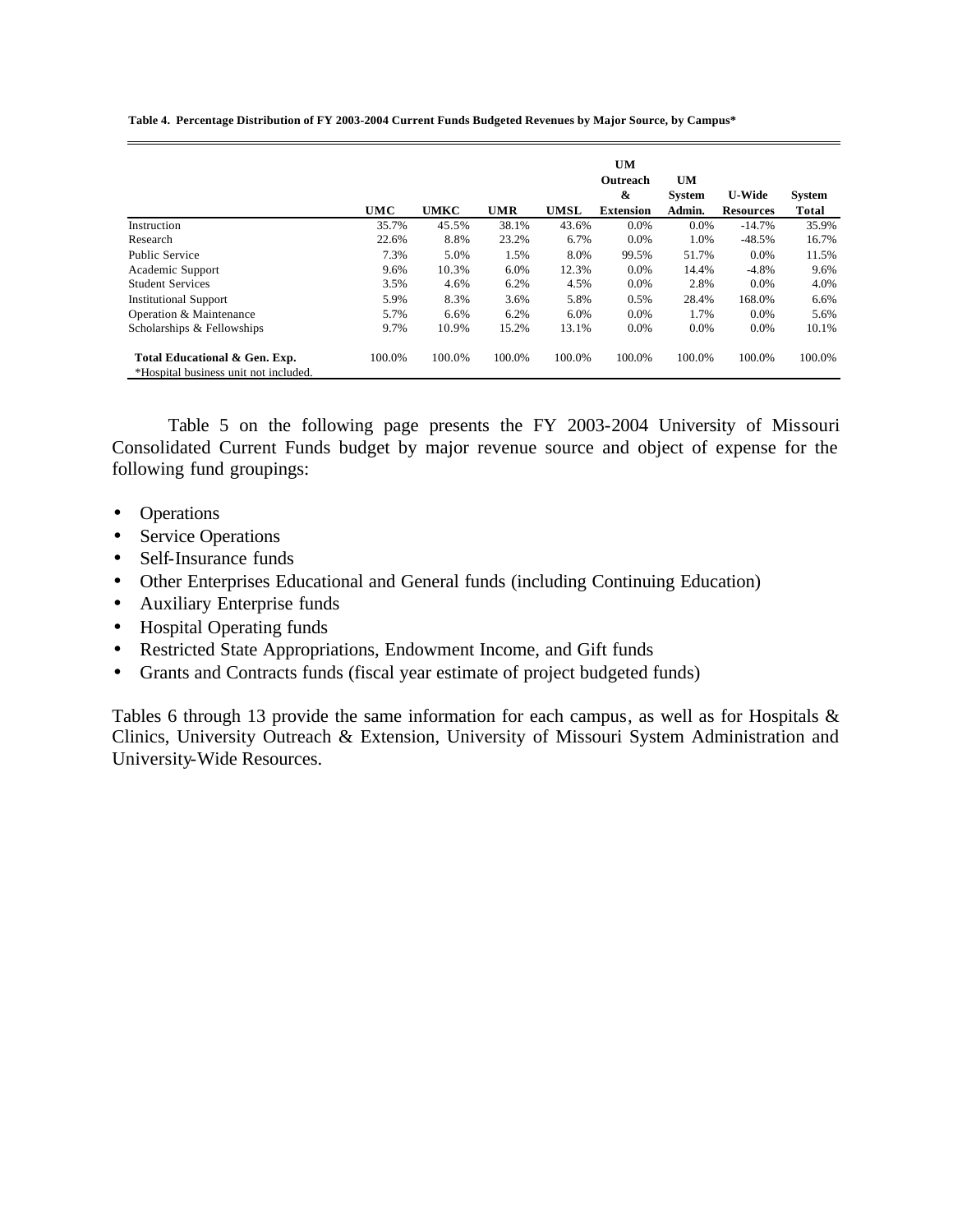#### **Table 5. FY 2004 Current Funds Budget by Type of Funds, University of Missouri - Consolidated**

 $\sim$ 

|                                                               |               | Operations  |               | Service<br>Operations |               | Self Insurance<br>Funds |    | Other Enterprises<br>E&G |     | <b>Total Unrestricted</b><br>E&G |     | <b>Auxiliaries</b> |    | <b>Hospital Operating</b><br>Funds |              | <b>Total Unrestricted</b> |               | <b>Restricted Expend</b><br>Gifts, Endowments<br>& State Approp |    | <b>FY Estimate</b><br><b>Restricted Grants</b><br>& Contracts |               | <b>Total Restricted</b> |     | <b>Total Current</b><br><b>Funds</b> |  |
|---------------------------------------------------------------|---------------|-------------|---------------|-----------------------|---------------|-------------------------|----|--------------------------|-----|----------------------------------|-----|--------------------|----|------------------------------------|--------------|---------------------------|---------------|-----------------------------------------------------------------|----|---------------------------------------------------------------|---------------|-------------------------|-----|--------------------------------------|--|
| <b>BUDGETED BEGINNING BALANCE</b>                             | -S            | 130,492.543 |               | 4.871.708             |               | 35,235,783              |    | 32,063,411               |     | 202,663,445                      |     | 3.978.589          |    | 71,600,000                         |              | 278,242,034               | S.            | 95,872,305                                                      |    |                                                               |               | 95,872,305              |     | 374,114,339                          |  |
| <b>REVENUES:</b>                                              |               |             |               |                       |               |                         |    |                          |     |                                  |     |                    |    |                                    |              |                           |               |                                                                 |    |                                                               |               |                         |     |                                      |  |
| Tuition & Fees                                                | S.            | 398.534.858 |               |                       |               |                         |    | 26,888,694               |     | 425, 423, 552                    | -S  | 10,354,714         |    |                                    | .S           | 435,778,266               |               |                                                                 |    |                                                               |               |                         |     | 435,778,266                          |  |
| <b>Federal Appropriations</b>                                 |               | 15,029,008  |               |                       |               |                         |    |                          |     | 15,029,008                       |     |                    |    |                                    |              | 15,029,008                |               |                                                                 |    |                                                               |               |                         |     | 15,029,008                           |  |
| State Appropriations                                          |               | 377,076,769 |               |                       |               |                         |    |                          |     | 377,076,769                      |     |                    |    | 22,554,583                         |              | 399.631.352               |               | 21,382,719                                                      |    | 1,000,000                                                     |               | 22,382,719              |     | 422,014,071                          |  |
| Federal Grants & Contracts                                    |               |             |               |                       |               |                         |    |                          |     |                                  |     |                    |    | $\overline{\phantom{a}}$           |              | $\sim$                    |               |                                                                 |    | 187,075,000                                                   |               | 187,075,000             |     | 187,075,000                          |  |
| State and Other Govt. Grants & Contracts                      |               |             |               |                       |               |                         |    |                          |     |                                  |     |                    |    |                                    |              |                           |               |                                                                 |    | 33,700,000                                                    |               | 33,700,000              |     | 33,700,000                           |  |
| Private Grants & Contracts                                    |               |             |               |                       |               |                         |    |                          |     |                                  |     |                    |    |                                    |              |                           |               |                                                                 |    | 54,950,000                                                    |               | 54,950,000              |     | 54,950,000                           |  |
| Gift Income                                                   |               | 86,001      |               |                       |               |                         |    | 3,000                    |     | 89,001                           |     | 5,334,207          |    |                                    |              | 5,423,208                 |               | 25,484,019                                                      |    |                                                               |               | 25,484,019              |     | 30,907,227                           |  |
| Recovery of F&A                                               |               | 33,543,893  |               |                       |               |                         |    |                          |     | 33,543,893                       |     |                    |    |                                    |              | 33,543,893                |               |                                                                 |    |                                                               |               |                         |     | 33,543,893                           |  |
| <b>Endowment Income</b>                                       |               | 2,618,100   |               |                       |               |                         |    |                          |     | 2.618.100                        |     | 900,000            |    |                                    |              | 3,518,100                 |               | 29,362,540                                                      |    |                                                               |               | 29.362.540              |     | 32,880,640                           |  |
| <b>Investment Income</b>                                      |               | 8,600,368   |               |                       |               | 4.204.055               |    | 176.511                  |     | 12,980,934                       |     | 528,178            |    | 4.991.909                          |              | 18,501,021                |               | 2.676.467                                                       |    |                                                               |               | 2.676.467               |     | 21,177,489                           |  |
| Sales & Services-Educ Act./Aux                                |               | 32,631,722  |               | 602.383               |               |                         |    | 116,491,783              |     | 149,725,888                      |     | 132,393,282        |    | 399,073,019                        |              | 681.192.189               |               | 8.963                                                           |    |                                                               |               | 8.963                   |     | 681,201,152                          |  |
| Miscellaneous Income                                          |               | 25,767,258  |               | 4.469.905             |               | 772,544                 |    | 12.230.594               |     | 43,240,301                       |     | 4.505.564          |    | 942.535                            |              | 48,688,400                |               | 5,274,384                                                       |    | (30.350.000)                                                  |               | (25.075.616)            |     | 23,612,784                           |  |
| <b>TOTAL REVENUES</b>                                         |               | 893,887,977 |               | 5.072.288             | -8            | 4.976.599               |    | 155,790,582              | -S. | 1.059,727,446                    |     | \$154,015,946      |    | 427,562,046                        | -8           | 1,641,305,437             |               | 84,189,093                                                      | S. | 246,375,000                                                   |               | \$ 330,564,093          |     | \$1.971.869.530                      |  |
| <b>EDUCATIONAL &amp; GENERAL EXPENDITURES &amp; TRANSFERS</b> |               |             |               |                       |               |                         |    |                          |     |                                  |     |                    |    |                                    |              |                           |               |                                                                 |    |                                                               |               |                         |     |                                      |  |
| Salaries & Wages                                              | S.            | 491.554.519 | s             | 37,484,235            |               | 325,663                 |    | 90.279.894               |     | 619.644.311                      | S   | 37,036,039         | S  | 149,590,425                        | $\mathbf{S}$ | 806,270,775               |               | 21.219.498                                                      |    | 103.525.000                                                   | -S            | 124,744,498             | -S  | 931,015,273                          |  |
| <b>Staff Benefits</b>                                         | <sup>\$</sup> | 113,315,945 |               | 9.335.216             | -S            | 90,047                  |    | 17.339.928               |     | 140.081.136                      | S   | 8.760.546          |    | 42.355.834                         | $\mathbf{S}$ | 191.197.516               | -S            | 4.204.855                                                       |    | 24,444,000                                                    | $\mathcal{L}$ | 28,648,855              | S.  | 219,846,371                          |  |
| <b>Expense and Equipment</b>                                  |               |             |               |                       |               |                         |    |                          |     |                                  |     |                    |    |                                    |              |                           |               |                                                                 |    |                                                               |               |                         |     |                                      |  |
| Expense & Equipment                                           | -S            | 264,326,186 | S             | 64,261,162            | S.            | 137,701,154             | -S | 48.931.175               |     | 515.219.677                      | -S  | 89,376,208         | S  | 206.314.338                        |              | 810.910.224               | \$.           | 62,530,516                                                      |    | 109,721,000                                                   | $\mathcal{S}$ | 172.251.516             |     | 983,161,740                          |  |
| Internal Sales & Services                                     |               | (3,207,389) |               | (123, 176, 324)       |               |                         |    | (3,788,447)              |     | (130, 172, 160)                  |     | (6,242,884)        |    | (5,339,801)                        |              | (141, 754, 846)           |               |                                                                 |    |                                                               |               |                         |     | (141, 754, 846)                      |  |
| Employer & Employee Contributions                             |               |             |               |                       |               | (145, 137, 266)         |    |                          |     | (145, 137, 266)                  |     |                    |    |                                    |              | (145, 137, 266)           |               |                                                                 |    |                                                               |               |                         |     | (145, 137, 266)                      |  |
| Capital Expenditures                                          |               | 40,545,280  |               | 2,166,873             |               |                         |    | 3,607,994                |     | 46,320,147                       |     | 4,715,901          |    |                                    |              | 51,036,048                |               | 4,591,046                                                       |    | 8,685,000                                                     |               | 13,276,046              |     | 64,312,095                           |  |
| Net Expense and Equipment Expenditures                        | -S            | 301,664,077 | -S.           | (56,748,289)          | -S            | (7, 436, 112)           | -8 | 48,750,722               | -8  | 286,230,398                      | -S. | 87,849,226         |    | 200,974,537                        | -8           | 575,054,161               |               | 67,121,563                                                      |    | \$118,406,000                                                 | <sup>\$</sup> | 185,527,563             | -S. | 760,581,723                          |  |
| <b>TOTAL EXPENDITURES</b>                                     | <sup>\$</sup> | 906.534.541 | S             | (9.928.838)           | -S            | (7.020.402)             | -S | 156,370,544              | S.  | 1.045.955.845                    |     | \$133,645,811      |    | 392,920,796                        | $\mathbf{S}$ | 1.572.522.452             | -S            | 92,545,916                                                      |    | \$ 246,375,000                                                | \$.           | 338,920,916             |     | \$1.911.443.368                      |  |
| Mandatory                                                     | $\mathcal{L}$ | 77,435      | S.            | 4,032,987             |               |                         | -S | 11,000                   |     | 4,121,422                        | -S  | 9,716,907          |    | 13,727,303                         | S            | 27,565,632                | $\mathcal{L}$ | (90, 500)                                                       |    |                                                               | £.            | (90, 500)               | -S  | 27,475,132                           |  |
| Non-Mandatory                                                 |               | 1,376,134   |               | 12,226,136            |               |                         |    | 459,713                  |     | 14,061,983                       |     | 14,356,700         |    | 31,967,302                         |              | 60.385.985                |               | 334,607                                                         |    |                                                               |               | 334,607                 |     | 60,720,592                           |  |
| <b>TOTAL EXPENDITURES &amp; TRANSFERS</b>                     | -S            | 907,988,110 | -S            | 6.330.285             | <sup>\$</sup> | (7.020.402)             | S. | 156,841,257              | -S  | 1.064.139.250                    |     | \$157,719,418      | £. | 438,615,401                        | $\mathbf{s}$ | 1,660,474,068             | £.            | 92,790,023                                                      | -S | 246,375,000                                                   | S.            | 339,165,023             | S.  | 1.999.639.091                        |  |
| <b>ENDING BALANCE</b>                                         |               | 116,392,410 | $\mathcal{L}$ | 3.613.711             | s.            | 47.232.784              | -S | 31,012,735               | -S  | 198,251,640                      | -S  | 275,118            | -8 | 60,546,645                         | -S           | 259,073,403               | -S            | 87,271,375                                                      |    |                                                               | S.            | 87, 271, 375            | S.  | 346, 344, 778                        |  |

#### **EDUCATIONAL & GENERAL EXPENDITURES BY PCS**

| Instruction                              | 349,610,644 | 153.735     |             | 94.781.825  | 444,546,204   |             |             | 444,545,203   | 30,938,778 | 21.875,000  | 52,813,778  | 497,358,981   |
|------------------------------------------|-------------|-------------|-------------|-------------|---------------|-------------|-------------|---------------|------------|-------------|-------------|---------------|
| Research                                 | 78,503,913  | 148,181     |             | 8.491.384   | 87,143,478    |             |             | 87,143,478    | 8,615,799  | 135,685,000 | 144,300,799 | 231.444.278   |
| Public Service                           | 63,366,613  | 154,507     |             | 10.761.437  | 74.282.557    |             |             | 74.282.557    | 25,873,304 | 59,380,000  | 85,253,304  | 159,535,861   |
| Academic Support                         | 103.263.814 | 184.965     |             | 23,490,607  | 126,939,386   |             |             | 126,939,386   | 5,841,400  | 450,000     | 6.291.400   | 133,230,786   |
| <b>Student Services</b>                  | 51,760,834  | 101.920     |             | 678.334     | 52,541,088    |             |             | 52,541,088    | 1,725,121  | 875,000     | 2,600,121   | 55,141,209    |
| <b>Institutional Support</b>             | 86,951,934  | (9,845,603) | (7,020,402) | 18,166,957  | 88,252,886    |             |             | 88,252,886    | 2,189,209  | 50,000      | 2,239,209   | 90,912,125    |
| Operation & Maintenance                  | 78,010,119  | (826, 543)  |             |             | 77,183,576    |             |             | 77,183,576    | 291,483    |             | 291,483     | 77,485,059    |
| Scholarships & Fellowships               | 95,066,670  |             |             |             | 95,066,670    |             |             | 95,066,670    | 16.359.211 | 28,060,000  | 44,419,211  | 139,485,881   |
| Other                                    |             |             |             |             |               | 133,645,811 | 392.920.796 | 526,567,608   | 711.610    |             | 711.610     | 526,849,188   |
| Total Educational & General Expenditures | 906.534.541 | 9,928,838   | 7.020.402)  | 156,370,544 | 1.045.955.845 | 133,645,811 | 392.920.796 | 1.572.522.452 | 92.545.916 | 246,375,000 | 338,920,916 | 1.911.443.368 |
|                                          |             |             |             |             |               |             |             |               |            |             |             |               |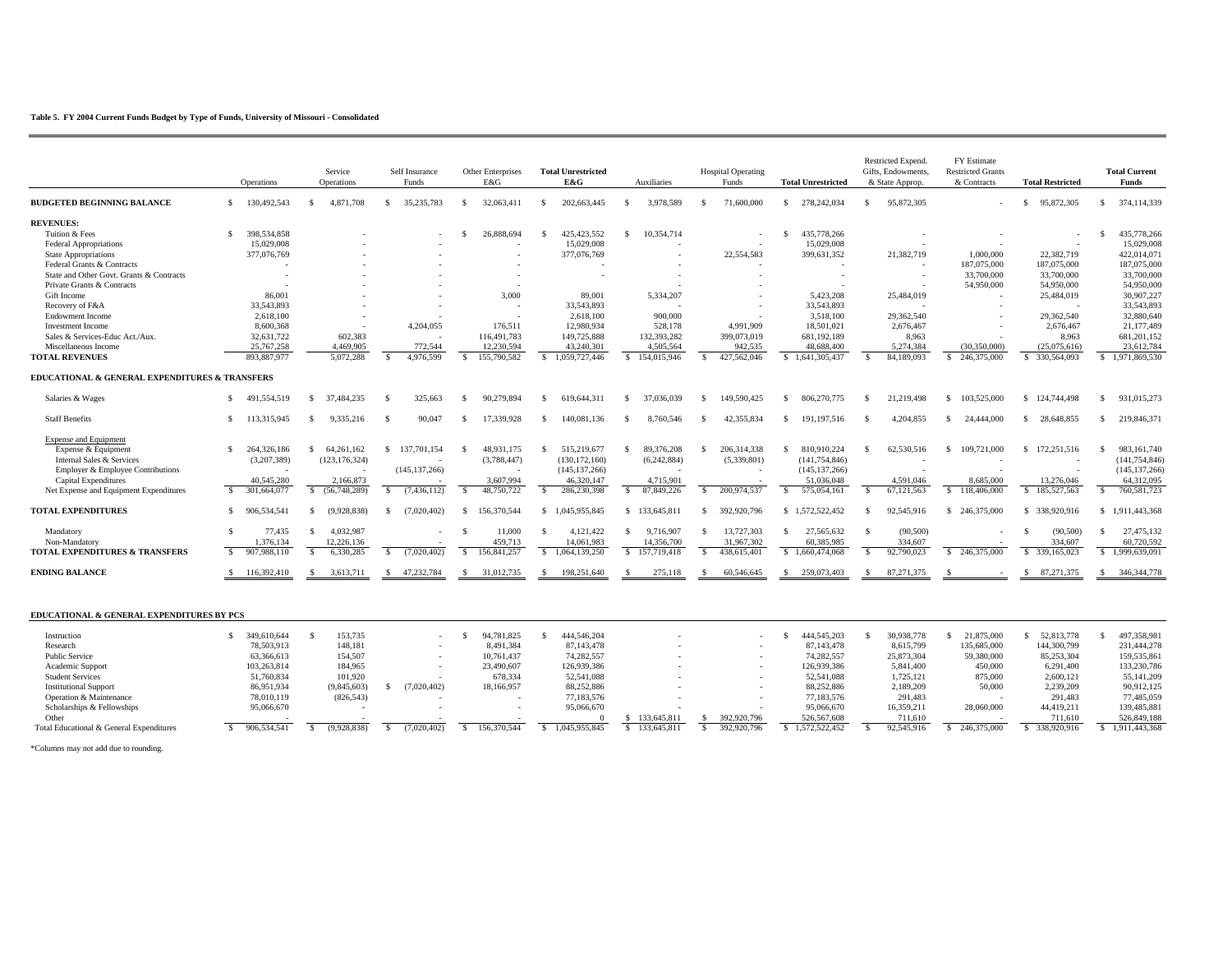#### **Table 6. FY 2004 Current Funds Budget by Type of Funds, University of Missouri - Columbia**

|                                                      | Operations     | Service<br>Operations  | Self Insurance<br>Funds | Other<br>Enterprises<br>E&G | Total<br><b>Unrestricted</b><br>E&G | Auxiliaries                 | Hospital<br>Operating<br>Funds | <b>Total Unrestricted</b>      | Restricted Expend.<br>Gifts,<br>Endowments, &<br>State Approp. | <b>FY Estimate</b><br>Restricted<br>Grants &<br>Contracts | <b>Total</b><br><b>Restricted</b> | <b>Total Current</b><br>Funds |
|------------------------------------------------------|----------------|------------------------|-------------------------|-----------------------------|-------------------------------------|-----------------------------|--------------------------------|--------------------------------|----------------------------------------------------------------|-----------------------------------------------------------|-----------------------------------|-------------------------------|
| <b>BUDGETED BEGINNING BALANCE</b>                    | \$49,156,546   | \$2.785.405            |                         | \$ 31,180,538               | $\mathbb{S}$<br>83,122,488          | $\mathcal{S}$<br>4.533.993  |                                | 87.656.481<br>$\mathcal{S}$    | -S<br>52,763,543                                               |                                                           | \$ 52,763,543                     | \$140,420,024                 |
| <b>REVENUES:</b>                                     |                |                        |                         |                             |                                     |                             |                                |                                |                                                                |                                                           |                                   |                               |
| Tuition & Fees                                       | \$193,020,876  |                        |                         | 11,609,543<br>S.            | 204,630,419<br>S                    | $\mathbb{S}$<br>1,699,868   |                                | 206,330,287<br>$\mathcal{S}$   |                                                                |                                                           |                                   | \$206,330,287                 |
| Federal Appropriations                               | 5,102,250      |                        |                         |                             | 5,102,250                           |                             |                                | 5,102,250                      |                                                                |                                                           |                                   | 5,102,250                     |
| State Appropriations                                 | 168,392,110    |                        |                         |                             | 168,392,110                         |                             |                                | 168,392,110                    | 6,127,126<br>$\mathcal{S}$                                     | 1,000,000<br>\$.                                          | \$7,127,126                       | 175,519,236                   |
| Federal Grants & Contracts                           |                |                        |                         |                             |                                     |                             |                                |                                |                                                                | 114,200,000                                               | 114,200,000                       | 114,200,000                   |
| State and Other Govt. Grants & Contracts             |                |                        |                         |                             |                                     |                             |                                | $\overline{\phantom{a}}$       |                                                                | 20,150,000                                                | 20,150,000                        | 20,150,000                    |
| Private Grants & Contracts                           |                |                        |                         |                             |                                     |                             |                                |                                |                                                                | 28,200,000                                                | 28,200,000                        | 28,200,000                    |
| Gift Income                                          | 5.000          |                        |                         |                             | 5.000                               | 5,331,707                   |                                | 5.336.707                      | 7.986.930                                                      |                                                           | 7,986,930                         | 13,323,637                    |
| Recovery of F&A                                      | 21,714,683     |                        |                         | $\sim$                      | 21,714,683                          |                             |                                | 21,714,683                     |                                                                |                                                           |                                   | 21,714,683                    |
| <b>Endowment Income</b>                              | 113,800        |                        |                         |                             | 113,800                             | 900,000                     |                                | 1,013,800                      | 18,177,525                                                     |                                                           | 18,177,525                        | 19,191,325                    |
| <b>Investment Income</b>                             | 155,000        |                        |                         | 176,511                     | 331,511                             | 478,178                     |                                | 809,689                        | 1,267,031                                                      |                                                           | 1,267,031                         | 2,076,720                     |
| Sales & Services-Educ Act./Aux.                      | 12,745,762     | 76.438<br>S.           |                         | 110.276.049                 | 123,098,249                         | 95.764.522                  |                                | 218,862,771                    |                                                                |                                                           |                                   | 218,862,771                   |
| Miscellaneous Income                                 | 12.021.146     | 3.134.050              |                         | 9.504.101                   | 24.659.297                          | 388,833                     |                                | 25,048,130                     | 335,374                                                        | (22.925.000)                                              | (22.589.626)                      | 2.458.504                     |
| <b>TOTAL REVENUES</b>                                | \$413,270,627  | 3,210,488<br>-S        |                         | \$131,566,204               | 548,047,319<br>S.                   | \$104,563,109               |                                | 652,610,428<br>-S              | 33,893,986<br>-S                                               | \$140,625,000                                             | \$174,518,986                     | \$827,129,414                 |
|                                                      |                |                        |                         |                             |                                     |                             |                                |                                |                                                                |                                                           |                                   |                               |
| EDUCATIONAL & GENERAL EXPENDITURES & TRANSFERS       |                |                        |                         |                             |                                     |                             |                                |                                |                                                                |                                                           |                                   |                               |
| Salaries & Wages                                     | \$233,678,892  | \$28,155,893           |                         | 79,765,296<br>-S            | 341,600,081<br>S.                   | 27,467,441<br>S.            |                                | 369,067,523<br>-S              | $\mathcal{S}$<br>10.054.951                                    | \$ 61,440,000                                             | \$71,494,951                      | \$440,562,473                 |
| <b>Staff Benefits</b>                                | \$49,933,209   | \$6,960,272            |                         | S.<br>15,000,556            | 71,894,037<br>$\mathbb{S}$          | 6.492.926<br>$\mathbb{S}$   |                                | 78,386,963<br>-S               | 1,749,969<br>$\mathcal{S}$                                     | \$14,785,000                                              | \$16,534,969                      | \$94,921,932                  |
| <b>Expense and Equipment</b>                         |                |                        |                         |                             |                                     |                             |                                |                                |                                                                |                                                           |                                   |                               |
| Expense & Equipment                                  | \$116,421,009  | \$47,086,142           |                         | 38,486,837<br>s.            | \$ 201,993,988                      | \$ 65,244,366               |                                | 267, 238, 355<br>$\mathcal{S}$ | $\mathbb{S}$<br>26,821,457                                     | \$60,275,000                                              | \$ 87,096,457                     | \$354,334,812                 |
| Internal Sales & Services                            | (1,946,681)    | (95,095,154)           |                         | (3,701,722)                 | (100, 743, 557)                     | (5,931,571)                 |                                | (106, 675, 128)                |                                                                |                                                           |                                   | (106, 675, 128)               |
| Employer & Employee Contributions                    |                |                        |                         |                             |                                     |                             |                                |                                |                                                                |                                                           |                                   |                               |
| Capital Expenditures                                 | 22.305.862     | 832.049                |                         | 3,405,539                   | 26,543,450                          | 2.299.705                   |                                | 28.843.155                     | 2.500,483                                                      | 4.125,000                                                 | 6.625.483                         | 35,468,639                    |
| Net Expense and Equipment Expenditures               | \$136,780,190  | \$(47,176,963)         |                         | 38,190,654<br>-S            | 127,793,882<br><sup>\$</sup>        | <sup>S</sup><br>61,612,501  |                                | 189,406,382<br>-S              | 29,321,940<br>-S                                               | \$ 64,400,000                                             | \$93,721,940                      | \$283,128,322                 |
| <b>TOTAL EXPENDITURES</b>                            | \$420,392,292  | \$(12,060,798)         |                         | \$132,956,506               | \$ 541,288,000                      | 95,572,868<br><sup>\$</sup> |                                | 636,860,868<br>-\$             | $\mathbb{S}$<br>41,126,860                                     | \$140,625,000                                             | \$181,751,860                     | \$818,612,728                 |
| Mandatory                                            | (84.565)<br>S. | \$ 4,032,987           |                         | 11.000<br>-S                | 3.959.422<br><sup>\$</sup>          | $\mathbb{S}$<br>4.122.334   |                                | 8.081.756<br>-S                |                                                                |                                                           |                                   | \$ 8.081,756                  |
| Non-Mandatory                                        | 2,749,892      | 11,813,629             |                         | 405,000                     | 14,968,521                          | 9,974,548                   |                                | 24,943,069                     | 207,652<br>$\mathcal{S}$                                       |                                                           | 207,652                           | 25,150,721                    |
| <b>TOTAL EXPENDITURES &amp; TRANSFERS</b>            | \$423,057,619  | 3,785,818<br>-S        |                         | \$133,372,506               | 560,215,943<br>$\mathcal{S}$        | \$109,669,749               |                                | 669,885,692<br>$\mathcal{S}$   | $\mathbf{s}$<br>41.334.512                                     | \$140,625,000                                             | \$181,959,512                     | \$851,845,204                 |
| <b>ENDING BALANCE</b>                                | \$ 39,369,554  | 2,210,074<br>-S        |                         | \$29,374,236                | 70,953,864<br>-S                    | (572, 648)<br>-S            |                                | 70,381,216<br><b>S</b>         | 45,323,018<br>-8                                               |                                                           | \$45,323,018                      | \$115,704,234                 |
| <b>EDUCATIONAL &amp; GENERAL EXPENDITURES BY PCS</b> |                |                        |                         |                             |                                     |                             |                                |                                |                                                                |                                                           |                                   |                               |
|                                                      |                |                        |                         |                             |                                     |                             |                                |                                |                                                                |                                                           |                                   |                               |
| Instruction                                          | \$151,915,133  | $\mathbb{S}$<br>13,938 |                         | \$79,312,073                | \$231,241,144                       |                             |                                | 231,241,144<br>$\mathcal{S}$   | $\mathbb{S}$<br>16,351,496                                     | \$10,350,000                                              | \$ 26,701,496                     | \$257,942,640                 |
| Research                                             | 56,143,388     | 147,680                |                         | 8,360,242                   | 64,651,310                          |                             |                                | 64,651,310                     | 6,123,929                                                      | 92,875,000                                                | 98,998,929                        | 163,650,239                   |
| Public Service                                       | 13,327,391     | 14.507                 |                         | 9,841,298                   | 23,183,196                          |                             |                                | 23.183.196                     | 4,152,162                                                      | 25,325,000                                                | 29,477,162                        | 52,660,358                    |
| Academic Support                                     | 49,653,388     | 27.965                 |                         | 17,301,406                  | 66,982,759                          |                             |                                | 66,982,759                     | 1,738,504                                                      | 450,000                                                   | 2,188,504                         | 69,171,263                    |
| <b>Student Services</b>                              | 24,606,029     | 71,795                 |                         |                             | 24,677,824                          |                             |                                | 24,677,824                     | 580,473                                                        | 475,000                                                   | 1,055,473                         | 25,733,296                    |
| <b>Institutional Support</b>                         | 35,317,649     | (12,014,481)           |                         | 18,141,487                  | 41,444,655                          |                             |                                | 41,444,655                     | 1,066,341                                                      | 50,000                                                    | 1,116,341                         | 42,560,996                    |
| Operation & Maintenance                              | 41,483,179     | (322, 202)             |                         |                             | 41,160,977                          |                             |                                | 41,160,977                     | 93,000                                                         |                                                           | 93,000                            | 41,253,977                    |
| Scholarships & Fellowships                           | 47,946,136     |                        |                         |                             | 47.946.136                          |                             |                                | 47.946.136                     | 11,020,955                                                     | 11.100.000                                                | 22,120,955                        | 70,067,091                    |
| Other                                                |                |                        |                         |                             | $\Omega$                            | 95.572.868<br>-S            |                                | 95.572.868                     |                                                                |                                                           |                                   | 95.572.868                    |
| Total Educational & General Expenditures             | \$420,392,291  | \$(12,060,798)         |                         | \$132,956,506               | 541,288,000<br>S                    | \$95,572,868                |                                | 636,860,868<br><sup>\$</sup>   | 41.126.860<br>S.                                               | \$140,625,000                                             | \$181,751,860                     | \$818,612,728                 |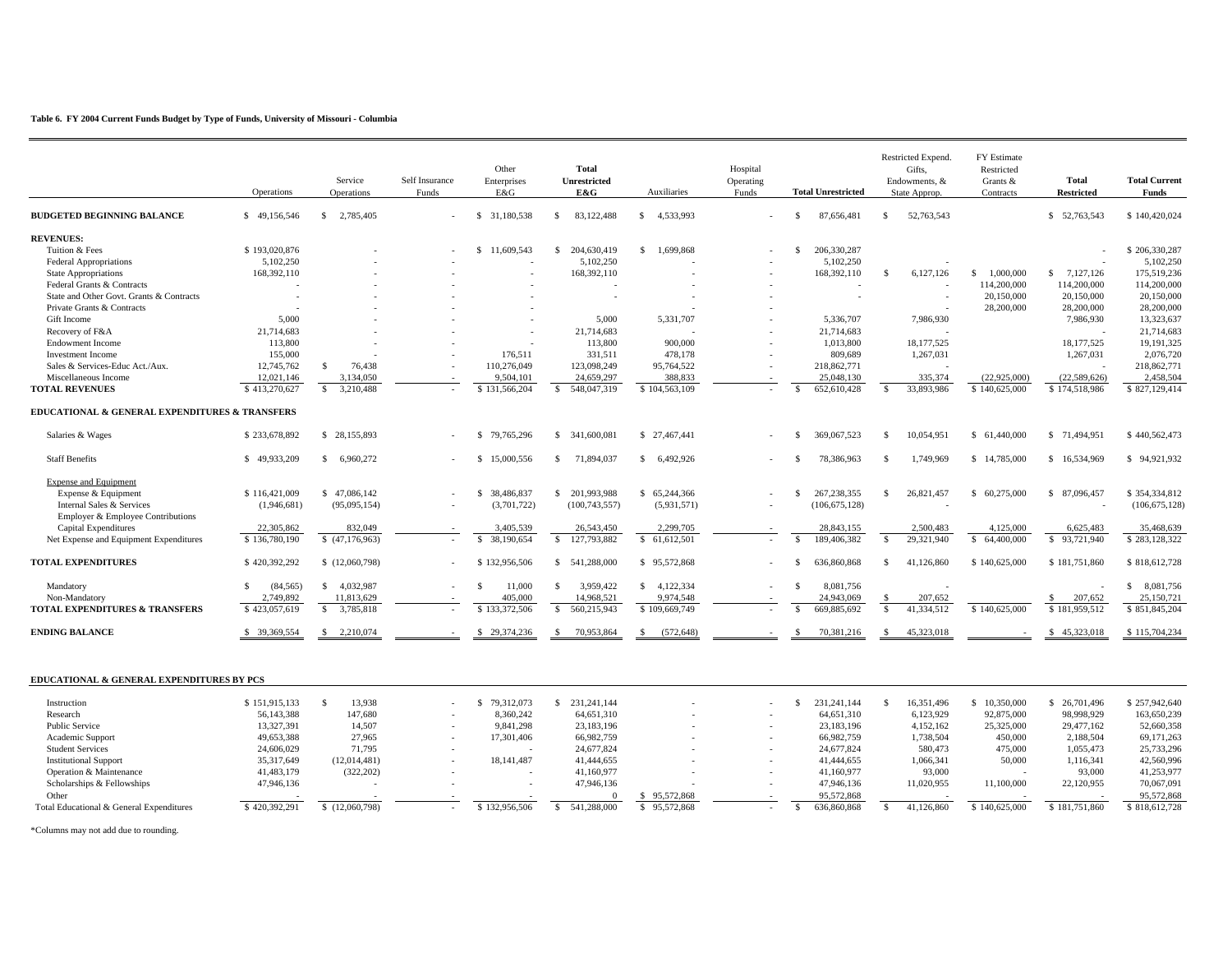#### **Table 7. FY 2004 Current Funds Budget by Type of Funds, University of Missouri - Kansas City**

|                                                                        | Operations                 | Service<br>Operations           | Self Insurance<br>Funds | Other<br>Enterprises<br>E&G      | <b>Total</b><br><b>Unrestricted</b><br>E&G | <b>Auxiliaries</b>         | Hospital<br>Operating<br>Funds | <b>Total Unrestricted</b>    | Restricted Expend.<br>Gifts,<br>Endowments, &<br>State Approp. | FY Estimate<br>Restricted<br>Grants &<br>Contracts | <b>Total</b><br><b>Restricted</b> | <b>Total Current</b><br>Funds |
|------------------------------------------------------------------------|----------------------------|---------------------------------|-------------------------|----------------------------------|--------------------------------------------|----------------------------|--------------------------------|------------------------------|----------------------------------------------------------------|----------------------------------------------------|-----------------------------------|-------------------------------|
| <b>BUDGETED BEGINNING BALANCE</b>                                      | \$ 25,370,760              | (310.694)<br>S.                 |                         | 122.260<br>\$.                   | 25,182,326<br>s.                           | S.<br>(1.116.429)          |                                | 24,065,897<br>\$             | $\mathcal{S}$<br>18,623,278                                    |                                                    | \$18,623,278                      | \$42,689,175                  |
| <b>REVENUES:</b>                                                       |                            |                                 |                         |                                  |                                            |                            |                                |                              |                                                                |                                                    |                                   |                               |
| Tuition & Fees                                                         | \$99,330,891               |                                 |                         | 5.589.522<br>S.                  | 104.920.413<br>s.                          | $\mathbb{S}$<br>2.339.634  |                                | 107,260,047<br>\$            |                                                                |                                                    |                                   | \$107,260,047                 |
| <b>Federal Appropriations</b>                                          |                            |                                 |                         |                                  |                                            |                            |                                |                              |                                                                |                                                    |                                   |                               |
| <b>State Appropriations</b>                                            | 73,264,744                 |                                 |                         |                                  | 73,264,744                                 |                            |                                | 73,264,744                   | -S<br>39,000                                                   |                                                    | $\mathcal{S}$<br>39,000           | 73,303,744                    |
| Federal Grants & Contracts                                             |                            |                                 |                         |                                  |                                            |                            |                                |                              |                                                                | \$ 28,475,000                                      | 28,475,000                        | 28,475,000                    |
|                                                                        |                            |                                 |                         |                                  |                                            |                            |                                |                              |                                                                |                                                    | 2,900,000                         |                               |
| State and Other Govt, Grants & Contracts<br>Private Grants & Contracts |                            |                                 |                         |                                  |                                            |                            |                                |                              |                                                                | 2,900,000<br>7,000,000                             |                                   | 2,900,000                     |
|                                                                        |                            |                                 |                         |                                  |                                            |                            |                                |                              |                                                                |                                                    | 7,000,000                         | 7,000,000                     |
| Gift Income                                                            |                            |                                 |                         | 3,000                            | 3,000                                      | 500                        |                                | 3,500                        | 7,399,845                                                      |                                                    | 7,399,845                         | 7,403,345                     |
| Recovery of F&A                                                        | 4,029,410                  |                                 |                         | $\sim$                           | 4.029.410                                  |                            |                                | 4,029,410                    |                                                                |                                                    |                                   | 4,029,410                     |
| <b>Endowment Income</b>                                                | 163,000                    |                                 |                         | $\sim$                           | 163,000                                    |                            |                                | 163,000                      | 5,944,235                                                      |                                                    | 5,944,235                         | 6,107,235                     |
| <b>Investment Income</b>                                               | 200,000                    |                                 |                         |                                  | 200,000                                    |                            |                                | 200,000                      | 415,002                                                        |                                                    | 415,002                           | 615,002                       |
| Sales & Services-Educ Act./Aux.                                        | 18.365.912                 | <sup>\$</sup><br>500,000        |                         | 6.132.234                        | 24.998.146                                 | 11.118.814                 |                                | 36.116.960                   |                                                                |                                                    |                                   | 36,116,960                    |
| Miscellaneous Income                                                   | 3.201.857                  | 728,840                         |                         | 1,172,052                        | 5,102,749                                  | 3,867,175                  |                                | 8,969,924                    | 1,861,871                                                      | (4.550,000)                                        | (2,688,129)                       | 6,281,795                     |
| <b>TOTAL REVENUES</b>                                                  | \$198,555,814              | 1,228,840<br><sup>\$</sup>      |                         | 12,896,808<br>$\mathbf{\hat{s}}$ | 212,681,462<br>S.                          | 17,326,123<br>$\mathbb{S}$ |                                | 230,007,585<br>$\mathcal{S}$ | 15,659,953<br>$\mathcal{S}$                                    | 33,825,000<br>-\$                                  | 49,484,953                        | \$279,492,538                 |
| EDUCATIONAL & GENERAL EXPENDITURES & TRANSFERS                         |                            |                                 |                         |                                  |                                            |                            |                                |                              |                                                                |                                                    |                                   |                               |
| Salaries & Wages                                                       | \$108,781,313              | \$4,385,457                     |                         | <sup>\$</sup><br>5,414,791       | \$118,581,561                              | S.<br>4,495,074            |                                | 123,076,635<br>\$            | $\mathcal{S}$<br>5,047,155                                     | \$13,500,000                                       | \$18,547,155                      | \$141,623,790                 |
| <b>Staff Benefits</b>                                                  | \$25,080,422               | \$1,156,011                     |                         | 1,192,859<br>-S                  | 27,429,292<br>s.                           | 1,129,875<br>S.            |                                | 28,559,167<br>\$             | 1,181,384<br>\$.                                               | \$2,995,000                                        | 4,176,384<br>S.                   | \$ 32,735,551                 |
| <b>Expense and Equipment</b>                                           |                            |                                 |                         |                                  |                                            |                            |                                |                              |                                                                |                                                    |                                   |                               |
| Expense & Equipment                                                    | \$58,841,365               | 3,601,581<br>$\mathbb{S}$       |                         | 5.577.296<br>$\mathbf{s}$        | 68,020,242<br>\$.                          | $\mathbb{S}$<br>7,859,623  |                                | \$<br>75,879,865             | 10,928,355<br>-S                                               | \$15,330,000                                       | \$26,258,355                      | \$102,138,220                 |
| Internal Sales & Services                                              | (217, 575)                 | (8,585,200)                     |                         | (22, 625)                        | (8,825,400)                                | (65,028)                   |                                | (8,890,428)                  |                                                                |                                                    |                                   | (8,890,428)                   |
| Employer & Employee Contributions                                      |                            |                                 |                         |                                  |                                            |                            |                                |                              |                                                                |                                                    |                                   |                               |
| Capital Expenditures                                                   | 9.364.044                  | 1.040.100                       |                         | 88.100                           | 10.492.244                                 | 732,016                    |                                | 11,224,260                   | 1.230.500                                                      | 2,000,000                                          | 3.230.500                         | 14,454,760                    |
| Net Expense and Equipment Expenditures                                 | $\mathbf{s}$<br>67,987,834 | (3,943,519)<br>\$.              |                         | 5,642,771                        | 69,687,086                                 | 8,526,611<br>$\mathbb{S}$  |                                | 78,213,697                   | 12.158.855<br>$\mathcal{S}$                                    | 17,330,000<br>$\mathbf{s}$                         | 29.488.855                        | \$107,702,552                 |
| <b>TOTAL EXPENDITURES</b>                                              | \$201,849,569              | \$1,597,949                     |                         | 12,250,421<br>S.                 | \$ 215,697,939                             | \$14,151,560               |                                | 229,849,499<br>\$.           | 18,387,394<br>-S                                               | \$ 33,825,000                                      | \$ 52,212,394                     | \$282,061,893                 |
| Mandatory                                                              | $\mathbb{S}$<br>495,000    | - 11                            |                         |                                  | $\mathbf{s}$<br>495,000                    | \$1,454,727                |                                | 1,949,727<br>\$              | $\mathcal{S}$<br>(15,500)                                      |                                                    | (15,500)<br>$\mathcal{S}$         | \$1,934,227                   |
| Non-Mandatory                                                          |                            | 35,000                          |                         | 1,530<br>-S                      | 36,530                                     | 352,658                    |                                | 389,188                      | 11,585                                                         |                                                    | 11,585                            | 400,773                       |
| <b>TOTAL EXPENDITURES &amp; TRANSFERS</b>                              | \$202,344,569              | $\mathbf{\hat{S}}$<br>1.632.949 |                         | $\mathbf{s}$                     | 216.229.469                                | $\mathbb{S}$               |                                | $\mathbf{\hat{s}}$           | $\mathcal{S}$                                                  | \$ 33,825,000                                      |                                   | \$284,396,893                 |
|                                                                        |                            |                                 |                         | 12,251,951                       | <sup>\$</sup>                              | 15,958,945                 |                                | 232,188,414                  | 18,383,479                                                     |                                                    | 52,208,479<br>S.                  |                               |
| <b>ENDING BALANCE</b>                                                  | \$21,582,005               | (714.803)<br>-S                 |                         | 767,117<br>-8                    | 21.634.319<br>-S                           | 250,749<br>-S              |                                | 21,885,068<br>¢              | -S<br>15,899,752                                               |                                                    | 15,899,752<br>-S                  | \$ 37,784,820                 |
| EDUCATIONAL & GENERAL EXPENDITURES BY PCS                              |                            |                                 |                         |                                  |                                            |                            |                                |                              |                                                                |                                                    |                                   |                               |
| Instruction                                                            | \$100,507,403              | $\mathbf{s}$<br>129,797         |                         | <sup>\$</sup><br>5.871.133       | \$106,508,333                              |                            |                                | 106,508,333<br><sup>\$</sup> | $\mathcal{S}$<br>9,446,585                                     | $\mathbf{s}$<br>6,100,000                          | \$15,546,585                      | \$122,054,918                 |
| Research                                                               | 8,950,359                  | 501                             |                         | 131,142                          | 9,082,002                                  |                            |                                | 9,082,002                    | 772,138                                                        | 13,875,000                                         | 14,647,138                        | 23,729,140                    |
| Public Service                                                         | 2,133,458                  | 140,000                         |                         | 901,842                          | 3,175,300                                  |                            |                                | 3,175,300                    | 2,370,840                                                      | 7,730,000                                          | 10,100,840                        | 13,276,140                    |
| Academic Support                                                       | 20,641,664                 | 155,000                         |                         | 4,642,500                        | 25,439,164                                 |                            |                                | 25,439,164                   | 2,114,633                                                      |                                                    | 2,114,633                         | 27,553,797                    |
| <b>Student Services</b>                                                | 10,953,078                 |                                 |                         | 678,334                          | 11.631.412                                 |                            |                                | 11,631,412                   | 638,268                                                        | 100,000                                            | 738,268                           | 12,369,680                    |
| <b>Institutional Support</b>                                           | 19,940,758                 | 1,149,205                       |                         | 25,470                           | 21,115,433                                 |                            |                                | 21,115,433                   | 742,810                                                        |                                                    | 742,810                           | 22,278,273                    |

Operation & Maintenance 17,531,090 23,446 17,554,536 198,000 17,762,536 198,000 17,762,536 198,000 17,762,536 Scholarships & Fellowships 21,191,759 21,191,759 - 21,191,759 2,104,120 29,315,879 2,104,120 29,315,879 Other - - - - - \$ 14,151,560 - 14,151,560 - - - 13,721,530 Total Educational & General Expenditures \$ 201,849,569 \$ 1,597,949 - \$ 12,250,421 \$ 215,697,939 \$ 14,151,560 - \$ 229,849,499 \$ 18,387,394 \$ 33,825,000 \$ 52,212,394 \$ 282,061,893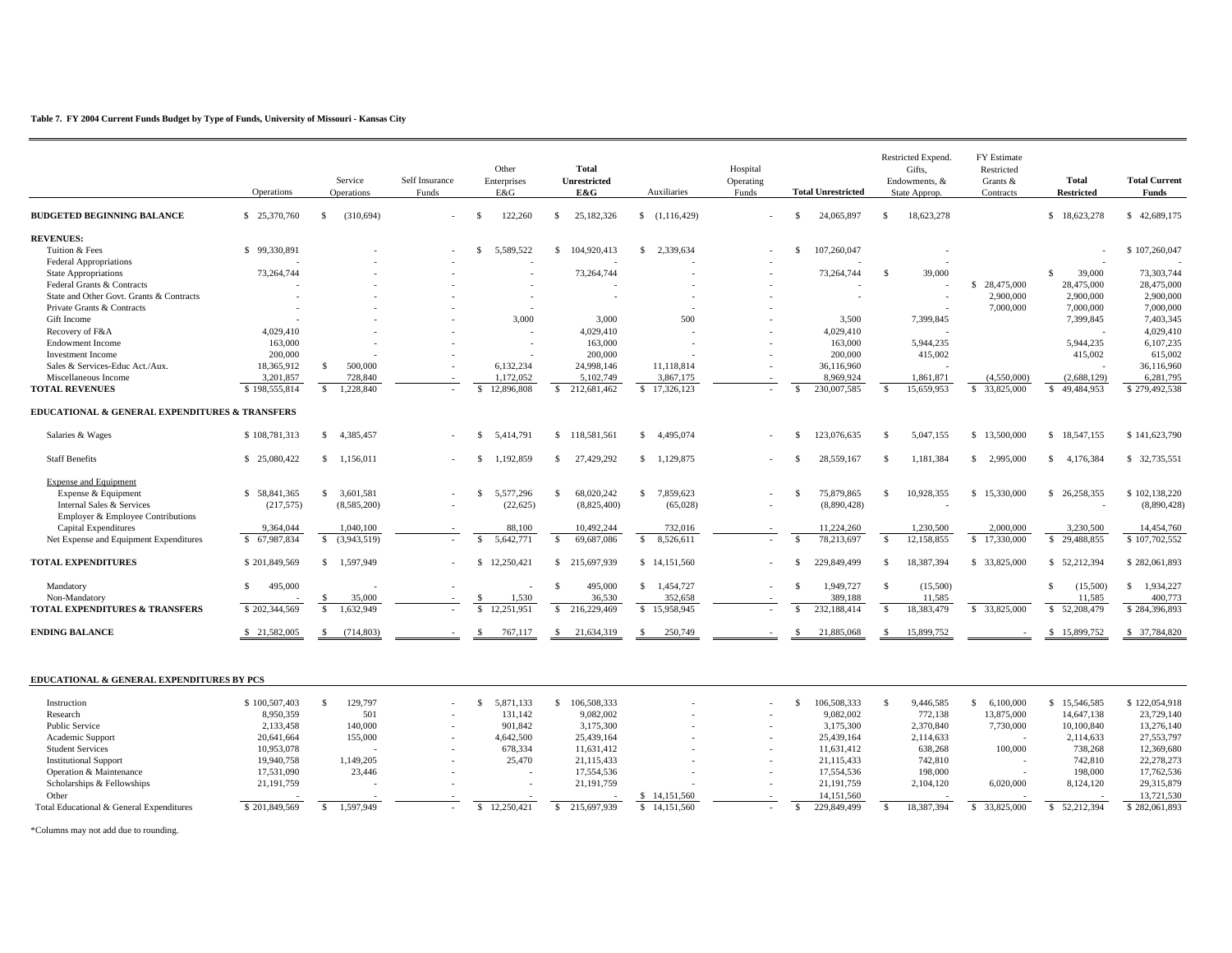#### **Table 8. FY 2004 Current Funds Budget by Type of Funds, University of Missouri - Rolla**

|                                                               |                        | Service                 | Self Insurance<br>Funds | Other<br>Enterprises<br>E&G |               | <b>Total</b><br>Unrestricted<br>E&G | <b>Auxiliaries</b>         | Hospital<br>Operating<br>Funds |               | <b>Total Unrestricted</b> |               | Restricted Expend.<br>Gifts,<br>Endowments, & | FY Estimate<br>Restricted<br>Grants & | <b>Total</b><br><b>Restricted</b> | <b>Total Current</b><br>Funds |
|---------------------------------------------------------------|------------------------|-------------------------|-------------------------|-----------------------------|---------------|-------------------------------------|----------------------------|--------------------------------|---------------|---------------------------|---------------|-----------------------------------------------|---------------------------------------|-----------------------------------|-------------------------------|
|                                                               | Operations             | Operations              |                         |                             |               |                                     |                            |                                |               |                           |               | State Approp.                                 | Contracts                             |                                   |                               |
| <b>BUDGETED BEGINNING BALANCE</b>                             | \$10,347,863           | 856,851<br>S.           |                         | 447,959<br>S                | s.            | 11,652,673                          | 175,603<br>\$.             |                                | S.            | 11,828,276                | -S            | 9,271,134                                     |                                       | \$9,271,134                       | \$ 21,099,410                 |
| <b>REVENUES:</b>                                              |                        |                         |                         |                             |               |                                     |                            |                                |               |                           |               |                                               |                                       |                                   |                               |
| Tuition & Fees                                                | \$43,328,900           |                         |                         | 3,063,035<br>\$.            | S.            | 46,391,935                          | 938,138<br>S.              |                                | \$.           | 47,330,073                |               |                                               |                                       |                                   | \$47,330,073                  |
| <b>Federal Appropriations</b>                                 |                        |                         |                         |                             |               |                                     |                            |                                |               |                           |               |                                               |                                       |                                   |                               |
| <b>State Appropriations</b>                                   | 44,248,075             |                         |                         |                             |               | 44,248,075                          |                            |                                |               | 44,248,075                |               |                                               |                                       |                                   | 44,248,075                    |
| Federal Grants & Contracts                                    |                        |                         |                         |                             |               |                                     |                            |                                |               |                           |               |                                               | \$ 23,150,000                         | \$ 23,150,000                     | 23,150,000                    |
| State and Other Govt. Grants & Contracts                      |                        |                         |                         |                             |               |                                     |                            |                                |               | $\sim$                    |               |                                               | 1,300,000                             | 1,300,000                         | 1,300,000                     |
| Private Grants & Contracts                                    |                        |                         |                         |                             |               |                                     |                            |                                |               |                           |               |                                               | 11,000,000                            | 11,000,000                        | 11,000,000                    |
| <b>Gift Income</b>                                            | 40,800                 |                         |                         |                             |               | 40,800                              |                            |                                |               | 40.800                    | $\mathcal{S}$ | 2,961,980                                     |                                       | 2,961,980                         | 3,002,780                     |
| Recovery of F&A                                               | 5,299,800              |                         |                         |                             |               | 5,299,800                           |                            |                                |               | 5,299,800                 |               |                                               |                                       |                                   | 5,299,800                     |
| <b>Endowment Income</b>                                       | 28,500                 |                         |                         | $\sim$                      |               | 28,500                              |                            |                                |               | 28,500                    |               | 3,181,254                                     |                                       | 3,181,254                         | 3,209,754                     |
| <b>Investment Income</b>                                      | 170,000                |                         |                         | $\sim$                      |               | 170,000                             | 37,000                     |                                |               | 207,000                   |               | 222,423                                       |                                       | 222,423                           | 429,423                       |
| Sales & Services-Educ Act./Aux.                               | 145,550                |                         |                         | 6.000                       |               | 151,550                             | 6,737,651                  |                                |               | 6,889,201                 |               |                                               |                                       | $\sim$                            | 6,889,201                     |
| Miscellaneous Income                                          | 728,776                | 66,000<br>-S            |                         | (18, 110)                   |               | 776,666                             | 242,900                    |                                |               | 1,019,566                 |               | 269,303                                       | (5,400,000)                           | (5,130,697)                       | (4,111,131)                   |
| <b>TOTAL REVENUES</b>                                         | \$93,990,401           | $\mathcal{S}$<br>66,000 |                         | 3.050.925<br>-S             |               | 97.107.326                          | 7.955.689<br>$\mathbf{s}$  |                                | $\mathcal{S}$ | 105,063,015               | -S            | 6.634.960                                     | \$ 30,050,000                         | \$ 36,684,960                     | \$141,747,975                 |
| <b>EDUCATIONAL &amp; GENERAL EXPENDITURES &amp; TRANSFERS</b> |                        |                         |                         |                             |               |                                     |                            |                                |               |                           |               |                                               |                                       |                                   |                               |
| Salaries & Wages                                              | \$49,682,999           | \$1,116,380             |                         | 1.062.413<br>-S             | S.            | 51,861,792                          | 1,255,118<br>S.            |                                | Ŝ.            | 53,116,910                | S             | 1,695,449                                     | \$13,090,000                          | \$14,785,449                      | \$ 67,902,359                 |
| <b>Staff Benefits</b>                                         | \$12,083,319           | S.<br>256,833           | $\sim$                  | 221,252<br>-S               | -S            | 12,561,404                          | \$.<br>203,410             |                                | S.            | 12,764,814                | $\mathcal{S}$ | 236,815                                       | \$3,150,000                           | \$3,386,815                       | \$16,151,628                  |
| <b>Expense and Equipment</b>                                  |                        |                         |                         |                             |               |                                     |                            |                                |               |                           |               |                                               |                                       |                                   |                               |
| Expense & Equipment                                           | \$ 30,709,890          | S.<br>4,687,925         |                         | 2,154,016<br>S.             | S.            | 37,551,832                          | 4,777,599<br>S.            |                                | S.            | 42,329,431                | \$.           | 4,988,904                                     | \$11,350,000                          | \$16,338,904                      | \$58,668,335                  |
| Internal Sales & Services                                     | (237, 857)             | (6,645,030)             |                         |                             |               | (6,882,887)                         | (246, 085)                 |                                |               | (7,128,972)               |               |                                               |                                       |                                   | (7,128,972)                   |
| Employer & Employee Contributions                             |                        |                         |                         |                             |               |                                     |                            |                                |               |                           |               |                                               |                                       |                                   |                               |
| Capital Expenditures                                          | 2,767,724              | 19,593                  |                         | 80,000                      |               | 2,867,317                           | 527,857                    |                                |               | 3,395,174                 |               | 554,058                                       | 2,460,000                             | 3,014,058                         | 6,409,232                     |
| Net Expense and Equipment Expenditures                        | \$ 33,239,757          | \$(1,937,512)           |                         | 2.234.016<br>$\mathcal{S}$  | $\mathcal{S}$ | 33.536.262                          | <sup>\$</sup><br>5,059,371 |                                | $\mathcal{S}$ | 38.595.633                | -S            | 5.542.962                                     | \$13,810,000                          | \$19,352,962                      | \$57,948,595                  |
| <b>TOTAL EXPENDITURES</b>                                     | \$95,006,075           | (564, 299)<br>S.        |                         | 3,517,681<br>S.             | S.            | 97.959.457                          | S.<br>6.517.899            |                                | S.            | 104,477,356               | -S            | 7,475,226                                     | \$ 30,050,000                         | \$ 37,525,226                     | \$142,002,582                 |
| Mandatory                                                     | $\mathbb{S}$<br>12,000 |                         |                         |                             | -S            | 12,000                              | 468,000<br>\$.             |                                | \$.           | 480,000                   | $\mathcal{S}$ | (75,000)                                      |                                       | <sup>\$</sup><br>(75,000)         | 405,000<br>-S                 |
| Non-Mandatory                                                 | 7,131                  |                         |                         |                             |               | 7,131                               | 957,000                    |                                |               | 964,131                   |               |                                               |                                       |                                   | 964,131                       |
| <b>TOTAL EXPENDITURES &amp; TRANSFERS</b>                     | \$95,025,206           | (564, 299)<br>\$        |                         | 3.517.681<br>$\mathcal{S}$  | $\mathcal{S}$ | 97.978.588                          | 7,942,899<br>$\mathcal{S}$ |                                | $\mathbb{S}$  | 105.921.487               | $\mathcal{S}$ | 7,400,226                                     | \$ 30,050,000                         | \$ 37,450,226                     | \$143,371,713                 |
| <b>ENDING BALANCE</b>                                         | \$ 9.313,058           | \$1,487,150             |                         | (18, 797)<br>-\$            | -S            | 10,781,411                          | 188.393<br>\$.             |                                | Ŝ.            | 10,969,804                | -8            | 8,505,868                                     |                                       | 8,505,868<br>-S                   | \$19,475,672                  |
| <b>EDUCATIONAL &amp; GENERAL EXPENDITURES BY PCS</b>          |                        |                         |                         |                             |               |                                     |                            |                                |               |                           |               |                                               |                                       |                                   |                               |

| Instruction                              | 42,998,189 |            | 1.57<br>511 . | 46,509,760 |           |  | 46.508.760  | 3,002,252 | !175.000   | 5,177,252  | 51,686,011    |
|------------------------------------------|------------|------------|---------------|------------|-----------|--|-------------|-----------|------------|------------|---------------|
| Research                                 | 6,991,515  |            |               | 6,991,515  |           |  | 6,991,515   | 783,422   | 23,640,000 | 24,423,422 | 31,414,938    |
| Public Service                           | 434,986    |            | 6,110         | 441,096    |           |  | 441,096     | 266,710   | 1,325,000  | 1,591,710  | 2,032,806     |
| Academic Support                         | 7,958,060  | 2.000      |               | 7,960,060  |           |  | 7,960,060   | 213,316   |            | 213,316    | 8,173,377     |
| <b>Student Services</b>                  | 7,931,064  | 30,125     |               | 7.961.189  |           |  | 7,961,189   | 432,591   |            | 432,591    | 8,393,781     |
| <b>Institutional Support</b>             | 4,633,796  | (68, 637)  |               | 4,565,159  |           |  | 4,565,159   | 284,316   |            | 284,316    | 4,849,475     |
| Operation & Maintenance                  | 8,917,601  | (527, 787) |               | 8,389,814  |           |  | 8,389,814   |           |            |            | 8,389,814     |
| Scholarships & Fellowships               | 15,140,863 |            |               | 15,140,863 |           |  | 15,140,863  | 2,492,618 | 2,910,000  | 5,402,618  | 20,543,481    |
| Other                                    |            |            |               |            | 6,517,899 |  | 6,518,899   |           |            |            | 6,518,899     |
| Total Educational & General Expenditures | 95,006,075 | (564.299)  | 3.517.681     | 97.959.457 | 6,517,899 |  | 104.477.356 | 475.226   | 30,050,000 | 37,525,226 | \$142,002.582 |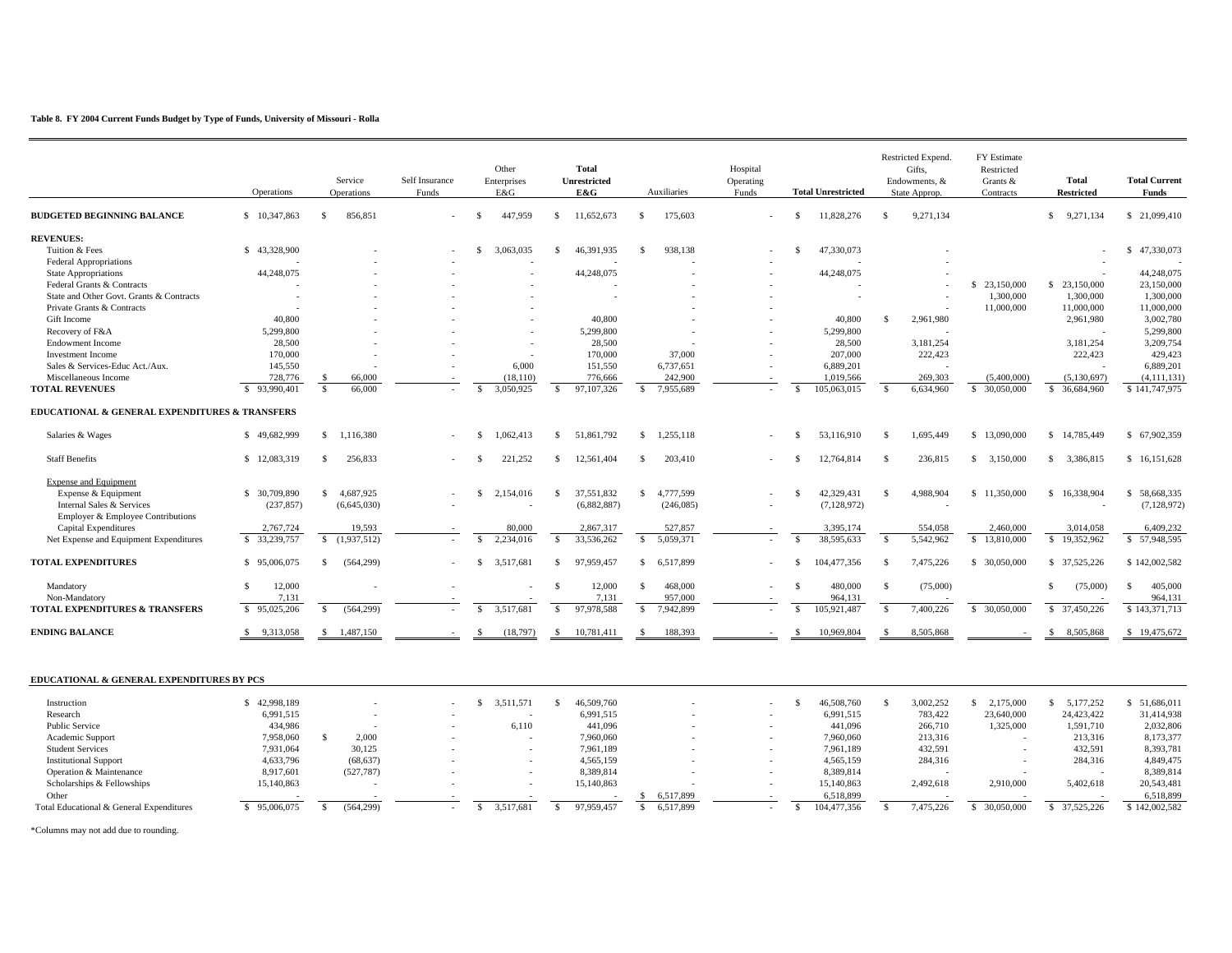#### **Table 9. FY 2004 Current Funds Budget by Type of Funds, University of Missouri - St. Louis**

|                                                      | Operations    |              | Service<br>Operations | Self Insurance<br>Funds |               | Other<br>Enterprises<br>E&G |              | Total<br><b>Unrestricted</b><br>E&G | Auxiliaries                | Hospital<br>Operating<br>Funds |               | <b>Total Unrestricted</b> |     | Restricted Expend.<br>Gifts,<br>Endowments, &<br>State Approp. | FY Estimate<br>Restricted<br>Grants $\&$<br>Contracts | Total<br><b>Restricted</b> |                    | <b>Total Current</b><br><b>Funds</b> |
|------------------------------------------------------|---------------|--------------|-----------------------|-------------------------|---------------|-----------------------------|--------------|-------------------------------------|----------------------------|--------------------------------|---------------|---------------------------|-----|----------------------------------------------------------------|-------------------------------------------------------|----------------------------|--------------------|--------------------------------------|
| <b>BUDGETED BEGINNING BALANCE</b>                    | \$15,062,912  | \$.          | 863,046               |                         | -S            | 311.154                     | S.           | 16.237.112                          | 385,423<br>¢               |                                |               | 16,622,535                | S   | 7,213,727                                                      |                                                       | \$7,213,727                | \$.                | 23,836,262                           |
|                                                      |               |              |                       |                         |               |                             |              |                                     |                            |                                |               |                           |     |                                                                |                                                       |                            |                    |                                      |
| <b>REVENUES:</b>                                     |               |              |                       |                         |               |                             |              |                                     |                            |                                |               |                           |     |                                                                |                                                       |                            |                    |                                      |
| Tuition & Fees                                       | \$62,854,191  |              |                       |                         | S             | 6,626,593                   | S.           | 69,480,784                          | 5,377,074<br>-S            |                                |               | 74,857,858                |     |                                                                |                                                       |                            | <b>S</b>           | 74,857,858                           |
| <b>Federal Appropriations</b>                        |               |              |                       |                         |               |                             |              |                                     |                            |                                |               |                           |     |                                                                |                                                       |                            |                    |                                      |
| State Appropriations                                 | 46,414,840    |              |                       |                         |               |                             |              | 46,414,840                          |                            |                                |               | 46,414,840                | -S  | 6,350                                                          |                                                       | $\mathcal{S}$<br>6.350     |                    | 46,421,190                           |
| Federal Grants & Contracts                           |               |              |                       |                         |               |                             |              |                                     |                            |                                |               |                           |     |                                                                | 18,350,000<br>$\mathcal{S}$                           | 18,350,000                 |                    | 18,350,000                           |
| State and Other Govt. Grants & Contracts             |               |              |                       |                         |               |                             |              | $\overline{\phantom{a}}$            |                            |                                |               |                           |     |                                                                | 2,200,000                                             | 2,200,000                  |                    | 2,200,000                            |
| Private Grants & Contracts                           |               |              |                       |                         |               |                             |              |                                     |                            |                                |               |                           |     |                                                                | 5,000,000                                             | 5,000,000                  |                    | 5,000,000                            |
| Gift Income                                          | 40,000        |              |                       |                         |               |                             |              | 40,000                              | 2,000                      |                                |               | 42,000                    |     | 5,999,051                                                      |                                                       | 5,999,051                  |                    | 6,041,051                            |
| Recovery of F&A                                      | 1,805,000     |              |                       |                         |               |                             |              | 1,805,000                           |                            |                                |               | 1,805,000                 |     |                                                                |                                                       |                            |                    | 1,805,000                            |
| <b>Endowment Income</b>                              |               |              |                       |                         |               |                             |              |                                     |                            |                                |               |                           |     | 1,919,489                                                      |                                                       | 1,919,489                  |                    | 1,919,489                            |
| <b>Investment Income</b>                             | 15,368        |              |                       |                         |               |                             |              | 15,368                              |                            |                                |               | 15,368                    |     | 601,310                                                        |                                                       | 601,310                    |                    | 616,678                              |
| Sales & Services-Educ Act./Aux.                      | 585,501       | S.           | 25,000                |                         |               | 77,500                      |              | 688,001                             | 18,772,295                 |                                |               | 19,460,296                |     |                                                                |                                                       |                            |                    | 19,460,296                           |
| Miscellaneous Income                                 | 466,504       |              | 229,897               | $\sim$                  |               | 110.029                     |              | 806,430                             | 6.656                      |                                |               | 813.086                   |     | 37,245                                                         | (2,200,000)                                           | (2,162,755)                |                    | (1,349,669)                          |
| <b>TOTAL REVENUES</b>                                | \$112,181,404 | <sup>S</sup> | 254,897               |                         | <sup>\$</sup> | 6,814,122                   | S.           | 119,250,423                         | \$24,158,025               |                                | -\$           | 143,408,448               | -S  | 8,563,444                                                      | 23,350,000<br>-S                                      | \$ 31,913,444              | <sup>S</sup>       | 175,321,893                          |
| EDUCATIONAL & GENERAL EXPENDITURES & TRANSFERS       |               |              |                       |                         |               |                             |              |                                     |                            |                                |               |                           |     |                                                                |                                                       |                            |                    |                                      |
| Salaries & Wages                                     | \$ 61,760,529 |              | \$2,463,943           | -S                      | S.            | 3,157,306                   | S.           | 67,381,778                          | $\mathcal{S}$<br>3,818,406 |                                |               | 71,200,184                | \$. | 2,483,136                                                      | 8,975,000<br>$\mathbf{s}$                             | \$11,458,136               | S.                 | 82,658,320                           |
| <b>Staff Benefits</b>                                | \$15,308,074  | \$           | 603,019               | $\mathcal{S}$           | $\mathcal{S}$ | 681.917                     | S.           | 16,593,010                          | 934,335<br>\$              |                                |               | 17,527,345                | \$. | 502,433                                                        | 1.655.000<br>$\mathbf{s}$                             | 2,157,433<br>$\mathcal{S}$ | S.                 | 19,684,778                           |
| <b>Expense and Equipment</b>                         |               |              |                       |                         |               |                             |              |                                     |                            |                                |               |                           |     |                                                                |                                                       |                            |                    |                                      |
| Expense & Equipment                                  | \$ 30,690,474 | $\mathbf{s}$ | 4,904,040             | $\mathbf{s}$            | S.            | 2,431,474                   | $\mathbf{s}$ | 38,025,988                          | \$11,364,620               |                                |               | 49,390,608                | S.  | 3,636,613                                                      | \$12,620,000                                          | \$16,256,613               | $\mathbf{\hat{S}}$ | 65,647,221                           |
| Internal Sales & Services                            | (167, 622)    |              | (7, 282, 191)         |                         |               | (64,100)                    |              | (7,513,913)                         | (200)                      |                                |               | (7,514,113)               |     | $\sim$                                                         |                                                       |                            |                    | (7,514,113)                          |
| Employer & Employee Contributions                    |               |              |                       |                         |               |                             |              |                                     |                            |                                |               |                           |     |                                                                |                                                       |                            |                    |                                      |
| Capital Expenditures                                 | 4,395,589     |              | 153,631               |                         |               | 30,000                      |              | 4,579,220                           | 1,156,323                  |                                |               | 5,735,543                 |     | 102,500                                                        | 100,000                                               | 202,500                    |                    | 5,938,043                            |
| Net Expense and Equipment Expenditures               | \$ 34,918,441 | S.           | (2,224,520)           |                         | <sup>\$</sup> | 2,397,374                   | -S           | 35.091.295                          | \$12,520,743               | $\sim 100$                     | - \$          | 47.612.038                | -S  | 3,739,113                                                      | 12,720,000<br>-S                                      | 16.459.113<br>S.           | -S                 | 64,071,151                           |
| <b>TOTAL EXPENDITURES</b>                            | \$111,987,044 | S.           | 842,442               |                         | Ŝ.            | 6,236,597                   |              | \$119,066,083                       | \$17,273,484               |                                |               | 136,339,567               | -S. | 6,724,682                                                      | \$ 23,350,000                                         | \$ 30,074,682              | \$.                | 166,414,249                          |
| Mandatory                                            |               |              |                       |                         |               |                             |              |                                     | 4,068,846<br>S.            |                                | $\mathcal{S}$ | 4.068.846                 |     |                                                                |                                                       |                            | S.                 | 4,068,846                            |
| Non-Mandatory                                        | 902,238<br>S. | \$.          | 227,507               |                         |               |                             |              | 1,129,745                           | 2,792,494                  |                                |               | 3,922,239                 |     |                                                                |                                                       |                            |                    | 3,922,239                            |
| <b>TOTAL EXPENDITURES &amp; TRANSFERS</b>            | \$112,889,282 | $\mathbb{S}$ | 1.069.949             |                         | <sup>\$</sup> | 6.236.597                   | S            | 120.195.828                         | \$24,134,824               |                                | -S            | 144,330,652               | -S. | 6,724,682                                                      | 23,350,000<br>$\mathbf{s}$                            | 30,074,682<br>$\mathbf{s}$ | S.                 | 174,405,334                          |
| <b>ENDING BALANCE</b>                                | \$14,355,034  | -S           | 47,994                |                         | -\$           | 888,679                     | S.           | 15,291,707                          | 408,624<br>-S              |                                |               | 15,700,331                |     | 9,052,489                                                      |                                                       | 9,052,489<br>- \$          | S.                 | 24,752,821                           |
| <b>EDUCATIONAL &amp; GENERAL EXPENDITURES BY PCS</b> |               |              |                       |                         |               |                             |              |                                     |                            |                                |               |                           |     |                                                                |                                                       |                            |                    |                                      |

| Instruction                              | 53.584.305    | 10,000  | 6,087,048 | 59,681,353  |            |  | 59,681,353 | 2,138,445 | 3,250,000  | .388,445   | 65,069,798  |
|------------------------------------------|---------------|---------|-----------|-------------|------------|--|------------|-----------|------------|------------|-------------|
| Research                                 | 4,415,751     |         |           | 4,415,751   |            |  | 4,415,751  | 280,336   | 5,295,000  | 5,575,336  | 9,991,087   |
| Public Service                           | 2,685,150     |         | 12,187    | 2,697,337   |            |  | 2,697,337  | 2,452,203 | 6,775,000  | 9,227,203  | 11,924,540  |
| Academic Support                         | 17.218.914    |         | 137,362   | 17,356,276  |            |  | 17,356,276 | 987,766   |            | 987,766    | 18,344,042  |
| <b>Student Services</b>                  | 6,670,848     |         |           | 6,670,848   |            |  | 6,670,848  | 73,789    |            | 73,789     | 6,744,637   |
| <b>Institutional Support</b>             | 7,731,618     | 832,442 |           | 8,564,060   |            |  | 8,564,060  | 55,742    |            | 55,742     | 8,619,802   |
| Operation & Maintenance                  | 8,892,545     |         |           | 8.892.545   |            |  | 8,892,545  | 483       |            | 483        | 8,893,028   |
| Scholarships & Fellowships               | 10,787,912    |         |           | 10,787,912  |            |  | 10,787,912 | 735,918   | 8,030,000  | 8,765,918  | 19,553,830  |
| Other                                    |               |         |           |             | 17,273,484 |  | 17,273,484 |           |            |            | 17,273,484  |
| Total Educational & General Expenditures | \$111.987.044 | 842,442 | 6,236,597 | 119,066,083 | 17,273,484 |  | 36.339.56  | 6.724.682 | 23,350,000 | 30.074.682 | 166,414,249 |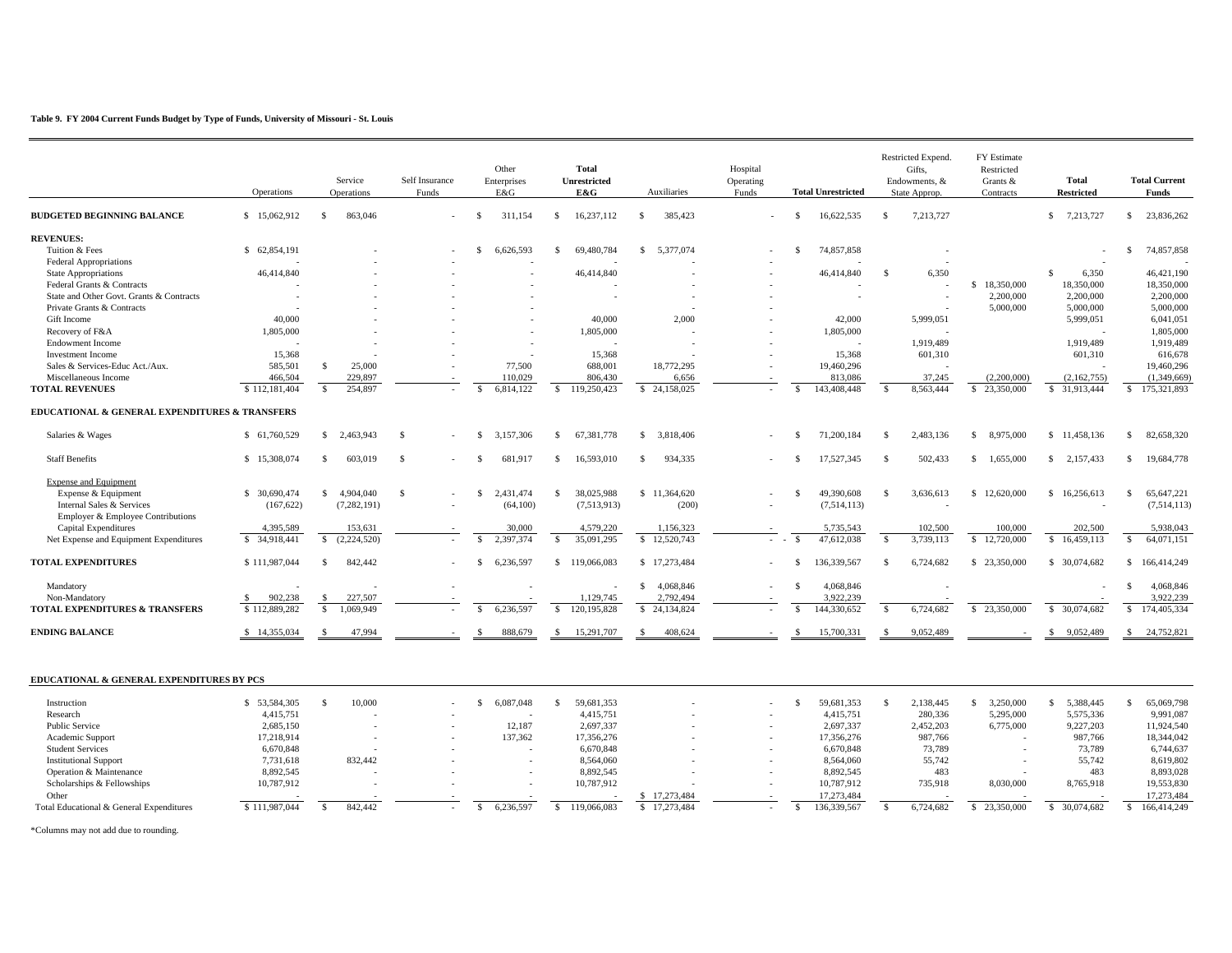#### **Table 10. FY 2004 Current Funds Budget by Type of Funds, University of Missouri - Hospitals & Clinics**

|                                                           | Hospital<br><b>Operating Funds</b> |               | <b>Total</b><br><b>Unrestricted</b> |              | Restricted<br>Expend. Gifts,<br>Endwoments,<br>and State<br>Approp. | <b>FY Estimate</b><br>Restricted<br>Grants and<br>Contracts |                    | <b>Total</b><br><b>Restricted</b> |               | <b>Total Current</b><br><b>Funds</b> |
|-----------------------------------------------------------|------------------------------------|---------------|-------------------------------------|--------------|---------------------------------------------------------------------|-------------------------------------------------------------|--------------------|-----------------------------------|---------------|--------------------------------------|
| <b>BUDGETED BEGINNING BALANCE</b>                         | \$<br>71,600,000                   | \$            | 71,600,000                          | s            | 3,462,995                                                           |                                                             | s                  | 3,462,995                         | \$            | 75,062,995                           |
| <b>REVENUES:</b>                                          |                                    |               |                                     |              |                                                                     |                                                             |                    |                                   |               |                                      |
| Tuition & Fees                                            |                                    |               |                                     |              |                                                                     |                                                             |                    |                                   |               |                                      |
| Federal Appropriations                                    |                                    |               |                                     |              |                                                                     |                                                             |                    |                                   |               |                                      |
| <b>State Appropriations</b>                               | \$22,554,583                       | \$            | 22,554,583                          |              |                                                                     |                                                             |                    |                                   | \$            | 22,554,583                           |
| <b>Federal Grants and Contracts</b>                       |                                    |               |                                     |              |                                                                     |                                                             |                    |                                   |               |                                      |
| State and Other Govt. Grants & Contracts                  |                                    |               |                                     |              |                                                                     |                                                             |                    |                                   |               |                                      |
| Private Grants & Contracts                                |                                    |               |                                     |              |                                                                     |                                                             |                    |                                   |               |                                      |
| Gift Income                                               |                                    |               |                                     | S            | 519.352                                                             |                                                             | \$.                | 519.352                           |               | 519.352                              |
| Recovery of F&A                                           |                                    |               |                                     |              |                                                                     |                                                             |                    |                                   |               |                                      |
| <b>Endowment Income</b>                                   |                                    |               |                                     |              | 31.943                                                              |                                                             |                    | 31.943                            |               | 31.943                               |
| <b>Investment</b> Income                                  | 4,991,909                          |               | 4,991,909                           |              | 99,605                                                              |                                                             |                    | 99,605                            |               | 5,091,514                            |
| Sales & Services-Educ Act/Aux.                            | 399,073,019                        |               | 399,073,019                         |              | 8,963                                                               |                                                             |                    | 8,963                             |               | 399,081,982                          |
| Miscellaneous Income                                      | 942.535                            |               | 942,535                             |              |                                                                     |                                                             |                    |                                   |               | 942,535                              |
| <b>TOTAL REVENUES</b>                                     | \$427.562,046                      | $\mathbf{s}$  | 427.562.046                         | $\mathbf{s}$ | 659.863                                                             |                                                             | $\mathbf{\hat{S}}$ | 659.863                           | $\mathbb{S}$  | 428,221,909                          |
| EDUCATIONAL & GENERAL EXPENDITURES & TRANSFERS            |                                    |               |                                     |              |                                                                     |                                                             |                    |                                   |               |                                      |
| Salaries & Wages                                          | \$149,590,425                      | \$            | 149,590,425                         | s            | 269.218                                                             |                                                             | s                  | 269.218                           | S.            | 149,859,643                          |
| <b>Staff Benefits</b>                                     | s<br>42,355,834                    | \$.           | 42,355,834                          | s            | 55,768                                                              |                                                             | s                  | 55,768                            | \$            | 42,411,602                           |
| <b>Expense and Equipment</b>                              |                                    |               |                                     |              |                                                                     |                                                             |                    |                                   |               |                                      |
| <b>Expense and Equipment</b>                              | \$206,314,338                      | \$            | 206,314,338                         | s            | 386,624                                                             |                                                             | s                  | 386,624                           |               | \$ 206,700,962                       |
| Internal Sales & Services                                 | (5,339,801)                        |               | (5,339,801)                         |              |                                                                     |                                                             |                    |                                   |               | (5,339,801)                          |
| Employer & Employee Contributions<br>Capital Expenditures |                                    |               |                                     |              |                                                                     |                                                             |                    |                                   |               |                                      |
| Net Expense and Equipment Expenditures                    | \$200,974,537                      | $\mathbf{s}$  | 200,974,537                         | $\mathbb{S}$ | 386,624                                                             |                                                             | S                  | 386,624                           |               | \$ 201,361,161                       |
| <b>TOTAL EXPENDITURES</b>                                 | \$392,920,796                      | $\mathsf{s}$  | 392,920,796                         | s            | 711,610                                                             |                                                             | S                  | 711,610                           |               | \$ 393,632,406                       |
| Mandatory                                                 | \$13,727,303                       | \$            | 13,727,303                          |              |                                                                     |                                                             |                    |                                   | \$            | 13,727,303                           |
| Non-Mandatory                                             | 31,967,302                         |               | 31,967,302                          | S            | 97,370                                                              |                                                             |                    | 97,370                            |               | 32,064,672                           |
| <b>TOTAL EXPENDITURES AND TRANSFERS</b>                   | \$438,615,401                      | \$            | 438,615,401                         | s            | 808,980                                                             |                                                             | s                  | 808,980                           | s.            | 439, 424, 381                        |
|                                                           |                                    |               |                                     |              |                                                                     |                                                             |                    |                                   |               |                                      |
| <b>ENDING BALANCE</b>                                     | 60,546,645<br>S                    | $\mathcal{S}$ | 60,546,645                          | $\mathbf{s}$ | 3,313,878                                                           |                                                             | s                  | 3,313,878                         | $\mathcal{S}$ | 63,860,523                           |

#### **EDUCATIONAL & GENERAL EXPENDITURES BY PCS**

| Instruction                              |               |             |         |          |         |             |
|------------------------------------------|---------------|-------------|---------|----------|---------|-------------|
| Research                                 |               |             |         |          |         |             |
| Public Service                           |               |             |         |          |         |             |
| Academic Support                         |               |             |         |          |         |             |
| <b>Student Services</b>                  |               |             |         |          |         |             |
| <b>Institutional Support</b>             |               |             |         |          |         |             |
| Operation & Maintenance                  |               |             |         |          |         |             |
| Scholarships & Fellowships               |               |             |         |          |         |             |
| Other                                    | \$392,920,796 | 392,920,796 | 711.610 | <b>.</b> | 711.610 | 393.632.406 |
| Total Educational & General Expenditures | \$392,920,796 | 392,920,796 | 711,610 | $\sim$   | 711.610 | 393,632,406 |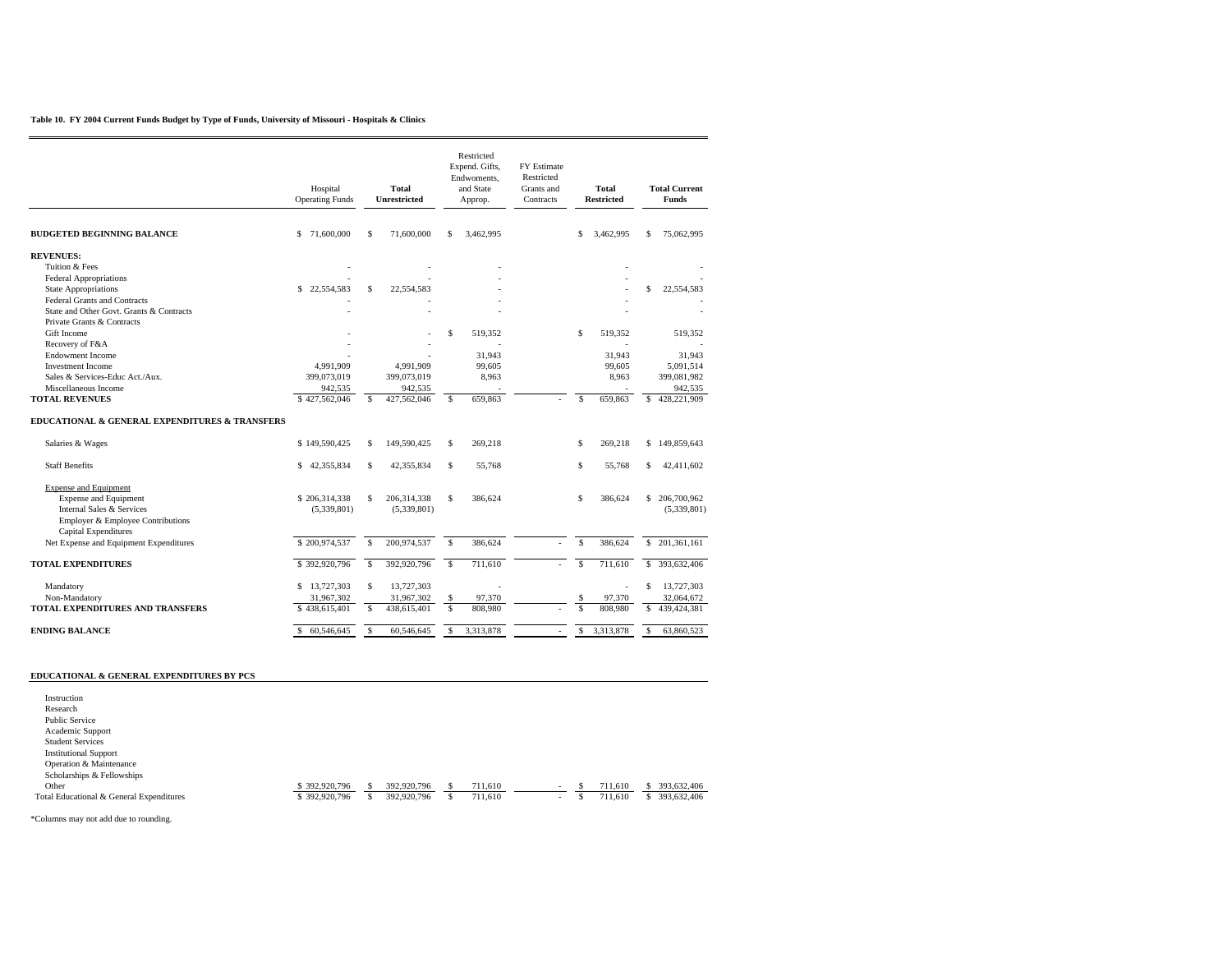#### **Table 11. FY 2004 Current Funds Budget by Type of Funds, University of Missouri - Outreach & Extension**

|                                                | Operations                  | Service<br>Operations | Self Insurance<br>Funds | Other<br>Enterprises<br>E&G |                | <b>Total</b><br>Unrestricted<br>E&G | Auxiliaries | Hospital<br>Operating<br>Funds |                | <b>Total Unrestricted</b> |               | Restricted Expend.<br>Gifts,<br>Endowments, &<br>State Approp. | FY Estimate<br>Restricted<br>Grants &<br>Contracts |                         | <b>Total</b><br><b>Restricted</b> | <b>Total Current</b><br>Funds |
|------------------------------------------------|-----------------------------|-----------------------|-------------------------|-----------------------------|----------------|-------------------------------------|-------------|--------------------------------|----------------|---------------------------|---------------|----------------------------------------------------------------|----------------------------------------------------|-------------------------|-----------------------------------|-------------------------------|
| <b>BUDGETED BEGINNING BALANCE</b>              | \$6,716,000                 |                       |                         |                             | $\mathbb{S}$   | 6,716,000                           |             |                                | $\mathcal{S}$  | 6,716,000                 | $\mathcal{S}$ | 319,201                                                        |                                                    | $\mathbb{S}$            | 319,201                           | \$7,035,201                   |
| <b>REVENUES:</b>                               |                             |                       |                         |                             |                |                                     |             |                                |                |                           |               |                                                                |                                                    |                         |                                   |                               |
| Tuition & Fees                                 |                             |                       |                         |                             |                |                                     |             |                                |                |                           |               |                                                                |                                                    |                         |                                   |                               |
| Federal Appropriations                         | \$9,926,758                 |                       |                         |                             | -S             | 9,926,758                           |             |                                | $\mathcal{S}$  | 9,926,758                 |               |                                                                |                                                    |                         |                                   | $\mathbb{S}$<br>9,926,758     |
| <b>State Appropriations</b>                    | 25,215,606                  |                       |                         |                             |                | 25,215,606                          |             |                                |                | 25,215,606                |               |                                                                |                                                    |                         |                                   | 25,215,606                    |
| Federal Grants & Contracts                     |                             |                       |                         |                             |                |                                     |             |                                |                |                           |               |                                                                | \$<br>2,600,000                                    | <sup>\$</sup>           | 2,600,000                         | 2,600,000                     |
| State and Other Govt. Grants & Contracts       |                             |                       |                         |                             |                |                                     |             |                                |                |                           |               |                                                                | 3,150,000                                          |                         | 3,150,000                         | 3,150,000                     |
| Private Grants & Contracts                     |                             |                       |                         |                             |                |                                     |             |                                |                |                           |               |                                                                | 500,000                                            |                         | 500,000                           | 500,000                       |
| Gift Income                                    |                             |                       |                         |                             |                |                                     |             |                                |                |                           | <sup>S</sup>  | 3,760                                                          |                                                    |                         | 3,760                             | 3,760                         |
|                                                | 545,000                     |                       |                         |                             |                | 545,000                             |             |                                |                | 545,000                   |               |                                                                |                                                    |                         |                                   | 545,000                       |
| Recovery of F&A                                |                             |                       |                         |                             |                |                                     |             |                                |                |                           |               |                                                                |                                                    |                         |                                   |                               |
| <b>Endowment Income</b>                        |                             |                       |                         |                             |                |                                     |             |                                |                |                           |               | 32,020                                                         |                                                    |                         | 32,020                            | 32,020                        |
| <b>Investment Income</b>                       | 1,400                       |                       |                         |                             |                | 1.400                               |             |                                |                | 1.400                     |               | 31,655                                                         |                                                    |                         | 31,655                            | 33,055                        |
| Sales & Services-Educ Act./Aux.                | 12,000                      |                       |                         |                             |                | 12,000                              |             |                                |                | 12,000                    |               | ÷,                                                             |                                                    |                         |                                   | 12,000                        |
| Miscellaneous Income                           | 1,221,600                   |                       |                         |                             |                | 1,221,600                           |             |                                |                | 1,221,600                 |               |                                                                | 775,000                                            |                         | 775,000                           | 1,996,600                     |
| <b>TOTAL REVENUES</b>                          | $\mathcal{S}$<br>36,922,364 |                       |                         |                             |                | 36,922,364                          |             |                                | $\mathcal{S}$  | 36,922,364                | -S            | 67,435                                                         | 7.025.000<br>-S                                    | -S                      | 7,092,435                         | 44,014,799<br>$\mathbb{S}$    |
| EDUCATIONAL & GENERAL EXPENDITURES & TRANSFERS |                             |                       |                         |                             |                |                                     |             |                                |                |                           |               |                                                                |                                                    |                         |                                   |                               |
| Salaries & Wages                               | \$17,790,201                |                       |                         |                             | <sup>S</sup>   | 17,790,201                          |             |                                | -\$            | 17,790,201                | \$            | 95                                                             | \$<br>3,900,000                                    | S.                      | 3,900,095                         | \$21,690,296                  |
| <b>Staff Benefits</b>                          | \$5,510,078                 |                       |                         |                             | - \$           | 5,510,078                           |             |                                | -8             | 5,510,078                 | -S            | $\overline{5}$                                                 | <sup>\$</sup><br>1,125,000                         | <sup>\$</sup>           | 1,125,005                         | \$6,635,083                   |
| <b>Expense and Equipment</b>                   |                             |                       |                         |                             |                |                                     |             |                                |                |                           |               |                                                                |                                                    |                         |                                   |                               |
| Expense & Equipment                            | \$14,224,076                |                       |                         |                             | -S             | 14,224,076                          |             |                                | <sup>\$</sup>  | 14,224,076                | <sup>S</sup>  | 65,495                                                         | $\mathbb{S}$<br>2,000,000                          | <sup>\$</sup>           | 2,065,495                         | \$16,289,571                  |
| Internal Sales & Services                      | (81,900)                    |                       |                         |                             |                | (81,900)                            |             |                                |                | (81,900)                  |               |                                                                |                                                    |                         |                                   | (81,900)                      |
| Employer & Employee Contributions              |                             |                       |                         |                             |                |                                     |             |                                |                |                           |               |                                                                |                                                    |                         |                                   |                               |
| Capital Expenditures                           | 119,500                     |                       |                         |                             |                | 119,500                             |             |                                |                | 119,500                   |               |                                                                |                                                    |                         |                                   | 119,500                       |
| Net Expense and Equipment Expenditures         | \$14,261,676                |                       |                         |                             | -S             | 14,261,676                          |             |                                | -\$            | 14,261,676                | - \$          | 65,495                                                         | $\mathbb{S}$<br>2,000,000                          | \$                      | 2,065,495                         | 16,327,171<br>$\mathbb{S}$    |
| <b>TOTAL EXPENDITURES</b>                      | \$ 37,561,955               |                       |                         |                             | s              | 37,561,955                          |             |                                | \$             | 37,561,955                | \$            | 65,595                                                         | \$7,025,000                                        |                         | \$ 7,090,595                      | \$44,652,550                  |
| Mandatory                                      |                             |                       |                         |                             |                |                                     |             |                                |                |                           |               |                                                                |                                                    |                         |                                   |                               |
| Non-Mandatory                                  | 146,000<br>-S               |                       |                         |                             |                | 146,000                             |             |                                |                | 146,000                   |               |                                                                |                                                    |                         |                                   | 146,000<br>S                  |
| TOTAL EXPENDITURES & TRANSFERS                 | \$ 37,707,955               |                       |                         |                             | $\overline{s}$ | 37,707,955                          |             |                                | $\overline{s}$ | 37,707,955                | -S            | 65,595                                                         | $\sqrt{s}$<br>7,025,000                            | $\overline{\mathbf{s}}$ | 7.090.595                         | $\mathbf{s}$<br>44,798,550    |
| <b>ENDING BALANCE</b>                          | \$5,930,409                 |                       |                         |                             | -S             | 5,930,409                           |             |                                | -\$            | 5,930,409                 | <sup>S</sup>  | 321,041                                                        |                                                    | S.                      | 321,041                           | \$6,251,450                   |
| EDUCATIONAL & GENERAL EXPENDITURES BY PCS      |                             |                       |                         |                             |                |                                     |             |                                |                |                           |               |                                                                |                                                    |                         |                                   |                               |
| Instruction                                    |                             |                       |                         |                             |                |                                     |             |                                |                |                           |               |                                                                |                                                    |                         |                                   |                               |
| Research                                       |                             |                       |                         |                             |                |                                     |             |                                |                |                           |               |                                                                |                                                    |                         |                                   |                               |
| Public Service                                 | \$ 37,346,976               |                       |                         |                             | -S             | 37,346,976                          |             |                                | -8             | 37,346,976                | - \$          | 59,995                                                         | 7,025,000<br><sup>\$</sup>                         | S.                      | 7,084,995                         | \$44,431,971                  |
| Academic Support                               |                             |                       |                         |                             |                |                                     |             |                                |                |                           |               |                                                                |                                                    |                         |                                   |                               |
| <b>Student Services</b>                        |                             |                       |                         |                             |                |                                     |             |                                |                |                           |               |                                                                |                                                    |                         |                                   |                               |
| <b>Institutional Support</b>                   | 214,979                     |                       |                         |                             |                | 214,979                             |             |                                |                | 214,979                   |               |                                                                |                                                    |                         |                                   | 214,979                       |
| Operation & Maintenance                        |                             |                       |                         |                             |                |                                     |             |                                |                |                           |               |                                                                |                                                    |                         |                                   |                               |
|                                                |                             |                       |                         |                             |                |                                     |             |                                |                |                           |               |                                                                |                                                    |                         |                                   | 5,600                         |
| Scholarships & Fellowships                     |                             |                       |                         |                             |                |                                     |             |                                |                |                           |               | 5,600                                                          |                                                    |                         | 5,600                             |                               |
| Other                                          |                             |                       |                         |                             |                |                                     |             |                                |                |                           |               |                                                                |                                                    |                         |                                   |                               |
| Total Educational & General Expenditures       | \$ 37,561,955               |                       |                         |                             | \$             | 37,561,955                          |             |                                | \$             | 37,561,955                | <sup>S</sup>  | 65,595                                                         | $\mathcal{S}$<br>7,025,000                         | S.                      | 7,090,595                         | $\sqrt{44,652,550}$           |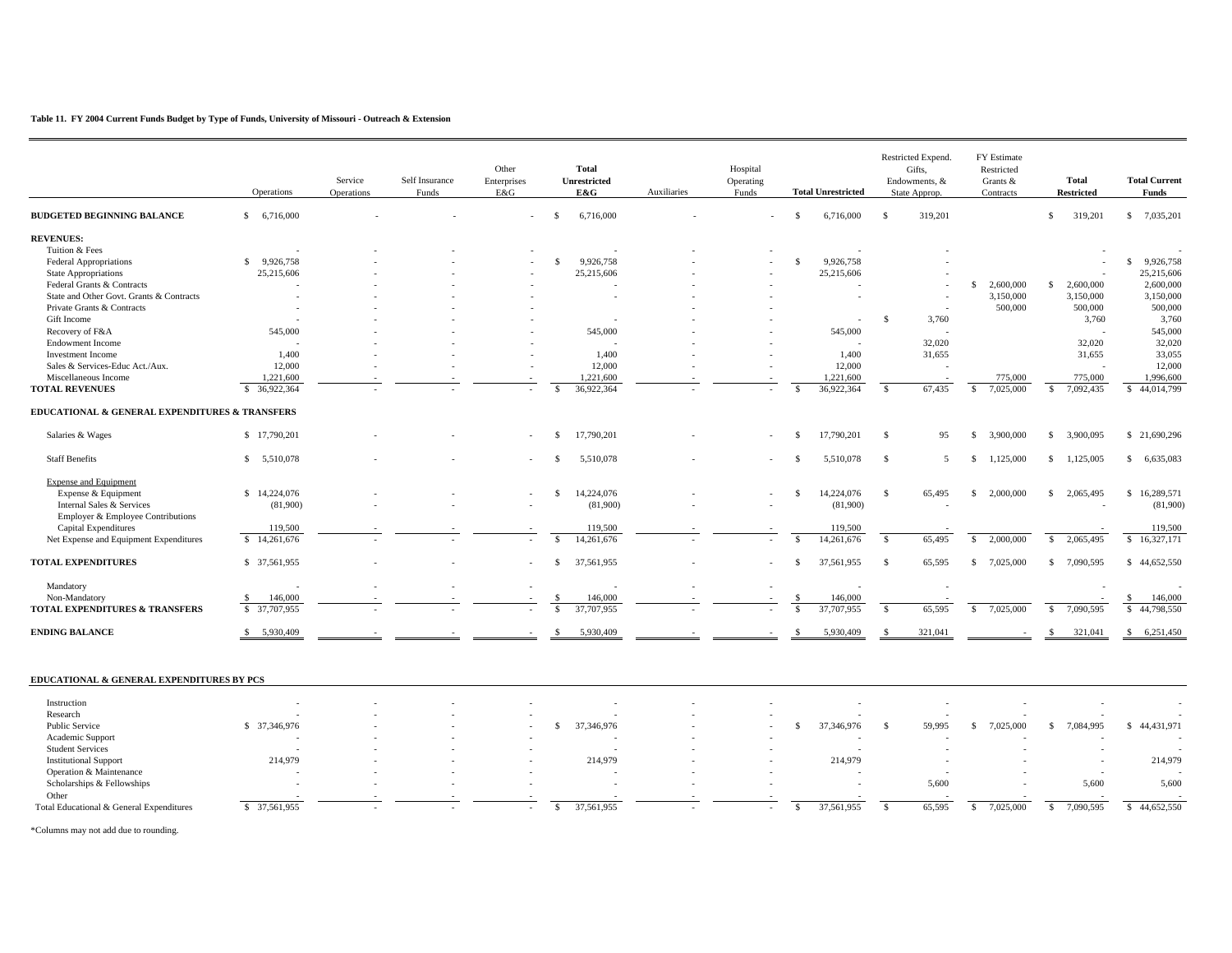#### **Table 12. FY 2004 Current Funds Budget by Type of Funds, University of Missouri - System Administration**

|                                                | Operations    |               | Service<br>Operations | Self Insurance<br>Funds |                    | Other<br>Enterprises<br>E&G |                         | <b>Total</b><br><b>Unrestricted</b><br>E&G | Auxiliaries | Hospital<br>Operating<br>Funds |                    | <b>Total Unrestricted</b> |               | Restricted Expend.<br>Gifts,<br>Endowments, &<br>State Approp. | <b>FY Estimate</b><br>Restricted<br>Grants &<br>Contracts | Total<br><b>Restricted</b>  | <b>Total Current</b><br>Funds |
|------------------------------------------------|---------------|---------------|-----------------------|-------------------------|--------------------|-----------------------------|-------------------------|--------------------------------------------|-------------|--------------------------------|--------------------|---------------------------|---------------|----------------------------------------------------------------|-----------------------------------------------------------|-----------------------------|-------------------------------|
| <b>BUDGETED BEGINNING BALANCE</b>              | \$11,842,863  | s.            | 677.100               |                         | -S                 | 1.500                       | <sup>\$</sup>           | 12,521,464                                 |             |                                | -8                 | 12.521.464                | $\mathcal{S}$ | 4,216,327                                                      |                                                           | \$4,216,327                 | \$16,737,790                  |
| <b>REVENUES:</b>                               |               |               |                       |                         |                    |                             |                         |                                            |             |                                |                    |                           |               |                                                                |                                                           |                             |                               |
| Tuition & Fees                                 |               |               |                       |                         |                    |                             |                         |                                            |             |                                |                    |                           |               |                                                                |                                                           |                             |                               |
| Federal Appropriations                         |               |               |                       |                         |                    |                             |                         |                                            |             |                                |                    |                           |               |                                                                |                                                           |                             |                               |
| <b>State Appropriations</b>                    | \$15,131,955  |               |                       |                         |                    |                             | S.                      | 15,131,955                                 |             |                                | Ŝ.                 | 15,131,955                | <sup>\$</sup> | 15,210,243                                                     |                                                           | \$15,210,243                | \$ 30,342,198                 |
| Federal Grants & Contracts                     |               |               |                       |                         |                    |                             |                         |                                            |             |                                |                    |                           |               |                                                                | 300,000<br>\$                                             | 300,000                     | 300,000                       |
| State and Other Govt. Grants & Contracts       |               |               |                       |                         |                    |                             |                         |                                            |             |                                |                    |                           |               |                                                                | 4,000,000                                                 | 4,000,000                   | 4,000,000                     |
| Private Grants & Contracts                     |               |               |                       |                         |                    |                             |                         |                                            |             |                                |                    |                           |               |                                                                | 3,250,000                                                 | 3,250,000                   | 3,250,000                     |
| Gift Income                                    | 201           |               |                       |                         |                    |                             |                         | 201                                        |             |                                |                    | 201                       |               | 613,101                                                        |                                                           | 613,101                     | 613,302                       |
| Recovery of F&A                                | 150,000       |               |                       |                         |                    |                             |                         | 150,000                                    |             |                                |                    | 150,000                   |               |                                                                |                                                           |                             | 150,000                       |
| <b>Endowment Income</b>                        | 312,800       |               |                       |                         |                    |                             |                         | 312,800                                    |             |                                |                    | 312,800                   |               | 74,600                                                         |                                                           | 74,600                      | 387,400                       |
| Investment Income                              | 8,021,000     |               |                       |                         |                    |                             |                         | 8,021,000                                  |             |                                |                    | 8,021,000                 |               | 39,381                                                         |                                                           | 39,381                      | 8,060,381                     |
| Sales & Services-Educ Act./Aux.                | 776,997       | <sup>S</sup>  | 945                   |                         |                    |                             |                         | 777,942                                    |             |                                |                    | 777,942                   |               |                                                                |                                                           |                             | 777,942                       |
| Miscellaneous Income                           | 11,717,375    |               | 311,118               |                         |                    | 1,462,522                   |                         | 13,491,015                                 |             |                                |                    | 13,491,015                |               | 2,770,591                                                      | 3,950,000                                                 | 6,720,591                   | 20,211,606                    |
| <b>TOTAL REVENUES</b>                          | \$ 36,110,328 | <sup>S</sup>  | 312,063               |                         | $\mathbf{\hat{S}}$ | 1.462,522                   |                         | 37,884,913                                 |             |                                | $\mathbf{\hat{S}}$ | 37,884,913                | -S            | 18,707,916                                                     | $\mathbf{s}$<br>11,500,000                                | 30,207,916<br><sup>S</sup>  | 68,092,829<br>-S              |
| EDUCATIONAL & GENERAL EXPENDITURES & TRANSFERS |               |               |                       |                         |                    |                             |                         |                                            |             |                                |                    |                           |               |                                                                |                                                           |                             |                               |
| Salaries & Wages                               | \$19,643,583  |               | \$1,362,562           |                         |                    | 880,088                     | <sup>\$</sup>           | 21,886,233                                 |             |                                |                    | 21,886,233                | -S            | 1,669,494                                                      | $\mathbf{s}$<br>2,620,000                                 | 4,289,494<br><sup>\$</sup>  | \$ 26,175,727                 |
| <b>Staff Benefits</b>                          | \$5,346,039   | <sup>\$</sup> | 359,081               |                         | -8                 | 243,344                     | S.                      | 5.948.464                                  |             |                                |                    | 5.948.464                 | -S            | 478,482                                                        | $\mathcal{S}$<br>734,000                                  | <sup>\$</sup><br>1,212,482  | \$7,160,946                   |
| <b>Expense and Equipment</b>                   |               |               |                       |                         |                    |                             |                         |                                            |             |                                |                    |                           |               |                                                                |                                                           |                             |                               |
| Expense & Equipment                            | \$10,820,414  | $\mathbb{S}$  | 3,981,474             |                         | -S                 | 281,552                     | \$                      | 15,083,440                                 |             |                                | -\$                | 15,083,440                | \$            | 15,703,068                                                     | \$<br>8,146,000                                           | \$23,849,068                | \$ 38,932,508                 |
| Internal Sales & Services                      | (555, 754)    |               | (5,568,749)           |                         |                    |                             |                         | (6, 124, 503)                              |             |                                |                    | (6, 124, 503)             |               |                                                                |                                                           |                             | (6, 124, 503)                 |
| Employer & Employee Contributions              |               |               |                       |                         |                    |                             |                         |                                            |             |                                |                    |                           |               |                                                                |                                                           |                             |                               |
| Capital Expenditures                           | 1.592.561     |               | 121,500               |                         |                    | 4.355                       |                         | 1,718,416                                  |             |                                |                    | 1,718,416                 |               | 203,505                                                        |                                                           | 203,505                     | 1,921,921                     |
| Net Expense and Equipment Expenditures         | \$11,857,221  | -S            | (1,465,775)           |                         |                    | 285,907                     |                         | 10,677,353                                 |             |                                |                    | 10,677,353                | -S            | 15,906,573                                                     | <sup>\$</sup><br>8,146,000                                | 24,052,573<br>-S            | 34,729,926<br>S.              |
| <b>TOTAL EXPENDITURES</b>                      | \$ 36,846,843 | \$            | 255,868               |                         | <sup>\$</sup>      | 1,409,339                   | S.                      | 38,512,050                                 |             |                                | -\$                | 38,512,050                | <sup>\$</sup> | 18,054,549                                                     | \$11,500,000                                              | \$29,554,549                | \$68,066,599                  |
| Mandatory                                      |               |               |                       |                         |                    |                             |                         |                                            |             |                                |                    |                           |               |                                                                |                                                           |                             |                               |
| Non-Mandatory                                  | (2,729,127)   |               | 150,000               |                         |                    | 53,183                      |                         | (2,525,944)                                |             |                                |                    | (2,525,944)               |               | 18,000                                                         |                                                           | 18,000                      | (2,507,944)<br>S              |
| <b>TOTAL EXPENDITURES &amp; TRANSFERS</b>      | \$34,117,716  |               | 405.868               |                         | $\overline{s}$     | 1.462.522                   | $\overline{\mathbf{s}}$ | 35,986,106                                 |             |                                |                    | 35,986,106                |               | 18,072,549                                                     | \$11,500,000                                              | $\mathcal{S}$<br>29,572,549 | $\mathbf{s}$<br>65,558,655    |
| <b>ENDING BALANCE</b>                          | \$13,835,475  | -S            | 583.295               |                         | -8                 | 1.500                       | -S                      | 14,420,270                                 |             |                                | -8                 | 14,420,270                | $\mathcal{S}$ | 4,851,693                                                      |                                                           | 4,851,693<br>S.             | \$19,271,964                  |
| EDUCATIONAL & GENERAL EXPENDITURES BY PCS      |               |               |                       |                         |                    |                             |                         |                                            |             |                                |                    |                           |               |                                                                |                                                           |                             |                               |
| Instruction                                    |               |               |                       |                         |                    |                             |                         |                                            |             |                                |                    |                           |               |                                                                |                                                           |                             |                               |
| Research                                       |               |               |                       |                         |                    |                             |                         |                                            |             |                                |                    |                           | $\mathbb{S}$  | 655,974                                                        | ÷,                                                        | $\mathbb{S}$<br>655,974     | $\mathbb{S}$<br>655,974       |
| Public Service                                 | \$7,438,652   |               |                       |                         |                    |                             | S.                      | 7,438,652                                  |             |                                | $\mathcal{S}$      | 7,438,652                 |               | 16,571,394                                                     | \$11,200,000                                              | 27,771,394                  | 35,210,046                    |
| Academic Support                               | 7,591,538     |               |                       |                         | $\mathbb{S}$       | 1,409,339                   |                         | 9,000,877                                  |             |                                |                    | 9,000,877                 |               | 787,181                                                        |                                                           | 787,181                     | 9,788,058                     |
| <b>Student Services</b>                        | 1,599,815     |               |                       |                         |                    |                             |                         | 1,599,815                                  |             |                                |                    | 1,599,815                 |               |                                                                | 300,000                                                   | 300,000                     | 1,899,815                     |
| <b>Institutional Support</b>                   | 19,031,134    | $\mathbb{S}$  | 255,868               |                         |                    |                             |                         | 19,287,002                                 |             |                                |                    | 19,287,002                |               | 40,000                                                         |                                                           | 40,000                      | 19,327,002                    |
| Operation & Maintenance                        | 1,185,704     |               |                       |                         |                    |                             |                         | 1,185,704                                  |             |                                |                    | 1,185,704                 |               |                                                                |                                                           |                             | 1,185,704                     |
| Scholarships & Fellowships                     |               |               |                       |                         |                    |                             |                         |                                            |             |                                |                    |                           |               |                                                                |                                                           |                             |                               |
| Other                                          |               |               |                       |                         |                    |                             |                         |                                            |             |                                |                    |                           |               |                                                                |                                                           |                             |                               |
| Total Educational & General Expenditures       | \$ 36,846,843 | \$            | 255,868               |                         | <sup>\$</sup>      | 1.409.339                   | -S                      | 38,512,050                                 |             |                                | $\mathcal{S}$      | 38,512,050                | <sup>\$</sup> | 18,054,549                                                     | \$11,500,000                                              | 29,554,549<br>-S            | 68,066,599<br>-S              |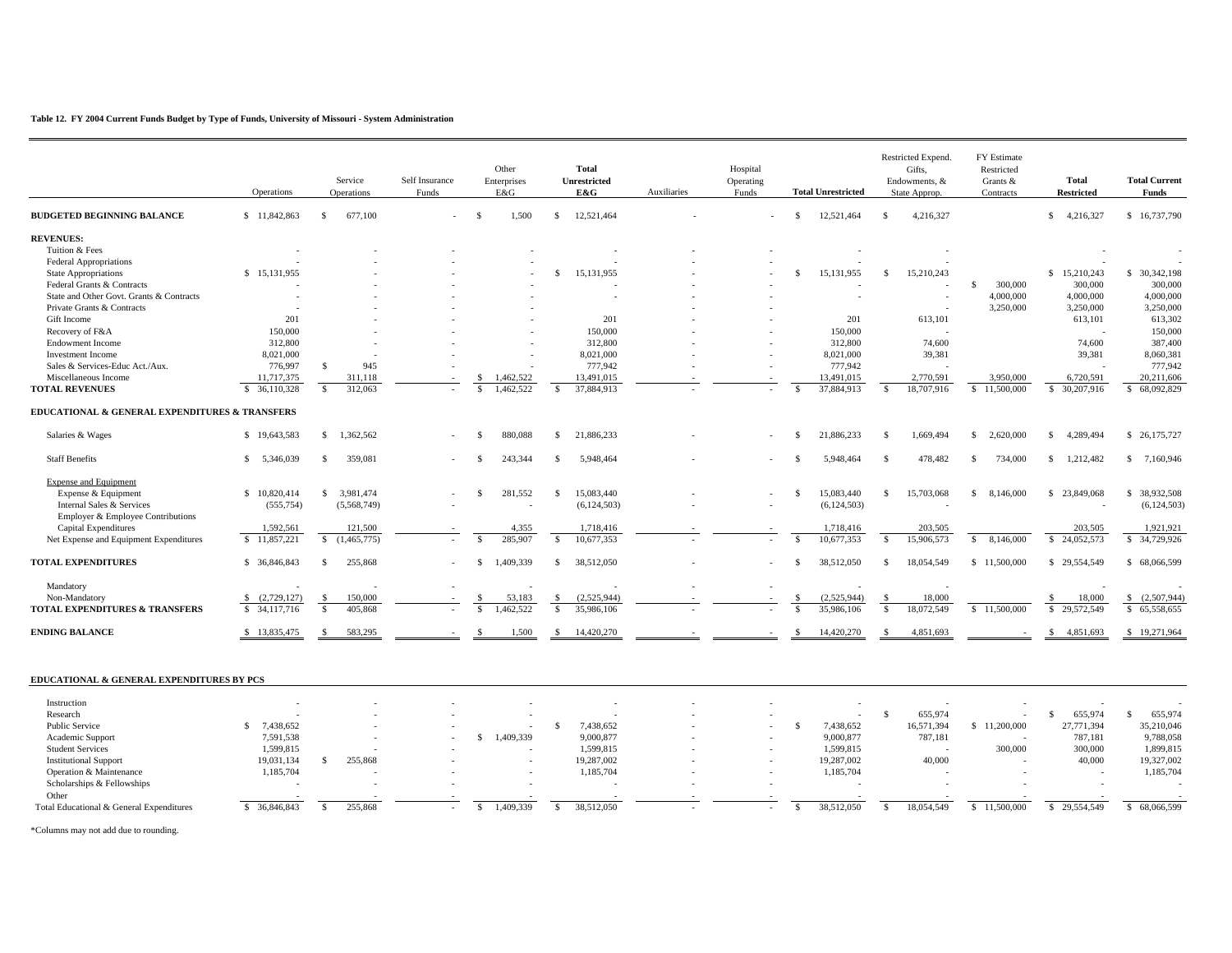#### **Table 13. FY 2004 Current Funds Budget by Type of Funds, University of Missouri - Universtiy-Wide Resources**

|                                                                                                                       | Operations                        | Service<br>Operations | Self Insurance<br>Funds          | Other<br>Enterprises<br>E&G | <b>Total</b><br>Unrestricted<br>E&G  |               | Auxiliaries | Hospital<br>Operating<br>Funds |               | <b>Total Unrestricted</b>      |              | Restricted Expend.<br>Gifts,<br>Endowments, &<br>State Approp. | FY Estimate<br>Restricted<br>Grants &<br>Contracts |               | <b>Total</b><br><b>Restricted</b> | <b>Total Current</b><br>Funds    |
|-----------------------------------------------------------------------------------------------------------------------|-----------------------------------|-----------------------|----------------------------------|-----------------------------|--------------------------------------|---------------|-------------|--------------------------------|---------------|--------------------------------|--------------|----------------------------------------------------------------|----------------------------------------------------|---------------|-----------------------------------|----------------------------------|
| <b>BUDGETED BEGINNING BALANCE</b>                                                                                     | \$11,995,599                      | ä,                    | \$ 35,235,783                    | $\sim$                      | 47,231,382<br>- \$                   |               |             |                                | $\mathbb{S}$  | 47,231,382                     | <sup>S</sup> | 2,100                                                          |                                                    | $\mathbf{s}$  | 2,100                             | \$47,233,482                     |
| <b>REVENUES:</b>                                                                                                      |                                   |                       |                                  |                             |                                      |               |             |                                |               |                                |              |                                                                |                                                    |               |                                   |                                  |
| Tuition & Fees                                                                                                        |                                   |                       |                                  |                             |                                      |               |             |                                |               |                                |              |                                                                |                                                    |               |                                   |                                  |
| Federal Appropriations                                                                                                |                                   |                       |                                  |                             |                                      |               |             |                                |               |                                |              |                                                                |                                                    |               |                                   |                                  |
| <b>State Appropriations</b>                                                                                           | \$4,409,439                       |                       |                                  |                             | 4,409,439<br>S.                      |               |             |                                | <sup>\$</sup> | 4,409,439                      |              |                                                                |                                                    |               |                                   | \$4,409,439                      |
| Federal Grants & Contracts                                                                                            |                                   |                       |                                  |                             |                                      |               |             |                                |               |                                |              |                                                                |                                                    |               |                                   |                                  |
| State and Other Govt. Grants & Contracts                                                                              |                                   |                       |                                  |                             |                                      |               |             |                                |               |                                |              |                                                                |                                                    |               |                                   |                                  |
| Private Grants & Contracts                                                                                            |                                   |                       |                                  |                             |                                      |               |             |                                |               |                                |              |                                                                |                                                    |               |                                   |                                  |
| Gift Income                                                                                                           |                                   |                       |                                  |                             |                                      |               |             |                                |               |                                |              |                                                                |                                                    |               |                                   |                                  |
| Recovery of F&A                                                                                                       |                                   |                       |                                  |                             |                                      |               |             |                                |               |                                |              |                                                                |                                                    |               |                                   |                                  |
|                                                                                                                       |                                   |                       |                                  |                             |                                      |               |             |                                |               |                                | -S           |                                                                |                                                    | \$.           |                                   |                                  |
| <b>Endowment Income</b>                                                                                               | 2,000,000                         |                       |                                  |                             | 2,000,000                            |               |             |                                |               | 2,000,000                      |              | 1,475                                                          |                                                    |               | 1,475                             | 2,001,475                        |
| Investment Income                                                                                                     | 37,600                            |                       | \$4,204,055                      |                             | 4,241,655                            | \$            | 13,000      |                                |               | 4,254,655                      |              | 60                                                             |                                                    |               | 60                                | 4,254,715                        |
| Sales & Services-Educ Act./Aux.                                                                                       |                                   |                       |                                  |                             |                                      |               |             |                                |               |                                |              |                                                                |                                                    |               |                                   |                                  |
| Miscellaneous Income                                                                                                  | (3,590,000)                       |                       | 772,544                          |                             | (2,817,456)                          |               |             |                                |               | (2,817,456)                    |              |                                                                |                                                    |               |                                   | (2,817,456)                      |
| <b>TOTAL REVENUES</b>                                                                                                 | $\mathcal{S}$<br>2,857,039        |                       | 4,976,599                        |                             | 7,833,638                            | $\mathbb{S}$  | 13,000      |                                | $\mathcal{S}$ | 7,846,638                      | $\mathbf S$  | 1,535                                                          |                                                    | <sup>\$</sup> | 1,535                             | 7,848,173<br>S.                  |
| EDUCATIONAL & GENERAL EXPENDITURES & TRANSFERS                                                                        |                                   |                       |                                  |                             |                                      |               |             |                                |               |                                |              |                                                                |                                                    |               |                                   |                                  |
| Salaries & Wages                                                                                                      | $\mathbb{S}$<br>217,001           |                       | 325,663<br>-\$                   |                             | 542,664<br>$\mathcal{S}$             |               |             |                                | <sup>\$</sup> | 542,664                        |              |                                                                |                                                    |               |                                   | 542,664<br>S                     |
| <b>Staff Benefits</b>                                                                                                 | S.<br>54,805                      |                       | 90,047<br>-S                     |                             | -S<br>144,852                        |               |             |                                | $\mathcal{S}$ | 144,852                        |              |                                                                |                                                    |               |                                   | 144,852<br>-S                    |
| <b>Expense and Equipment</b><br>Expense & Equipment<br>Internal Sales & Services<br>Employer & Employee Contributions | \$2,618,957                       |                       | \$137,701,154<br>(145, 137, 266) | $\sim$                      | 140,320,111<br>-S<br>(145, 137, 266) | -S            | 130,000     |                                | S.            | 140,450,111<br>(145, 137, 266) |              |                                                                |                                                    |               |                                   | \$140,450,111<br>(145, 137, 266) |
| Capital Expenditures                                                                                                  |                                   |                       |                                  |                             |                                      |               |             |                                |               |                                |              |                                                                |                                                    |               |                                   |                                  |
| Net Expense and Equipment Expenditures                                                                                | $\mathbb{S}$<br>2,618,957         | $\sim$                | $\mathbb{S}$<br>(7, 436, 112)    | $\sim$                      | (4,817,155)<br>$\mathcal{S}$         | \$            | 130,000     |                                | <sup>\$</sup> | (4,687,155)                    |              |                                                                |                                                    |               |                                   | (4,687,155)<br>$\mathbb{S}$      |
| <b>TOTAL EXPENDITURES</b>                                                                                             | S.<br>2,890,763                   |                       | (7,020,402)<br>-S                |                             | (4,129,639)<br>-\$                   | -S            | 130,000     |                                | -\$           | (3,999,639)                    |              |                                                                |                                                    |               |                                   | (3,999,639)<br>\$                |
| Mandatory                                                                                                             | $\mathbb{S}$<br>(345,000)         |                       |                                  |                             | (345,000)<br>$\mathcal{S}$           | $\mathcal{S}$ | (397,000)   |                                | $\mathcal{S}$ | (742,000)                      |              |                                                                |                                                    |               |                                   | $\mathbb{S}$<br>(742,000)        |
| Non-Mandatory                                                                                                         | 300,000                           |                       |                                  |                             | 300,000                              |               | 280,000     |                                |               | 580,000                        |              |                                                                |                                                    |               |                                   | 580,000                          |
| TOTAL EXPENDITURES & TRANSFERS                                                                                        | 2,845,763<br><sup>S</sup>         |                       | $\mathbb{S}$<br>(7,020,402)      |                             | (4,174,639)<br><sup>S</sup>          | -S            | 13,000      |                                | <sup>\$</sup> | (4,161,639)                    |              |                                                                |                                                    |               |                                   | (4,161,639)<br>$\mathbb{S}$      |
| <b>ENDING BALANCE</b>                                                                                                 | \$12,006,875                      |                       | 47,232,784<br>\$                 |                             | 59,239,659<br>-S                     |               |             |                                |               | 59,239,659                     | -8           | 3,635                                                          |                                                    |               | 3,635                             | \$ 59,243,294                    |
| EDUCATIONAL & GENERAL EXPENDITURES BY PCS                                                                             |                                   |                       |                                  |                             |                                      |               |             |                                |               |                                |              |                                                                |                                                    |               |                                   |                                  |
| Instruction                                                                                                           | $\mathbb{S}$<br>605,613           |                       |                                  |                             | $\mathbf{\hat{S}}$<br>605,613        |               |             |                                | $\mathcal{S}$ | 605,613                        |              |                                                                |                                                    |               |                                   | \$.<br>605,613                   |
| Research                                                                                                              | 2,002,900                         |                       |                                  |                             | 2,002,900                            |               |             |                                |               | 2,002,900                      |              |                                                                |                                                    |               |                                   | 2,002,900                        |
| Public Service                                                                                                        |                                   |                       |                                  |                             |                                      |               |             |                                |               |                                |              |                                                                |                                                    |               |                                   |                                  |
| Academic Support                                                                                                      | 200,250                           |                       |                                  |                             | 200,250                              |               |             |                                |               | 200,250                        |              |                                                                |                                                    |               |                                   | 200,250                          |
|                                                                                                                       |                                   |                       |                                  |                             |                                      |               |             |                                |               |                                |              |                                                                |                                                    |               |                                   |                                  |
| <b>Student Services</b>                                                                                               |                                   |                       |                                  |                             |                                      |               |             |                                |               |                                |              |                                                                |                                                    |               |                                   |                                  |
| <b>Institutional Support</b>                                                                                          | 82,000                            |                       | \$ (7,020,402)                   |                             | (6,938,402)                          |               |             |                                |               | (6,938,402)                    |              |                                                                |                                                    |               |                                   | (6,938,402)                      |
| Operation & Maintenance                                                                                               |                                   |                       |                                  |                             |                                      |               |             |                                |               |                                |              |                                                                |                                                    |               |                                   | ÷.                               |
| Scholarships & Fellowships                                                                                            |                                   |                       |                                  |                             |                                      |               |             |                                |               |                                |              |                                                                |                                                    |               |                                   |                                  |
| Other                                                                                                                 |                                   |                       |                                  |                             |                                      |               | 130,000     |                                |               | 130,000                        |              |                                                                |                                                    |               |                                   | 130,000                          |
| Total Educational & General Expenditures                                                                              | 2,890,763<br>$\sqrt{\frac{2}{5}}$ |                       | $\sqrt{s}$<br>(7,020,402)        |                             | $\mathsf{s}$<br>(4,129,639)          | $\mathbb{S}$  | 130,000     |                                | $\mathbb{S}$  | (3,999,639)                    |              |                                                                |                                                    |               |                                   | (3,999,639)<br>$\mathsf{s}$      |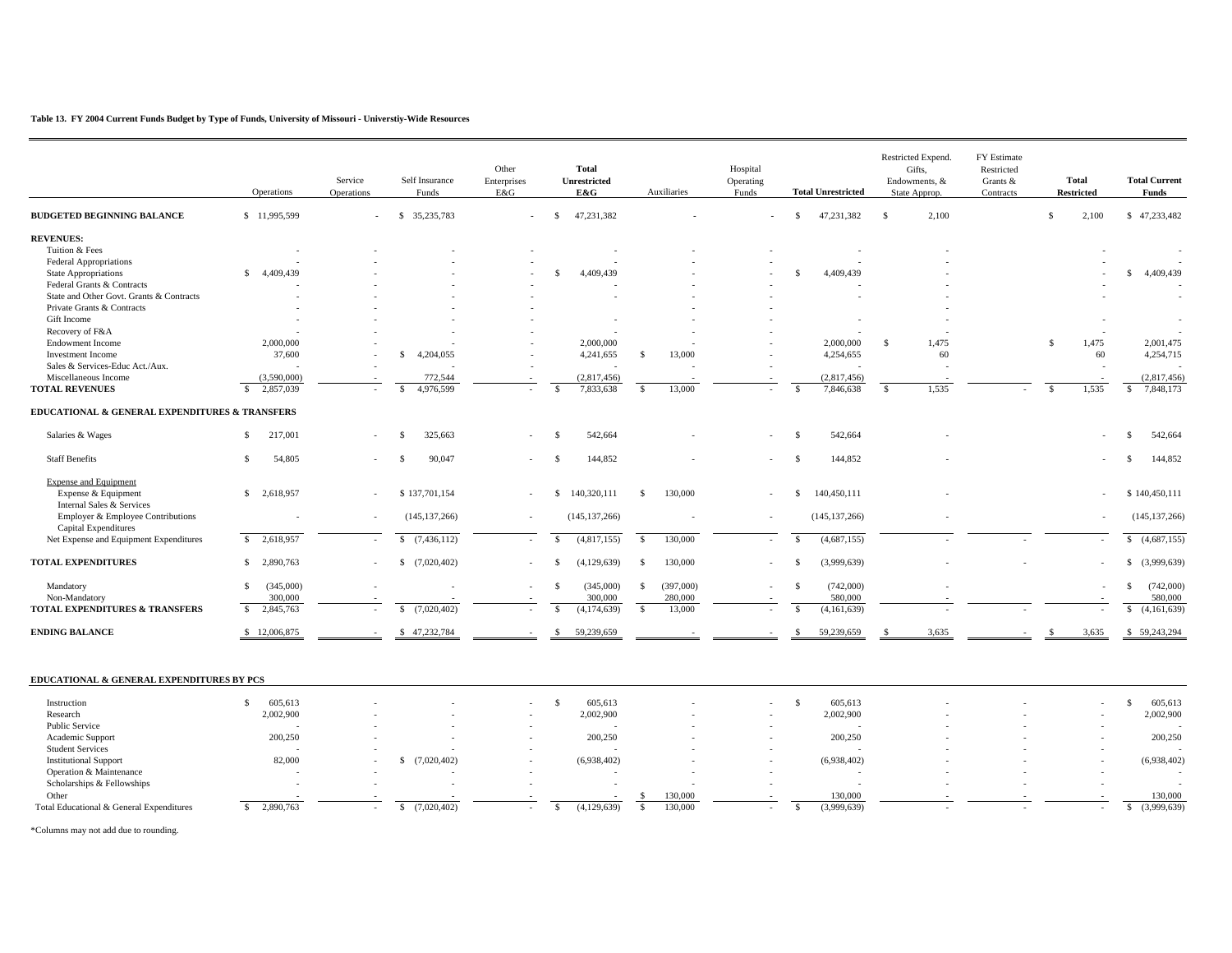# **University of Missouri System FY 2003-2004 Operations Fund Budget Summary**

The Operations Fund expenditure budget for the University of Missouri System for fiscal year 2003-2004 totals \$908.0 million. The State of Missouri normally withholds 3.0% of the gross state appropriations; state funds are budgeted at 97.0% of the amount appropriated. Table 14 displays the FY 2003-2004 Operations Fund budget by source of funds and by major program classification (PCS) category.

|                                                | <b>UM System</b> | Percent             |
|------------------------------------------------|------------------|---------------------|
|                                                | <b>Total</b>     | <b>Distribution</b> |
| <b>BUDGETED BEGINNING BALANCE</b>              | \$130,492,543    |                     |
| <b>REVENUES:</b>                               |                  |                     |
| Tuition & Fees                                 | \$398,534,858    | 44.6%               |
| <b>Federal Appropriations</b>                  | 15,029,008       | 1.7%                |
| <b>State Appropriations</b>                    | 377,076,769      | 42.2%               |
| Gift Income                                    | 86,001           | 0.0%                |
| Recovery of F&A                                | 33,543,893       | 3.7%                |
| <b>Endowment Income</b>                        | 2,618,100        | 0.3%                |
| <b>Investment Income</b>                       | 8,600,368        | 1.0%                |
| Sales & Services-Educ Act./Aux.                | 32,631,722       | 3.6%                |
| Miscellaneous Income                           | 25,767,258       | 2.9%                |
| <b>TOTAL REVENUES</b>                          | \$893,887,977    | 100.0%              |
| EDUCATIONAL & GENERAL EXPENDITURES & TRANSFERS |                  |                     |
| Salaries & Wages                               | \$491,554,519    | 54.1%               |
| <b>Staff Benefits</b>                          | 113,315,945      | 12.5%               |
| <b>Total Compensation</b>                      | \$604,870,464    | 66.6%               |
| Expense & Equipment                            |                  |                     |
| Expense & Equipment                            | \$264,326,186    | 29.1%               |
| Internal Sales & Services                      | (3,207,389)      | $-0.4%$             |
| Employer & Employee Contributions              |                  | 0.0%                |
| Capital Expenditures                           | 40,545,280       | 4.5%                |
| Net Expense & Equipment Expenditures           | \$301,664,077    | 33.2%               |
| <b>TOTAL EXPENDITURES</b>                      | \$906,534,541    | 99.8%               |
| Mandatory                                      | 77,435           | 0.0%                |
| Non-Mandatory                                  | 1,376,134        | 0.2%                |
| <b>TOTAL EXPENDITURES &amp; TRANSFERS</b>      | \$907,988,110    | 100.0%              |
| <b>ENDING BALANCE</b>                          | \$116,392,410    |                     |

## **Table 14. University of Missouri System FY 2003-2004 Original Operations Fund Budget**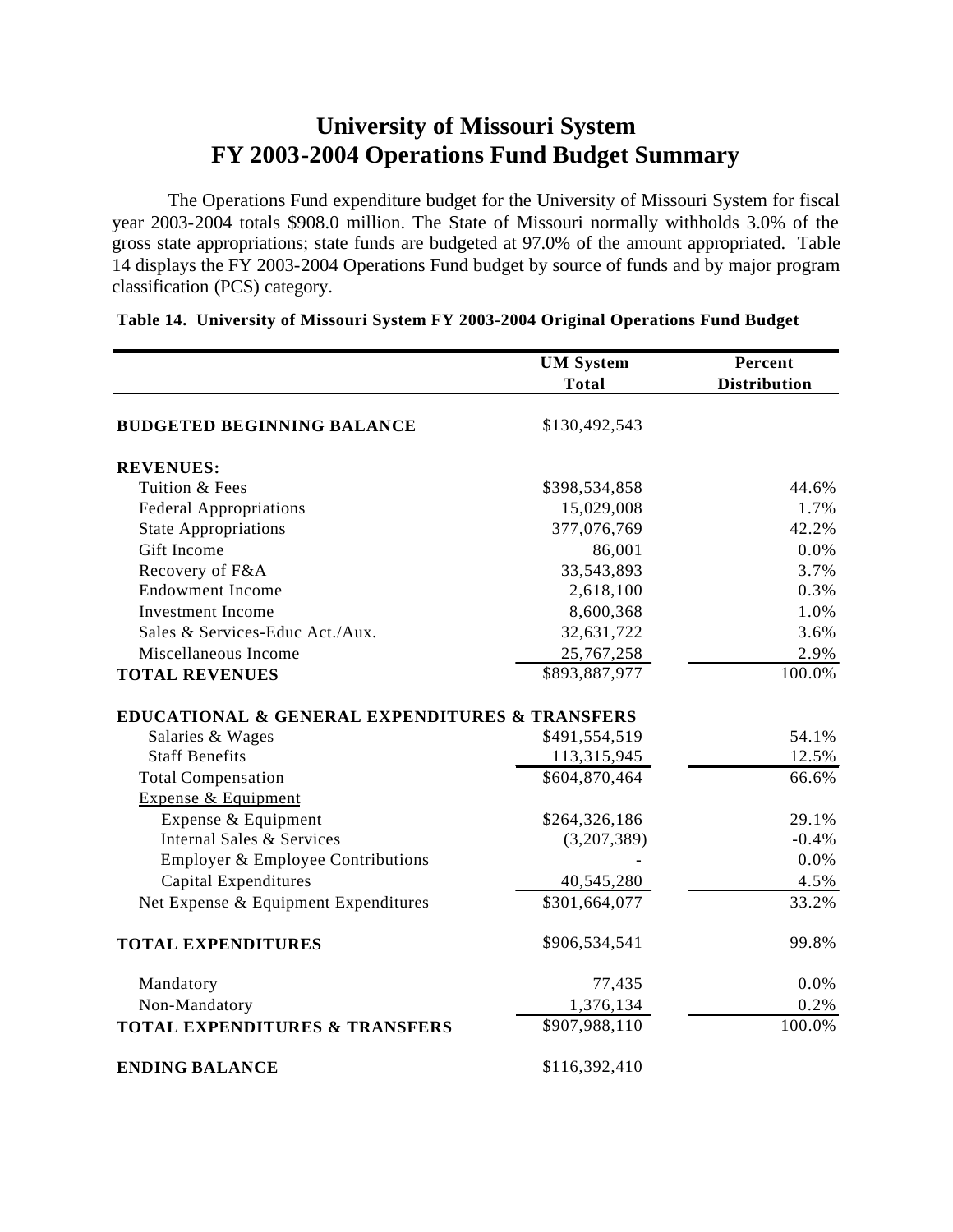Tuition and Fees are the largest source of revenue at 44.6%. State Appropriations in the amount of \$377.1 million are the second largest contributor of Operations Fund revenue. Together, they fund 86.8% of the Operations budget. Compensation is the largest expenditure category in the Operations Fund at \$604.9 million, or 66.6%. Expense and Equipment expenditures of \$301.7 million are 33.2% of the total. The remaining 0.2% represents Transfers in the amount of \$1,453,569. As one can see from table 14, the FY 2003-2004 University of Missouri System Operations budget plans a draw-down of Operations Fund balances of \$14.1 million.

Table 15 displays the percentage distribution of FY 2003-2004 general operating revenues by major source for each campus.

**Table 15. Percentage Distribution of FY 2003-2004 Operations Fund Budgeted Revenues by Major Source, by Campus**

|                                  |            |             |            |             | UM        |               |                  |               |
|----------------------------------|------------|-------------|------------|-------------|-----------|---------------|------------------|---------------|
|                                  |            |             |            |             | Outreach  | <b>UM</b>     |                  |               |
|                                  |            |             |            |             | &         | <b>System</b> | <b>U-Wide</b>    | <b>System</b> |
|                                  | <b>UMC</b> | <b>UMKC</b> | <b>UMR</b> | <b>UMSL</b> | Extension | Admin.        | <b>Resources</b> | <b>Total</b>  |
| Tuition & Fees                   | 46.7%      | 50.0%       | 46.1%      | 56.0%       | 0.0%      | 0.0%          | $0.0\%$          | 44.6%         |
| <b>Federal Appropriations</b>    | 1.2%       | $0.0\%$     | $0.0\%$    | $0.0\%$     | 26.9%     | $0.0\%$       | $0.0\%$          | 1.7%          |
| <b>State Appropriations</b>      | 40.8%      | 36.9%       | 47.1%      | 41.4%       | 68.3%     | 41.9%         | 154.4%           | 42.2%         |
| Gift Income                      | 0.0%       | 0.0%        | 0.0%       | 0.1%        | 0.0%      | 0.0%          | 0.0%             | 0.0%          |
| Recovery of Facilities & Admin.  | 5.3%       | 2.0%        | 5.6%       | 1.6%        | 1.5%      | 0.4%          | $0.0\%$          | 3.7%          |
| Endowment Income                 | $0.0\%$    | 0.1%        | $0.0\%$    | $0.0\%$     | $0.0\%$   | 0.9%          | 70.0%            | 0.3%          |
| Investment Income                | 0.0%       | 0.1%        | 0.2%       | 0.0%        | 0.0%      | 22.2%         | 1.3%             | 1.0%          |
| Sales & Services-Educ. Act./Aux. | 3.1%       | 9.3%        | 0.2%       | 0.5%        | $0.0\%$   | 2.2%          | $0.0\%$          | 3.6%          |
| Miscellaneous Income             | 2.9%       | 1.6%        | 0.8%       | 0.4%        | 3.3%      | 32.4%         | $-125.7%$        | 2.9%          |
| <b>Total Revenues</b>            | 100.0%     | 100.0%      | 100.0%     | 100.0%      | 100.0%    | 100.0%        | 100.0%           | 100.0%        |

Tuition and Fees and State Appropriations are the primary sources of revenue for all four campuses. These two sources of revenue fund 87.5% of the Operations Fund budget at the University of Missouri-Columbia, 86.9% at the University of Missouri-Kansas City, 93.2% at the University of Missouri-Rolla, and 97.4% at the University of Missouri-St. Louis. State and Federal Appropriations are the major sources of revenue for University Outreach & Extension. All Cooperative Extension funds are budgeted at University Outreach & Extension and are allocated to the campuses by the Executive Vice President and Director of Cooperative Extension on an annual basis. At University of Missouri System Administration, the major sources of funds are State Appropriations and Miscellaneous Income, and for University-Wide Resources, State Appropriations and Endowment Income constitute the majority of revenue.

Table 16 displays the percentage distribution of Operations Fund expenditure budgets by object of expense by campus for FY 2003-2004. Compensation accounts for the majority of the expenditures for each unit except University-Wide Resources, which primarily utilizes funds that are transferred to the campuses for cooperative programming.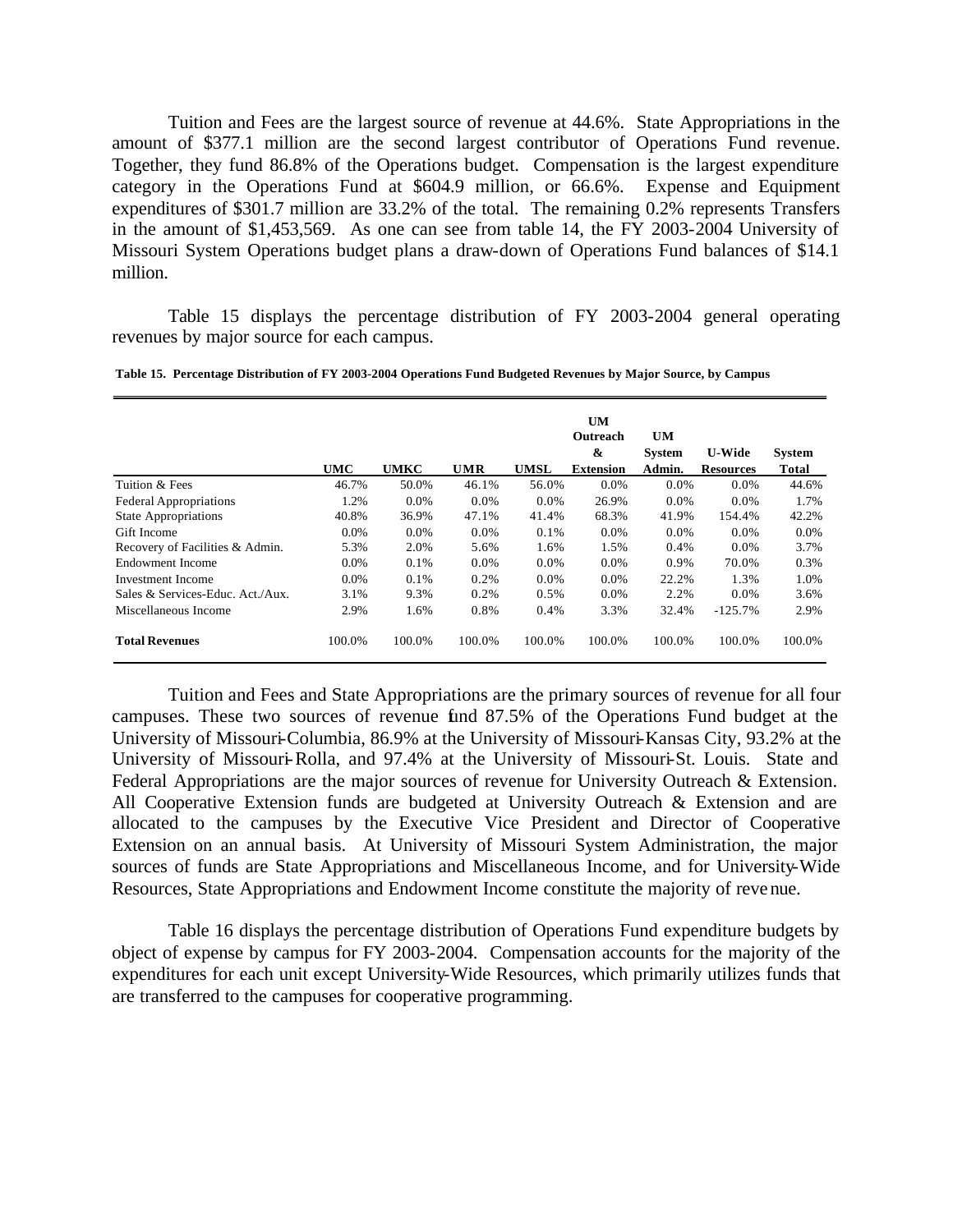**Table 16. Percentage Distribution of FY 2003-2004 Operations Fund Expenditure Budgets by Object of Expense, by Campus**

|                                           |            |             |            |             | <b>UM</b><br>Outreach | UM            |                  |               |
|-------------------------------------------|------------|-------------|------------|-------------|-----------------------|---------------|------------------|---------------|
|                                           |            |             |            |             | &                     | <b>System</b> | <b>U-Wide</b>    | <b>System</b> |
|                                           | <b>UMC</b> | <b>UMKC</b> | <b>UMR</b> | <b>UMSL</b> | <b>Extension</b>      | Admin.        | <b>Resources</b> | <b>Total</b>  |
| Salaries & Wages                          | 55.2%      | 53.8%       | 52.3%      | 54.7%       | 47.2%                 | 57.6%         | 7.7%             | 54.1%         |
| <b>Staff Benefits</b>                     | 11.8%      | 12.4%       | 12.7%      | 13.6%       | 14.6%                 | 15.6%         | 1.9%             | 12.5%         |
| <b>Total Compensation</b>                 | 67.0%      | 66.2%       | 65.0%      | 68.3%       | 61.8%                 | 73.2%         | 9.6%             | 66.6%         |
| Expense and Equipment                     | 27.1%      | 29.0%       | 32.1%      | 27.0%       | 37.5%                 | 30.1%         | 92.0%            | 28.7%         |
| Capital Expenditures                      | 5.3%       | 4.6%        | 2.9%       | 3.9%        | 0.3%                  | 4.7%          | $0.0\%$          | 4.5%          |
| <b>Total Expenditures</b>                 | 99.4%      | 99.8%       | 100.0%     | 99.2%       | 99.6%                 | 108.0%        | 101.6%           | 99.8%         |
| <b>Transfers</b>                          | 0.6%       | 0.2%        | $0.0\%$    | 0.8%        | 0.4%                  | $-8.0\%$      | $-1.6%$          | 0.2%          |
| <b>Total Expenditures &amp; Transfers</b> | 100.0%     | 100.0%      | 100.0%     | 100.0%      | 100.0%                | 100.0%        | 100.0%           | 100.0%        |

As shown in table 17, Operations Fund Budget by Program Classification, over one-half of the recurring expenditures on all campuses are devoted to the primary missio ns of instruction, research and public service. When academic support is included, this distribution reaches 64.4% at University of Missouri-Columbia, with a total system-wide of 65.6%. Other classifications are Student Services, with a system total of 5.7%, Institutional Support, with 9.6%, Operation & Maintenance with 8.6% and Scholarships & Fellowships with 10.5%.

**Table 17. Percentage Distribution of FY 2003-2004 Operations Fund Budgeted Revenues by Major Source, by Campus\***

|                                                                           |            |             |            |             | <b>UM</b><br>Outreach<br>& | <b>UM</b><br><b>System</b> | <b>U-Wide</b>    | <b>System</b> |
|---------------------------------------------------------------------------|------------|-------------|------------|-------------|----------------------------|----------------------------|------------------|---------------|
|                                                                           | <b>UMC</b> | <b>UMKC</b> | <b>UMR</b> | <b>UMSL</b> | <b>Extension</b>           | Admin.                     | <b>Resources</b> | <b>Total</b>  |
| Instruction                                                               | 36.1%      | 49.8%       | 45.3%      | 47.9%       | 0.0%                       | 0.0%                       | 20.9%            | 38.6%         |
| Research                                                                  | 13.3%      | 4.4%        | 7.4%       | 3.9%        | $0.0\%$                    | $0.0\%$                    | 69.3%            | 8.6%          |
| Public Service                                                            | 3.2%       | 1.1%        | 0.4%       | 2.4%        | 99.4%                      | 20.2%                      | 0.0%             | 7.0%          |
| Academic Support                                                          | 11.8%      | 10.2%       | 8.4%       | 15.4%       | 0.0%                       | 20.6%                      | 6.9%             | 11.4%         |
| <b>Student Services</b>                                                   | 5.9%       | 5.4%        | 8.3%       | 6.0%        | $0.0\%$                    | 4.3%                       | 0.0%             | 5.7%          |
| <b>Institutional Support</b>                                              | 8.4%       | 9.9%        | 4.9%       | 6.9%        | 0.6%                       | 51.7%                      | 2.9%             | 9.6%          |
| Operation & Maintenance                                                   | 9.9%       | 8.7%        | 9.4%       | 7.9%        | 0.0%                       | 3.2%                       | 0.0%             | 8.6%          |
| Scholarships & Fellowships                                                | 11.4%      | 10.5%       | 15.9%      | 9.6%        | 0.0%                       | 0.0%                       | 0.0%             | 10.5%         |
| Total Educational & General Exp.<br>*Hospital business unit not included. | 100.0%     | 100.0%      | 100.0%     | 100.0%      | 100.0%                     | 100.0%                     | 100.0%           | 100.0%        |

Table 18, on the following page, shows the FY 2003-2004 Operations Fund budget according to PeopleSoft sources and uses format. The schedule shows transfers in and internal sales and services as sources of funds rather than as being netted against expenses. This is the manner in which cost centers are budgeted and managed internally. For external financial reporting, and for the other summary schedules in this document, these sources of funds are netted against expense and equipment or true transfers as appropriate. Table 18 also shows a summarized version of the campuses' detailed budgets. It provides additional detail on types of student fees in the Sources of Funds section and greater expenditure detail in the Uses of Funds section. Detail columns provide data for each business unit, except for the Hospital business unit, which does not budget in the Operations Fund.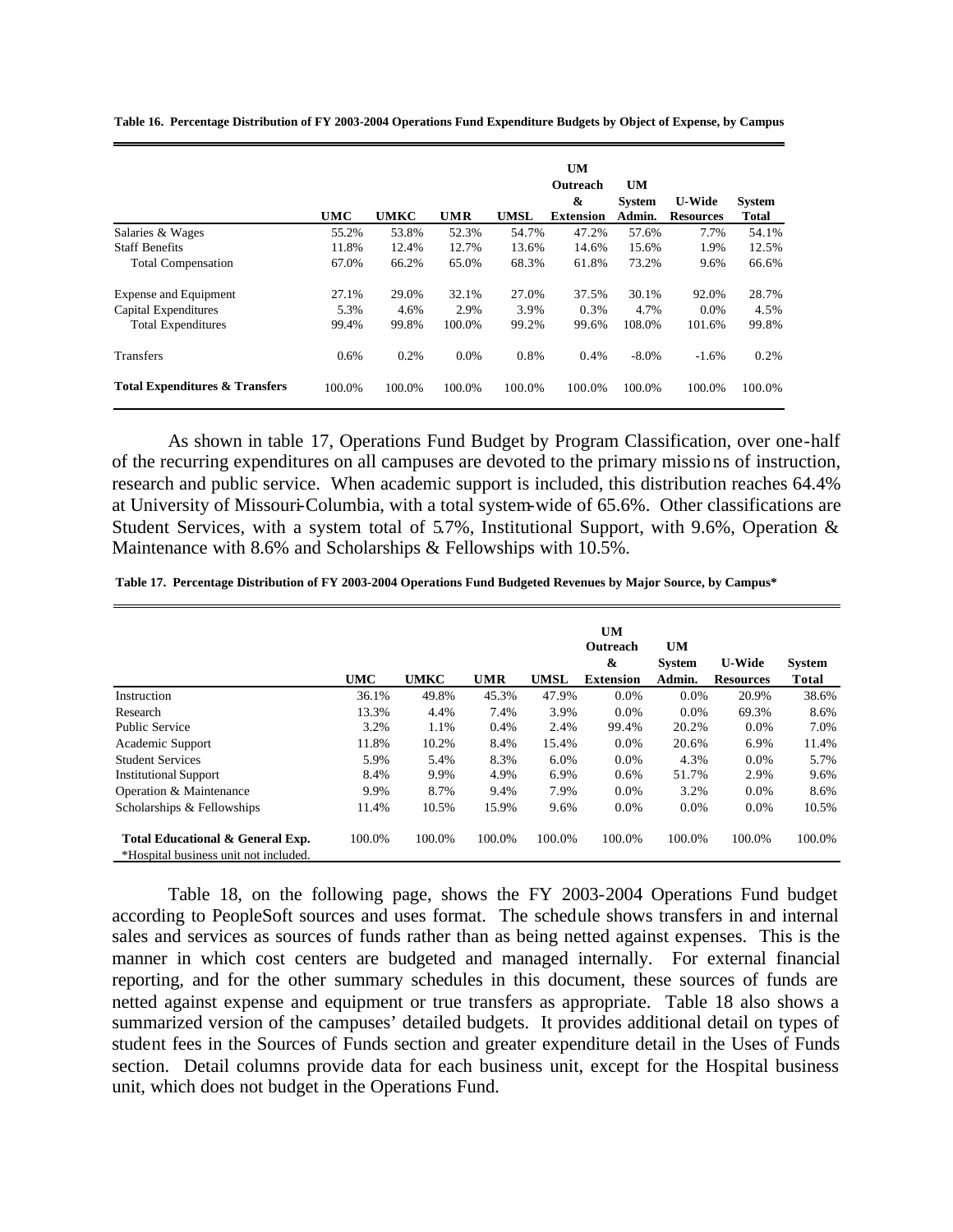### **Table 18. FY 2004 University of Missouri Operations Fund Sources and Uses Budget by Campus**

| <b>Budgeted Sources of Funds</b>                      | Columbia                        | Kansas City                    | Rolla                   | St. Louis                  | System Admin.              | Outreach &<br>Extension    | Univ.-Wide<br>Resources | <b>System Total</b>              |
|-------------------------------------------------------|---------------------------------|--------------------------------|-------------------------|----------------------------|----------------------------|----------------------------|-------------------------|----------------------------------|
| <b>Beginning Balance</b>                              | \$<br>49,156,546                | \$<br>25,370,760               | \$10,347,863            | \$15,062,912               | \$11,842,863               | \$6,716,000                | \$11,995,599            | \$<br>130,492,543                |
| <b>Revenues</b>                                       |                                 |                                |                         |                            |                            |                            |                         |                                  |
| Mandatory Transfers In                                | \$<br>107,765                   |                                |                         |                            |                            |                            | \$<br>8,400,000         | \$<br>8.507.765                  |
| Non-Mandatory Trfs In                                 | 42,647                          |                                |                         |                            | \$<br>2,856,589            |                            |                         | 2,899,236                        |
| Other Allocations/Transfers In                        | 46,822,191                      | 14,779,489                     | 643,397                 | 3,307,368                  | 3,904,886                  | 477,355                    | 110,004                 | 70,044,690                       |
| <b>Student Fees</b>                                   |                                 |                                |                         |                            |                            |                            |                         |                                  |
| Tuition                                               |                                 |                                |                         |                            |                            |                            |                         |                                  |
| Undergraduate Fees<br>Professional School Fees        | 127,017,303                     | 38, 357, 209                   | 27,382,000              | 44,628,737<br>3,777,540    |                            |                            |                         | 237,385,249                      |
| <b>Graduate Fees</b>                                  | 15,843,001<br>29,357,506        | 34,897,106<br>18,028,113       | 10,351,000              | 9,141,269                  |                            |                            |                         | 54,517,647<br>66,877,888         |
| <b>Total Tuition</b>                                  | 172,217,810                     | 91,282,428                     | 37,733,000              | 57,547,546                 |                            |                            |                         | 358,780,784                      |
|                                                       |                                 |                                |                         |                            |                            |                            |                         |                                  |
| <b>Extension Credit Fees</b>                          | 663,195                         | 2,309,816                      |                         |                            |                            |                            |                         | 2,973,011                        |
| <b>Extension Noncredit Fees</b>                       | 1,703,038                       |                                |                         |                            |                            |                            |                         | 1,703,038                        |
| Supplemental Fees                                     | 2,624,259                       | 941,084                        | 2,405,000               | 1,346,330                  |                            |                            |                         | 7,316,673                        |
| <b>Instructional Computing Fees</b>                   | 6,391,000                       | 2,736,831                      | 1,270,000               | 2,475,000                  |                            |                            |                         | 12,872,831                       |
| Other Misc Educational Fees                           | 1,825,803                       | 300,000                        | 1,486,250               | 636,764                    |                            |                            |                         | 4,248,817                        |
| Activity & Facility Fees<br><b>Total Student Fees</b> | 7,595,771<br>193,020,876        | 1,760,732<br>99,330,891        | 434,650<br>43,328,900   | 848,551<br>62,854,191      |                            |                            |                         | 10,639,704<br>398,534,858        |
|                                                       |                                 |                                |                         |                            |                            |                            |                         |                                  |
| <b>Federal Appropriations</b>                         | 5,102,250                       |                                |                         |                            |                            | 9,926,758                  |                         | 15,029,008                       |
| <b>State Appropriations</b>                           | 168,392,110                     | 73,264,744                     | 44,248,075              | 46,414,840                 | 15, 131, 955               | 25,215,606                 | 4,409,439               | 377,076,769                      |
| Sales of Aux Enter/Educ Activ                         | 12,745,762                      | 18,365,912                     | 145,550                 | 585,501                    | 776,997                    | 12,000                     |                         | 32,631,722                       |
| Internal Sales & Services                             | 1,946,681                       | 217,575                        | 237,857                 | 167,622                    | 555,754                    | 81,900                     |                         | 3,207,389                        |
| <b>Endowment Income</b>                               | 113,800                         | 163,000                        | 28,500                  | ä,                         | 312,800                    |                            | 2,000,000               | 2,618,100                        |
| Interest on Notes Receivable                          | 155,000                         | 200,000                        | 170,000                 | 15,368                     | 8,021,000                  | 1,400                      | 37,600                  | 8,600,368                        |
| Gift Income                                           | 5,000                           |                                | 40,800                  | 40,000                     | 201                        |                            |                         | 86,001                           |
| Recovery of F & A                                     | 21,714,683                      | 4,029,410                      | 5,299,800               | 1,805,000                  | 150,000                    | 545,000                    |                         | 33,543,893                       |
| Miscellaneous Income                                  | 12,021,146                      | 3,201,857                      | 728,776                 | 466,504                    | 11,717,375                 | 1,221,600                  | (3,590,000)             | 25,767,258                       |
| <b>Total Revenues</b>                                 | \$462,189,911                   | \$<br>213,552,878              | \$94,871,655            | \$115,656,394              | \$43,427,557               | \$37,481,619               | 11,367,043<br>\$        | 978,547,057<br>\$                |
| <b>Total Sources of Funds</b>                         | \$511,346,457                   | 238,923,638<br>\$.             | \$105,219,518           | \$130,719,306              | \$55,270,420               | \$44,197,619               | 23,362,642<br>\$        | \$1,109,039,600                  |
|                                                       |                                 |                                |                         |                            | System                     | Outreach &                 | Univ.-Wide              |                                  |
| <b>Budgeted Uses of Funds</b>                         | Columbia                        | Kansas City                    | Rolla                   | St. Louis                  | Admin.                     | Extension                  | Resources               | <b>System Total</b>              |
|                                                       |                                 |                                |                         |                            |                            |                            |                         |                                  |
| <b>Expenditures</b>                                   |                                 |                                |                         |                            |                            |                            |                         |                                  |
| S & W - Teaching & Research                           | \$120,850,814                   | 59,164,762<br>\$               | \$23,805,419            | \$ 32,146,402              | \$<br>362,071              | \$14,142,300               | \$<br>-1                | 250,471,768<br>\$                |
| S&W-GTA's/GRA's                                       | 12,256,885                      | 2,852,673                      | 3,602,807               | 1,921,894                  | 32,422                     | 73,616                     |                         | 20,740,297                       |
| S&W-Admin & Support<br>S&W-Student Employees          | 94,927,756<br>3,544,502         | 38,537,830<br>1,400,430        | 21,488,459<br>729,115   | 26,466,377<br>1,121,101    | 19,200,786<br>19,178       | 3,501,220<br>17,500        | 217,001                 | 204,339,429<br>6,831,826         |
| S&W-Other                                             | 2,098,935                       | 6,825,618                      | 57,199                  | 104,755                    | 29,126                     | 55,565                     |                         | 9,171,198                        |
| Total Salaries & Wages                                | \$233,678,892                   | \$<br>108,781,313              | \$49,682,999            | \$61,760,529               | \$19,643,583               | \$17,790,201               | \$<br>217,001           | \$<br>491,554,518                |
|                                                       |                                 |                                |                         |                            |                            |                            |                         |                                  |
| <b>Staff Benefits</b>                                 | \$.<br>49.933.209               | \$<br>25,080,422               | \$12,083,319            | \$15,308,074               | \$<br>5,346,039            | \$5,510,078                | \$<br>54,805            | 113,315,946<br>\$                |
| Expense & Equipment                                   |                                 |                                |                         |                            |                            |                            |                         |                                  |
| Cost of Goods Sold                                    | \$<br>385,570                   | \$<br>11,000                   | \$<br>130,200           |                            | \$<br>601,150              |                            |                         | \$<br>1,127,920                  |
| Department Operating Expense                          | 45,467,372                      | 26,269,320                     | 14,130,115              | \$17,247,531               | 14,112,603                 | \$ 3,427,087               | \$<br>191,500           | 120,845,530                      |
| Student Aid                                           | 48,807,690                      | 23,165,192                     | 15,108,370              | 10,877,313                 |                            |                            |                         | 97,958,565                       |
| Equipment $> $5,000$                                  | 7,187,508                       | 2,769,658                      | 519,856                 | 1,022,002                  | 995,304                    | 104,900                    |                         | 12,599,228                       |
| Library Acquisition-Capital                           | 5,167,759                       |                                | 1,050,375               | 1,780,000                  |                            |                            |                         | 7,998,134                        |
| Library Acquisition-Non-Capital                       | 1,086,456                       | 1,822,693                      | 145,953                 | 220,000                    | 45,000                     |                            |                         | 3,320,102                        |
| Fac & Non-Capital Imprvmnts                           | 595,047                         | 3,390                          | 935,904                 |                            |                            |                            |                         | 1,534,341                        |
| Facilities & Capital Imprvmnts                        | 9,950,595                       | 6,594,386                      | 1,197,493               | 1,593,587                  | 597,257                    | 14,600                     |                         | 19,947,918                       |
| <b>Utilities</b><br>Other Allocations/Transfers Out   | 20,818,393                      | 4,504,994                      |                         | 2,574,730                  | 329,462                    | 102,200                    | 2,537,461               | 28,329,779                       |
| Total Expense & Equipment                             | 46,082,672<br>\$185,549,063     | 17,844,265<br>82,984,898<br>\$ | 902,745<br>\$34,121,011 | 3,078,268<br>\$ 38,393,431 | (362, 915)<br>\$16,317,862 | 11,172,144<br>\$14,820,931 | 2,728,961<br>\$         | 81,254,641<br>374,916,158<br>\$. |
|                                                       |                                 |                                |                         |                            |                            |                            |                         |                                  |
| <b>Total Expenditures</b>                             | \$469,161,164                   | \$216,846,633                  | \$95,887,329            | \$115,462,034              | \$41,307,484               | \$38,121,210               | 3,000,767<br>\$         | 979,786,622<br>\$                |
| <b>Transfers</b>                                      |                                 |                                |                         |                            |                            |                            |                         |                                  |
| <b>Mandatory Trfs Out</b>                             | 23,200<br>\$                    | \$<br>495,000                  | \$<br>12,000            |                            |                            |                            | \$<br>8,055,000         | \$<br>8,585,200                  |
| Non-Mandatory Trfs Out                                | 2,792,539                       |                                | 7,131                   | 902,236<br>\$              | \$<br>127,462              | \$<br>146,000              | 300,000                 | 4,275,368                        |
| <b>Total Transfers</b>                                | $\mathbf{\hat{S}}$<br>2,815,739 | \$<br>495,000                  | 19,131<br>\$            | \$<br>902,236              | \$<br>127,462              | \$<br>146,000              | \$<br>8,355,000         | \$<br>12,860,568                 |
| <b>Budgeted Ending Balance</b>                        | 39,369,554<br>\$                | 21,582,005<br>\$               | \$9,313,058             | \$14,355,036               | \$13,835,475               | \$5,930,409                | \$12,006,875            | 116,392,410<br>\$                |
| <b>Total Uses of Funds</b>                            | \$511,346,457                   | 238,923,638<br>s.              | \$105,219,518           | \$130,719,306              | \$55,270,420               | \$44,197,619               | \$23,362,642            | \$1,109,039,600                  |
|                                                       |                                 |                                |                         |                            |                            |                            |                         |                                  |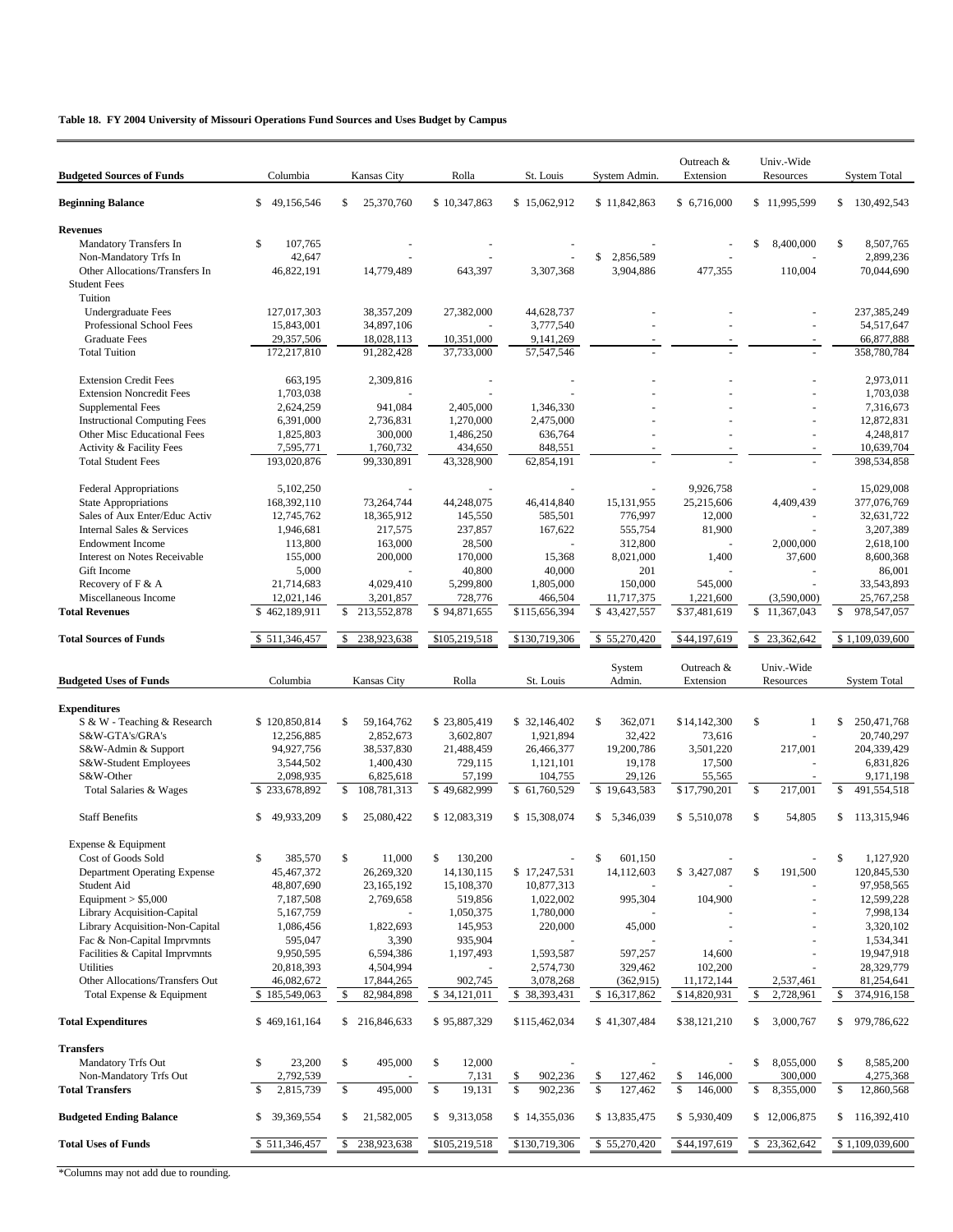Tables A1 through A7 in the appendix present the Operations Fund expenditure budgets by administrative division for each campus and system administrative unit. The tables provide summary totals for Salaries & Wages, Staff Benefits, Expense & Equipment and Transfers for each college, school and division.

Tables A8 through A15 in the appendix present the Operations Fund budget by minor program classification (PCS) category for the campuses and system administrative units. The tables provide summary totals for Salaries & Wages, Staff Benefits, Expense & Equipment and Transfers.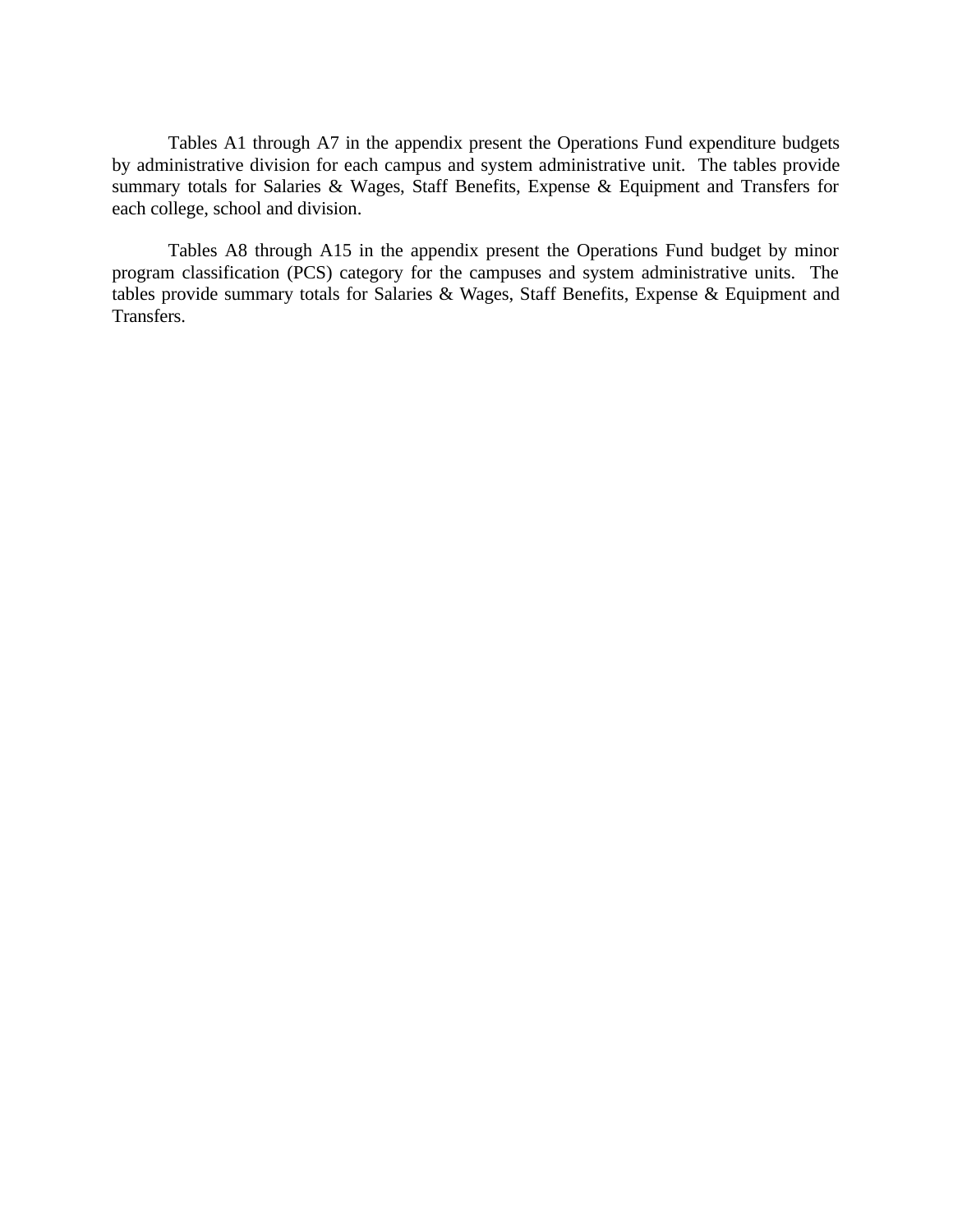### **FY 2003-2004 Other Curators' Programs Budget Summary**

The Curators receive line-itemed state appropriations from the State of Missouri for the University Hospitals & Clinics, Missouri Kidney Program, Missouri Institute of Mental Health, Alzheimer's Research, Spinal Cord Injury Research, Missouri Research and Education Network (MOREnet), State Historical Society of Missouri and the Missouri Bibliographic and Information User System (MOBIUS).

Table 19 presents summary budget data from the PeopleSoft system for University of Missouri Health Care. Budgets for University Hospitals & Clinics (which includes Ellis Fischel Cancer Center), Columbia Regional Hospital, and the Missouri Rehabilitation Center are included. These activities are Unrestricted Current Funds.

|                                                                                          |               | University<br>Hospitals &<br>Clinics<br>Fund 0585 |              | Columbia<br>Regional Hospital<br>Fund 0440 |     | Missouri<br>Rehabilitation<br>Center<br>Fund 0535 |     | <b>Total UM Health</b><br>Care         |
|------------------------------------------------------------------------------------------|---------------|---------------------------------------------------|--------------|--------------------------------------------|-----|---------------------------------------------------|-----|----------------------------------------|
| <b>BEGINNING BALANCE</b>                                                                 | \$            | 126,900,000                                       | \$           | (64,800,000)                               | \$  | 9,500,000                                         | \$  | 71,600,000                             |
| <b>REVENUES</b>                                                                          |               |                                                   |              |                                            |     |                                                   |     |                                        |
| <b>State Appropriations</b><br><b>Investment Income</b><br>Sales & Services-Educ Act/Aux | $\mathcal{S}$ | 12,673,777<br>4,933,997<br>311,020,476            |              | (334,660)<br>64,273,981                    | \$  | 9.880.806<br>392,573<br>23,778,562                | \$  | 22,554,583<br>4,991,909<br>399,073,019 |
| Miscellaneous Income<br><b>TOTAL REVENUES</b>                                            |               | 630.373<br>329,258,623                            | \$.          | 283.251<br>64,222,572                      | \$. | 28.911<br>34,080,851                              | \$. | 942.535<br>427,562,046                 |
| EDUCATIONAL & GENERAL EXPENDITURES & TRANSFERS                                           |               |                                                   |              |                                            |     |                                                   |     |                                        |
| Salaries & Wages                                                                         | \$            | 112,811,851                                       | \$           | 19,083,685                                 | \$  | 17,694,888                                        | \$  | 149,590,425                            |
| <b>Staff Benefits</b>                                                                    | \$            | 32,063,778                                        | $\mathbb{S}$ | 5.216.047                                  | \$  | 5,076,009                                         | \$  | 42,355,834                             |
| <b>Expense and Equipment</b>                                                             |               |                                                   |              |                                            |     |                                                   |     |                                        |
| Expense & Equipment<br>Internal Sales & Services                                         | \$            | 158,768,284<br>(4,543,763)                        | \$.          | 37,819,401<br>(796.038)                    | \$. | 9,726,653                                         | S   | 206, 314, 338<br>(5,339,801)           |
| Net Expense and Equipment Expenditures                                                   | S             | 154,224,521                                       | \$           | 37,023,363                                 | \$  | 9,726,653                                         | \$  | 200,974,537                            |
| <b>TOTAL EXPENDITURES</b>                                                                | \$            | 299,100,151                                       | \$           | 61,323,095                                 | \$  | 32,497,550                                        | \$  | 392,920,796                            |
| Mandatory                                                                                |               | 12,512,351                                        |              | 1,214,952                                  |     |                                                   |     | 13,727,303                             |
| Non-Mandatory<br><b>TOTAL EXPENDITURES AND TRANSFERS</b>                                 | \$            | 27,907,302<br>339,519,804                         | S            | 3,060,000<br>65,598,047                    | \$  | 1.000.000<br>33,497,550                           | \$  | 31,967,302<br>438,615,401              |
| <b>ENDING BALANCE</b>                                                                    | \$            | 116,638,819                                       | \$           | (66, 175, 475)                             | \$  | 10,083,301                                        | \$  | 60,546,645                             |

**Table 19. Summary of the FY 2004 Operating Budget for University of Missouri Health Care**

\*Columns may not add due to rounding.

Table 20 presents summary budget data for the Missouri Kidney Program, Missouri Institute of Mental Health, Alzheimer's Research and Spinal Cord Injury Research. These programs are recorded as Restricted Current Funds.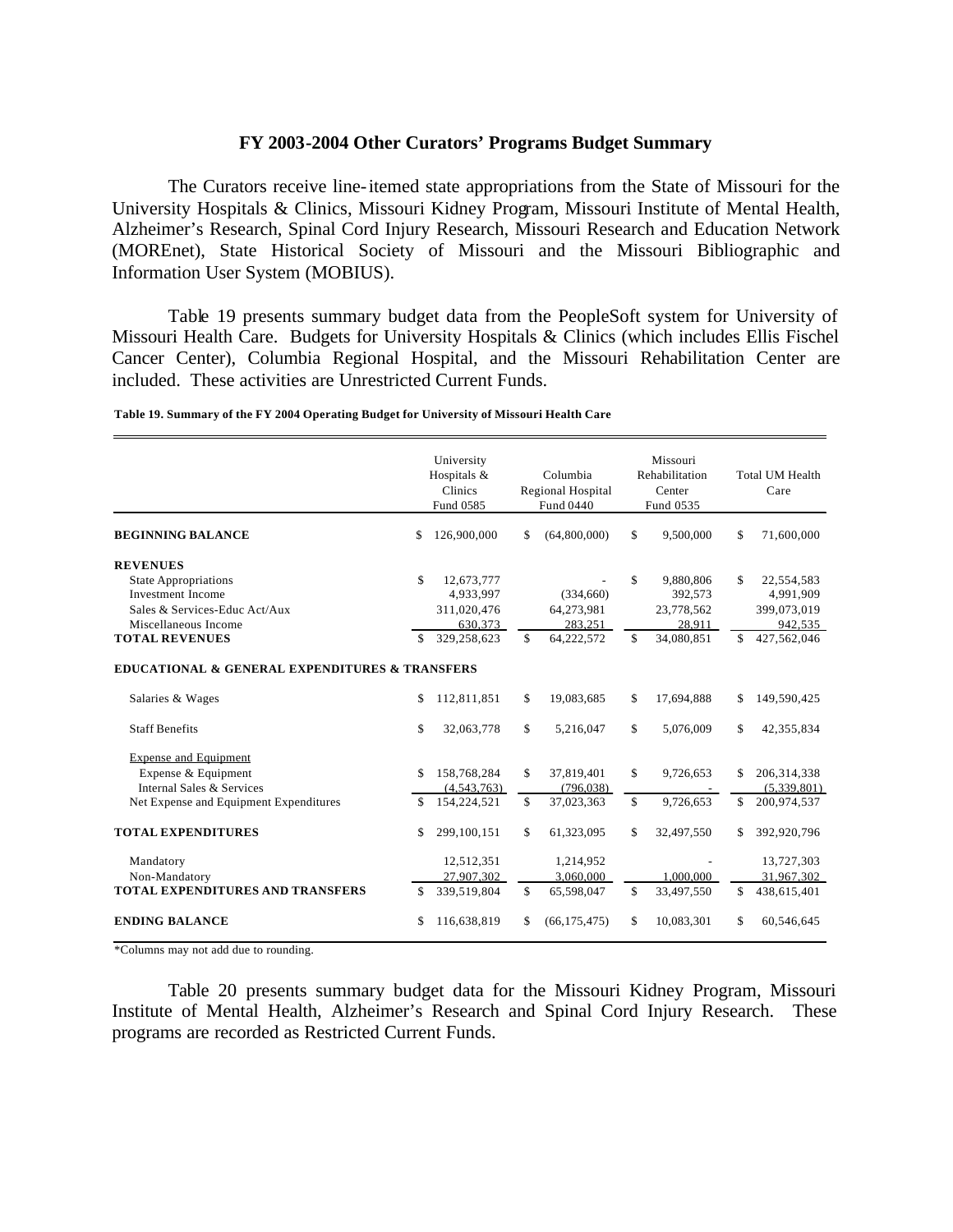|                                                                                         |    | Missouri Kidney<br>Program<br>Fund 2010 |          | MO Inst of<br>Mental Health<br>Fund 2020 |          | Alzheimer's<br>Research<br>Fund 2030 |          | Spinal Cord<br><b>Injury Research</b><br>Fund 2050 |
|-----------------------------------------------------------------------------------------|----|-----------------------------------------|----------|------------------------------------------|----------|--------------------------------------|----------|----------------------------------------------------|
| <b>BEGINNING BALANCE</b>                                                                |    |                                         |          |                                          |          |                                      |          |                                                    |
| <b>REVENUES</b><br><b>State Appropriations</b><br><b>TOTAL REVENUES</b>                 | \$ | 3,506,644<br>3,506,644                  | \$<br>\$ | 2.007.769<br>2,007,769                   | \$<br>\$ | 326,324<br>326,324                   | \$<br>\$ | 375,000<br>375,000                                 |
| <b>EXPENDITURES</b><br>Salaries & Wages<br><b>Staff Benefits</b><br>Expense & Equipment | \$ | 403,229<br>91,787<br>3.011.628          | \$       | 1,356,143<br>352,850<br>298,776          | \$       | 41,950<br>6,381<br>277,993           | \$       | 15,000<br>1,800<br>358,200                         |
| <b>Total Expenditures</b><br>Transfers                                                  | \$ | 3,506,644                               | \$       | 2,007,769                                | \$       | 326,324                              | \$       | 375,000                                            |
| <b>TOTAL EXPENDITURES &amp; TRANSFERS</b>                                               |    | 3,506,644                               | \$       | 2,007,769                                | \$       | 326,324                              | \$       | 375,000                                            |
| <b>ENDING BALANCE</b>                                                                   |    |                                         |          |                                          |          |                                      |          |                                                    |

**Mental Health, Alzheimer's Research and Spinal Cord Injury Research Table 20. FY 2004 Operating Budget Summary for the Missouri Kidney Program, the Missouri Institute of** 

Table 21 is a budget summary of the activities of the Missouri Research and Education Network (MOREnet) and provides separate budgets by type of fund.

**Table 21. FY 2004 Operating Budget Summary for the Missouri Research and Education Network (MOREnet)**

|                                                                                                                                                                                          |                    | Operations                                       |                    | Restricted<br><b>Expendable Gifts</b><br>& Endow. Income<br><b>Fund 2000</b> |               | <b>Restricted State</b><br>Appropriations<br>Fund 2040  |                    | FY Estimate of<br>Grants & Contracts<br><b>Project Budgets</b> |                     | <b>Total for MOREnet</b>                                  |
|------------------------------------------------------------------------------------------------------------------------------------------------------------------------------------------|--------------------|--------------------------------------------------|--------------------|------------------------------------------------------------------------------|---------------|---------------------------------------------------------|--------------------|----------------------------------------------------------------|---------------------|-----------------------------------------------------------|
| <b>BEGINNING BALANCE</b>                                                                                                                                                                 | \$                 | 4,103,133                                        | \$                 | 278,921                                                                      | \$            | 2,710,733                                               |                    |                                                                | \$                  | 7,092,787                                                 |
| <b>REVENUES</b><br>Other Allocations/Transfers In<br><b>State Appropriations</b><br>Federal Grants & Contracts<br>State and Other Govt. Grants & Contracts<br>Private Grants & Contracts | \$                 | 25,056                                           |                    |                                                                              | \$            | 14,554,269                                              | \$                 | 300,000<br>4,000,000<br>3,250,000                              | \$                  | 25,056<br>14,554,269<br>300,000<br>4,000,000<br>3,250,000 |
| Internal Sales & Services<br>Interest on Notes Receivable<br><b>Hospital Support for Prof</b><br>Miscellaneous Income<br><b>TOTAL REVENUES</b>                                           | $\mathbf{s}$       | 316,655<br>9,016,338<br>9,358,049                | \$<br>$\mathbf{s}$ | 8,000<br>8,000                                                               | $\mathcal{S}$ | 2,655,462<br>17,209,731                                 | $\mathsf{\$}$      | 3.950.000<br>11,500,000                                        | $\mathbf{s}$        | 316,655<br>8,000<br>11,671,800<br>3,950,000<br>38,075,780 |
| <b>EXPENDITURES</b>                                                                                                                                                                      |                    |                                                  |                    |                                                                              |               |                                                         |                    |                                                                |                     |                                                           |
| Salaries & Wages                                                                                                                                                                         | \$                 | 4,355,158                                        |                    |                                                                              | \$            | 1,637,343                                               | \$                 | 2,620,000                                                      | \$                  | 8,612,501                                                 |
| <b>Staff Benefits</b>                                                                                                                                                                    | \$                 | 1,262,998                                        |                    |                                                                              | $\mathbb{S}$  | 474,830                                                 | \$                 | 734,000                                                        | $\mathbb{S}$        | 2,471,828                                                 |
| Expense & Equipment<br><b>Department Operating Expense</b><br>Equipment $> $5,000$<br>Facilities & Capital Imprymnts<br><b>Utilities</b><br>Other Allocations/Transfers Out              | \$<br><sup>S</sup> | 2,016,283<br>87,795<br>4,200<br>27,562<br>25,229 | \$<br>\$           | 40,000<br>40,000                                                             | \$.<br>\$     | 14,158,856<br>173,097<br>30,408<br>56,860<br>14,419,221 | \$<br>$\mathbb{S}$ | 8,146,000<br>8,146,000                                         | \$<br>$\mathbb{S}$  | 24,361,139<br>260,892<br>34,608<br>84,422<br>25,229       |
| Total Expense & Equipment<br><b>TOTAL EXPENDITURES</b>                                                                                                                                   |                    | 2,161,069                                        |                    |                                                                              |               |                                                         |                    |                                                                |                     | 24,766,290                                                |
| <b>ENDING BALANCE</b>                                                                                                                                                                    | \$<br>-S           | 7,779,225<br>5,681,957                           | \$<br>-S           | 40,000<br>246,921                                                            | \$<br>\$      | 16,531,394<br>3,389,070                                 | \$<br>-\$          | 11,500,000                                                     | \$<br><sup>\$</sup> | 35,850,619<br>9,317,948                                   |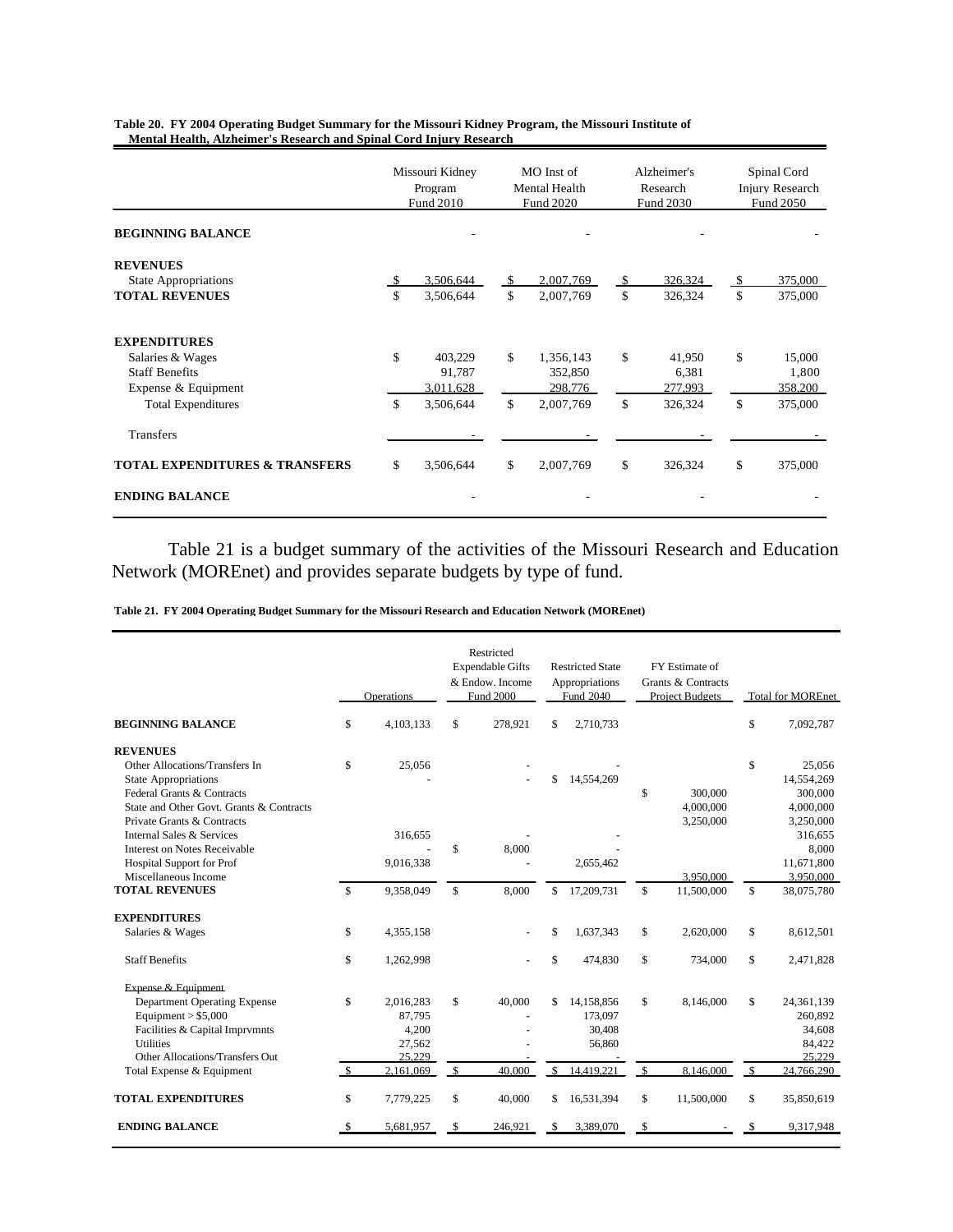Table 22 presents a budget summary for the State Historical Society of Missouri and the Missouri Bibliographic and Information User System (MOBIUS). Both of these operations are agency funds.

|               | State                    |                                               |               |
|---------------|--------------------------|-----------------------------------------------|---------------|
|               |                          |                                               |               |
|               |                          |                                               | <b>MOBIUS</b> |
|               |                          |                                               | Fund 6020     |
| \$            | 860                      | \$                                            | 110           |
|               |                          |                                               |               |
| \$            | 894,923                  | $\mathcal{S}$                                 | 629,996       |
|               |                          |                                               | 465,607       |
|               |                          |                                               | 1,326,401     |
|               |                          |                                               | \$2,422,004   |
|               |                          |                                               |               |
| \$            | 592,896                  | \$                                            | 541,131       |
| \$            | 166,604                  | \$                                            | 147,425       |
|               |                          |                                               |               |
| \$            | 136,283                  | \$                                            | 1,716,502     |
|               |                          |                                               | 16,603        |
| $\mathcal{S}$ | 136,283                  | \$                                            | 1,733,105     |
| \$            | 895,783                  |                                               | \$2,421,661   |
|               |                          |                                               |               |
|               |                          |                                               |               |
| $\mathcal{S}$ | 895,783                  |                                               | \$2,421,661   |
|               |                          |                                               | 453           |
|               | $\overline{\mathcal{S}}$ | Historical<br>Society<br>Fund 6030<br>894,923 |               |

# **Table 22. FY 2004 University of Missouri Agency Fund Budgets**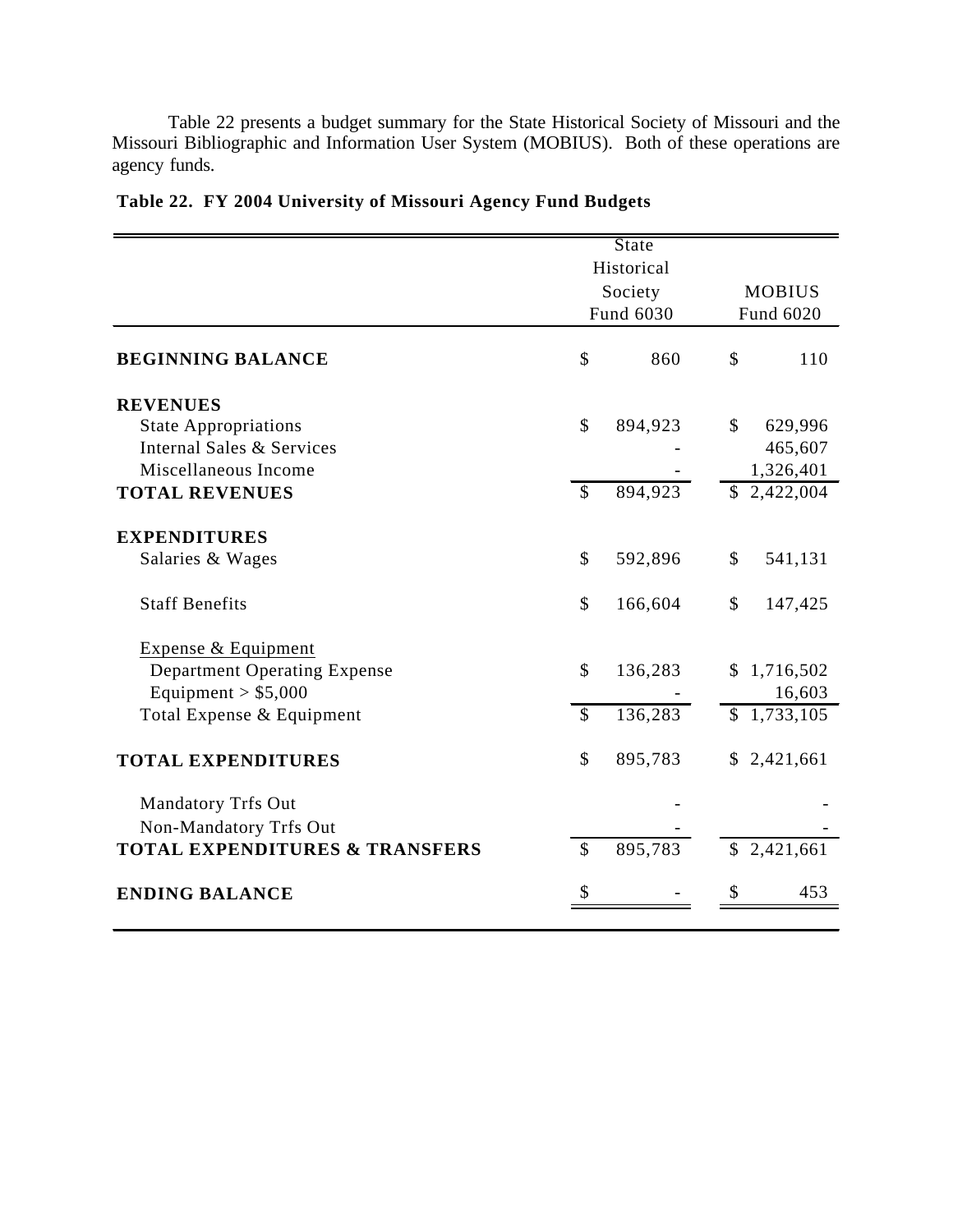**Table A1. FY 2004, Operations Fund, Original Expenditure Budget, University of Missouri - Columbia, by Administrative Unit and Major Object of Expense** 

|                                                             | Salaries &<br>Wages        |             | <b>Staff Benefits</b> |              | Expense &<br>Equipment |              | Capital Exp         |               | Subtotal      |              | Transfers |              | Total       |
|-------------------------------------------------------------|----------------------------|-------------|-----------------------|--------------|------------------------|--------------|---------------------|---------------|---------------|--------------|-----------|--------------|-------------|
|                                                             |                            |             |                       |              |                        |              |                     |               |               |              |           |              |             |
| College/School/Division                                     |                            |             |                       |              |                        |              |                     |               |               |              |           |              |             |
| Chancellor                                                  |                            |             |                       |              |                        |              |                     |               |               |              |           |              |             |
| Chancellor                                                  | \$<br>708,356              | \$          | 136,627               | \$           | 3,246,009              |              |                     | \$            | 4,090,992     |              |           | $\mathbb S$  | 4,090,992   |
| University Affairs                                          |                            |             |                       |              |                        |              |                     |               |               |              |           |              |             |
| University Affairs                                          | \$<br>1,609,359            | \$          | 293,770               | \$           | 1,112,614              | \$           | 5,004               | \$            | 3,020,747     |              |           | \$           | 3,020,747   |
|                                                             |                            |             |                       |              |                        |              |                     |               |               |              |           |              |             |
| <b>Intercollegiate Athletics</b>                            |                            |             |                       |              |                        |              |                     |               |               |              |           |              |             |
| <b>Intercollegiate Athletics</b>                            | \$<br>513,558              | \$          | 103,449               | \$           | 26,131                 | \$           | 21,240              | \$            | 664,379       |              |           | $\mathbb{S}$ | 664,379     |
|                                                             |                            |             |                       |              |                        |              |                     |               |               |              |           |              |             |
| Campus Budget                                               | \$                         | $\mathbb S$ |                       | \$           |                        |              |                     | \$            |               |              |           | \$           |             |
| Campus Budget                                               | 178,788                    |             | 48,992                |              | 5,000                  |              |                     |               | 232,780       |              |           |              | 232,780     |
| <b>Administrative Services</b>                              |                            |             |                       |              |                        |              |                     |               |               |              |           |              |             |
| VC Administrative Svcs                                      | \$<br>1,253,807            | \$          | 1,471,258             | \$           | 496,971                | \$           | 16,000              | \$            | 3,238,036     |              |           | $\mathbb{S}$ | 3,238,036   |
| Human Resources Services                                    | 801,000                    |             |                       |              | 154,822                |              | 5,500               |               | 961,322       |              |           |              | 961,322     |
| Police                                                      | 1,372,562                  |             |                       |              | 373,703                |              |                     |               | 1,746,264     |              |           |              | 1,746,264   |
| Univ Club & Univ Catering                                   | 167,868                    |             |                       |              |                        |              |                     |               | 167,868       |              |           |              | 167,868     |
| <b>Accounting Services</b>                                  | 685,881                    |             | 2,200                 |              | 55,143                 |              |                     |               | 743,224       |              |           |              | 743,224     |
| Jesse Auditorium                                            | 151,295                    |             | 10,000                |              | (81,921)               |              | 180,000             |               | 259,374       |              |           |              | 259,374     |
| Cashier, Payroll and Student                                | 1,103,570                  |             |                       |              | 153,167                |              | 167                 |               | 1,256,904     |              |           |              | 1,256,904   |
| Environmental Health & Safety                               | 856,778                    |             | ä,                    |              | 69,287                 |              |                     |               | 926,065       |              |           |              | 926,065     |
| Golf Course                                                 |                            |             |                       |              | 11,474                 |              |                     |               | 11,474        |              |           |              | 11,474      |
| Mail Services                                               | 236,296                    |             |                       |              |                        |              |                     |               | 236,296       |              |           |              | 236,296     |
| <b>Campus Facilities</b>                                    | 9,457,512                  |             | 2,065,553             |              | 22,961,548             |              | 6,326,846           |               | 40,811,459    |              | 1,450,497 |              | 42,261,956  |
| Business Services-Gen Admin                                 | 706,792                    |             | 4,200                 |              | 3,691,095              |              | 8,000               |               | 4,410,087     |              | (25,000)  |              | 4,385,087   |
| <b>Total Admin services</b>                                 | 16,793,361<br>$\mathbb{S}$ | S           | 3,553,211             | $\mathbb{S}$ | 27,885,289             | $\mathbb{S}$ | 6,536,513           | $\mathsf{\$}$ | 54,768,374    | $\mathbb{S}$ | 1,425,497 | $\mathbb{S}$ | 56,193,871  |
|                                                             |                            |             |                       |              |                        |              |                     |               |               |              |           |              |             |
| VC Dev and Alumni Relations                                 |                            |             |                       |              |                        |              |                     |               |               |              |           |              |             |
| Alumni & Development                                        | \$<br>4,901,759            | \$          | 1,291,434             | \$           | 1,307,343              |              |                     | \$            | 7,500,536     |              |           | $\mathbb{S}$ | 7,500,536   |
|                                                             |                            |             |                       |              |                        |              |                     |               |               |              |           |              |             |
| Provost                                                     | \$                         | \$          |                       | \$           |                        | \$           |                     | \$            |               | \$           | 37,181    | $\mathbb S$  |             |
| Provost                                                     | 18,840,615                 |             | 3,094,321             |              | 12,856,406             |              | 2,115,984<br>37,003 |               | 36,907,326    |              |           |              | 36,944,507  |
| <b>Enrollment Management</b>                                | 3,339,202                  |             | 893,878               |              | 2,309,394              |              |                     |               | 6,579,477     |              |           |              | 6,579,477   |
| Office of Research                                          | 8,554,113                  |             | 1,742,400             |              | 12,427,187             |              | 971,631             |               | 23,695,331    |              |           |              | 23,695,331  |
| Information & Access Tech Svcs<br>Ag, Food & Nat. Resources | 4,061,129                  |             | 1,154,064             |              | 1,834,916              |              | 93,000              |               | 7,143,109     |              | ÷         |              | 7,143,109   |
| Agriculture - College                                       | 7,505,548                  |             | 1,559,994             |              | 3,287,715              |              | 866,007             |               | 13,219,264    |              | ä,        |              | 13,219,264  |
| Ag Experiment Station                                       | 11,875,967                 |             | 2,561,211             |              | 4,813,648              |              | 355,126             |               | 19,605,952    |              |           |              | 19,605,952  |
| Total Ag, Food & Nat. Resources                             | 19,381,515                 |             | 4,121,205             |              | 8,101,363              |              | 1,221,133           |               | 32,825,216    |              |           |              | 32,825,216  |
|                                                             |                            |             |                       |              |                        |              |                     |               |               |              |           |              |             |
| Library                                                     | 4,795,453                  |             | 1,290,312             |              | 1,107,977              |              | 5.210.909           |               | 12,404,651    |              |           |              | 12,404,651  |
| Arts & Science                                              | 42,010,772                 |             | 9,080,099             |              | 855,746                |              | 560,217             |               | 52,506,834    |              | 5,298     |              | 52,512,132  |
| <b>Business</b>                                             | 7,551,024                  |             | 2,197,407             |              | 209,728                |              | 10                  |               | 9,958,169     |              |           |              | 9,958,169   |
| Education                                                   | 11,667,269                 |             | 2,035,387             |              | 4,764,155              |              | 271,667             |               | 18,738,478    |              |           |              | 18,738,478  |
| Engineering                                                 | 13,170,963                 |             | 3,450,294             |              | 2,063,439              |              | 646,264             |               | 19,330,961    |              |           |              | 19,330,961  |
| Extension                                                   | 7,012,820                  |             | 1,905,595             |              | (2,303,322)            |              | 341,295             |               | 6,956,387     |              | 12,536    |              | 6,968,923   |
| Graduate School                                             | 2,487,852                  |             | 714,754               |              | 2,621,065              |              | 5,140               |               | 5,828,810     |              |           |              | 5,828,810   |
| Human Environmental Sciences                                | 4,909,008                  |             | 962,196               |              | 33,210                 |              | 350,044             |               | 6,254,458     |              | (100,001) |              | 6,154,457   |
| Journalism                                                  | 5,629,465                  |             | 1,103,850             |              | 729,039                |              | 19,459              |               | 7,481,813     |              |           |              | 7,481,813   |
| Law                                                         | 5,081,216                  |             | 1,392,705             |              | 1,385,193              |              | 11,000              |               | 7,870,114     |              |           |              | 7,870,114   |
| Medicine                                                    | 23,354,724                 |             | 5,659,241             |              | 1,805,819              |              | 2,881,010           |               | 33,700,794    |              | 14,420    |              | 33,715,214  |
| School of Health Professions                                | 4,606,735                  |             | 1,290,407             |              | (895, 660)             |              | 68,647              |               | 5,070,129     |              | 38,299    |              | 5,108,428   |
| Nursing                                                     | 3,869,068                  |             | 1,001,163             |              | 117,070                |              | 35,000              |               | 5,022,301     |              | 3,900     |              | 5,026,201   |
| Veterinary Medicine                                         | 11,654,622                 |             | 93,845                |              | 4,937,966              |              | 791,700             |               | 17,478,134    |              |           |              | 17,478,134  |
| Food for the 21st Century                                   | 3,089,939                  |             | 609,087               |              | 1,054,089              |              | 59,800              |               | 4,812,914     |              |           |              | 4,812,914   |
| <b>Total Provost</b>                                        | 205,067,504<br>S           | \$          | 43,792,209            | \$           | 56,014,780             |              | \$15,690,912        | \$            | 320, 565, 406 | \$           | 11,633    | S            | 320,577,038 |
|                                                             |                            |             |                       |              |                        |              |                     |               |               |              |           |              |             |
| Vice Chancellor - Student Affairs                           |                            |             |                       |              |                        |              |                     |               |               |              |           |              |             |
| <b>Student Affairs</b>                                      | \$<br>3,906,207            | \$          | 713,516               | \$           | 2,799,895              | \$           | 52,193              | \$            | 7,471,811     | \$           | 1,217,997 | \$           | 8,689,808   |
|                                                             |                            |             |                       |              |                        |              |                     |               |               |              |           |              |             |
| Campus Department<br>Recovery                               |                            |             |                       | \$           | (5,052,922)            |              |                     | S             | (5,052,922)   |              |           | \$           | (5,052,922) |
| <b>Campus Departments</b>                                   |                            |             |                       |              | 1,148,390              |              |                     |               | 1,148,390     |              |           |              | 1,148,390   |
| Campus Scholarships Fellowship                              |                            |             |                       |              | 25,981,800             |              |                     |               | 25,981,800    |              | 10,200    |              | 25,992,000  |
|                                                             |                            |             |                       |              | 22,077,268             |              |                     | S             | 22,077,268    | \$           | 10,200    | \$           | 22,087,468  |
|                                                             |                            |             |                       |              |                        |              |                     |               |               |              |           |              |             |
| Total Expenditures & Transfers                              | 233,678,892<br>\$          |             | 49,933,209            |              | 114,474,328            | \$           | 22,305,862          | S             | 420,392,292   | \$           | 2,665,327 | \$           | 423,057,619 |
|                                                             |                            |             |                       |              |                        |              |                     |               |               |              |           |              |             |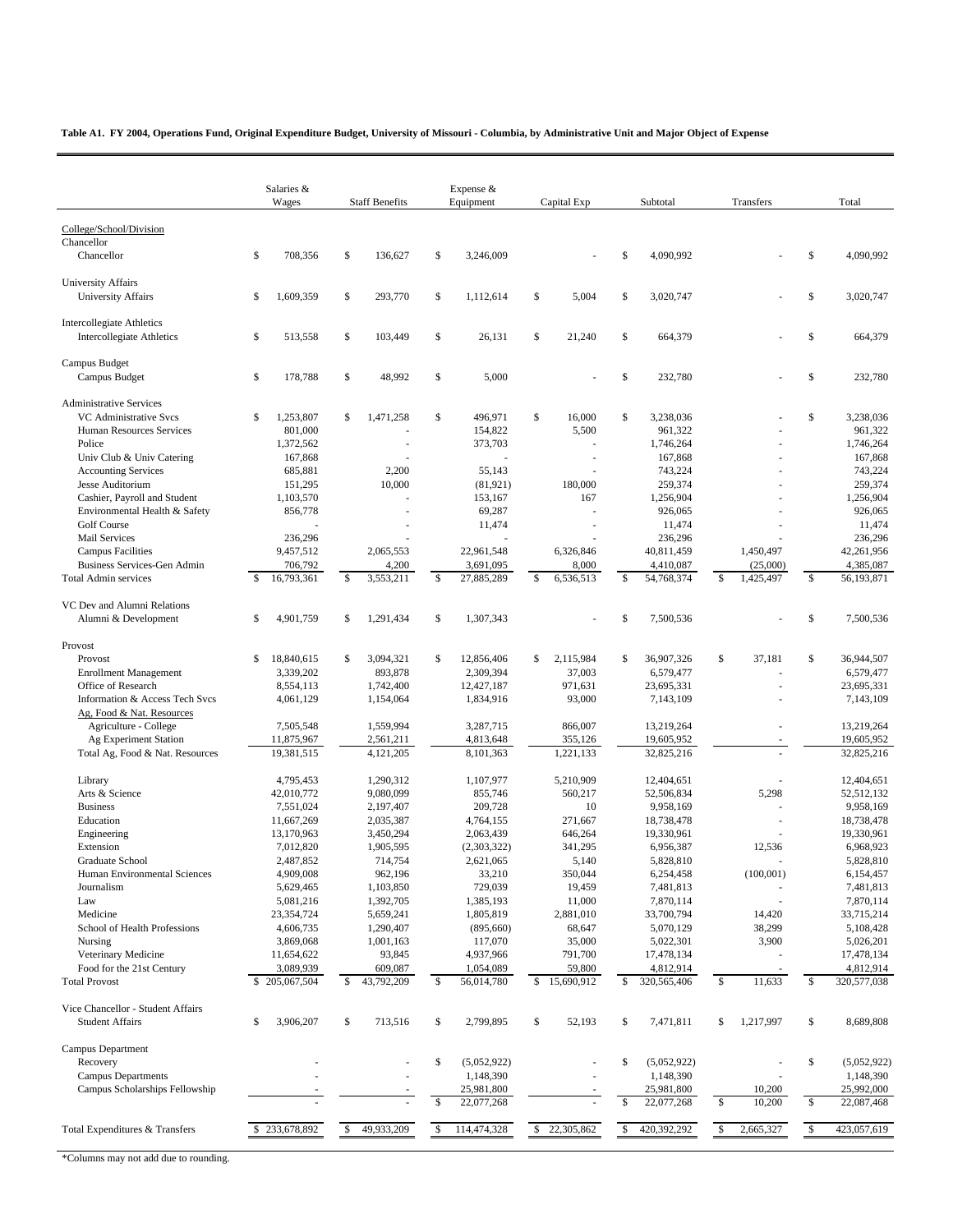**Table A2. FY 2004, Operations Fund, Original Expenditure Budget, University of Missouri - Kansas City by Administrative Unit and Major Object of Expense**

|                                                                      | Salaries & Wages<br><b>Staff Benefits</b> |             |                    |            | Expense &<br>Equipment |            | Capital Exp             |           | Subtotal           |             | Transfers               | Total   |                    |             |
|----------------------------------------------------------------------|-------------------------------------------|-------------|--------------------|------------|------------------------|------------|-------------------------|-----------|--------------------|-------------|-------------------------|---------|--------------------|-------------|
|                                                                      |                                           |             |                    |            |                        |            |                         |           |                    |             |                         |         |                    |             |
| College/School/Division                                              |                                           |             |                    |            |                        |            |                         |           |                    |             |                         |         |                    |             |
| Chancellor                                                           |                                           |             |                    |            |                        |            |                         |           |                    |             |                         |         |                    |             |
| Chancellor                                                           | \$                                        | 582,206     | \$                 | 153,847    | \$                     | 309,025    | \$                      | 5,000     | \$                 | 1,050,078   |                         |         | \$                 | 1,050,078   |
| Associate VC of Public Affairs<br><b>Public Affairs</b>              | \$                                        | 606,139     | \$                 | 134,000    | \$                     | 608,496    |                         |           | \$                 | 1,348,635   |                         |         | \$                 | 1,348,635   |
| VC Institutional Effectiveness<br><b>Institutional Effectiveness</b> | $\mathbb{S}$                              | 228,648     | \$                 | 55,503     | \$                     | 50,300     |                         |           | \$                 | 334,451     |                         |         | $\mathbf{s}$       | 334,451     |
| Vice Chancellor Student Affairs<br>Campus Scholarships & Waivers     |                                           |             |                    |            | \$                     | 20.539.259 |                         |           | \$                 | 20.539.259  |                         |         | $\mathsf{\$}$      | 20.539.259  |
| Vice Chancellor Student Affrs                                        | \$                                        | 5,480,938   | \$                 | 1,338,949  |                        | 3,047,019  | \$                      | 185,000   |                    | 10,051,906  | \$                      | 470,000 |                    | 10,521,906  |
| <b>Total VC Student Affairs</b>                                      | $\overline{\mathbf{s}}$                   | 5.480.938   | $\mathbb{S}$       | 1.338.949  | $\mathcal{S}$          | 23,586,278 | $\overline{\mathbf{s}}$ | 185,000   | $\mathbf{\hat{s}}$ | 30.591.165  | $\overline{\mathbf{s}}$ | 470,000 | $\mathbf{\hat{S}}$ |             |
|                                                                      |                                           |             |                    |            |                        |            |                         |           |                    |             |                         |         |                    | 31,061,165  |
| VC Administrative Affairs                                            |                                           |             |                    |            |                        |            |                         |           |                    |             |                         |         |                    |             |
| VC Administration & Finance                                          | $\mathbb{S}$                              | 8,303,926   | $\mathbb{S}$       | 2,272,737  | $\mathbf S$            | 1.665.116  | \$                      | 5.478.047 | \$                 | 17.719.826  |                         |         | \$                 | 17.719.826  |
| Campus Wide                                                          |                                           |             |                    |            |                        |            |                         |           |                    |             |                         |         |                    |             |
| <b>Campus Accounts</b>                                               | $\mathbb{S}$                              | 177,057     | $\mathbb{S}$       | 47.959     | $\mathcal{S}$          | 7.737.715  | \$                      | 960,900   | \$                 | 8.923.631   | \$                      | 25,000  | $\mathsf{\$}$      | 8.948.631   |
| VC Academic Affairs                                                  |                                           |             |                    |            |                        |            |                         |           |                    |             |                         |         |                    |             |
| School of Computing & Engr                                           | \$                                        | 3,841,588   | \$                 | 808,471    | \$                     | 1,150,583  | \$                      | 52,625    | \$                 | 5,853,267   |                         |         | \$                 | 5,853,267   |
| <b>Information Services</b>                                          |                                           | 3,023,385   |                    | 745,040    |                        | 4,278,198  |                         | 1,451,190 |                    | 9,497,813   |                         |         |                    | 9.497.813   |
| VC Academic Affairs                                                  |                                           | 1,579,025   |                    | 433.505    |                        | 4,696,173  |                         |           |                    | 6.708.703   |                         |         |                    | 6,708,703   |
| College of Arts & Sciences                                           |                                           | 14,536,615  |                    | 2,893,386  |                        | (475, 137) |                         | 305,440   |                    | 17,260,304  |                         |         |                    | 17,260,304  |
| School of Biological Sciences                                        |                                           | 4,365,736   |                    | 1,107,046  |                        | 1,289,866  |                         | 371,020   |                    | 7,133,668   |                         |         |                    | 7,133,668   |
| School of Business & Pub Admin                                       |                                           | 4.673.576   |                    | 1.269.389  |                        | 310.721    |                         |           |                    | 6.253.686   |                         |         |                    | 6.253.686   |
| Conservatory of Music                                                |                                           | 3,510,136   |                    | 882,678    |                        | 376,187    |                         | 5,000     |                    | 4,774,001   |                         |         |                    | 4,774,001   |
| School of Dentistry                                                  |                                           | 11,280,155  |                    | 2.595.204  |                        | 1,412,929  |                         | 108,010   |                    | 15,396,298  |                         |         |                    | 15,396,298  |
| School of Education                                                  |                                           | 4,042,359   |                    | 1,048,043  |                        | 295,978    |                         |           |                    | 5,386,380   |                         |         |                    | 5,386,380   |
| Graduate Faculties & Research                                        |                                           | 1,722,846   |                    | 468,438    |                        | 4.516.168  |                         | 7.000     |                    | 6,714,452   |                         |         |                    | 6,714,452   |
| School of Law                                                        |                                           | 4,723,448   |                    | 1.284.184  |                        | 861.120    |                         | 35,000    |                    | 6.903.752   |                         |         |                    | 6,903,752   |
| Libraries                                                            |                                           | 2,873,261   |                    | 768,911    |                        | 1,948,976  |                         | 60,000    |                    | 5,651,148   |                         |         |                    | 5.651.148   |
| School of Medicine                                                   |                                           | 22,403,854  |                    | 4,333,087  |                        | 2,265,235  |                         | 240,250   |                    | 29,242,426  |                         |         |                    | 29.242.426  |
| School of Nursing                                                    |                                           | 2,952,355   |                    | 723,978    |                        | 694,450    |                         | 79,234    |                    | 4,450,017   |                         |         |                    | 4,450,017   |
| School of Pharmacy                                                   |                                           | 4,326,764   |                    | 969,410    |                        | 105,545    |                         | 20,328    |                    | 5,422,047   |                         |         |                    | 5,422,047   |
| Office of Cultural Events                                            |                                           | 1,235,855   |                    | 234,765    |                        | 448,453    |                         |           |                    | 1,919,073   |                         |         |                    | 1.919.073   |
| <b>Institute for Human Dev</b>                                       |                                           | 41,500      |                    | 10,375     |                        | (51, 875)  |                         |           |                    |             |                         |         |                    |             |
| <b>Total VC Academic Affairs</b>                                     | $\mathcal{S}$                             | 91,132,458  | $\mathbb{S}$       | 20,575,910 | $\mathcal{S}$          | 24,123,570 | $\mathcal{S}$           | 2.735.097 | $\mathbf{s}$       | 138,567,035 |                         |         | $\mathbf S$        | 138,567,035 |
| VC University Advancement                                            |                                           |             |                    |            |                        |            |                         |           |                    |             |                         |         |                    |             |
| VC for University Advancement                                        | $\mathbb{S}$                              | 2,269,941   | $\mathbb{S}$       | 501.517    | $\mathcal{S}$          | 543,290    |                         |           | \$                 | 3.314.748   |                         |         | \$                 | 3.314.748   |
| Total Expenditures & Transfers                                       | $\mathcal{S}$                             | 108.781.313 | $\mathbf{\hat{s}}$ | 25.080.422 | \$.                    | 58,623,790 | $\mathcal{S}$           | 9.364.044 | \$                 | 201,849,569 | $\mathbf{\hat{S}}$      | 495.000 |                    | 202,344,569 |
|                                                                      |                                           |             |                    |            |                        |            |                         |           |                    |             |                         |         |                    |             |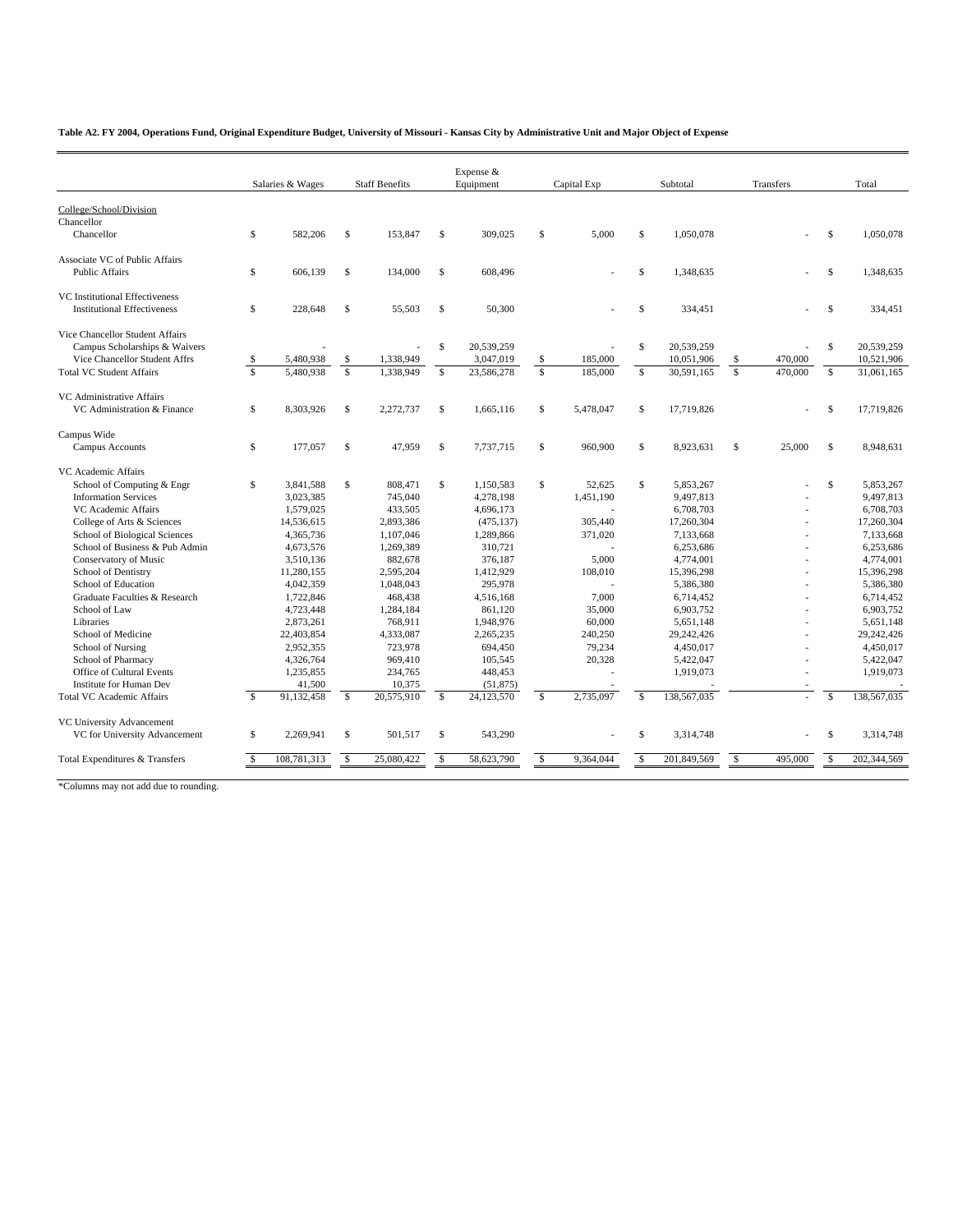### **Table A3. FY 2004, Operations Fund, Original Expenditure Budget, University of Missouri - Rolla by Administrative Unit and Major Object of Expense**

|                                   |     |                  |               |                       |     | Expense &  |              |             |               |            |               |                  |               |            |
|-----------------------------------|-----|------------------|---------------|-----------------------|-----|------------|--------------|-------------|---------------|------------|---------------|------------------|---------------|------------|
|                                   |     | Salaries & Wages |               | <b>Staff Benefits</b> |     | Equipment  |              | Capital Exp |               | Subtotal   |               | <b>Transfers</b> |               | Total      |
| College/School/Division           |     |                  |               |                       |     |            |              |             |               |            |               |                  |               |            |
| Provost                           |     |                  |               |                       |     |            |              |             |               |            |               |                  |               |            |
| Info Access & Tech Services       | \$. | 2.826.939        | \$.           | 579.136               | \$  | 2,704,387  | \$           | 1,056,375   | -S            | 7.166.837  |               |                  | \$.           | 7.166.837  |
| Undergrad & Grad Studies          |     | 245,237          |               | 53.538                |     | 307,462    |              |             |               | 606.237    |               |                  |               | 606,237    |
| School of Management & Info Sys   |     | 1,026,120        |               | 221,740               |     | 84.819     |              |             |               | 1.332.679  |               |                  |               | 1,332,679  |
| <b>UMR</b> Global                 |     | 784,865          |               | 164,024               |     | 115.293    |              |             |               | 1,064,182  |               |                  |               | 1,064,182  |
| <b>Sponsored Programs</b>         |     | 1,936,879        |               | 306,651               |     | 2,779,357  |              | 111,959     |               | 5,134,846  |               |                  |               | 5,134,846  |
| <b>Enrollment Management</b>      |     | 1,542,740        |               | 319,049               |     | 665.547    |              |             |               | 2,527,336  |               |                  |               | 2,527,336  |
| College of Arts & Sciences        |     | 9,950,743        |               | 1,914,408             |     | 1.568.722  |              | 156,350     |               | 13.590.223 |               |                  |               | 13.590.223 |
| School of Engineering             |     | 13,913,003       |               | 2,675,445             |     | 1,624,977  |              | 170,583     |               | 18,384,008 |               |                  |               | 18,384,008 |
| School of Mines & Metallurgy      |     | 4,517,619        |               | 875,780               |     | 708.731    |              | 73,999      |               | 6,176,129  |               |                  |               | 6,176,129  |
| Provost                           |     | 3,865,304        |               | 831.618               |     | 427,205    |              |             |               | 5,124,127  |               |                  |               | 5,124,127  |
|                                   | \$. | 40,609,449       | \$            | 7,941,389             | \$. | 10,986,501 | $\mathbb{S}$ | 1,569,266   | -S            | 61,106,605 |               | $\sim$           | \$            | 61,106,605 |
| Chancellor                        |     |                  |               |                       |     |            |              |             |               |            |               |                  |               |            |
| <b>Chancellors Office</b>         | \$  | 440,529          | \$            | 92,136                | \$. | 303,801    |              |             | S.            | 836,466    |               |                  | $\mathcal{S}$ | 836,466    |
| Office of Administrative Services |     |                  |               |                       |     |            |              |             |               |            |               |                  |               |            |
| Office of Administrative Services | \$  | 5,757,253        | \$.           | 1.204.858             | \$  | 1,786,571  | \$           | 1,193,458   | $\mathcal{S}$ | 9,942,140  |               |                  | \$            | 9,942,140  |
| Office of Student Affairs         |     |                  |               |                       |     |            |              |             |               |            |               |                  |               |            |
| Office of Student Affairs         | \$  | 2,361,395        | <sup>\$</sup> | 473.904               | \$  | 1.910.547  |              |             | -S            | 4,745,846  |               |                  | \$            | 4,745,846  |
| Office of Univ Advancement        |     |                  |               |                       |     |            |              |             |               |            |               |                  |               |            |
| Office of University Advancement  | \$  | 1,697,272        | $\mathbf S$   | 367,735               | \$. | 398,073    | \$           | 5,000       | \$.           | 2,468,080  | $\mathcal{S}$ | 7,131            | $\mathbb{S}$  | 2,475,211  |
| <b>Campus Departments</b>         |     |                  |               |                       |     |            |              |             |               |            |               |                  |               |            |
| Chancellors Campus Dept - Camp    | \$  | (1,182,899)      | \$            | 2,003,297             |     | 15,086,540 |              |             | S.            | 15,906,938 | \$            | 12,000           | \$            | 15.918.938 |
| Total Expenditures & Transfers    |     | 49,682,999       | $\mathbf{s}$  | 12,083,319            | \$. | 30,472,033 | $\mathbb{S}$ | 2,767,724   | -S            | 95,006,075 | s.            | 19,131           | \$            | 95,025,206 |
|                                   |     |                  |               |                       |     |            |              |             |               |            |               |                  |               |            |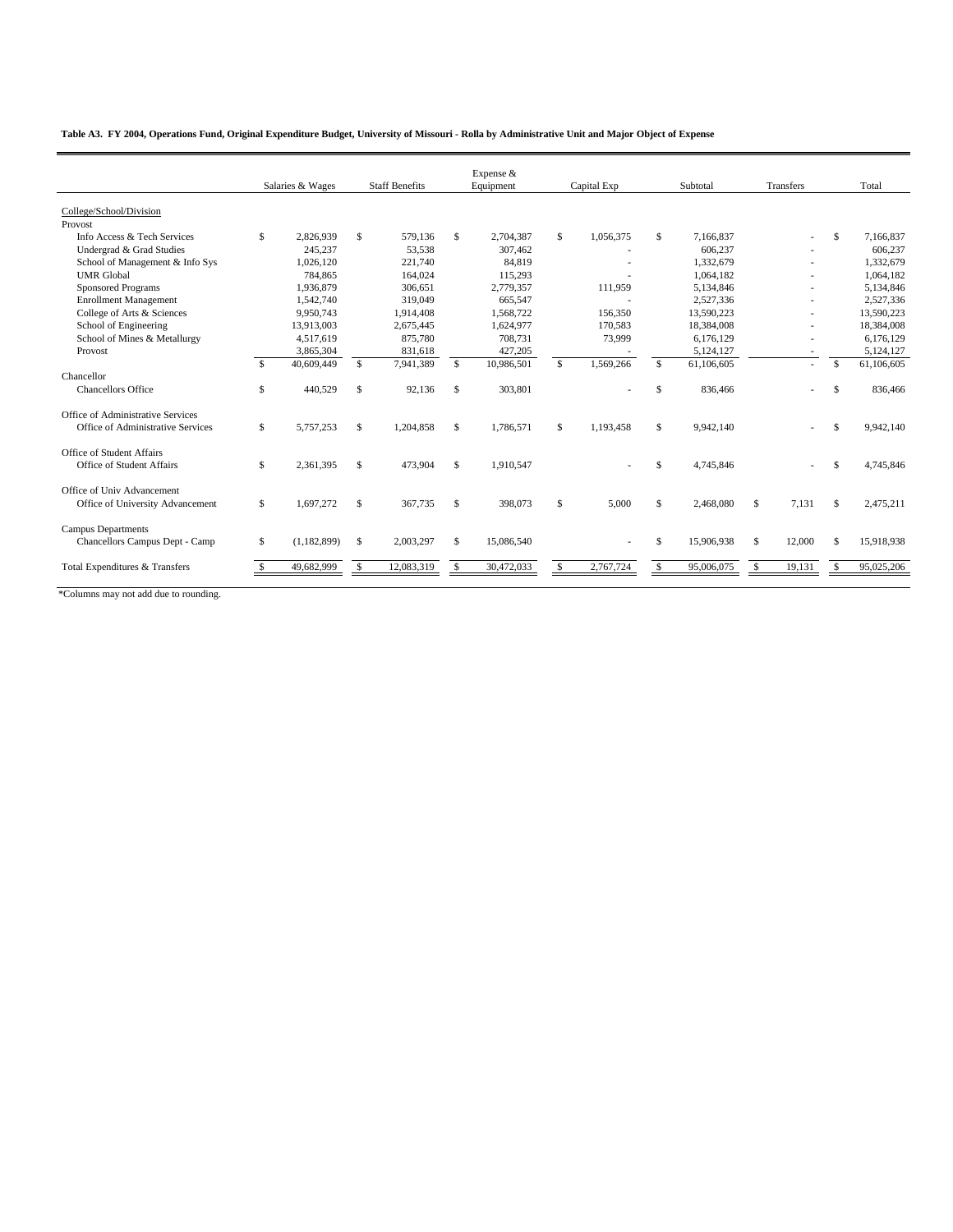|                                                         |               | Salaries &<br>Wages     |                    | <b>Staff Benefits</b>  |               | Expense &<br>Equipment |               | Capital Exp    |               | Subtotal                |              | Transfers                |               | Total                   |
|---------------------------------------------------------|---------------|-------------------------|--------------------|------------------------|---------------|------------------------|---------------|----------------|---------------|-------------------------|--------------|--------------------------|---------------|-------------------------|
|                                                         |               |                         |                    |                        |               |                        |               |                |               |                         |              |                          |               |                         |
| College/School/Division                                 |               |                         |                    |                        |               |                        |               |                |               |                         |              |                          |               |                         |
| VC for Academic Affairs                                 |               |                         |                    |                        |               |                        |               |                |               |                         |              |                          |               |                         |
| College of Fine Arts & Comm                             | \$            | 2,804,100               | \$                 | 737,297                | S.            | 260,590                | \$            | 500<br>÷.      | \$            | 3,802,487               |              |                          | \$            | 3,802,487<br>21,034,139 |
| College of Arts & Sciences<br>College of Business Admin |               | 15,627,481<br>5,359,286 |                    | 3,534,078<br>1,385,778 |               | 1,872,580<br>264,870   |               | $\overline{a}$ |               | 21,034,139<br>7,009,934 |              |                          |               | 7,009,934               |
| College of Education                                    |               | 4,614,286               |                    | 1,141,331              |               | 882,763                |               |                |               | 6,638,380               |              |                          |               | 6,638,380               |
| <b>Evening College</b>                                  |               | 1,716,016               |                    | 311,567                |               | 47,873                 |               |                |               | 2,075,456               |              |                          |               | 2,075,456               |
| Graduate School                                         |               | 813,198                 |                    | 205,882                |               | 1,032,789              |               | 10,000         |               | 2,061,869               |              |                          |               | 2,061,869               |
| <b>Extension Division</b>                               |               | 1,311,786               |                    | 365,332                |               | 259,003                |               | 5,000          |               | 1,941,121               |              |                          |               | 1,941,121               |
| Libraries                                               |               | 1,995,748               |                    | 493,817                |               | 827,115                |               | 1,830,000      |               | 5,146,680               |              |                          |               | 5,146,680               |
| College of Optometry                                    |               | 3,568,000               |                    | 931,000                |               | 2,321,900              |               | 546,200        |               | 7,367,100               |              |                          |               | 7,367,100               |
| VC Academic Affairs                                     |               | 1,165,820               |                    | 267,419                |               | 83,388                 |               |                |               | 1,516,627               |              |                          |               | 1,516,627               |
| Barnes Col of Nurs & Hlth Studies                       |               | 2,994,488               |                    | 811,563                |               | 913,500                |               | ä,             |               | 4,719,551               |              |                          |               | 4,719,551               |
| <b>Honors College</b>                                   |               | 601,338                 |                    | 129,225                |               | 88,700                 |               | 11,000         |               | 830,263                 |              |                          |               | 830,263                 |
| Center for International Studies                        |               | 814,521                 |                    | 202,841                |               | (567)                  |               |                |               | 1,016,795               |              | $\overline{\phantom{a}}$ |               | 1,016,795               |
| Center for Academic Development                         |               | 619,910                 |                    | 113,290                |               | (53, 654)              |               | ÷.             |               | 679,546                 |              | $\overline{a}$           |               | 679,546                 |
| <b>Public Policy Research Centers</b>                   |               | 279,540                 |                    | 65,714                 |               | 89,581                 |               |                |               | 434,835                 |              |                          |               | 434,835                 |
| Center for the Humanities                               |               | 54,710                  |                    | 15,128                 |               | 24,741                 |               |                |               | 94,579                  |              |                          |               | 94,579                  |
| Total VC for Academic Affairs                           | <b>S</b>      | 44,340,228              | $\mathbb{S}$       | 10,711,262             | $\mathbb{S}$  | 8.915.172              | $\mathsf{\$}$ | 2,402,700      | $\mathbf{s}$  | 66,369,362              |              |                          | $\mathsf{\$}$ | 66,369,362              |
| VC Research                                             |               |                         |                    |                        |               |                        |               |                |               |                         |              |                          |               |                         |
| VC Research                                             | \$            | 576,177                 | \$                 | 132,711                | \$            | 255,683                |               |                | \$            | 964,571                 |              |                          | \$            | 964,571                 |
| Chancellor                                              |               |                         |                    |                        |               |                        |               |                |               |                         |              |                          |               |                         |
| Chancellor-Special Units                                | $\mathbb{S}$  | 1,110,233               | \$                 | 328,734                | \$            | 269,256                | $\mathbb{S}$  | 1,000          | \$            | 1,709,223               |              |                          | \$            | 1,709,223               |
| Chancellor                                              |               | 654,629                 |                    | 174,092                |               | 282.822                |               | 101,266        |               | 1,212,809               |              |                          |               | 1,212,809               |
| UMSL/Washington Univ. Engin.                            |               | 141,152                 |                    | 30,292                 |               | 2,311,455              |               |                |               | 2,482,899               |              |                          |               | 2,482,899               |
| <b>Total Chancellor</b>                                 | -S            | 1,906,014               | $\mathbb{S}$       | 533,118                | $\mathbb{S}$  | 2,863,533              | $\mathbb{S}$  | 102,266        | $\mathbb{S}$  | 5,404,931               |              |                          | $\mathbb{S}$  | 5,404,931               |
| Vice Chancellor Administrative                          |               |                         |                    |                        |               |                        |               |                |               |                         |              |                          |               |                         |
| VC Administrative Services                              | $\mathbb{S}$  | 236,357                 | \$                 | 65,849                 | \$            | 1,008,198              | \$            | 1,152,516      | \$            | 2,462,920               |              |                          | \$            | 2,462,920               |
| ASC Financial & Comp Support                            |               | 169,782                 |                    | 47,301                 |               | 49,471                 |               |                |               | 266,554                 |              |                          |               | 266,554                 |
| <b>Facilities Services</b>                              |               | 2,824,763               |                    | 786,980                |               | 3,460,420              |               | 202,208        |               | 7,274,371               | \$           | 852,839                  |               | 8,127,210               |
| <b>Institutional Safety</b>                             |               | 1,005,057               |                    | 280,009                |               | 479,662                |               | 4,000          |               | 1,768,728               |              | 49,399                   |               | 1,818,127               |
| <b>Human Resources</b>                                  |               | 469,717                 |                    | 130,863                |               | 31,275                 |               |                |               | 631,855                 |              |                          |               | 631,855                 |
| <b>Facilities Planning</b>                              |               |                         |                    |                        |               | 197,000                |               |                |               | 197,000                 |              |                          |               | 197,000                 |
| <b>Total Vice Chancellor Administrative</b>             | <sup>\$</sup> | 4,705,676               | $\mathbf{\hat{S}}$ | 1,311,002              | $\mathbb{S}$  | 5,226,026              | \$            | 1,358,724      |               | 12,601,428              | $\mathbb{S}$ | 902,238                  |               | 13,503,666              |
| VC for Student Affairs                                  |               |                         |                    |                        |               |                        |               |                |               |                         |              |                          |               |                         |
| <b>Enrollment Services</b>                              | S             | 1,490,000               | \$                 | 278,000                | \$            | 5,891,837              |               |                | \$            | 7,659,837               |              |                          | \$            | 7,659,837               |
| <b>VC Student Affairs</b>                               |               | 1,209,104               |                    | 245,953                |               | 1,335,845              |               | 30,002         |               | 2,820,904               |              |                          |               | 2,820,904               |
| <b>Total VC for Student Affairs</b>                     |               | 2.699.104               | $\mathbf{\hat{S}}$ | 523,953                | <sup>\$</sup> | 7,227,682              | \$            | 30,002         | \$.           | 10,480,741              |              |                          |               | 10,480,741              |
| VC for University Relations                             |               |                         |                    |                        |               |                        |               |                |               |                         |              |                          |               |                         |
| <b>VC University Relations</b>                          | S             | 1,480,277               | \$                 | 407,722                | <sup>\$</sup> | 453.864                | \$            | 4,897          | \$            | 2,346,760               |              |                          | <sup>\$</sup> | 2,346,760               |
| Budget Development & Planning                           |               |                         |                    |                        |               |                        |               |                |               |                         |              |                          |               |                         |
| Budget Development & Planning                           | \$            | 1,421,000               | \$                 | 587,407                | \$            | 1,642,881              | \$            | 250,000        | \$            | 3,901,288               |              |                          | \$            | 3,901,288               |
| VC for Managerial & Tech Svcs                           |               |                         |                    |                        |               |                        |               |                |               |                         |              |                          |               |                         |
| <b>Information Technology Svcs</b>                      | \$            | 3,474,446               | \$                 | 858,305                | \$            | 3,424,126              | \$            | 247,000        | \$            | 8,003,877               |              |                          | \$            | 8,003,877               |
| VC for Managerial & Tech.                               |               | 344,128                 |                    | 95,874                 |               | 241,646                |               |                |               | 681,648                 |              |                          |               | 681,648                 |
| Finance                                                 |               | 648,719                 |                    | 100,818                |               | 150,614                |               |                |               | 900,151                 |              |                          |               | 900,151                 |
| <b>Business Services</b>                                |               | 164,760                 |                    | 45,902                 |               | 121,625                |               |                |               | 332,287                 |              |                          |               | 332,287                 |
| Total VC for Managerial & Tech Svcs                     | £.            | 4,632,053               | \$                 | 1,100,899              | \$            | 3,938,011              | $\mathbb{S}$  | 247,000        | \$            | 9,917,963               |              |                          | \$            | 9,917,963               |
| Total Expenditures & Transfers                          |               | 61,760,529              | \$                 | 15,308,074             | \$            | 30,522,852             | \$            | 4,395,589      | $\mathcal{S}$ | 111,987,044             | \$           | 902,238                  | \$            | 112,889,282             |
|                                                         |               |                         |                    |                        |               |                        |               |                |               |                         |              |                          |               |                         |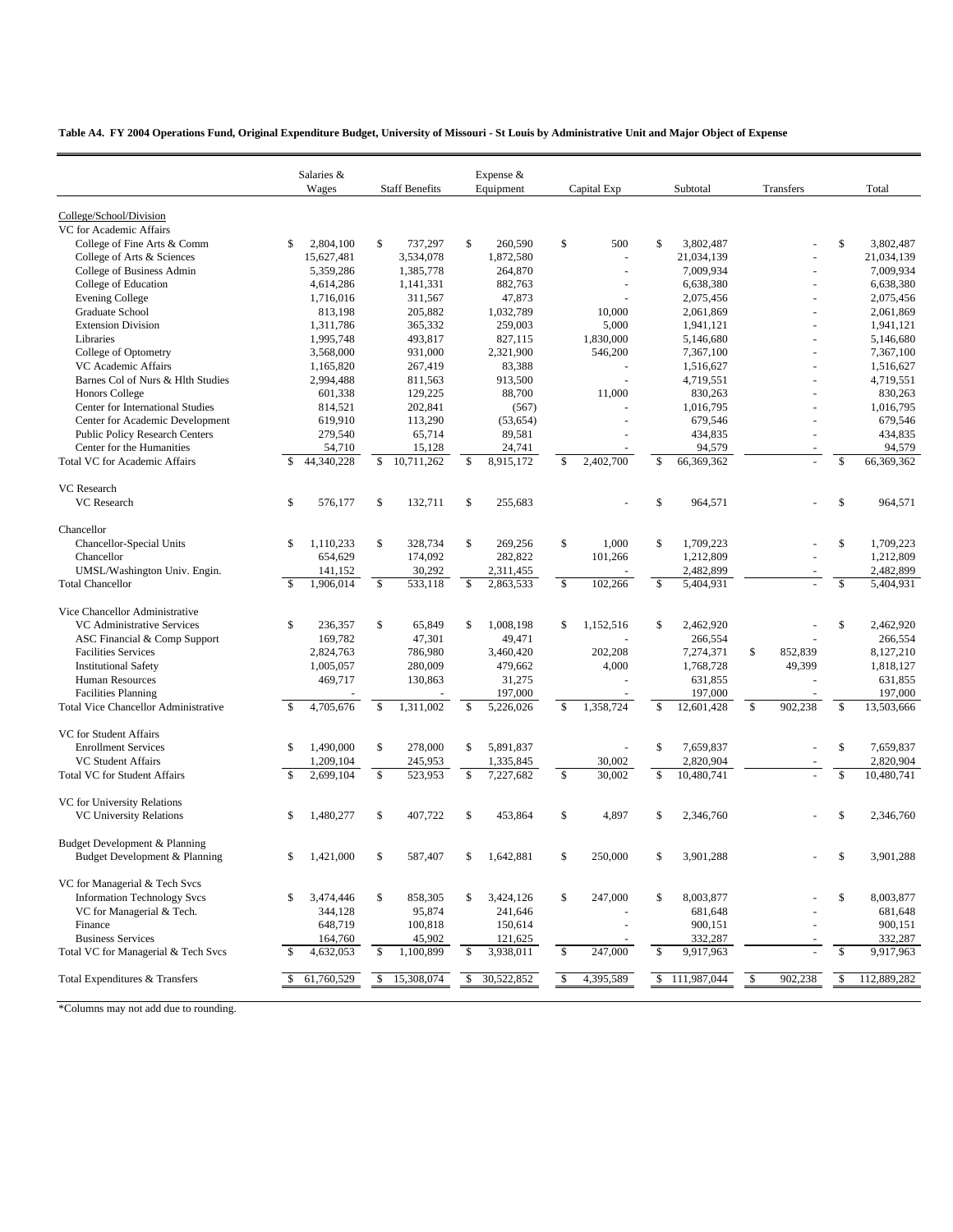#### **Table A5. FY 2004 Operations Fund, Original Expenditure Budget, University of Missouri - Outreach and Extension by Administrative Unit and Major Object of Expense**

|                                |                  |     |                       |  | Expense $&$  |   |                          |          |              |           |                          |            |
|--------------------------------|------------------|-----|-----------------------|--|--------------|---|--------------------------|----------|--------------|-----------|--------------------------|------------|
|                                | Salaries & Wages |     | <b>Staff Benefits</b> |  | Equipment    |   | Capital Exp              | Subtotal |              | Transfers |                          | Total      |
| College/School/Division        |                  |     |                       |  |              |   |                          |          |              |           |                          |            |
| VP for Outreach & Extension    |                  |     |                       |  |              |   |                          |          |              |           |                          |            |
| Agriculture & Natural Res      | 5.210.492        | \$. | .626.277              |  | 1,526,265    | S | 20,000                   | \$.      | 8,383,034    |           | $\sim$                   | 8,383,034  |
| Business & Industry            | 919,465          |     | 283,311               |  | (54, 635)    |   | 250                      |          | 1,148,391    |           | ۰                        | 1,148,391  |
| Human Environmental Sciences   | 3,645,723        |     | 1.144.028             |  | 190,000      |   | $\overline{\phantom{a}}$ |          | 4,979,751    |           | ۰                        | 4,979,751  |
| Youth                          | 2,458,042        |     | 771.334               |  |              |   | $\sim$                   |          | 3,229,376    |           | ۰                        | 3,229,376  |
| <b>Community Development</b>   | 1.168.887        |     | 366,796               |  | (10,000)     |   | $\overline{\phantom{a}}$ |          | 1,525,683    |           | ۰                        | 1,525,683  |
| Outreach Development Fund      | 160,601          |     | 39,000                |  | 1,795,399    |   | $\overline{\phantom{a}}$ |          | 1,995,000    |           | ۰                        | 1,995,000  |
| Administration                 | 1.609.157        |     | 504.955               |  | 80,345       |   | 3,000                    |          | 2.197.457    |           | $\overline{\phantom{a}}$ | 2,197,457  |
| Program Support                | 2,617,834        |     | 774,377               |  | 10,614,802   |   | 96,250                   |          | 14, 103, 263 |           | 146,000                  | 14,249,263 |
| Total Expenditures & Transfers | 17,790,201       |     | 5.510.078             |  | 14, 142, 176 |   | 119,500                  |          | 37,561,955   |           | 146,000                  | 37,707,955 |

**Table A6. FY 2004, Operations Fund, Original Expenditure Budget, University of Missouri - System Administration by Administrative Unit and Major Object of Expense**

|                                                        |               |                  |              |                       |    | Expense &   |    |             |               |             |              |             |              |             |
|--------------------------------------------------------|---------------|------------------|--------------|-----------------------|----|-------------|----|-------------|---------------|-------------|--------------|-------------|--------------|-------------|
|                                                        |               | Salaries & Wages |              | <b>Staff Benefits</b> |    | Equipment   |    | Capital Exp |               | Subtotal    |              | Transfers   |              | Total       |
| College/School/Division<br>VP Finance & Administration |               |                  |              |                       |    |             |    |             |               |             |              |             |              |             |
| VP Finance & Administration                            | \$            | 303,429          | S            | 71,199                | S  | 124,889     |    |             | \$            | 499.517     |              |             | \$           | 499,517     |
| <b>Internal Auditing</b>                               |               |                  |              |                       |    | 950,667     |    |             |               | 950,667     |              |             |              | 950,667     |
| Controller                                             |               | 1,109,626        |              | 300,211               |    | 418,187     |    |             |               | 1,828,023   |              |             |              | 1,828,023   |
| Economic Development                                   |               | 178,000          |              | 51,620                |    | 308,500     | \$ | 160,000     |               | 698,120     |              |             |              | 698,120     |
| Planning & Budget                                      |               | 695,000          |              | 183,797               |    | 47,600      |    | ä,          |               | 926,397     |              |             |              | 926,397     |
| <b>Management Services</b>                             |               | 3,078,837        |              | 799,283               |    | 1,456,207   |    | 348,004     |               | 5,682,331   | \$           | 29,700      |              | 5,712,031   |
| Treasurer's Office                                     |               | 499,588          |              | 138,540               |    | 138,553     |    |             |               | 776,681     |              |             |              | 776,681     |
| Total VP Finance & Admin                               | <sup>\$</sup> | 5,864,480        | $\mathbb{S}$ | 1,544,650             | s. | 3,444,603   | s. | 508,004     | s.            | 11,361,736  | $\mathbb{S}$ | 29,700      | $\mathbf{s}$ | 11,391,436  |
| Campus Wide Departments                                |               |                  |              |                       |    |             |    |             |               |             |              |             |              |             |
| Campus Wide Departments                                | \$            | 5,900            | \$           | 450                   | \$ | (2,370,108) | S  | 18,900      | <sup>\$</sup> | (2,344,858) | \$           | 97,762      | S.           | (2,247,096) |
| <b>General Counsel</b>                                 |               |                  |              |                       |    |             |    |             |               |             |              |             |              |             |
| <b>General Counsel</b>                                 | \$            | 965,694          | \$           | 265,996               | \$ | (6, 594)    |    |             | <sup>\$</sup> | 1,225,096   |              |             | \$           | 1,225,096   |
| VP Academic Affairs                                    |               |                  |              |                       |    |             |    |             |               |             |              |             |              |             |
| Academic Affairs                                       | \$            | 1,510,241        | \$           | 374,326               | \$ | 1,249,062   |    |             | <sup>\$</sup> | 3,133,629   |              |             | \$           | 3,133,629   |
| President                                              |               |                  |              |                       |    |             |    |             |               |             |              |             |              |             |
| President                                              | \$            | 1,441,481        | \$           | 386,217               | \$ | 364,556     | S  | 11,000      | <sup>\$</sup> | 2,203,254   |              |             | \$           | 2,203,254   |
| <b>Board of Curators</b>                               |               |                  |              |                       |    |             |    |             |               |             |              |             |              |             |
| <b>Board of Curators</b>                               | \$            | 119,457          | \$           | 33,030                | \$ | 90,000      |    |             | \$            | 242,487     |              |             | \$           | 242,487     |
|                                                        |               |                  |              |                       |    |             |    |             |               |             |              |             |              |             |
| Human Resources<br>Human Resources                     | \$            | 985,941          | \$           | 262,894               | S  | 458,541     | S  | 3,000       | \$            | 1,710,376   |              |             | \$           | 1,710,376   |
|                                                        |               |                  |              |                       |    |             |    |             |               |             |              |             |              |             |
| <b>Information Systems</b>                             |               |                  |              |                       |    |             |    |             |               |             |              |             |              |             |
| <b>Information Systems</b>                             | \$            | 8,750,389        | \$           | 2,478,476             | S  | 7,034,600   | S  | 1,051,657   | \$            | 19,315,122  | \$           | (2,856,589) | $\mathbb{S}$ | 16,458,533  |
| Total Expenditures & Transfers                         |               | 19,643,583       | \$           | 5,346,039             | \$ | 10,264,660  | S  | 1,592,561   | £.            | 36,846,843  | -S           | (2,729,127) | $\mathbb{S}$ | 34,117,716  |
|                                                        |               |                  |              |                       |    |             |    |             |               |             |              |             |              |             |

### **Table A7. FY 2004, Operations Fund, Original Expenditure Budget, University of Missouri - University-Wide Resources by Administrative Unit and Major Object of Expense**

|                                                                      | Salaries & Wages |    | <b>Staff Benefits</b> | Expense &<br>Equipment | Capital Exp | Subtotal  | Transfers | Total     |
|----------------------------------------------------------------------|------------------|----|-----------------------|------------------------|-------------|-----------|-----------|-----------|
| College/School/Division                                              |                  |    |                       |                        |             |           |           |           |
| <b>University Wide Resources</b><br><b>University Wide Resources</b> | 217,001          | -S | 54,805                | 2,618,957              |             | 2,890,763 | (45,000)  | 2,845,763 |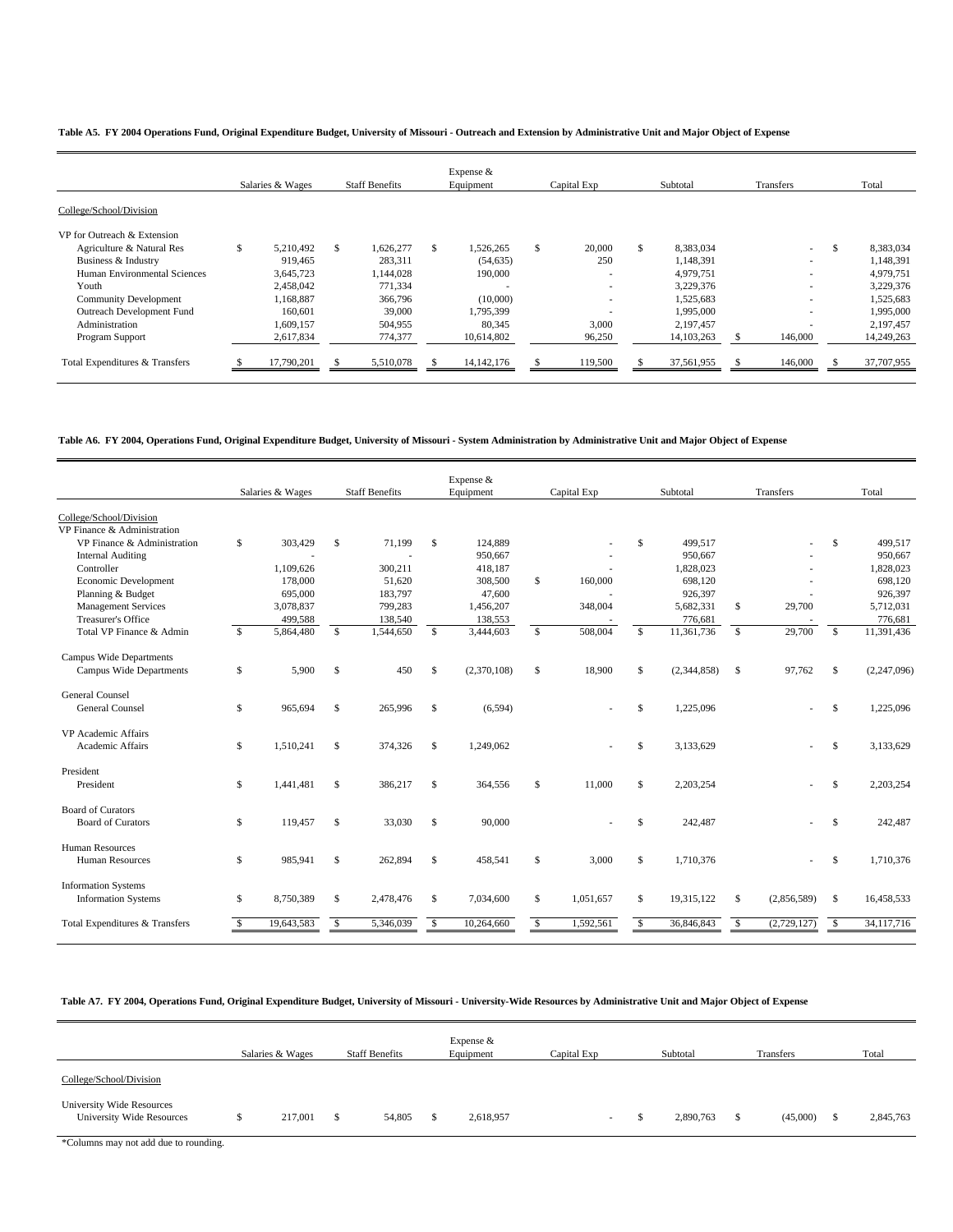### **Table A8. FY 2004 Operations Fund Budgeted Expenditures by Program by Major Object of Expense, University of Missouri - Consolidated**

|                                                          | Salaries & Wages |               |               | <b>Staff Benefits</b> |              | Expense &<br>Equipment |              | Capital<br>Expenditures  |               | Total<br>Expenditures |              | Mandatory<br>Transfers   |               | Non-Mandatory<br>Transfers |               | Total Expenditures &<br>Transfers |
|----------------------------------------------------------|------------------|---------------|---------------|-----------------------|--------------|------------------------|--------------|--------------------------|---------------|-----------------------|--------------|--------------------------|---------------|----------------------------|---------------|-----------------------------------|
| <b>INSTRUCTION</b>                                       |                  |               |               |                       |              |                        |              |                          |               |                       |              |                          |               |                            |               |                                   |
| General Academic Instruction                             |                  | \$262,632,513 | \$            | 57,420,313            | \$           | 19,088,891             | \$           | 5,784,530                |               | \$ 344,926,247        | \$           | $(100,000)$ \$           |               | 22,888                     | \$            | 344,849,135                       |
| <b>Community Education</b>                               |                  | 742,237       |               | 190,386               |              | 2,200,885              |              | 260,480                  |               | 3.393.988             |              | (7, 763)                 |               | 24,609                     |               | 3,410,834                         |
| Off Campus Instruction                                   |                  | 460,500       |               | 128,295               |              | 699,114                |              | 2,500                    |               | 1,290,409             |              |                          |               |                            |               | 1,290,409                         |
| <b>TOTAL INSTRUCTION</b>                                 | -S               | 263,835,250   | <sup>\$</sup> | 57,738,994            | \$           | 21,988,890             | \$           | 6,047,510                | \$            | 349,610,644           | \$           | (107, 763)               | $\mathbf{s}$  | 47,497                     | -S            | 349,550,378                       |
| <b>RESEARCH</b>                                          |                  |               |               |                       |              |                        |              |                          |               |                       |              |                          |               |                            |               |                                   |
| Institutes & Research Centers                            | \$               | 16,964,544    | \$            | 3,623,769             | \$           | 4,520,872              | \$           | 2,018,248                | \$            | 27,127,433            |              |                          |               | ÷,                         | \$            | 27,127,433                        |
| Individual or Project Research                           |                  | 20,074,463    |               | 4,223,449             |              | 23,648,791             |              | 3,429,778                |               | 51,376,480            | \$           | (1)                      | -\$           | 14,420                     |               | 51,390,899                        |
| <b>TOTAL RESEARCH</b>                                    | <sup>\$</sup>    | 37,039,007    | $\mathbb{S}$  | 7,847,218             | $\mathbb{S}$ | 28,169,663             | \$           | 5,448,026                | $\mathbb{S}$  | 78,503,913            | $\mathbf{s}$ | (1)                      | $\mathbf{s}$  | 14,420                     | $\mathcal{S}$ | 78,518,332                        |
| <b>PUBLIC SERVICE</b>                                    |                  |               |               |                       |              |                        |              |                          |               |                       |              |                          |               |                            |               |                                   |
| <b>Community Services</b>                                | \$               | 15,439,980    | <sup>\$</sup> | 3,530,020             | \$           | 6,370,963              | \$           | 347,343                  | \$            | 25,688,306            | \$           |                          | $(1)$ \$      | 2,800                      | \$            | 25.691.105                        |
| Cooperative Extension Services                           |                  | 22,182,330    |               | 6,736,234             |              | 8,579,078              |              | 180,665                  |               | 37,678,307            |              |                          |               | 146,000                    |               | 37,824,307                        |
| <b>TOTAL PUBLIC SERVICE</b>                              |                  | 37,622,310    | $\mathbf{s}$  | 10,266,254            | $\mathbf{s}$ | 14,950,042             | $\mathbb{S}$ | 528,008                  | $\mathbb{S}$  | 63,366,613            | $\mathbf{s}$ | (1)                      | $\mathcal{S}$ | 148,800                    | $\mathcal{S}$ | 63,515,412                        |
| <b>ACADEMIC SUPPORT</b>                                  |                  |               |               |                       |              |                        |              |                          |               |                       |              |                          |               |                            |               |                                   |
| Libraries                                                | \$               | 12,839,045    | $\mathbb{S}$  | 3,351,883             | -S           | 8,328,259              | \$           | 8,218,285                | \$            | 32,737,472            |              |                          |               | $\overline{\phantom{a}}$   | \$            | 32,737,472                        |
| Museum & Galleries                                       |                  | 304,486       |               | 69,361                |              | (6, 769)               |              | 10,000                   |               | 377,078               |              |                          |               |                            |               | 377,078                           |
| <b>Education Media Services</b>                          |                  | 2,256,836     |               | 575,181               |              | 1,018,345              |              | 25,200                   |               | 3,875,562             | \$           | 13,000                   | -\$           | 4,500                      |               | 3,893,062                         |
| <b>Ancillary Support</b>                                 |                  | 10,922,823    |               | 2,593,408             |              | 10,003,856             |              | 1,613,990                |               | 25,134,077            |              |                          |               |                            |               | 25,134,077                        |
| Acad Admin & Personnel Develop                           |                  | 27,030,762    |               | 6,304,004             |              | 7,508,505              |              | 296,353                  |               | 41,139,625            |              |                          |               |                            |               | 41,139,625                        |
| TOTAL ACADEMIC SUPPORT                                   | $\mathcal{S}$    | 53,353,952    | $\mathcal{S}$ | 12,893,837            | $\mathbf{s}$ | 26,852,197             | $\mathbf{s}$ | 10,163,828               | $\mathbb{S}$  | 103,263,814           | -\$          | 13,000                   | $\mathcal{S}$ | 4,500                      | $\mathsf{\$}$ | 103,281,314                       |
| <b>STUDENT SERVICES</b>                                  |                  |               |               |                       |              |                        |              |                          |               |                       |              |                          |               |                            |               |                                   |
| Student Services Admin                                   | \$               | 5,353,817     | \$            | 1,356,935             | -S           | 2,436,486              | $\mathbb{S}$ | 329,552                  | \$            | 9,476,790             |              | $\sim$                   | $\mathbb{S}$  | (602, 087)                 | - \$          | 8,874,703                         |
| Social & Cultural Development                            |                  | 5,418,563     |               | 945,893               |              | 6,357,035              |              | 542,161                  |               | 13,263,653            | \$           | 470,000                  |               | 1,174,065                  |               | 14,907,718                        |
| Counseling & Career Guidance                             |                  | 3,724,897     |               | 1,133,776             |              | (116,098)              |              | 9,100                    |               | 4,751,675             |              |                          |               |                            |               | 4,751,675                         |
| Financial Aid Administration                             |                  | 2,516,515     |               | 565,256               |              | 1,238,316              |              | 5,000                    |               | 4,325,087             |              | 12,000                   |               |                            |               | 4,337,087                         |
| <b>Student Health Services</b>                           |                  | 2,706,877     |               | 599,479               |              | 1,784,416              |              |                          |               | 5,090,772             |              |                          |               |                            |               | 5,090,772                         |
| <b>Intercollegiate Athletics</b>                         |                  | 645,263       |               | 137,774               |              | 2,358,825              |              | 14,000                   |               | 3,155,862             |              |                          |               |                            |               | 3,155,862                         |
| Student Admission & Records                              |                  | 6,895,717     |               | 1,620,738             |              | 3,150,537              |              | 30,003                   |               | 11,696,995            |              |                          |               | 2,131                      |               | 11,699,126                        |
| <b>TOTAL STUDENT SVCS</b>                                | \$               | 27,261,650    | $\mathbf{s}$  | 6,359,851             | $\mathbf{s}$ | 17,209,518             | $\mathbb{S}$ | 929,816                  | $\mathsf{\$}$ | 51,760,834            | \$           | 482,000                  | $\mathbf{s}$  | 574,109                    | $\mathbf{s}$  | 52,816,943                        |
| <b>INSTITUTIONAL SUPPORT</b>                             |                  |               |               |                       |              |                        |              |                          |               |                       |              |                          |               |                            |               |                                   |
| <b>Executive Management</b>                              | \$               | 8,568,561     | \$            | 2,094,447             | \$           | 1,428,614              | \$           | 10,100                   | \$            | 12,101,722            |              | $\overline{\phantom{a}}$ | $\mathbb{S}$  | 37,181                     | \$            | 12,138,903                        |
| <b>Fiscal Operations</b>                                 |                  | 6,275,489     |               | 2,520,728             |              | 7,528,629              |              | 281,167                  |               | 16,606,013            | \$           | (320,000)                |               | 300,000                    |               | 16,586,013                        |
| Gen Administrative Services                              |                  | 20,422,508    |               | 4,692,207             |              | 6,660,778              |              | 1,257,512                |               | 33,033,005            |              |                          |               | (2,209,470)                |               | 30,823,535                        |
| Public Relations & Development                           |                  | 14,791,376    |               | 3,578,291             |              | 6,514,625              |              | 326,901                  |               | 25, 211, 194          |              |                          |               | 5,000                      |               | 25,216,194                        |
| TOTAL INSTITUTIONAL SUPPORT                              | $\mathcal{S}$    | 50,057,934    | $\mathbb{S}$  | 12,885,674            | $\mathbb{S}$ | 22,132,646             | $\mathbb{S}$ | 1,875,680                | $\mathbb{S}$  | 86,951,934            | \$           | (320,000)                | \$            | (1, 867, 289)              | - \$          | 84,764,645                        |
| OPERATIONS & MAINTENANCE OF PLANT                        |                  |               |               |                       |              |                        |              |                          |               |                       |              |                          |               |                            |               |                                   |
| Physical Plant Administration                            | \$               | 3,058,395     | \$            | 870,836               | \$           | (64, 778)              | \$           | 46,753                   | \$            | 3,911,206             |              |                          | \$            | 11,000                     | \$            | 3,922,206                         |
| <b>Building Maintenance</b>                              |                  | 5,772,805     |               | 1,281,519             |              | 2,697,213              |              | 13,054,895               |               | 22,806,432            |              |                          |               | 862,838                    |               | 23,669,270                        |
| <b>Custodial Services</b>                                |                  | 9,110,692     |               | 2,094,513             |              | 536,257                |              | 220,323                  |               | 11,961,785            |              |                          |               | (17, 647)                  |               | 11,944,138                        |
| Landscape & Grounds Maintenance                          |                  | 1,644,845     |               | 385,518               |              | 678,176                |              | 326,240                  |               | 3,034,779             |              |                          |               | 42,098                     |               | 3,076,877                         |
| Fuel & Utility Purchases                                 |                  |               |               |                       |              | 9,387,463              |              | $\overline{\phantom{a}}$ |               | 9,387,463             |              |                          |               | 33,100                     |               | 9,420,563                         |
| Architecture/Engineering                                 |                  | 100,078       |               | 21,878                |              | 222,924                |              |                          |               | 344,880               |              |                          |               |                            |               | 344,880                           |
| Fuel & Utility Generated                                 |                  | 1,530,960     |               | 376,637               |              | 20,663,688             |              | 80,000                   |               | 22,651,285            |              |                          |               |                            |               | 22,651,285                        |
| <b>Building Repairs</b>                                  |                  | 922,851       |               | 248,765               |              | 850,010                |              | 1,614,458                |               | 3,636,084             |              |                          |               | 1,424,944                  |               | 5,061,028                         |
|                                                          |                  |               |               |                       |              | 66.461                 |              | 209,744                  |               | 276.205               |              |                          |               |                            |               | 276,205                           |
| Equipment Repairs<br>TOTAL OPERATION & MAINTENANCE-PLANT | <sup>\$</sup>    | 22,140,626    | -S            | 5,279,666             | $\mathbb{S}$ | 35,037,414             | \$           | 15,552,413               | \$            | 78,010,119            |              |                          | \$            | 2,356,333                  | -S            | 80,366,452                        |
| <b>SCHOLARSHIPS</b>                                      |                  |               |               |                       |              |                        |              |                          |               |                       |              |                          |               |                            |               |                                   |
| Scholarships                                             | \$               | 40,790        | -S            | 137                   | \$           | 64,277,080             |              |                          |               | 64,318,007            |              |                          |               |                            | \$            | 64,318,007                        |
| Fellowships                                              |                  | 203,000       |               | 44,315                |              | 30,501,348             |              |                          |               | 30,748,663            |              |                          |               |                            |               | 30,748,663                        |
| <b>TOTAL SCHOLARSHIPS</b>                                | \$               | 243,790       | -\$           | 44,452                | -S           | 94,778,428             |              |                          | -S            | 95,066,670            |              |                          |               |                            | -S            | 95,066,670                        |
| TOTAL EDUCATIONAL & GENERAL EXPENDITURES                 | \$               | 491,554,519   | $\mathbb{S}$  | 113,315,946           | $\mathbb{S}$ | 261,118,798            | \$           | 40,545,280               | $\mathbb{S}$  | 906,534,541           | - \$         | 67,235                   | -S            | 1,278,370                  | - \$          | 907,880,146                       |
| <b>TRANSFERS</b>                                         |                  |               |               |                       |              |                        |              |                          |               |                       |              |                          |               |                            |               |                                   |
| <b>Mandatory Transfers</b>                               |                  |               |               |                       |              |                        |              |                          |               |                       | -\$          | 10,200                   |               | $\sim$                     | \$            | 10,200                            |
| Non-Mandatory Transfers                                  |                  |               |               |                       |              |                        |              |                          |               |                       |              |                          |               | 97,762                     |               | 97,762                            |
| <b>TOTAL TRANSFERS</b>                                   |                  |               |               |                       |              |                        |              |                          |               |                       |              | 10,200                   | <sup>\$</sup> | 97,762                     | \$            | 107,962                           |
| TOTAL E & G EXPENDITURES & TRANSFERS                     |                  | 491,554,519   | \$            | 113,315,946           | \$           | 261,118,798            |              | 40,545,280               | \$            | 906,534,541           |              | 77,435                   | \$            | 1,376,132                  | \$            | 907,988,110                       |
|                                                          |                  |               |               |                       |              |                        |              |                          |               |                       |              |                          |               |                            |               |                                   |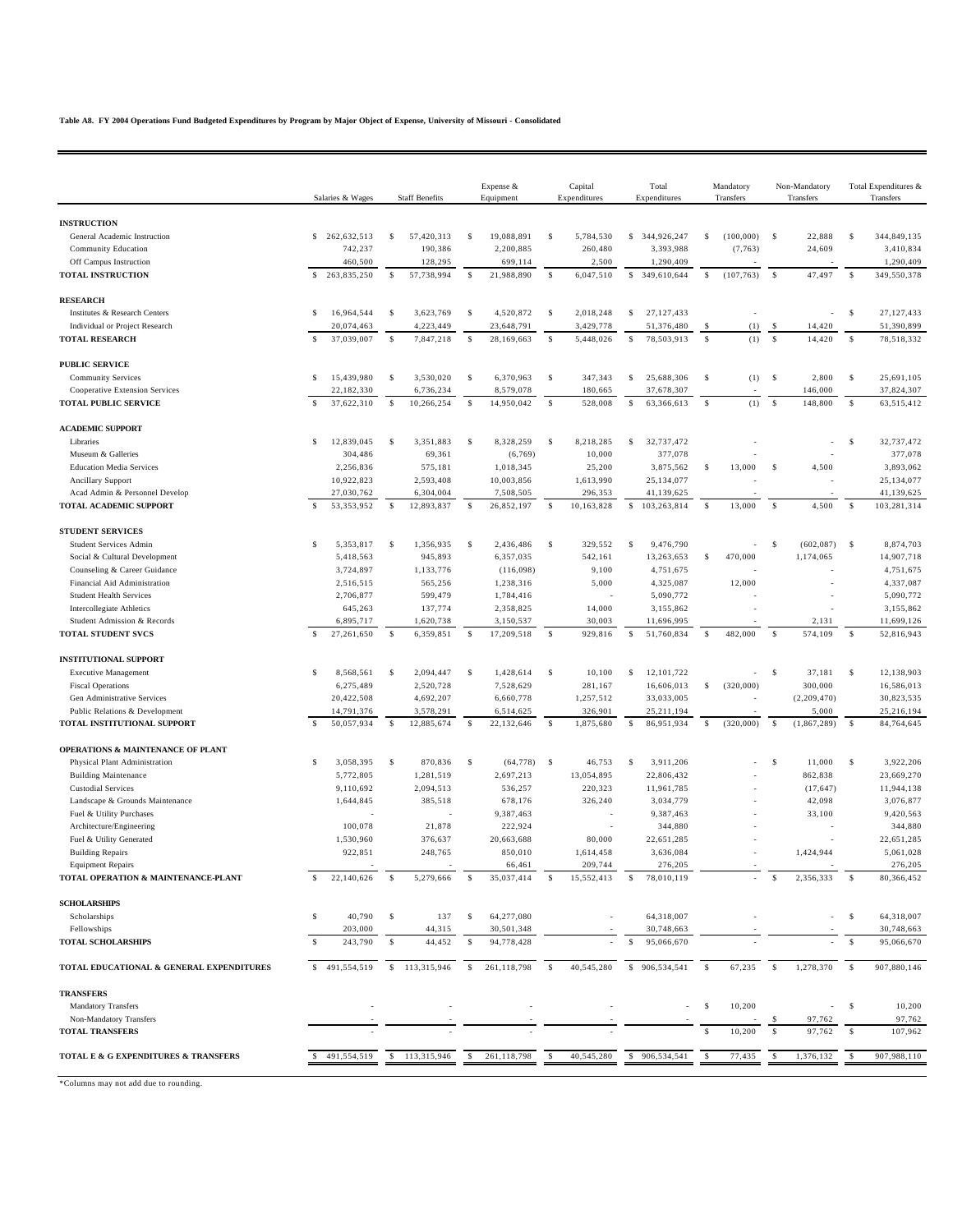**Table A9. FY 2004 Operations Fund Budgeted Expenditures by Program by Major Object of Expense, University of Missouri - Columbia**

| <b>INSTRUCTION</b><br>\$121,922,093<br>\$24,328,885<br>\$<br>(2, 276, 022)<br>\$<br>4,213,141<br>\$148,188,097<br>\$<br>$(100,000)$ \$<br>22,888<br>\$<br>148,110,985<br>General Academic Instruction<br><b>Community Education</b><br>719,773<br>186,296<br>2,065,386<br>255,480<br>3.226.935<br>(7, 763)<br>24,609<br>3,243,781<br>Off Campus Instruction<br>500,101<br>500,101<br>500,101<br>$\mathbb{S}$<br>\$151,915,133<br><b>TOTAL INSTRUCTION</b><br>\$122,641,866<br>\$24,515,181<br>289,465<br>$\mathbf{s}$<br>4,468,621<br>\$<br>(107, 763)<br>$\mathbf{s}$<br>47,497<br>$\mathbf{s}$<br>151,854,867<br><b>RESEARCH</b><br>\$14,398,393<br>1,658,289<br>$\mathbb{S}$<br>23,211,361<br>Institutes & Research Centers<br>\$3,151,275<br>\$<br>4.003.404<br>\$<br>\$23,211,360<br>Individual or Project Research<br>15,707,027<br>3,246,324<br>11,657,699<br>2,320,977<br>32,932,027<br>(1)<br>14,420<br>32,946,446<br>\$<br><sup>\$</sup><br>$\mathbb{S}$<br>$\mathcal{S}$<br><b>TOTAL RESEARCH</b><br>$\mathbb{S}$<br>30,105,420<br>$\mathbb{S}$<br>6,397,599<br>$\mathbf{s}$<br>15,661,103<br>$\mathbf{s}$<br>3,979,266<br>\$ 56,143,388<br>(1)<br>14,420<br>$\mathbf{s}$<br>56,157,807<br><b>PUBLIC SERVICE</b><br>\$<br>7,956,340<br>\$1,422,276<br>\$<br>3,626,493<br>\$<br>255,348<br>\$13,260,457<br>\$<br>$(1)$ \$<br>2,800<br>-S<br>13,263,256<br><b>Community Services</b><br>61,165<br>66,934<br>Cooperative Extension Services<br>4,393,664<br>1,238,463<br>(5,626,358)<br>66,934<br>$\mathsf{\$}$<br>$\mathbb{S}$<br>$\mathbb{S}$<br>\$<br>$\mathbb{S}$<br>$\mathbf{s}$<br>$\mathbf{s}$<br><b>TOTAL PUBLIC SERVICE</b><br>12,350,004<br>2,660,739<br>\$<br>(1,999,865)<br>316,513<br>13,327,391<br>(1)<br>2,800<br>13,330,190<br><b>ACADEMIC SUPPORT</b><br>\$1,471,021<br>\$<br>\$<br>5,486,804<br>\$<br>1,351,746<br>\$<br>5,220,909<br>\$13,530,480<br>13,530,480<br>Libraries<br>Museum & Galleries<br>257,156<br>56,782<br>(16, 269)<br>10,000<br>307,669<br>307,669<br>296,904<br>1,211,387<br>245,891<br>22,700<br>1,776,882<br>13,000<br>$\mathsf{\$}$<br>4,500<br>1,794,382<br><b>Education Media Services</b><br>\$<br><b>Ancillary Support</b><br>5,307,516<br>1,207,523<br>6,630,323<br>1,189,637<br>14,334,999<br>14,334,999<br>13,918,700<br>2,460,103<br>169,813<br>19,703,358<br>Acad Admin & Personnel Develop<br>3,154,742<br>19,703,358<br>$\mathbb{S}$<br>$\mathbf{s}$<br>$\mathbf{s}$<br>\$<br>$\mathbf{s}$<br>$\mathbf{s}$<br>TOTAL ACADEMIC SUPPORT<br>\$<br>26,181,563<br>6,186,972<br>10,671,794<br>6,613,059<br>49,653,388<br>\$<br>13,000<br>4,500<br>49,670,888<br><b>STUDENT SERVICES</b><br>$\mathbb{S}$<br>$\mathsf{\$}$<br>$\mathbb{S}$<br>$\mathbb{S}$<br>\$<br>43,932<br>\$<br>\$<br>1,579,304<br>391,537<br>777,771<br>25,000<br>2,773,612<br>2,817,544<br><b>Student Services Admin</b><br>Social & Cultural Development<br>2,937,015<br>472,215<br>2,594,972<br>202.643<br>6,206,845<br>1,174,065<br>7,380,910<br>2,179,449<br>Counseling & Career Guidance<br>1,728,106<br>683,435<br>(238, 192)<br>6,100<br>2,179,449<br>235,779<br>Financial Aid Administration<br>1,172,001<br>396,920<br>5,000<br>1,809,700<br>1,809,700<br><b>Student Health Services</b><br>2,246,177<br>508,341<br>1,656,516<br>4,411,034<br>4,411,034<br>Intercollegiate Athletics<br>2,050,000<br>14,000<br>2,064,000<br>2,064,000<br>2,581,899<br>688,321<br>30,003<br>5,161,388<br>5,161,388<br>Student Admission & Records<br>1,861,165<br>\$<br>12,244,503<br>$\mathbf{s}$<br>9,099,152<br>$\mathbf{s}$<br>$\mathbb{S}$<br>$\mathbf{s}$<br><b>TOTAL STUDENT SVCS</b><br>2,979,628<br><sup>\$</sup><br>282,746<br>24,606,029<br>1,217,997<br>25,824,026<br><b>INSTITUTIONAL SUPPORT</b><br>\$<br>100<br>$\mathbb{S}$<br>$\mathbb{S}$<br>5,555,432<br>\$<br>2,730,063<br>601,875<br>\$<br>2,186,213<br>$\mathbb{S}$<br>5,518,251<br>37,181<br>-S<br><b>Executive Management</b><br><b>Fiscal Operations</b><br>2,277,508<br>1,587,042<br>1,759,283<br>6,167<br>5,630,000<br>5,630,000<br>953,526<br>2,085,484<br>27,253<br>10,323,404<br>10,298,404<br>7,257,141<br>(25,000)<br>Gen Administrative Services<br>÷,<br>Public Relations & Development<br>7,614,669<br>1,837,192<br>4,312,028<br>82,104<br>13,845,994<br>13,845,994<br>$\mathbb{S}$<br>$\mathcal{S}$<br>TOTAL INSTITUTIONAL SUPPORT<br>$\mathbb{S}$<br>19,879,381<br>4,979,635<br>$\mathbb{S}$<br>10,343,008<br>115,624<br>35, 317, 649<br>$\mathbf{s}$<br>12,181<br>- \$<br>35,329,830<br>×.<br>OPERATIONS & MAINTENANCE OF PLANT<br>$\mathbf{s}$<br>Physical Plant Administration<br>\$<br>1,704,916<br>\$<br>507,489<br>\$<br>(105, 599)<br>-S<br>36,753<br>\$<br>2,143,559<br>2.143.559<br>3,934,977<br>824,079<br>11,972,935<br>\$<br>10,000<br>11,982,935<br><b>Building Maintenance</b><br>1,366,162<br>5,847,717<br><b>Custodial Services</b><br>3,562,356<br>657,996<br>415,369<br>10,323<br>4,646,044<br>(17, 647)<br>4,628,397<br>830,116<br>179,439<br>1,399,725<br>Landscape & Grounds Maintenance<br>263,830<br>126,240<br>1,399,625<br>100<br>Fuel & Utility Purchases<br>95,940<br>95,940<br>33,100<br>129,040<br>7,600<br>7,600<br>7,600<br>Architecture/Engineering<br>Fuel & Utility Generated<br>20,495,063<br>20,495,063<br>20,495,063<br>509,000<br>722,208<br>2,147,152<br><b>Building Repairs</b><br>213,208<br>1,424,944<br><b>Equipment Repairs</b><br>205<br>205<br>204<br>TOTAL OPERATION & MAINTENANCE-PLANT<br>22,751,777<br>41,483,179<br>42,933,676<br>\$10,032,365<br>2,169,002<br>\$<br>$\mathbf{s}$<br>6,530,034<br>- \$<br>-S<br>\$<br>1,450,497<br><b>SCHOLARSHIPS</b><br>40,790<br>26,062,448<br>\$ 26,103,375<br>-S<br>26, 103, 375<br>Scholarships<br>\$<br>-\$<br>137<br>\$<br>Fellowships<br>21,595,446<br>21,842,761<br>21,842,761<br>203,000<br>44,315<br><b>TOTAL SCHOLARSHIPS</b><br>243.790<br>44,452<br>47,657,894<br>47,946,136<br>47,946,136<br>-\$<br>-S<br>TOTAL EDUCATIONAL & GENERAL EXPENDITURES<br>\$49,933,209<br>\$114,474,328<br>$\mathsf{\$}$<br>22,305,862<br>\$420,392,291<br>$\mathsf{\$}$<br>(94, 765)<br>- \$<br>423,047,419<br>\$233,678,892<br>\$ 2,749,892<br><b>TRANSFERS</b><br>10,200<br>\$<br>10,200<br><b>Mandatory Transfers</b><br>\$<br>Non-Mandatory Transfers<br>$\hat{\mathbf{x}}$<br>10,200<br>$\mathbb{S}$<br>10,200<br><b>TOTAL TRANSFERS</b><br>TOTAL E & G EXPENDITURES & TRANSFERS<br>\$233,678,892<br>\$420,392,291<br>2,749,892<br>423,057,619<br>\$49,933,209<br>114,474,328<br>22,305,862<br>(84, 565)<br>\$ | Salaries &<br>Wages | <b>Staff Benefits</b> | Expense &<br>Equipment | Capital<br>Expenditures | Total<br>Expenditures | Mandatory<br>Transfers | Non-<br>Mandatory<br>Transfers | Total Expenditures &<br>Transfers |
|-----------------------------------------------------------------------------------------------------------------------------------------------------------------------------------------------------------------------------------------------------------------------------------------------------------------------------------------------------------------------------------------------------------------------------------------------------------------------------------------------------------------------------------------------------------------------------------------------------------------------------------------------------------------------------------------------------------------------------------------------------------------------------------------------------------------------------------------------------------------------------------------------------------------------------------------------------------------------------------------------------------------------------------------------------------------------------------------------------------------------------------------------------------------------------------------------------------------------------------------------------------------------------------------------------------------------------------------------------------------------------------------------------------------------------------------------------------------------------------------------------------------------------------------------------------------------------------------------------------------------------------------------------------------------------------------------------------------------------------------------------------------------------------------------------------------------------------------------------------------------------------------------------------------------------------------------------------------------------------------------------------------------------------------------------------------------------------------------------------------------------------------------------------------------------------------------------------------------------------------------------------------------------------------------------------------------------------------------------------------------------------------------------------------------------------------------------------------------------------------------------------------------------------------------------------------------------------------------------------------------------------------------------------------------------------------------------------------------------------------------------------------------------------------------------------------------------------------------------------------------------------------------------------------------------------------------------------------------------------------------------------------------------------------------------------------------------------------------------------------------------------------------------------------------------------------------------------------------------------------------------------------------------------------------------------------------------------------------------------------------------------------------------------------------------------------------------------------------------------------------------------------------------------------------------------------------------------------------------------------------------------------------------------------------------------------------------------------------------------------------------------------------------------------------------------------------------------------------------------------------------------------------------------------------------------------------------------------------------------------------------------------------------------------------------------------------------------------------------------------------------------------------------------------------------------------------------------------------------------------------------------------------------------------------------------------------------------------------------------------------------------------------------------------------------------------------------------------------------------------------------------------------------------------------------------------------------------------------------------------------------------------------------------------------------------------------------------------------------------------------------------------------------------------------------------------------------------------------------------------------------------------------------------------------------------------------------------------------------------------------------------------------------------------------------------------------------------------------------------------------------------------------------------------------------------------------------------------------------------------------------------------------------------------------------------------------------------------------------------------------------------------------------------------------------------------------------------------------------------------------------------------------------------------------------------------------------------------------------------------------------------------------------------------------------------------------------------------------------------------------------------------------------------------------------------------------------------------------------------------------------------------------------------------------------------------------------------------------------------------------------------------------------------------------------------------------------------------------------------------------------------------------------------------------------------------------------------------------------------------------------------------------------------------------------------------------------------------------------------------------------------------------------------------------------------------------------------------------------------------------------------|---------------------|-----------------------|------------------------|-------------------------|-----------------------|------------------------|--------------------------------|-----------------------------------|
|                                                                                                                                                                                                                                                                                                                                                                                                                                                                                                                                                                                                                                                                                                                                                                                                                                                                                                                                                                                                                                                                                                                                                                                                                                                                                                                                                                                                                                                                                                                                                                                                                                                                                                                                                                                                                                                                                                                                                                                                                                                                                                                                                                                                                                                                                                                                                                                                                                                                                                                                                                                                                                                                                                                                                                                                                                                                                                                                                                                                                                                                                                                                                                                                                                                                                                                                                                                                                                                                                                                                                                                                                                                                                                                                                                                                                                                                                                                                                                                                                                                                                                                                                                                                                                                                                                                                                                                                                                                                                                                                                                                                                                                                                                                                                                                                                                                                                                                                                                                                                                                                                                                                                                                                                                                                                                                                                                                                                                                                                                                                                                                                                                                                                                                                                                                                                                                                                                                                                                                                                                                                                                                                                                                                                                                                                                                                                                                                                                                                                                           |                     |                       |                        |                         |                       |                        |                                |                                   |
|                                                                                                                                                                                                                                                                                                                                                                                                                                                                                                                                                                                                                                                                                                                                                                                                                                                                                                                                                                                                                                                                                                                                                                                                                                                                                                                                                                                                                                                                                                                                                                                                                                                                                                                                                                                                                                                                                                                                                                                                                                                                                                                                                                                                                                                                                                                                                                                                                                                                                                                                                                                                                                                                                                                                                                                                                                                                                                                                                                                                                                                                                                                                                                                                                                                                                                                                                                                                                                                                                                                                                                                                                                                                                                                                                                                                                                                                                                                                                                                                                                                                                                                                                                                                                                                                                                                                                                                                                                                                                                                                                                                                                                                                                                                                                                                                                                                                                                                                                                                                                                                                                                                                                                                                                                                                                                                                                                                                                                                                                                                                                                                                                                                                                                                                                                                                                                                                                                                                                                                                                                                                                                                                                                                                                                                                                                                                                                                                                                                                                                           |                     |                       |                        |                         |                       |                        |                                |                                   |
|                                                                                                                                                                                                                                                                                                                                                                                                                                                                                                                                                                                                                                                                                                                                                                                                                                                                                                                                                                                                                                                                                                                                                                                                                                                                                                                                                                                                                                                                                                                                                                                                                                                                                                                                                                                                                                                                                                                                                                                                                                                                                                                                                                                                                                                                                                                                                                                                                                                                                                                                                                                                                                                                                                                                                                                                                                                                                                                                                                                                                                                                                                                                                                                                                                                                                                                                                                                                                                                                                                                                                                                                                                                                                                                                                                                                                                                                                                                                                                                                                                                                                                                                                                                                                                                                                                                                                                                                                                                                                                                                                                                                                                                                                                                                                                                                                                                                                                                                                                                                                                                                                                                                                                                                                                                                                                                                                                                                                                                                                                                                                                                                                                                                                                                                                                                                                                                                                                                                                                                                                                                                                                                                                                                                                                                                                                                                                                                                                                                                                                           |                     |                       |                        |                         |                       |                        |                                |                                   |
|                                                                                                                                                                                                                                                                                                                                                                                                                                                                                                                                                                                                                                                                                                                                                                                                                                                                                                                                                                                                                                                                                                                                                                                                                                                                                                                                                                                                                                                                                                                                                                                                                                                                                                                                                                                                                                                                                                                                                                                                                                                                                                                                                                                                                                                                                                                                                                                                                                                                                                                                                                                                                                                                                                                                                                                                                                                                                                                                                                                                                                                                                                                                                                                                                                                                                                                                                                                                                                                                                                                                                                                                                                                                                                                                                                                                                                                                                                                                                                                                                                                                                                                                                                                                                                                                                                                                                                                                                                                                                                                                                                                                                                                                                                                                                                                                                                                                                                                                                                                                                                                                                                                                                                                                                                                                                                                                                                                                                                                                                                                                                                                                                                                                                                                                                                                                                                                                                                                                                                                                                                                                                                                                                                                                                                                                                                                                                                                                                                                                                                           |                     |                       |                        |                         |                       |                        |                                |                                   |
|                                                                                                                                                                                                                                                                                                                                                                                                                                                                                                                                                                                                                                                                                                                                                                                                                                                                                                                                                                                                                                                                                                                                                                                                                                                                                                                                                                                                                                                                                                                                                                                                                                                                                                                                                                                                                                                                                                                                                                                                                                                                                                                                                                                                                                                                                                                                                                                                                                                                                                                                                                                                                                                                                                                                                                                                                                                                                                                                                                                                                                                                                                                                                                                                                                                                                                                                                                                                                                                                                                                                                                                                                                                                                                                                                                                                                                                                                                                                                                                                                                                                                                                                                                                                                                                                                                                                                                                                                                                                                                                                                                                                                                                                                                                                                                                                                                                                                                                                                                                                                                                                                                                                                                                                                                                                                                                                                                                                                                                                                                                                                                                                                                                                                                                                                                                                                                                                                                                                                                                                                                                                                                                                                                                                                                                                                                                                                                                                                                                                                                           |                     |                       |                        |                         |                       |                        |                                |                                   |
|                                                                                                                                                                                                                                                                                                                                                                                                                                                                                                                                                                                                                                                                                                                                                                                                                                                                                                                                                                                                                                                                                                                                                                                                                                                                                                                                                                                                                                                                                                                                                                                                                                                                                                                                                                                                                                                                                                                                                                                                                                                                                                                                                                                                                                                                                                                                                                                                                                                                                                                                                                                                                                                                                                                                                                                                                                                                                                                                                                                                                                                                                                                                                                                                                                                                                                                                                                                                                                                                                                                                                                                                                                                                                                                                                                                                                                                                                                                                                                                                                                                                                                                                                                                                                                                                                                                                                                                                                                                                                                                                                                                                                                                                                                                                                                                                                                                                                                                                                                                                                                                                                                                                                                                                                                                                                                                                                                                                                                                                                                                                                                                                                                                                                                                                                                                                                                                                                                                                                                                                                                                                                                                                                                                                                                                                                                                                                                                                                                                                                                           |                     |                       |                        |                         |                       |                        |                                |                                   |
|                                                                                                                                                                                                                                                                                                                                                                                                                                                                                                                                                                                                                                                                                                                                                                                                                                                                                                                                                                                                                                                                                                                                                                                                                                                                                                                                                                                                                                                                                                                                                                                                                                                                                                                                                                                                                                                                                                                                                                                                                                                                                                                                                                                                                                                                                                                                                                                                                                                                                                                                                                                                                                                                                                                                                                                                                                                                                                                                                                                                                                                                                                                                                                                                                                                                                                                                                                                                                                                                                                                                                                                                                                                                                                                                                                                                                                                                                                                                                                                                                                                                                                                                                                                                                                                                                                                                                                                                                                                                                                                                                                                                                                                                                                                                                                                                                                                                                                                                                                                                                                                                                                                                                                                                                                                                                                                                                                                                                                                                                                                                                                                                                                                                                                                                                                                                                                                                                                                                                                                                                                                                                                                                                                                                                                                                                                                                                                                                                                                                                                           |                     |                       |                        |                         |                       |                        |                                |                                   |
|                                                                                                                                                                                                                                                                                                                                                                                                                                                                                                                                                                                                                                                                                                                                                                                                                                                                                                                                                                                                                                                                                                                                                                                                                                                                                                                                                                                                                                                                                                                                                                                                                                                                                                                                                                                                                                                                                                                                                                                                                                                                                                                                                                                                                                                                                                                                                                                                                                                                                                                                                                                                                                                                                                                                                                                                                                                                                                                                                                                                                                                                                                                                                                                                                                                                                                                                                                                                                                                                                                                                                                                                                                                                                                                                                                                                                                                                                                                                                                                                                                                                                                                                                                                                                                                                                                                                                                                                                                                                                                                                                                                                                                                                                                                                                                                                                                                                                                                                                                                                                                                                                                                                                                                                                                                                                                                                                                                                                                                                                                                                                                                                                                                                                                                                                                                                                                                                                                                                                                                                                                                                                                                                                                                                                                                                                                                                                                                                                                                                                                           |                     |                       |                        |                         |                       |                        |                                |                                   |
|                                                                                                                                                                                                                                                                                                                                                                                                                                                                                                                                                                                                                                                                                                                                                                                                                                                                                                                                                                                                                                                                                                                                                                                                                                                                                                                                                                                                                                                                                                                                                                                                                                                                                                                                                                                                                                                                                                                                                                                                                                                                                                                                                                                                                                                                                                                                                                                                                                                                                                                                                                                                                                                                                                                                                                                                                                                                                                                                                                                                                                                                                                                                                                                                                                                                                                                                                                                                                                                                                                                                                                                                                                                                                                                                                                                                                                                                                                                                                                                                                                                                                                                                                                                                                                                                                                                                                                                                                                                                                                                                                                                                                                                                                                                                                                                                                                                                                                                                                                                                                                                                                                                                                                                                                                                                                                                                                                                                                                                                                                                                                                                                                                                                                                                                                                                                                                                                                                                                                                                                                                                                                                                                                                                                                                                                                                                                                                                                                                                                                                           |                     |                       |                        |                         |                       |                        |                                |                                   |
|                                                                                                                                                                                                                                                                                                                                                                                                                                                                                                                                                                                                                                                                                                                                                                                                                                                                                                                                                                                                                                                                                                                                                                                                                                                                                                                                                                                                                                                                                                                                                                                                                                                                                                                                                                                                                                                                                                                                                                                                                                                                                                                                                                                                                                                                                                                                                                                                                                                                                                                                                                                                                                                                                                                                                                                                                                                                                                                                                                                                                                                                                                                                                                                                                                                                                                                                                                                                                                                                                                                                                                                                                                                                                                                                                                                                                                                                                                                                                                                                                                                                                                                                                                                                                                                                                                                                                                                                                                                                                                                                                                                                                                                                                                                                                                                                                                                                                                                                                                                                                                                                                                                                                                                                                                                                                                                                                                                                                                                                                                                                                                                                                                                                                                                                                                                                                                                                                                                                                                                                                                                                                                                                                                                                                                                                                                                                                                                                                                                                                                           |                     |                       |                        |                         |                       |                        |                                |                                   |
|                                                                                                                                                                                                                                                                                                                                                                                                                                                                                                                                                                                                                                                                                                                                                                                                                                                                                                                                                                                                                                                                                                                                                                                                                                                                                                                                                                                                                                                                                                                                                                                                                                                                                                                                                                                                                                                                                                                                                                                                                                                                                                                                                                                                                                                                                                                                                                                                                                                                                                                                                                                                                                                                                                                                                                                                                                                                                                                                                                                                                                                                                                                                                                                                                                                                                                                                                                                                                                                                                                                                                                                                                                                                                                                                                                                                                                                                                                                                                                                                                                                                                                                                                                                                                                                                                                                                                                                                                                                                                                                                                                                                                                                                                                                                                                                                                                                                                                                                                                                                                                                                                                                                                                                                                                                                                                                                                                                                                                                                                                                                                                                                                                                                                                                                                                                                                                                                                                                                                                                                                                                                                                                                                                                                                                                                                                                                                                                                                                                                                                           |                     |                       |                        |                         |                       |                        |                                |                                   |
|                                                                                                                                                                                                                                                                                                                                                                                                                                                                                                                                                                                                                                                                                                                                                                                                                                                                                                                                                                                                                                                                                                                                                                                                                                                                                                                                                                                                                                                                                                                                                                                                                                                                                                                                                                                                                                                                                                                                                                                                                                                                                                                                                                                                                                                                                                                                                                                                                                                                                                                                                                                                                                                                                                                                                                                                                                                                                                                                                                                                                                                                                                                                                                                                                                                                                                                                                                                                                                                                                                                                                                                                                                                                                                                                                                                                                                                                                                                                                                                                                                                                                                                                                                                                                                                                                                                                                                                                                                                                                                                                                                                                                                                                                                                                                                                                                                                                                                                                                                                                                                                                                                                                                                                                                                                                                                                                                                                                                                                                                                                                                                                                                                                                                                                                                                                                                                                                                                                                                                                                                                                                                                                                                                                                                                                                                                                                                                                                                                                                                                           |                     |                       |                        |                         |                       |                        |                                |                                   |
|                                                                                                                                                                                                                                                                                                                                                                                                                                                                                                                                                                                                                                                                                                                                                                                                                                                                                                                                                                                                                                                                                                                                                                                                                                                                                                                                                                                                                                                                                                                                                                                                                                                                                                                                                                                                                                                                                                                                                                                                                                                                                                                                                                                                                                                                                                                                                                                                                                                                                                                                                                                                                                                                                                                                                                                                                                                                                                                                                                                                                                                                                                                                                                                                                                                                                                                                                                                                                                                                                                                                                                                                                                                                                                                                                                                                                                                                                                                                                                                                                                                                                                                                                                                                                                                                                                                                                                                                                                                                                                                                                                                                                                                                                                                                                                                                                                                                                                                                                                                                                                                                                                                                                                                                                                                                                                                                                                                                                                                                                                                                                                                                                                                                                                                                                                                                                                                                                                                                                                                                                                                                                                                                                                                                                                                                                                                                                                                                                                                                                                           |                     |                       |                        |                         |                       |                        |                                |                                   |
|                                                                                                                                                                                                                                                                                                                                                                                                                                                                                                                                                                                                                                                                                                                                                                                                                                                                                                                                                                                                                                                                                                                                                                                                                                                                                                                                                                                                                                                                                                                                                                                                                                                                                                                                                                                                                                                                                                                                                                                                                                                                                                                                                                                                                                                                                                                                                                                                                                                                                                                                                                                                                                                                                                                                                                                                                                                                                                                                                                                                                                                                                                                                                                                                                                                                                                                                                                                                                                                                                                                                                                                                                                                                                                                                                                                                                                                                                                                                                                                                                                                                                                                                                                                                                                                                                                                                                                                                                                                                                                                                                                                                                                                                                                                                                                                                                                                                                                                                                                                                                                                                                                                                                                                                                                                                                                                                                                                                                                                                                                                                                                                                                                                                                                                                                                                                                                                                                                                                                                                                                                                                                                                                                                                                                                                                                                                                                                                                                                                                                                           |                     |                       |                        |                         |                       |                        |                                |                                   |
|                                                                                                                                                                                                                                                                                                                                                                                                                                                                                                                                                                                                                                                                                                                                                                                                                                                                                                                                                                                                                                                                                                                                                                                                                                                                                                                                                                                                                                                                                                                                                                                                                                                                                                                                                                                                                                                                                                                                                                                                                                                                                                                                                                                                                                                                                                                                                                                                                                                                                                                                                                                                                                                                                                                                                                                                                                                                                                                                                                                                                                                                                                                                                                                                                                                                                                                                                                                                                                                                                                                                                                                                                                                                                                                                                                                                                                                                                                                                                                                                                                                                                                                                                                                                                                                                                                                                                                                                                                                                                                                                                                                                                                                                                                                                                                                                                                                                                                                                                                                                                                                                                                                                                                                                                                                                                                                                                                                                                                                                                                                                                                                                                                                                                                                                                                                                                                                                                                                                                                                                                                                                                                                                                                                                                                                                                                                                                                                                                                                                                                           |                     |                       |                        |                         |                       |                        |                                |                                   |
|                                                                                                                                                                                                                                                                                                                                                                                                                                                                                                                                                                                                                                                                                                                                                                                                                                                                                                                                                                                                                                                                                                                                                                                                                                                                                                                                                                                                                                                                                                                                                                                                                                                                                                                                                                                                                                                                                                                                                                                                                                                                                                                                                                                                                                                                                                                                                                                                                                                                                                                                                                                                                                                                                                                                                                                                                                                                                                                                                                                                                                                                                                                                                                                                                                                                                                                                                                                                                                                                                                                                                                                                                                                                                                                                                                                                                                                                                                                                                                                                                                                                                                                                                                                                                                                                                                                                                                                                                                                                                                                                                                                                                                                                                                                                                                                                                                                                                                                                                                                                                                                                                                                                                                                                                                                                                                                                                                                                                                                                                                                                                                                                                                                                                                                                                                                                                                                                                                                                                                                                                                                                                                                                                                                                                                                                                                                                                                                                                                                                                                           |                     |                       |                        |                         |                       |                        |                                |                                   |
|                                                                                                                                                                                                                                                                                                                                                                                                                                                                                                                                                                                                                                                                                                                                                                                                                                                                                                                                                                                                                                                                                                                                                                                                                                                                                                                                                                                                                                                                                                                                                                                                                                                                                                                                                                                                                                                                                                                                                                                                                                                                                                                                                                                                                                                                                                                                                                                                                                                                                                                                                                                                                                                                                                                                                                                                                                                                                                                                                                                                                                                                                                                                                                                                                                                                                                                                                                                                                                                                                                                                                                                                                                                                                                                                                                                                                                                                                                                                                                                                                                                                                                                                                                                                                                                                                                                                                                                                                                                                                                                                                                                                                                                                                                                                                                                                                                                                                                                                                                                                                                                                                                                                                                                                                                                                                                                                                                                                                                                                                                                                                                                                                                                                                                                                                                                                                                                                                                                                                                                                                                                                                                                                                                                                                                                                                                                                                                                                                                                                                                           |                     |                       |                        |                         |                       |                        |                                |                                   |
|                                                                                                                                                                                                                                                                                                                                                                                                                                                                                                                                                                                                                                                                                                                                                                                                                                                                                                                                                                                                                                                                                                                                                                                                                                                                                                                                                                                                                                                                                                                                                                                                                                                                                                                                                                                                                                                                                                                                                                                                                                                                                                                                                                                                                                                                                                                                                                                                                                                                                                                                                                                                                                                                                                                                                                                                                                                                                                                                                                                                                                                                                                                                                                                                                                                                                                                                                                                                                                                                                                                                                                                                                                                                                                                                                                                                                                                                                                                                                                                                                                                                                                                                                                                                                                                                                                                                                                                                                                                                                                                                                                                                                                                                                                                                                                                                                                                                                                                                                                                                                                                                                                                                                                                                                                                                                                                                                                                                                                                                                                                                                                                                                                                                                                                                                                                                                                                                                                                                                                                                                                                                                                                                                                                                                                                                                                                                                                                                                                                                                                           |                     |                       |                        |                         |                       |                        |                                |                                   |
|                                                                                                                                                                                                                                                                                                                                                                                                                                                                                                                                                                                                                                                                                                                                                                                                                                                                                                                                                                                                                                                                                                                                                                                                                                                                                                                                                                                                                                                                                                                                                                                                                                                                                                                                                                                                                                                                                                                                                                                                                                                                                                                                                                                                                                                                                                                                                                                                                                                                                                                                                                                                                                                                                                                                                                                                                                                                                                                                                                                                                                                                                                                                                                                                                                                                                                                                                                                                                                                                                                                                                                                                                                                                                                                                                                                                                                                                                                                                                                                                                                                                                                                                                                                                                                                                                                                                                                                                                                                                                                                                                                                                                                                                                                                                                                                                                                                                                                                                                                                                                                                                                                                                                                                                                                                                                                                                                                                                                                                                                                                                                                                                                                                                                                                                                                                                                                                                                                                                                                                                                                                                                                                                                                                                                                                                                                                                                                                                                                                                                                           |                     |                       |                        |                         |                       |                        |                                |                                   |
|                                                                                                                                                                                                                                                                                                                                                                                                                                                                                                                                                                                                                                                                                                                                                                                                                                                                                                                                                                                                                                                                                                                                                                                                                                                                                                                                                                                                                                                                                                                                                                                                                                                                                                                                                                                                                                                                                                                                                                                                                                                                                                                                                                                                                                                                                                                                                                                                                                                                                                                                                                                                                                                                                                                                                                                                                                                                                                                                                                                                                                                                                                                                                                                                                                                                                                                                                                                                                                                                                                                                                                                                                                                                                                                                                                                                                                                                                                                                                                                                                                                                                                                                                                                                                                                                                                                                                                                                                                                                                                                                                                                                                                                                                                                                                                                                                                                                                                                                                                                                                                                                                                                                                                                                                                                                                                                                                                                                                                                                                                                                                                                                                                                                                                                                                                                                                                                                                                                                                                                                                                                                                                                                                                                                                                                                                                                                                                                                                                                                                                           |                     |                       |                        |                         |                       |                        |                                |                                   |
|                                                                                                                                                                                                                                                                                                                                                                                                                                                                                                                                                                                                                                                                                                                                                                                                                                                                                                                                                                                                                                                                                                                                                                                                                                                                                                                                                                                                                                                                                                                                                                                                                                                                                                                                                                                                                                                                                                                                                                                                                                                                                                                                                                                                                                                                                                                                                                                                                                                                                                                                                                                                                                                                                                                                                                                                                                                                                                                                                                                                                                                                                                                                                                                                                                                                                                                                                                                                                                                                                                                                                                                                                                                                                                                                                                                                                                                                                                                                                                                                                                                                                                                                                                                                                                                                                                                                                                                                                                                                                                                                                                                                                                                                                                                                                                                                                                                                                                                                                                                                                                                                                                                                                                                                                                                                                                                                                                                                                                                                                                                                                                                                                                                                                                                                                                                                                                                                                                                                                                                                                                                                                                                                                                                                                                                                                                                                                                                                                                                                                                           |                     |                       |                        |                         |                       |                        |                                |                                   |
|                                                                                                                                                                                                                                                                                                                                                                                                                                                                                                                                                                                                                                                                                                                                                                                                                                                                                                                                                                                                                                                                                                                                                                                                                                                                                                                                                                                                                                                                                                                                                                                                                                                                                                                                                                                                                                                                                                                                                                                                                                                                                                                                                                                                                                                                                                                                                                                                                                                                                                                                                                                                                                                                                                                                                                                                                                                                                                                                                                                                                                                                                                                                                                                                                                                                                                                                                                                                                                                                                                                                                                                                                                                                                                                                                                                                                                                                                                                                                                                                                                                                                                                                                                                                                                                                                                                                                                                                                                                                                                                                                                                                                                                                                                                                                                                                                                                                                                                                                                                                                                                                                                                                                                                                                                                                                                                                                                                                                                                                                                                                                                                                                                                                                                                                                                                                                                                                                                                                                                                                                                                                                                                                                                                                                                                                                                                                                                                                                                                                                                           |                     |                       |                        |                         |                       |                        |                                |                                   |
|                                                                                                                                                                                                                                                                                                                                                                                                                                                                                                                                                                                                                                                                                                                                                                                                                                                                                                                                                                                                                                                                                                                                                                                                                                                                                                                                                                                                                                                                                                                                                                                                                                                                                                                                                                                                                                                                                                                                                                                                                                                                                                                                                                                                                                                                                                                                                                                                                                                                                                                                                                                                                                                                                                                                                                                                                                                                                                                                                                                                                                                                                                                                                                                                                                                                                                                                                                                                                                                                                                                                                                                                                                                                                                                                                                                                                                                                                                                                                                                                                                                                                                                                                                                                                                                                                                                                                                                                                                                                                                                                                                                                                                                                                                                                                                                                                                                                                                                                                                                                                                                                                                                                                                                                                                                                                                                                                                                                                                                                                                                                                                                                                                                                                                                                                                                                                                                                                                                                                                                                                                                                                                                                                                                                                                                                                                                                                                                                                                                                                                           |                     |                       |                        |                         |                       |                        |                                |                                   |
|                                                                                                                                                                                                                                                                                                                                                                                                                                                                                                                                                                                                                                                                                                                                                                                                                                                                                                                                                                                                                                                                                                                                                                                                                                                                                                                                                                                                                                                                                                                                                                                                                                                                                                                                                                                                                                                                                                                                                                                                                                                                                                                                                                                                                                                                                                                                                                                                                                                                                                                                                                                                                                                                                                                                                                                                                                                                                                                                                                                                                                                                                                                                                                                                                                                                                                                                                                                                                                                                                                                                                                                                                                                                                                                                                                                                                                                                                                                                                                                                                                                                                                                                                                                                                                                                                                                                                                                                                                                                                                                                                                                                                                                                                                                                                                                                                                                                                                                                                                                                                                                                                                                                                                                                                                                                                                                                                                                                                                                                                                                                                                                                                                                                                                                                                                                                                                                                                                                                                                                                                                                                                                                                                                                                                                                                                                                                                                                                                                                                                                           |                     |                       |                        |                         |                       |                        |                                |                                   |
|                                                                                                                                                                                                                                                                                                                                                                                                                                                                                                                                                                                                                                                                                                                                                                                                                                                                                                                                                                                                                                                                                                                                                                                                                                                                                                                                                                                                                                                                                                                                                                                                                                                                                                                                                                                                                                                                                                                                                                                                                                                                                                                                                                                                                                                                                                                                                                                                                                                                                                                                                                                                                                                                                                                                                                                                                                                                                                                                                                                                                                                                                                                                                                                                                                                                                                                                                                                                                                                                                                                                                                                                                                                                                                                                                                                                                                                                                                                                                                                                                                                                                                                                                                                                                                                                                                                                                                                                                                                                                                                                                                                                                                                                                                                                                                                                                                                                                                                                                                                                                                                                                                                                                                                                                                                                                                                                                                                                                                                                                                                                                                                                                                                                                                                                                                                                                                                                                                                                                                                                                                                                                                                                                                                                                                                                                                                                                                                                                                                                                                           |                     |                       |                        |                         |                       |                        |                                |                                   |
|                                                                                                                                                                                                                                                                                                                                                                                                                                                                                                                                                                                                                                                                                                                                                                                                                                                                                                                                                                                                                                                                                                                                                                                                                                                                                                                                                                                                                                                                                                                                                                                                                                                                                                                                                                                                                                                                                                                                                                                                                                                                                                                                                                                                                                                                                                                                                                                                                                                                                                                                                                                                                                                                                                                                                                                                                                                                                                                                                                                                                                                                                                                                                                                                                                                                                                                                                                                                                                                                                                                                                                                                                                                                                                                                                                                                                                                                                                                                                                                                                                                                                                                                                                                                                                                                                                                                                                                                                                                                                                                                                                                                                                                                                                                                                                                                                                                                                                                                                                                                                                                                                                                                                                                                                                                                                                                                                                                                                                                                                                                                                                                                                                                                                                                                                                                                                                                                                                                                                                                                                                                                                                                                                                                                                                                                                                                                                                                                                                                                                                           |                     |                       |                        |                         |                       |                        |                                |                                   |
|                                                                                                                                                                                                                                                                                                                                                                                                                                                                                                                                                                                                                                                                                                                                                                                                                                                                                                                                                                                                                                                                                                                                                                                                                                                                                                                                                                                                                                                                                                                                                                                                                                                                                                                                                                                                                                                                                                                                                                                                                                                                                                                                                                                                                                                                                                                                                                                                                                                                                                                                                                                                                                                                                                                                                                                                                                                                                                                                                                                                                                                                                                                                                                                                                                                                                                                                                                                                                                                                                                                                                                                                                                                                                                                                                                                                                                                                                                                                                                                                                                                                                                                                                                                                                                                                                                                                                                                                                                                                                                                                                                                                                                                                                                                                                                                                                                                                                                                                                                                                                                                                                                                                                                                                                                                                                                                                                                                                                                                                                                                                                                                                                                                                                                                                                                                                                                                                                                                                                                                                                                                                                                                                                                                                                                                                                                                                                                                                                                                                                                           |                     |                       |                        |                         |                       |                        |                                |                                   |
|                                                                                                                                                                                                                                                                                                                                                                                                                                                                                                                                                                                                                                                                                                                                                                                                                                                                                                                                                                                                                                                                                                                                                                                                                                                                                                                                                                                                                                                                                                                                                                                                                                                                                                                                                                                                                                                                                                                                                                                                                                                                                                                                                                                                                                                                                                                                                                                                                                                                                                                                                                                                                                                                                                                                                                                                                                                                                                                                                                                                                                                                                                                                                                                                                                                                                                                                                                                                                                                                                                                                                                                                                                                                                                                                                                                                                                                                                                                                                                                                                                                                                                                                                                                                                                                                                                                                                                                                                                                                                                                                                                                                                                                                                                                                                                                                                                                                                                                                                                                                                                                                                                                                                                                                                                                                                                                                                                                                                                                                                                                                                                                                                                                                                                                                                                                                                                                                                                                                                                                                                                                                                                                                                                                                                                                                                                                                                                                                                                                                                                           |                     |                       |                        |                         |                       |                        |                                |                                   |
|                                                                                                                                                                                                                                                                                                                                                                                                                                                                                                                                                                                                                                                                                                                                                                                                                                                                                                                                                                                                                                                                                                                                                                                                                                                                                                                                                                                                                                                                                                                                                                                                                                                                                                                                                                                                                                                                                                                                                                                                                                                                                                                                                                                                                                                                                                                                                                                                                                                                                                                                                                                                                                                                                                                                                                                                                                                                                                                                                                                                                                                                                                                                                                                                                                                                                                                                                                                                                                                                                                                                                                                                                                                                                                                                                                                                                                                                                                                                                                                                                                                                                                                                                                                                                                                                                                                                                                                                                                                                                                                                                                                                                                                                                                                                                                                                                                                                                                                                                                                                                                                                                                                                                                                                                                                                                                                                                                                                                                                                                                                                                                                                                                                                                                                                                                                                                                                                                                                                                                                                                                                                                                                                                                                                                                                                                                                                                                                                                                                                                                           |                     |                       |                        |                         |                       |                        |                                |                                   |
|                                                                                                                                                                                                                                                                                                                                                                                                                                                                                                                                                                                                                                                                                                                                                                                                                                                                                                                                                                                                                                                                                                                                                                                                                                                                                                                                                                                                                                                                                                                                                                                                                                                                                                                                                                                                                                                                                                                                                                                                                                                                                                                                                                                                                                                                                                                                                                                                                                                                                                                                                                                                                                                                                                                                                                                                                                                                                                                                                                                                                                                                                                                                                                                                                                                                                                                                                                                                                                                                                                                                                                                                                                                                                                                                                                                                                                                                                                                                                                                                                                                                                                                                                                                                                                                                                                                                                                                                                                                                                                                                                                                                                                                                                                                                                                                                                                                                                                                                                                                                                                                                                                                                                                                                                                                                                                                                                                                                                                                                                                                                                                                                                                                                                                                                                                                                                                                                                                                                                                                                                                                                                                                                                                                                                                                                                                                                                                                                                                                                                                           |                     |                       |                        |                         |                       |                        |                                |                                   |
|                                                                                                                                                                                                                                                                                                                                                                                                                                                                                                                                                                                                                                                                                                                                                                                                                                                                                                                                                                                                                                                                                                                                                                                                                                                                                                                                                                                                                                                                                                                                                                                                                                                                                                                                                                                                                                                                                                                                                                                                                                                                                                                                                                                                                                                                                                                                                                                                                                                                                                                                                                                                                                                                                                                                                                                                                                                                                                                                                                                                                                                                                                                                                                                                                                                                                                                                                                                                                                                                                                                                                                                                                                                                                                                                                                                                                                                                                                                                                                                                                                                                                                                                                                                                                                                                                                                                                                                                                                                                                                                                                                                                                                                                                                                                                                                                                                                                                                                                                                                                                                                                                                                                                                                                                                                                                                                                                                                                                                                                                                                                                                                                                                                                                                                                                                                                                                                                                                                                                                                                                                                                                                                                                                                                                                                                                                                                                                                                                                                                                                           |                     |                       |                        |                         |                       |                        |                                |                                   |
|                                                                                                                                                                                                                                                                                                                                                                                                                                                                                                                                                                                                                                                                                                                                                                                                                                                                                                                                                                                                                                                                                                                                                                                                                                                                                                                                                                                                                                                                                                                                                                                                                                                                                                                                                                                                                                                                                                                                                                                                                                                                                                                                                                                                                                                                                                                                                                                                                                                                                                                                                                                                                                                                                                                                                                                                                                                                                                                                                                                                                                                                                                                                                                                                                                                                                                                                                                                                                                                                                                                                                                                                                                                                                                                                                                                                                                                                                                                                                                                                                                                                                                                                                                                                                                                                                                                                                                                                                                                                                                                                                                                                                                                                                                                                                                                                                                                                                                                                                                                                                                                                                                                                                                                                                                                                                                                                                                                                                                                                                                                                                                                                                                                                                                                                                                                                                                                                                                                                                                                                                                                                                                                                                                                                                                                                                                                                                                                                                                                                                                           |                     |                       |                        |                         |                       |                        |                                |                                   |
|                                                                                                                                                                                                                                                                                                                                                                                                                                                                                                                                                                                                                                                                                                                                                                                                                                                                                                                                                                                                                                                                                                                                                                                                                                                                                                                                                                                                                                                                                                                                                                                                                                                                                                                                                                                                                                                                                                                                                                                                                                                                                                                                                                                                                                                                                                                                                                                                                                                                                                                                                                                                                                                                                                                                                                                                                                                                                                                                                                                                                                                                                                                                                                                                                                                                                                                                                                                                                                                                                                                                                                                                                                                                                                                                                                                                                                                                                                                                                                                                                                                                                                                                                                                                                                                                                                                                                                                                                                                                                                                                                                                                                                                                                                                                                                                                                                                                                                                                                                                                                                                                                                                                                                                                                                                                                                                                                                                                                                                                                                                                                                                                                                                                                                                                                                                                                                                                                                                                                                                                                                                                                                                                                                                                                                                                                                                                                                                                                                                                                                           |                     |                       |                        |                         |                       |                        |                                |                                   |
|                                                                                                                                                                                                                                                                                                                                                                                                                                                                                                                                                                                                                                                                                                                                                                                                                                                                                                                                                                                                                                                                                                                                                                                                                                                                                                                                                                                                                                                                                                                                                                                                                                                                                                                                                                                                                                                                                                                                                                                                                                                                                                                                                                                                                                                                                                                                                                                                                                                                                                                                                                                                                                                                                                                                                                                                                                                                                                                                                                                                                                                                                                                                                                                                                                                                                                                                                                                                                                                                                                                                                                                                                                                                                                                                                                                                                                                                                                                                                                                                                                                                                                                                                                                                                                                                                                                                                                                                                                                                                                                                                                                                                                                                                                                                                                                                                                                                                                                                                                                                                                                                                                                                                                                                                                                                                                                                                                                                                                                                                                                                                                                                                                                                                                                                                                                                                                                                                                                                                                                                                                                                                                                                                                                                                                                                                                                                                                                                                                                                                                           |                     |                       |                        |                         |                       |                        |                                |                                   |
|                                                                                                                                                                                                                                                                                                                                                                                                                                                                                                                                                                                                                                                                                                                                                                                                                                                                                                                                                                                                                                                                                                                                                                                                                                                                                                                                                                                                                                                                                                                                                                                                                                                                                                                                                                                                                                                                                                                                                                                                                                                                                                                                                                                                                                                                                                                                                                                                                                                                                                                                                                                                                                                                                                                                                                                                                                                                                                                                                                                                                                                                                                                                                                                                                                                                                                                                                                                                                                                                                                                                                                                                                                                                                                                                                                                                                                                                                                                                                                                                                                                                                                                                                                                                                                                                                                                                                                                                                                                                                                                                                                                                                                                                                                                                                                                                                                                                                                                                                                                                                                                                                                                                                                                                                                                                                                                                                                                                                                                                                                                                                                                                                                                                                                                                                                                                                                                                                                                                                                                                                                                                                                                                                                                                                                                                                                                                                                                                                                                                                                           |                     |                       |                        |                         |                       |                        |                                |                                   |
|                                                                                                                                                                                                                                                                                                                                                                                                                                                                                                                                                                                                                                                                                                                                                                                                                                                                                                                                                                                                                                                                                                                                                                                                                                                                                                                                                                                                                                                                                                                                                                                                                                                                                                                                                                                                                                                                                                                                                                                                                                                                                                                                                                                                                                                                                                                                                                                                                                                                                                                                                                                                                                                                                                                                                                                                                                                                                                                                                                                                                                                                                                                                                                                                                                                                                                                                                                                                                                                                                                                                                                                                                                                                                                                                                                                                                                                                                                                                                                                                                                                                                                                                                                                                                                                                                                                                                                                                                                                                                                                                                                                                                                                                                                                                                                                                                                                                                                                                                                                                                                                                                                                                                                                                                                                                                                                                                                                                                                                                                                                                                                                                                                                                                                                                                                                                                                                                                                                                                                                                                                                                                                                                                                                                                                                                                                                                                                                                                                                                                                           |                     |                       |                        |                         |                       |                        |                                |                                   |
|                                                                                                                                                                                                                                                                                                                                                                                                                                                                                                                                                                                                                                                                                                                                                                                                                                                                                                                                                                                                                                                                                                                                                                                                                                                                                                                                                                                                                                                                                                                                                                                                                                                                                                                                                                                                                                                                                                                                                                                                                                                                                                                                                                                                                                                                                                                                                                                                                                                                                                                                                                                                                                                                                                                                                                                                                                                                                                                                                                                                                                                                                                                                                                                                                                                                                                                                                                                                                                                                                                                                                                                                                                                                                                                                                                                                                                                                                                                                                                                                                                                                                                                                                                                                                                                                                                                                                                                                                                                                                                                                                                                                                                                                                                                                                                                                                                                                                                                                                                                                                                                                                                                                                                                                                                                                                                                                                                                                                                                                                                                                                                                                                                                                                                                                                                                                                                                                                                                                                                                                                                                                                                                                                                                                                                                                                                                                                                                                                                                                                                           |                     |                       |                        |                         |                       |                        |                                |                                   |
|                                                                                                                                                                                                                                                                                                                                                                                                                                                                                                                                                                                                                                                                                                                                                                                                                                                                                                                                                                                                                                                                                                                                                                                                                                                                                                                                                                                                                                                                                                                                                                                                                                                                                                                                                                                                                                                                                                                                                                                                                                                                                                                                                                                                                                                                                                                                                                                                                                                                                                                                                                                                                                                                                                                                                                                                                                                                                                                                                                                                                                                                                                                                                                                                                                                                                                                                                                                                                                                                                                                                                                                                                                                                                                                                                                                                                                                                                                                                                                                                                                                                                                                                                                                                                                                                                                                                                                                                                                                                                                                                                                                                                                                                                                                                                                                                                                                                                                                                                                                                                                                                                                                                                                                                                                                                                                                                                                                                                                                                                                                                                                                                                                                                                                                                                                                                                                                                                                                                                                                                                                                                                                                                                                                                                                                                                                                                                                                                                                                                                                           |                     |                       |                        |                         |                       |                        |                                |                                   |
|                                                                                                                                                                                                                                                                                                                                                                                                                                                                                                                                                                                                                                                                                                                                                                                                                                                                                                                                                                                                                                                                                                                                                                                                                                                                                                                                                                                                                                                                                                                                                                                                                                                                                                                                                                                                                                                                                                                                                                                                                                                                                                                                                                                                                                                                                                                                                                                                                                                                                                                                                                                                                                                                                                                                                                                                                                                                                                                                                                                                                                                                                                                                                                                                                                                                                                                                                                                                                                                                                                                                                                                                                                                                                                                                                                                                                                                                                                                                                                                                                                                                                                                                                                                                                                                                                                                                                                                                                                                                                                                                                                                                                                                                                                                                                                                                                                                                                                                                                                                                                                                                                                                                                                                                                                                                                                                                                                                                                                                                                                                                                                                                                                                                                                                                                                                                                                                                                                                                                                                                                                                                                                                                                                                                                                                                                                                                                                                                                                                                                                           |                     |                       |                        |                         |                       |                        |                                |                                   |
|                                                                                                                                                                                                                                                                                                                                                                                                                                                                                                                                                                                                                                                                                                                                                                                                                                                                                                                                                                                                                                                                                                                                                                                                                                                                                                                                                                                                                                                                                                                                                                                                                                                                                                                                                                                                                                                                                                                                                                                                                                                                                                                                                                                                                                                                                                                                                                                                                                                                                                                                                                                                                                                                                                                                                                                                                                                                                                                                                                                                                                                                                                                                                                                                                                                                                                                                                                                                                                                                                                                                                                                                                                                                                                                                                                                                                                                                                                                                                                                                                                                                                                                                                                                                                                                                                                                                                                                                                                                                                                                                                                                                                                                                                                                                                                                                                                                                                                                                                                                                                                                                                                                                                                                                                                                                                                                                                                                                                                                                                                                                                                                                                                                                                                                                                                                                                                                                                                                                                                                                                                                                                                                                                                                                                                                                                                                                                                                                                                                                                                           |                     |                       |                        |                         |                       |                        |                                |                                   |
|                                                                                                                                                                                                                                                                                                                                                                                                                                                                                                                                                                                                                                                                                                                                                                                                                                                                                                                                                                                                                                                                                                                                                                                                                                                                                                                                                                                                                                                                                                                                                                                                                                                                                                                                                                                                                                                                                                                                                                                                                                                                                                                                                                                                                                                                                                                                                                                                                                                                                                                                                                                                                                                                                                                                                                                                                                                                                                                                                                                                                                                                                                                                                                                                                                                                                                                                                                                                                                                                                                                                                                                                                                                                                                                                                                                                                                                                                                                                                                                                                                                                                                                                                                                                                                                                                                                                                                                                                                                                                                                                                                                                                                                                                                                                                                                                                                                                                                                                                                                                                                                                                                                                                                                                                                                                                                                                                                                                                                                                                                                                                                                                                                                                                                                                                                                                                                                                                                                                                                                                                                                                                                                                                                                                                                                                                                                                                                                                                                                                                                           |                     |                       |                        |                         |                       |                        |                                |                                   |
|                                                                                                                                                                                                                                                                                                                                                                                                                                                                                                                                                                                                                                                                                                                                                                                                                                                                                                                                                                                                                                                                                                                                                                                                                                                                                                                                                                                                                                                                                                                                                                                                                                                                                                                                                                                                                                                                                                                                                                                                                                                                                                                                                                                                                                                                                                                                                                                                                                                                                                                                                                                                                                                                                                                                                                                                                                                                                                                                                                                                                                                                                                                                                                                                                                                                                                                                                                                                                                                                                                                                                                                                                                                                                                                                                                                                                                                                                                                                                                                                                                                                                                                                                                                                                                                                                                                                                                                                                                                                                                                                                                                                                                                                                                                                                                                                                                                                                                                                                                                                                                                                                                                                                                                                                                                                                                                                                                                                                                                                                                                                                                                                                                                                                                                                                                                                                                                                                                                                                                                                                                                                                                                                                                                                                                                                                                                                                                                                                                                                                                           |                     |                       |                        |                         |                       |                        |                                |                                   |
|                                                                                                                                                                                                                                                                                                                                                                                                                                                                                                                                                                                                                                                                                                                                                                                                                                                                                                                                                                                                                                                                                                                                                                                                                                                                                                                                                                                                                                                                                                                                                                                                                                                                                                                                                                                                                                                                                                                                                                                                                                                                                                                                                                                                                                                                                                                                                                                                                                                                                                                                                                                                                                                                                                                                                                                                                                                                                                                                                                                                                                                                                                                                                                                                                                                                                                                                                                                                                                                                                                                                                                                                                                                                                                                                                                                                                                                                                                                                                                                                                                                                                                                                                                                                                                                                                                                                                                                                                                                                                                                                                                                                                                                                                                                                                                                                                                                                                                                                                                                                                                                                                                                                                                                                                                                                                                                                                                                                                                                                                                                                                                                                                                                                                                                                                                                                                                                                                                                                                                                                                                                                                                                                                                                                                                                                                                                                                                                                                                                                                                           |                     |                       |                        |                         |                       |                        |                                |                                   |
|                                                                                                                                                                                                                                                                                                                                                                                                                                                                                                                                                                                                                                                                                                                                                                                                                                                                                                                                                                                                                                                                                                                                                                                                                                                                                                                                                                                                                                                                                                                                                                                                                                                                                                                                                                                                                                                                                                                                                                                                                                                                                                                                                                                                                                                                                                                                                                                                                                                                                                                                                                                                                                                                                                                                                                                                                                                                                                                                                                                                                                                                                                                                                                                                                                                                                                                                                                                                                                                                                                                                                                                                                                                                                                                                                                                                                                                                                                                                                                                                                                                                                                                                                                                                                                                                                                                                                                                                                                                                                                                                                                                                                                                                                                                                                                                                                                                                                                                                                                                                                                                                                                                                                                                                                                                                                                                                                                                                                                                                                                                                                                                                                                                                                                                                                                                                                                                                                                                                                                                                                                                                                                                                                                                                                                                                                                                                                                                                                                                                                                           |                     |                       |                        |                         |                       |                        |                                |                                   |
|                                                                                                                                                                                                                                                                                                                                                                                                                                                                                                                                                                                                                                                                                                                                                                                                                                                                                                                                                                                                                                                                                                                                                                                                                                                                                                                                                                                                                                                                                                                                                                                                                                                                                                                                                                                                                                                                                                                                                                                                                                                                                                                                                                                                                                                                                                                                                                                                                                                                                                                                                                                                                                                                                                                                                                                                                                                                                                                                                                                                                                                                                                                                                                                                                                                                                                                                                                                                                                                                                                                                                                                                                                                                                                                                                                                                                                                                                                                                                                                                                                                                                                                                                                                                                                                                                                                                                                                                                                                                                                                                                                                                                                                                                                                                                                                                                                                                                                                                                                                                                                                                                                                                                                                                                                                                                                                                                                                                                                                                                                                                                                                                                                                                                                                                                                                                                                                                                                                                                                                                                                                                                                                                                                                                                                                                                                                                                                                                                                                                                                           |                     |                       |                        |                         |                       |                        |                                |                                   |
|                                                                                                                                                                                                                                                                                                                                                                                                                                                                                                                                                                                                                                                                                                                                                                                                                                                                                                                                                                                                                                                                                                                                                                                                                                                                                                                                                                                                                                                                                                                                                                                                                                                                                                                                                                                                                                                                                                                                                                                                                                                                                                                                                                                                                                                                                                                                                                                                                                                                                                                                                                                                                                                                                                                                                                                                                                                                                                                                                                                                                                                                                                                                                                                                                                                                                                                                                                                                                                                                                                                                                                                                                                                                                                                                                                                                                                                                                                                                                                                                                                                                                                                                                                                                                                                                                                                                                                                                                                                                                                                                                                                                                                                                                                                                                                                                                                                                                                                                                                                                                                                                                                                                                                                                                                                                                                                                                                                                                                                                                                                                                                                                                                                                                                                                                                                                                                                                                                                                                                                                                                                                                                                                                                                                                                                                                                                                                                                                                                                                                                           |                     |                       |                        |                         |                       |                        |                                |                                   |
|                                                                                                                                                                                                                                                                                                                                                                                                                                                                                                                                                                                                                                                                                                                                                                                                                                                                                                                                                                                                                                                                                                                                                                                                                                                                                                                                                                                                                                                                                                                                                                                                                                                                                                                                                                                                                                                                                                                                                                                                                                                                                                                                                                                                                                                                                                                                                                                                                                                                                                                                                                                                                                                                                                                                                                                                                                                                                                                                                                                                                                                                                                                                                                                                                                                                                                                                                                                                                                                                                                                                                                                                                                                                                                                                                                                                                                                                                                                                                                                                                                                                                                                                                                                                                                                                                                                                                                                                                                                                                                                                                                                                                                                                                                                                                                                                                                                                                                                                                                                                                                                                                                                                                                                                                                                                                                                                                                                                                                                                                                                                                                                                                                                                                                                                                                                                                                                                                                                                                                                                                                                                                                                                                                                                                                                                                                                                                                                                                                                                                                           |                     |                       |                        |                         |                       |                        |                                |                                   |
|                                                                                                                                                                                                                                                                                                                                                                                                                                                                                                                                                                                                                                                                                                                                                                                                                                                                                                                                                                                                                                                                                                                                                                                                                                                                                                                                                                                                                                                                                                                                                                                                                                                                                                                                                                                                                                                                                                                                                                                                                                                                                                                                                                                                                                                                                                                                                                                                                                                                                                                                                                                                                                                                                                                                                                                                                                                                                                                                                                                                                                                                                                                                                                                                                                                                                                                                                                                                                                                                                                                                                                                                                                                                                                                                                                                                                                                                                                                                                                                                                                                                                                                                                                                                                                                                                                                                                                                                                                                                                                                                                                                                                                                                                                                                                                                                                                                                                                                                                                                                                                                                                                                                                                                                                                                                                                                                                                                                                                                                                                                                                                                                                                                                                                                                                                                                                                                                                                                                                                                                                                                                                                                                                                                                                                                                                                                                                                                                                                                                                                           |                     |                       |                        |                         |                       |                        |                                |                                   |
|                                                                                                                                                                                                                                                                                                                                                                                                                                                                                                                                                                                                                                                                                                                                                                                                                                                                                                                                                                                                                                                                                                                                                                                                                                                                                                                                                                                                                                                                                                                                                                                                                                                                                                                                                                                                                                                                                                                                                                                                                                                                                                                                                                                                                                                                                                                                                                                                                                                                                                                                                                                                                                                                                                                                                                                                                                                                                                                                                                                                                                                                                                                                                                                                                                                                                                                                                                                                                                                                                                                                                                                                                                                                                                                                                                                                                                                                                                                                                                                                                                                                                                                                                                                                                                                                                                                                                                                                                                                                                                                                                                                                                                                                                                                                                                                                                                                                                                                                                                                                                                                                                                                                                                                                                                                                                                                                                                                                                                                                                                                                                                                                                                                                                                                                                                                                                                                                                                                                                                                                                                                                                                                                                                                                                                                                                                                                                                                                                                                                                                           |                     |                       |                        |                         |                       |                        |                                |                                   |
|                                                                                                                                                                                                                                                                                                                                                                                                                                                                                                                                                                                                                                                                                                                                                                                                                                                                                                                                                                                                                                                                                                                                                                                                                                                                                                                                                                                                                                                                                                                                                                                                                                                                                                                                                                                                                                                                                                                                                                                                                                                                                                                                                                                                                                                                                                                                                                                                                                                                                                                                                                                                                                                                                                                                                                                                                                                                                                                                                                                                                                                                                                                                                                                                                                                                                                                                                                                                                                                                                                                                                                                                                                                                                                                                                                                                                                                                                                                                                                                                                                                                                                                                                                                                                                                                                                                                                                                                                                                                                                                                                                                                                                                                                                                                                                                                                                                                                                                                                                                                                                                                                                                                                                                                                                                                                                                                                                                                                                                                                                                                                                                                                                                                                                                                                                                                                                                                                                                                                                                                                                                                                                                                                                                                                                                                                                                                                                                                                                                                                                           |                     |                       |                        |                         |                       |                        |                                |                                   |
|                                                                                                                                                                                                                                                                                                                                                                                                                                                                                                                                                                                                                                                                                                                                                                                                                                                                                                                                                                                                                                                                                                                                                                                                                                                                                                                                                                                                                                                                                                                                                                                                                                                                                                                                                                                                                                                                                                                                                                                                                                                                                                                                                                                                                                                                                                                                                                                                                                                                                                                                                                                                                                                                                                                                                                                                                                                                                                                                                                                                                                                                                                                                                                                                                                                                                                                                                                                                                                                                                                                                                                                                                                                                                                                                                                                                                                                                                                                                                                                                                                                                                                                                                                                                                                                                                                                                                                                                                                                                                                                                                                                                                                                                                                                                                                                                                                                                                                                                                                                                                                                                                                                                                                                                                                                                                                                                                                                                                                                                                                                                                                                                                                                                                                                                                                                                                                                                                                                                                                                                                                                                                                                                                                                                                                                                                                                                                                                                                                                                                                           |                     |                       |                        |                         |                       |                        |                                |                                   |
|                                                                                                                                                                                                                                                                                                                                                                                                                                                                                                                                                                                                                                                                                                                                                                                                                                                                                                                                                                                                                                                                                                                                                                                                                                                                                                                                                                                                                                                                                                                                                                                                                                                                                                                                                                                                                                                                                                                                                                                                                                                                                                                                                                                                                                                                                                                                                                                                                                                                                                                                                                                                                                                                                                                                                                                                                                                                                                                                                                                                                                                                                                                                                                                                                                                                                                                                                                                                                                                                                                                                                                                                                                                                                                                                                                                                                                                                                                                                                                                                                                                                                                                                                                                                                                                                                                                                                                                                                                                                                                                                                                                                                                                                                                                                                                                                                                                                                                                                                                                                                                                                                                                                                                                                                                                                                                                                                                                                                                                                                                                                                                                                                                                                                                                                                                                                                                                                                                                                                                                                                                                                                                                                                                                                                                                                                                                                                                                                                                                                                                           |                     |                       |                        |                         |                       |                        |                                |                                   |
|                                                                                                                                                                                                                                                                                                                                                                                                                                                                                                                                                                                                                                                                                                                                                                                                                                                                                                                                                                                                                                                                                                                                                                                                                                                                                                                                                                                                                                                                                                                                                                                                                                                                                                                                                                                                                                                                                                                                                                                                                                                                                                                                                                                                                                                                                                                                                                                                                                                                                                                                                                                                                                                                                                                                                                                                                                                                                                                                                                                                                                                                                                                                                                                                                                                                                                                                                                                                                                                                                                                                                                                                                                                                                                                                                                                                                                                                                                                                                                                                                                                                                                                                                                                                                                                                                                                                                                                                                                                                                                                                                                                                                                                                                                                                                                                                                                                                                                                                                                                                                                                                                                                                                                                                                                                                                                                                                                                                                                                                                                                                                                                                                                                                                                                                                                                                                                                                                                                                                                                                                                                                                                                                                                                                                                                                                                                                                                                                                                                                                                           |                     |                       |                        |                         |                       |                        |                                |                                   |
|                                                                                                                                                                                                                                                                                                                                                                                                                                                                                                                                                                                                                                                                                                                                                                                                                                                                                                                                                                                                                                                                                                                                                                                                                                                                                                                                                                                                                                                                                                                                                                                                                                                                                                                                                                                                                                                                                                                                                                                                                                                                                                                                                                                                                                                                                                                                                                                                                                                                                                                                                                                                                                                                                                                                                                                                                                                                                                                                                                                                                                                                                                                                                                                                                                                                                                                                                                                                                                                                                                                                                                                                                                                                                                                                                                                                                                                                                                                                                                                                                                                                                                                                                                                                                                                                                                                                                                                                                                                                                                                                                                                                                                                                                                                                                                                                                                                                                                                                                                                                                                                                                                                                                                                                                                                                                                                                                                                                                                                                                                                                                                                                                                                                                                                                                                                                                                                                                                                                                                                                                                                                                                                                                                                                                                                                                                                                                                                                                                                                                                           |                     |                       |                        |                         |                       |                        |                                |                                   |
|                                                                                                                                                                                                                                                                                                                                                                                                                                                                                                                                                                                                                                                                                                                                                                                                                                                                                                                                                                                                                                                                                                                                                                                                                                                                                                                                                                                                                                                                                                                                                                                                                                                                                                                                                                                                                                                                                                                                                                                                                                                                                                                                                                                                                                                                                                                                                                                                                                                                                                                                                                                                                                                                                                                                                                                                                                                                                                                                                                                                                                                                                                                                                                                                                                                                                                                                                                                                                                                                                                                                                                                                                                                                                                                                                                                                                                                                                                                                                                                                                                                                                                                                                                                                                                                                                                                                                                                                                                                                                                                                                                                                                                                                                                                                                                                                                                                                                                                                                                                                                                                                                                                                                                                                                                                                                                                                                                                                                                                                                                                                                                                                                                                                                                                                                                                                                                                                                                                                                                                                                                                                                                                                                                                                                                                                                                                                                                                                                                                                                                           |                     |                       |                        |                         |                       |                        |                                |                                   |
|                                                                                                                                                                                                                                                                                                                                                                                                                                                                                                                                                                                                                                                                                                                                                                                                                                                                                                                                                                                                                                                                                                                                                                                                                                                                                                                                                                                                                                                                                                                                                                                                                                                                                                                                                                                                                                                                                                                                                                                                                                                                                                                                                                                                                                                                                                                                                                                                                                                                                                                                                                                                                                                                                                                                                                                                                                                                                                                                                                                                                                                                                                                                                                                                                                                                                                                                                                                                                                                                                                                                                                                                                                                                                                                                                                                                                                                                                                                                                                                                                                                                                                                                                                                                                                                                                                                                                                                                                                                                                                                                                                                                                                                                                                                                                                                                                                                                                                                                                                                                                                                                                                                                                                                                                                                                                                                                                                                                                                                                                                                                                                                                                                                                                                                                                                                                                                                                                                                                                                                                                                                                                                                                                                                                                                                                                                                                                                                                                                                                                                           |                     |                       |                        |                         |                       |                        |                                |                                   |
|                                                                                                                                                                                                                                                                                                                                                                                                                                                                                                                                                                                                                                                                                                                                                                                                                                                                                                                                                                                                                                                                                                                                                                                                                                                                                                                                                                                                                                                                                                                                                                                                                                                                                                                                                                                                                                                                                                                                                                                                                                                                                                                                                                                                                                                                                                                                                                                                                                                                                                                                                                                                                                                                                                                                                                                                                                                                                                                                                                                                                                                                                                                                                                                                                                                                                                                                                                                                                                                                                                                                                                                                                                                                                                                                                                                                                                                                                                                                                                                                                                                                                                                                                                                                                                                                                                                                                                                                                                                                                                                                                                                                                                                                                                                                                                                                                                                                                                                                                                                                                                                                                                                                                                                                                                                                                                                                                                                                                                                                                                                                                                                                                                                                                                                                                                                                                                                                                                                                                                                                                                                                                                                                                                                                                                                                                                                                                                                                                                                                                                           |                     |                       |                        |                         |                       |                        |                                |                                   |
|                                                                                                                                                                                                                                                                                                                                                                                                                                                                                                                                                                                                                                                                                                                                                                                                                                                                                                                                                                                                                                                                                                                                                                                                                                                                                                                                                                                                                                                                                                                                                                                                                                                                                                                                                                                                                                                                                                                                                                                                                                                                                                                                                                                                                                                                                                                                                                                                                                                                                                                                                                                                                                                                                                                                                                                                                                                                                                                                                                                                                                                                                                                                                                                                                                                                                                                                                                                                                                                                                                                                                                                                                                                                                                                                                                                                                                                                                                                                                                                                                                                                                                                                                                                                                                                                                                                                                                                                                                                                                                                                                                                                                                                                                                                                                                                                                                                                                                                                                                                                                                                                                                                                                                                                                                                                                                                                                                                                                                                                                                                                                                                                                                                                                                                                                                                                                                                                                                                                                                                                                                                                                                                                                                                                                                                                                                                                                                                                                                                                                                           |                     |                       |                        |                         |                       |                        |                                |                                   |
|                                                                                                                                                                                                                                                                                                                                                                                                                                                                                                                                                                                                                                                                                                                                                                                                                                                                                                                                                                                                                                                                                                                                                                                                                                                                                                                                                                                                                                                                                                                                                                                                                                                                                                                                                                                                                                                                                                                                                                                                                                                                                                                                                                                                                                                                                                                                                                                                                                                                                                                                                                                                                                                                                                                                                                                                                                                                                                                                                                                                                                                                                                                                                                                                                                                                                                                                                                                                                                                                                                                                                                                                                                                                                                                                                                                                                                                                                                                                                                                                                                                                                                                                                                                                                                                                                                                                                                                                                                                                                                                                                                                                                                                                                                                                                                                                                                                                                                                                                                                                                                                                                                                                                                                                                                                                                                                                                                                                                                                                                                                                                                                                                                                                                                                                                                                                                                                                                                                                                                                                                                                                                                                                                                                                                                                                                                                                                                                                                                                                                                           |                     |                       |                        |                         |                       |                        |                                |                                   |
|                                                                                                                                                                                                                                                                                                                                                                                                                                                                                                                                                                                                                                                                                                                                                                                                                                                                                                                                                                                                                                                                                                                                                                                                                                                                                                                                                                                                                                                                                                                                                                                                                                                                                                                                                                                                                                                                                                                                                                                                                                                                                                                                                                                                                                                                                                                                                                                                                                                                                                                                                                                                                                                                                                                                                                                                                                                                                                                                                                                                                                                                                                                                                                                                                                                                                                                                                                                                                                                                                                                                                                                                                                                                                                                                                                                                                                                                                                                                                                                                                                                                                                                                                                                                                                                                                                                                                                                                                                                                                                                                                                                                                                                                                                                                                                                                                                                                                                                                                                                                                                                                                                                                                                                                                                                                                                                                                                                                                                                                                                                                                                                                                                                                                                                                                                                                                                                                                                                                                                                                                                                                                                                                                                                                                                                                                                                                                                                                                                                                                                           |                     |                       |                        |                         |                       |                        |                                |                                   |
|                                                                                                                                                                                                                                                                                                                                                                                                                                                                                                                                                                                                                                                                                                                                                                                                                                                                                                                                                                                                                                                                                                                                                                                                                                                                                                                                                                                                                                                                                                                                                                                                                                                                                                                                                                                                                                                                                                                                                                                                                                                                                                                                                                                                                                                                                                                                                                                                                                                                                                                                                                                                                                                                                                                                                                                                                                                                                                                                                                                                                                                                                                                                                                                                                                                                                                                                                                                                                                                                                                                                                                                                                                                                                                                                                                                                                                                                                                                                                                                                                                                                                                                                                                                                                                                                                                                                                                                                                                                                                                                                                                                                                                                                                                                                                                                                                                                                                                                                                                                                                                                                                                                                                                                                                                                                                                                                                                                                                                                                                                                                                                                                                                                                                                                                                                                                                                                                                                                                                                                                                                                                                                                                                                                                                                                                                                                                                                                                                                                                                                           |                     |                       |                        |                         |                       |                        |                                |                                   |
|                                                                                                                                                                                                                                                                                                                                                                                                                                                                                                                                                                                                                                                                                                                                                                                                                                                                                                                                                                                                                                                                                                                                                                                                                                                                                                                                                                                                                                                                                                                                                                                                                                                                                                                                                                                                                                                                                                                                                                                                                                                                                                                                                                                                                                                                                                                                                                                                                                                                                                                                                                                                                                                                                                                                                                                                                                                                                                                                                                                                                                                                                                                                                                                                                                                                                                                                                                                                                                                                                                                                                                                                                                                                                                                                                                                                                                                                                                                                                                                                                                                                                                                                                                                                                                                                                                                                                                                                                                                                                                                                                                                                                                                                                                                                                                                                                                                                                                                                                                                                                                                                                                                                                                                                                                                                                                                                                                                                                                                                                                                                                                                                                                                                                                                                                                                                                                                                                                                                                                                                                                                                                                                                                                                                                                                                                                                                                                                                                                                                                                           |                     |                       |                        |                         |                       |                        |                                |                                   |
|                                                                                                                                                                                                                                                                                                                                                                                                                                                                                                                                                                                                                                                                                                                                                                                                                                                                                                                                                                                                                                                                                                                                                                                                                                                                                                                                                                                                                                                                                                                                                                                                                                                                                                                                                                                                                                                                                                                                                                                                                                                                                                                                                                                                                                                                                                                                                                                                                                                                                                                                                                                                                                                                                                                                                                                                                                                                                                                                                                                                                                                                                                                                                                                                                                                                                                                                                                                                                                                                                                                                                                                                                                                                                                                                                                                                                                                                                                                                                                                                                                                                                                                                                                                                                                                                                                                                                                                                                                                                                                                                                                                                                                                                                                                                                                                                                                                                                                                                                                                                                                                                                                                                                                                                                                                                                                                                                                                                                                                                                                                                                                                                                                                                                                                                                                                                                                                                                                                                                                                                                                                                                                                                                                                                                                                                                                                                                                                                                                                                                                           |                     |                       |                        |                         |                       |                        |                                |                                   |
|                                                                                                                                                                                                                                                                                                                                                                                                                                                                                                                                                                                                                                                                                                                                                                                                                                                                                                                                                                                                                                                                                                                                                                                                                                                                                                                                                                                                                                                                                                                                                                                                                                                                                                                                                                                                                                                                                                                                                                                                                                                                                                                                                                                                                                                                                                                                                                                                                                                                                                                                                                                                                                                                                                                                                                                                                                                                                                                                                                                                                                                                                                                                                                                                                                                                                                                                                                                                                                                                                                                                                                                                                                                                                                                                                                                                                                                                                                                                                                                                                                                                                                                                                                                                                                                                                                                                                                                                                                                                                                                                                                                                                                                                                                                                                                                                                                                                                                                                                                                                                                                                                                                                                                                                                                                                                                                                                                                                                                                                                                                                                                                                                                                                                                                                                                                                                                                                                                                                                                                                                                                                                                                                                                                                                                                                                                                                                                                                                                                                                                           |                     |                       |                        |                         |                       |                        |                                |                                   |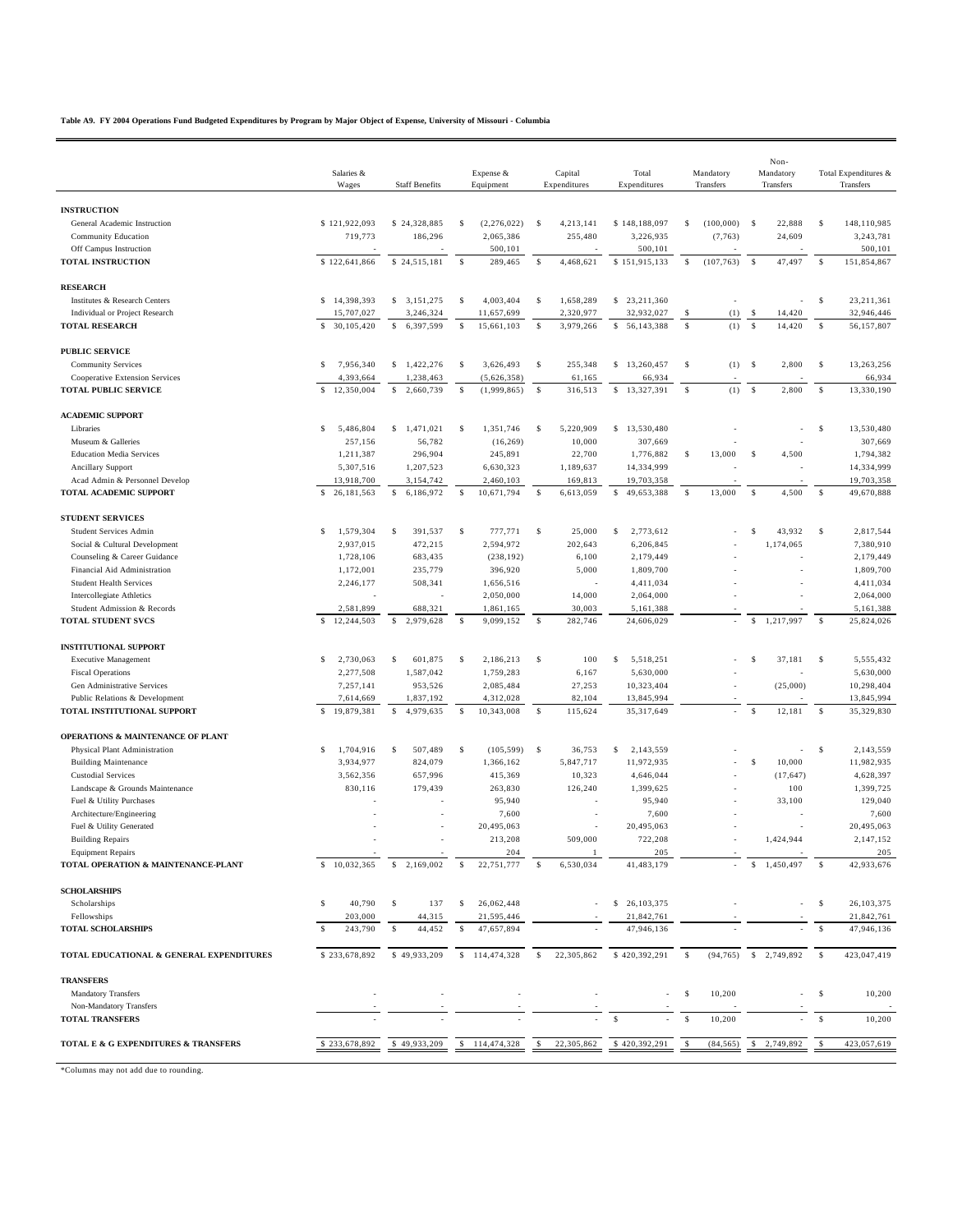**Table A10. FY 2004 Operations Fund Budgeted Expenditures by Program by Major Object of Expense, University of Missouri - Kansas City**

|                                                                 |                          |                               |                                     |                          |                            |                         | Non-                   | Total                       |
|-----------------------------------------------------------------|--------------------------|-------------------------------|-------------------------------------|--------------------------|----------------------------|-------------------------|------------------------|-----------------------------|
|                                                                 | Salaries &<br>Wages      | <b>Staff Benefits</b>         | Expense &<br>Equipment              | Capital<br>Expenditures  | Total<br>Expenditures      | Mandatory<br>Transfers  | Mandatory<br>Transfers | Expenditures &<br>Transfers |
|                                                                 |                          |                               |                                     |                          |                            |                         |                        |                             |
| <b>INSTRUCTION</b><br>General Academic Instruction              | \$72,958,019             | \$15,901,388                  | \$10,932,407                        | 648,589<br>S             | \$100,440,403              |                         |                        | $\mathbb{S}$<br>100,440,403 |
| <b>Community Education</b>                                      |                          |                               | 67,000                              |                          | 67,000                     |                         |                        | 67,000                      |
| Off Campus Instruction                                          |                          |                               |                                     |                          |                            |                         |                        |                             |
| <b>TOTAL INSTRUCTION</b>                                        | \$72,958,019             | 15,901,388<br>S               | \$10,999,407                        | $\mathbb S$<br>648,589   | \$100,507,403              |                         |                        | $\mathbb S$<br>100,507,403  |
| <b>RESEARCH</b>                                                 |                          |                               |                                     |                          |                            |                         |                        |                             |
| Institutes & Research Centers                                   | $\mathbb S$<br>135,940   | $\mathbb S$<br>32,376         | s<br>(363, 266)                     | S<br>232,000             | \$<br>37,050               |                         |                        | $\mathbb S$<br>37,050       |
| Individual or Project Research                                  | 2,706,430                | 649,579                       | 5,012,032                           | 545,268                  | 8,913,309                  |                         |                        | 8,913,309                   |
| <b>TOTAL RESEARCH</b>                                           | 2,842,370<br>S           | \$<br>681,955                 | $\mathbb S$<br>4,648,766            | 777,268<br>$\mathbb S$   | $\mathbb{S}$<br>8,950,359  |                         |                        | \$<br>8,950,359             |
| <b>PUBLIC SERVICE</b>                                           |                          |                               |                                     |                          |                            |                         |                        |                             |
| <b>Community Services</b>                                       | S<br>1,384,315           | \$<br>355.671                 | \$<br>215,496                       |                          | \$<br>1,955,482            |                         |                        | \$<br>1,955,482             |
| <b>Cooperative Extension Services</b>                           | 88,632                   | 20,105                        | 69,239                              |                          | 177,976                    |                         |                        | 177,976                     |
| <b>TOTAL PUBLIC SERVICE</b>                                     | 1,472,947<br>S           | $\mathbf{\hat{s}}$<br>375,776 | $\mathbb{S}$<br>284,735             |                          | 2,133,458<br>Ŝ             |                         |                        | Ŝ<br>2,133,458              |
| <b>ACADEMIC SUPPORT</b>                                         |                          |                               |                                     |                          |                            |                         |                        |                             |
| Libraries                                                       | S<br>3,626,643           | s<br>967,925                  | s<br>2,362,377                      | 60,000<br>s              | \$<br>7,016,945            |                         |                        | $\mathbb S$<br>7,016,945    |
| Museum & Galleries                                              |                          |                               |                                     |                          |                            |                         |                        |                             |
| <b>Education Media Services</b>                                 |                          |                               | 800                                 | $\overline{\phantom{a}}$ | 800                        |                         |                        | 800                         |
| <b>Ancillary Support</b><br>Acad Admin & Personnel Develop      | 930,646<br>6,193,557     | 226,293<br>1,589,837          | 576,785<br>3,615,207                | 390,054<br>101,540       | 2,123,778<br>11,500,141    |                         |                        | 2,123,778<br>11,500,141     |
| <b>TOTAL ACADEMIC SUPPORT</b>                                   | 10,750,846               | $\mathbb{S}$<br>2,784,055     | $\mathbb S$<br>6,555,169            | $\mathbb{S}$<br>551,594  | $\mathbb{S}$<br>20,641,664 |                         |                        | $\mathbb S$<br>20,641,664   |
|                                                                 |                          |                               |                                     |                          |                            |                         |                        |                             |
| <b>STUDENT SERVICES</b>                                         |                          |                               |                                     |                          |                            |                         |                        |                             |
| <b>Student Services Admin</b>                                   | S<br>1,358,430           | $\mathbb S$<br>348,966        | $\mathbb S$<br>979,981              | S<br>125,000             | $\mathbb S$<br>2,812,377   |                         |                        | $\mathbb S$<br>2,812,377    |
| Social & Cultural Development                                   | 1,728,343<br>967,647     | 375,948<br>226,520            | 1,152,479<br>(107, 225)             | 57,000<br>3,000          | 3,313,770<br>1,089,942     | S<br>470,000            |                        | 3,783,770<br>1,089,942      |
| Counseling & Career Guidance<br>Financial Aid Administration    | 718,280                  | 180,189                       | 785,350                             | ÷,                       | 1,683,819                  |                         |                        | 1,683,819                   |
| <b>Student Health Services</b>                                  |                          |                               |                                     | ÷                        |                            |                         |                        |                             |
| Intercollegiate Athletics                                       |                          |                               |                                     |                          |                            |                         |                        |                             |
| Student Admission & Records                                     | 1,270,844                | 327,000                       | 455,326                             |                          | 2,053,170                  |                         |                        | 2,053,170                   |
| <b>TOTAL STUDENT SVCS</b>                                       | $\mathbb S$<br>6,043,544 | $\mathbb S$<br>1,458,623      | 3,265,911<br>Ŝ                      | $\mathbb S$<br>185,000   | $\mathbb{S}$<br>10,953,078 | $\mathbb{S}$<br>470,000 |                        | $\mathbb S$<br>11,423,078   |
| <b>INSTITUTIONAL SUPPORT</b>                                    |                          |                               |                                     |                          |                            |                         |                        |                             |
| <b>Executive Management</b>                                     | 1,906,679<br>S           | $\mathbb S$<br>519,426        | $\mathbb S$<br>154,217              | $\mathbb S$<br>10,000    | \$<br>2,590,322            |                         |                        | $\mathbb S$<br>2,590,322    |
| <b>Fiscal Operations</b>                                        | 914,838                  | 230,557                       | 3,810,206                           | 275,000                  | 5,230,601                  | \$<br>25,000            |                        | 5,255,601                   |
| Gen Administrative Services                                     | 4,320,162                | 1,182,485                     | 1,904,374                           | 396,146                  | 7,803,167                  |                         | ÷                      | 7,803,167                   |
| Public Relations & Development                                  | 2,817,646                | 631,607                       | 822,415                             | 45,000                   | 4,316,668                  |                         |                        | 4,316,668                   |
| TOTAL INSTITUTIONAL SUPPORT                                     | s<br>9,959,325           | S<br>2,564,075                | S<br>6,691,212                      | S<br>726,146             | S<br>19,940,758            | S<br>25,000             |                        | $\mathbb S$<br>19,965,758   |
| <b>OPERATIONS &amp; MAINTENANCE OF PLANT</b>                    |                          |                               |                                     |                          |                            |                         |                        |                             |
| Physical Plant Administration                                   | s<br>448,104             | $\mathbb S$<br>123,901        | S<br>88,000                         | $\mathbb S$<br>10,000    | \$<br>670,005              |                         |                        | $\mathbb{S}$<br>670,005     |
| <b>Building Maintenance</b>                                     | 418,940                  | 115,834                       | 175,500                             | 5,805,704                | 6,515,978                  |                         |                        | 6,515,978                   |
| <b>Custodial Services</b>                                       | 2,800,466                | 774,329                       | 19,000                              | 200,000                  | 3,793,795                  |                         |                        | 3,793,795                   |
| Landscape & Grounds Maintenance<br>Fuel & Utility Purchases     | 320,768                  | 88,692                        | 150,000<br>4,462,574                | 200,000<br>÷,            | 759,460<br>4,462,574       |                         |                        | 759,460<br>4,462,574        |
| Architecture/Engineering                                        |                          |                               |                                     |                          |                            |                         |                        |                             |
| Fuel & Utility Generated                                        | 765,984                  | 211,794                       | 25,500                              | 50,000                   | 1,053,278                  |                         |                        | 1,053,278                   |
| <b>Building Repairs</b>                                         |                          |                               |                                     |                          |                            |                         |                        |                             |
| <b>Equipment Repairs</b><br>TOTAL OPERATION & MAINTENANCE-PLANT | 4,754,262                | S<br>1.314.550                | 66,257<br>$\mathbb{S}$<br>4,986,831 | 209,743<br>\$6,475,447   | 276,000<br>\$17,531,090    |                         |                        | 276,000<br>17,531,090<br>S  |
|                                                                 |                          |                               |                                     |                          |                            |                         |                        |                             |
| <b>SCHOLARSHIPS</b>                                             |                          |                               | \$21,191,759                        |                          | \$ 21,191,759              |                         |                        |                             |
| Scholarships<br>Fellowships                                     |                          |                               |                                     |                          |                            |                         |                        | 21,191,759<br>S.            |
| <b>TOTAL SCHOLARSHIPS</b>                                       |                          |                               | \$21,191,759                        |                          | 21, 191, 759<br>S          |                         |                        | S<br>21, 191, 759           |
| TOTAL EDUCATIONAL & GENERAL EXPENDITURES \$108,781,313          |                          | \$25,080,422                  | \$58,623,790                        | \$9,364,044              | \$201,849,569              | 495,000<br>\$           |                        | $\mathbb{S}$<br>202,344,569 |
| <b>TRANSFERS</b>                                                |                          |                               |                                     |                          |                            |                         |                        |                             |
| <b>Mandatory Transfers</b>                                      |                          |                               |                                     |                          |                            |                         |                        |                             |
| Non-Mandatory Transfers                                         |                          |                               |                                     |                          |                            |                         |                        |                             |
| <b>TOTAL TRANSFERS</b>                                          |                          |                               |                                     |                          |                            |                         |                        |                             |
| TOTAL E & G EXPENDITURES & TRANSFERS                            | \$108,781,313            | 25,080,422<br>S               | \$58,623,790                        | \$9,364,044              | \$201,849,569              | 495,000<br>-S           |                        | 202,344,569<br>s            |
|                                                                 |                          |                               |                                     |                          |                            |                         |                        |                             |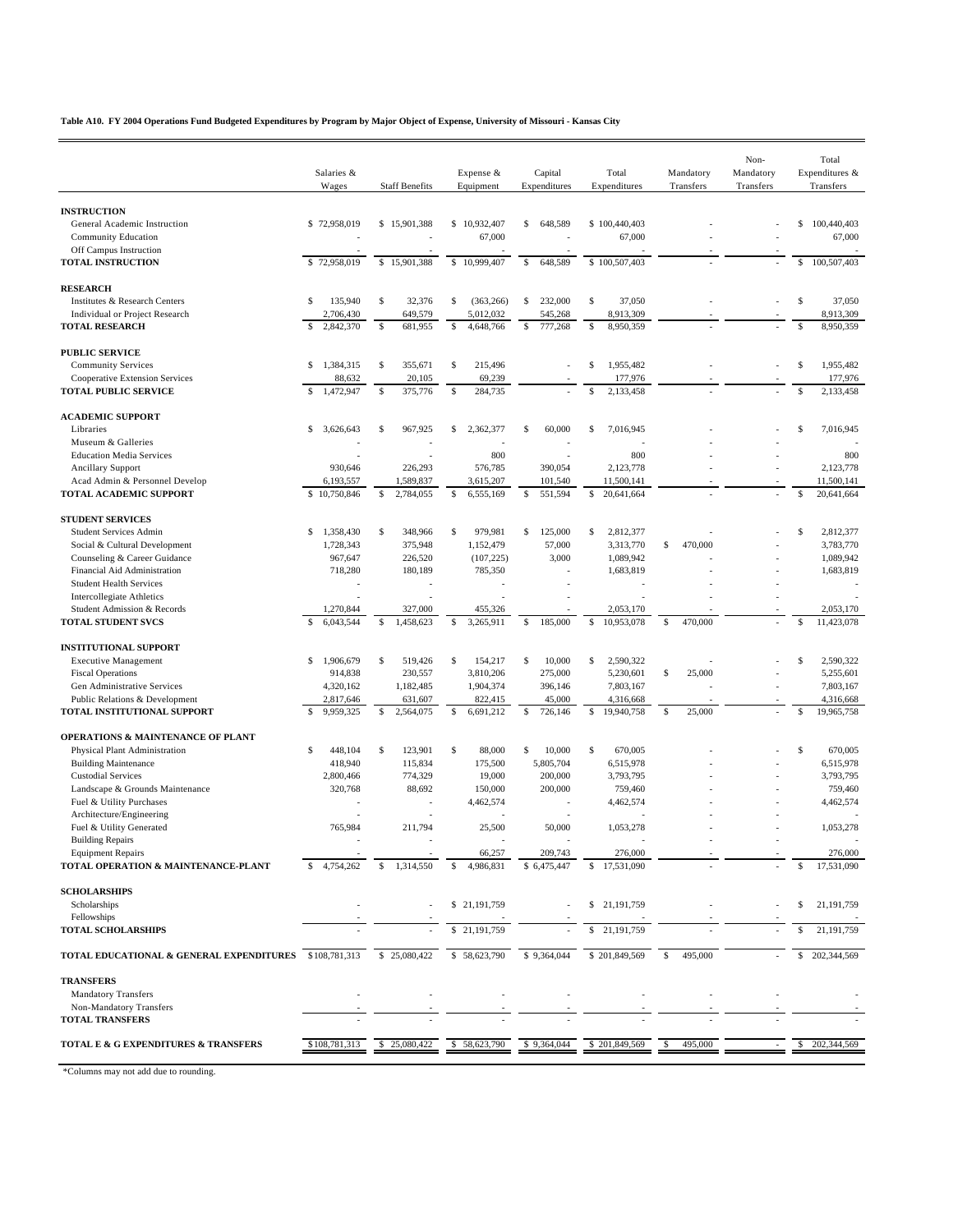**Table A11. FY 2004 Operations Fund Budgeted Expenditures by Program by Major Object of Expense, University of Missouri - Rolla**

|                                                                |     |                    |              |                       |               |                     |              |              |                          |    |           |    | Non-      |               |                           |
|----------------------------------------------------------------|-----|--------------------|--------------|-----------------------|---------------|---------------------|--------------|--------------|--------------------------|----|-----------|----|-----------|---------------|---------------------------|
|                                                                |     | Salaries &         |              |                       |               | Expense &           |              | Capital      | Total                    |    | Mandatory |    | Mandatory |               | <b>Total Expenditures</b> |
|                                                                |     | Wages              |              | <b>Staff Benefits</b> |               | Equipment           |              | Expenditures | Expenditures             |    | Transfers |    | Transfers |               | & Transfers               |
| <b>INSTRUCTION</b>                                             |     |                    |              |                       |               |                     |              |              |                          |    |           |    |           |               |                           |
| General Academic Instruction                                   |     | \$ 30,654,065      | S.           | 8,423,977             | \$            | 3,799,492           | $\mathbb S$  | 46,100       | \$42,923,635             |    |           |    |           | $\mathsf S$   | 42.923.635                |
| <b>Community Education</b>                                     |     | 22,464             |              | 4,090                 |               | 42,500              |              | 5,000        | 74,054                   |    |           |    |           |               | 74,054                    |
| Off Campus Instruction                                         |     |                    |              |                       |               | 500                 |              |              | 500                      |    |           |    |           |               | 500                       |
| <b>TOTAL INSTRUCTION</b>                                       |     | \$ 30,676,529      | $\mathbb S$  | 8,428,067             | $\mathbb S$   | 3,842,492           | $\mathbb S$  | 51,100       | \$42,998,189             |    |           |    |           | $\mathsf{\$}$ | 42,998,189                |
| <b>RESEARCH</b>                                                |     |                    |              |                       |               |                     |              |              |                          |    |           |    |           |               |                           |
| Institutes & Research Centers                                  | s   | 1,270,682          | $\mathbb{S}$ | 173.761               | $\mathbb S$   | 333.322             | $\mathbb S$  | 126,959      | \$1,904,724              |    |           |    |           | \$            | 1,904,724                 |
| Individual or Project Research                                 |     | 1,065,944          |              | 97,978                |               | 3,622,336           |              | 300,533      | 5,086,791                |    |           |    |           |               | 5,086,791                 |
| <b>TOTAL RESEARCH</b>                                          | Ŝ   | 2,336,626          | S            | 271,739               | \$            | 3,955,658           | $\mathbb{S}$ | 427,492      | S<br>6,991,515           |    |           |    |           | Ŝ             | 6,991,515                 |
|                                                                |     |                    |              |                       |               |                     |              |              |                          |    |           |    |           |               |                           |
| <b>PUBLIC SERVICE</b><br><b>Community Services</b>             | \$  | 202,940            | \$           | 44,786                | \$            | 152,987             |              |              | \$<br>400,713            |    |           |    |           | \$            | 400,713                   |
| Cooperative Extension Services                                 |     | 17,000             |              | 3,334                 |               | 13,939              |              |              | 34,273                   |    |           |    |           |               | 34,273                    |
| <b>TOTAL PUBLIC SERVICE</b>                                    | \$. | 219,940            | S            | 48,120                | \$            | 166,926             |              |              | 434,986<br>\$.           |    |           |    |           | Ŝ             | 434,986                   |
|                                                                |     |                    |              |                       |               |                     |              |              |                          |    |           |    |           |               |                           |
| <b>ACADEMIC SUPPORT</b>                                        |     |                    |              |                       |               |                     |              |              |                          |    |           |    |           |               |                           |
| Libraries                                                      | \$  | 769,744            | s            | 159,602               | $\mathbb{S}$  | 419,968             | S            | 1,056,375    | \$2,405,689              |    |           |    |           | \$            | 2,405,689                 |
| Museum & Galleries<br><b>Education Media Services</b>          |     | 145,092            |              | 26,672                |               | 15,518              |              |              | 187.282                  |    |           |    |           |               | 187,282                   |
| <b>Ancillary Support</b>                                       |     | 2,142,373          |              | 456,511               |               | 611,196             |              | 34,299       | 3,244,379                |    |           |    |           |               | 3,244,379                 |
| Acad Admin & Personnel Develop                                 |     | 1,531,872          |              | 340,834               |               | 248,004             |              |              | 2,120,710                |    |           |    |           |               | 2,120,710                 |
| TOTAL ACADEMIC SUPPORT                                         | Ŝ   | 4,589,081          | S            | 983,619               | s             | 1,294,686           | S            | 1,090,674    | 7,958,060<br>\$          |    |           |    |           | \$            | 7,958,060                 |
|                                                                |     |                    |              |                       |               |                     |              |              |                          |    |           |    |           |               |                           |
| <b>STUDENT SERVICES</b>                                        |     |                    |              |                       |               |                     |              |              |                          |    |           |    |           |               |                           |
| <b>Student Services Admin</b><br>Social & Cultural Development | s   | 897,998<br>344,618 | $\mathbb S$  | 195,227<br>46,140     | $\mathbb{S}$  | 64,748<br>845,052   |              |              | \$1,157,973<br>1,235,810 |    |           |    |           | $\mathsf S$   | 1,157,973<br>1,235,810    |
| Counseling & Career Guidance                                   |     | 582,144            |              | 124,121               |               | 127,069             |              |              | 833,334                  |    |           |    |           |               | 833,334                   |
| Financial Aid Administration                                   |     | 226,234            |              | 49,288                |               | 44,046              |              |              | 319,568                  | \$ | 12,000    |    |           |               | 331,568                   |
| <b>Student Health Services</b>                                 |     | 450,500            |              | 90,138                |               | 89,100              |              |              | 629,738                  |    |           |    |           |               | 629,738                   |
| <b>Intercollegiate Athletics</b>                               |     | 645,263            |              | 137,774               |               | 308,825             |              |              | 1,091,862                |    |           |    |           |               | 1,091,862                 |
| Student Admission & Records                                    |     | 1,511,215          |              | 312,216               |               | 839,348             |              |              | 2,662,779                |    |           |    | 2,131     |               | 2,664,910                 |
| TOTAL STUDENT SVCS                                             | Ŝ   | 4,657,972          | \$           | 954,904               | $\mathbb S$   | 2,318,188           |              |              | \$<br>7,931,064          | S  | 12,000    | S  | 2,131     | \$            | 7,945,195                 |
| <b>INSTITUTIONAL SUPPORT</b>                                   |     |                    |              |                       |               |                     |              |              |                          |    |           |    |           |               |                           |
| <b>Executive Management</b>                                    | S   | (464, 513)         | \$           | (220, 247)            |               | (1,450,297)         |              |              | \$(2,135,057)            |    |           |    |           | \$            | (2, 135, 057)             |
| <b>Fiscal Operations</b>                                       |     | 1,084,100          |              | 231,706               |               | 302,790             |              |              | 1,618,596                |    |           |    |           |               | 1,618,596                 |
| Gen Administrative Services                                    |     | 1,660,344          |              | 353,251               |               | 772,083             |              |              | 2,785,678                |    |           |    |           |               | 2,785,678                 |
| Public Relations & Development                                 |     | 1,452,610          |              | 313,956               |               | 593,013             | \$           | 5,000        | 2,364,579                |    |           | \$ | 5,000     |               | 2,369,579                 |
| TOTAL INSTITUTIONAL SUPPORT                                    | S   | 3,732,541          | S            | 678,666               | $\mathsf{\$}$ | 217,589             | $\mathbb S$  | 5,000        | S<br>4,633,796           |    |           | \$ | 5,000     | $\mathsf{\$}$ | 4,638,796                 |
| <b>OPERATIONS &amp; MAINTENANCE OF PLANT</b>                   |     |                    |              |                       |               |                     |              |              |                          |    |           |    |           |               |                           |
| Physical Plant Administration                                  | s   | 187,709            | \$           | 40,682                | \$            | 35,413              |              |              | S<br>263,804             |    |           |    |           | \$            | 263,804                   |
| <b>Building Maintenance</b>                                    |     | 846,869            |              | 185,151               |               | 529,869             | $\mathbb S$  | 80,000       | 1,641,889                |    |           |    |           |               | 1,641,889                 |
| <b>Custodial Services</b>                                      |     | 1,144,641          |              | 215,528               |               | 45,070              |              | 10,000       | 1,415,239                |    |           |    |           |               | 1,415,239                 |
| Landscape & Grounds Maintenance                                |     | 287,209            |              | 59,786                |               | 83,643              |              |              | 430,638                  |    |           |    |           |               | 430,638                   |
| Fuel & Utility Purchases                                       |     | 100,078            |              | 21,878                |               | 2,286,519<br>18,324 |              |              | 2,286,519<br>140,280     |    |           |    |           |               | 2,286,519<br>140,280      |
| Architecture/Engineering<br>Fuel & Utility Generated           |     | 764,976            |              | 164,843               |               | 143,125             |              | 30,000       | 1,102,944                |    |           |    |           |               | 1,102,944                 |
| <b>Building Repairs</b>                                        |     | 138,827            |              | 30,336                |               | 393,667             |              | 1,073,458    | 1,636,288                |    |           |    |           |               | 1,636,288                 |
| <b>Equipment Repairs</b>                                       |     |                    |              |                       |               |                     |              |              |                          |    |           |    |           |               |                           |
| TOTAL OPERATION & MAINTENANCE-PLANT                            |     | 3,470,309          |              | 718,204               | S             | 3,535,630           | S            | 1,193,458    | \$8,917,601              |    |           |    |           |               | 8,917,601                 |
| <b>SCHOLARSHIPS</b>                                            |     |                    |              |                       |               |                     |              |              |                          |    |           |    |           |               |                           |
| Scholarships                                                   |     |                    |              |                       |               | \$ 9,032,863        |              |              | \$9,032,863              |    |           |    |           | \$            | 9,032,863                 |
| Fellowships                                                    |     |                    |              |                       |               | 6,108,000           |              |              | 6,108,000                |    |           |    |           |               | 6,108,000                 |
| <b>TOTAL SCHOLARSHIPS</b>                                      |     |                    |              |                       |               | 15,140,863          |              |              | \$15,140,863             |    |           |    |           | \$            | 15,140,863                |
| TOTAL EDUCATIONAL & GENERAL EXPENDITURES \$49,682,999          |     |                    |              | \$12,083,319          |               | \$ 30,472,033       | S.           | 2,767,724    | \$95,006,075             | S  | 12,000    | S  | 7,131     | S             | 95,025,206                |
|                                                                |     |                    |              |                       |               |                     |              |              |                          |    |           |    |           |               |                           |
| <b>TRANSFERS</b>                                               |     |                    |              |                       |               |                     |              |              |                          |    |           |    |           |               |                           |
| <b>Mandatory Transfers</b><br>Non-Mandatory Transfers          |     |                    |              |                       |               |                     |              |              |                          |    |           |    |           |               |                           |
| <b>TOTAL TRANSFERS</b>                                         |     |                    |              |                       |               |                     |              |              |                          |    |           |    |           |               |                           |
|                                                                |     |                    |              |                       |               |                     |              |              |                          |    |           |    |           |               |                           |
| TOTAL E & G EXPENDITURES & TRANSFERS                           |     | 49,682,999         | \$           | 12,083,319            | S             | 30,472,033          | \$           | 2,767,724    | \$95,006,075             | S  | 12,000    | \$ | 7,131     | \$            | 95,025,206                |
|                                                                |     |                    |              |                       |               |                     |              |              |                          |    |           |    |           |               |                           |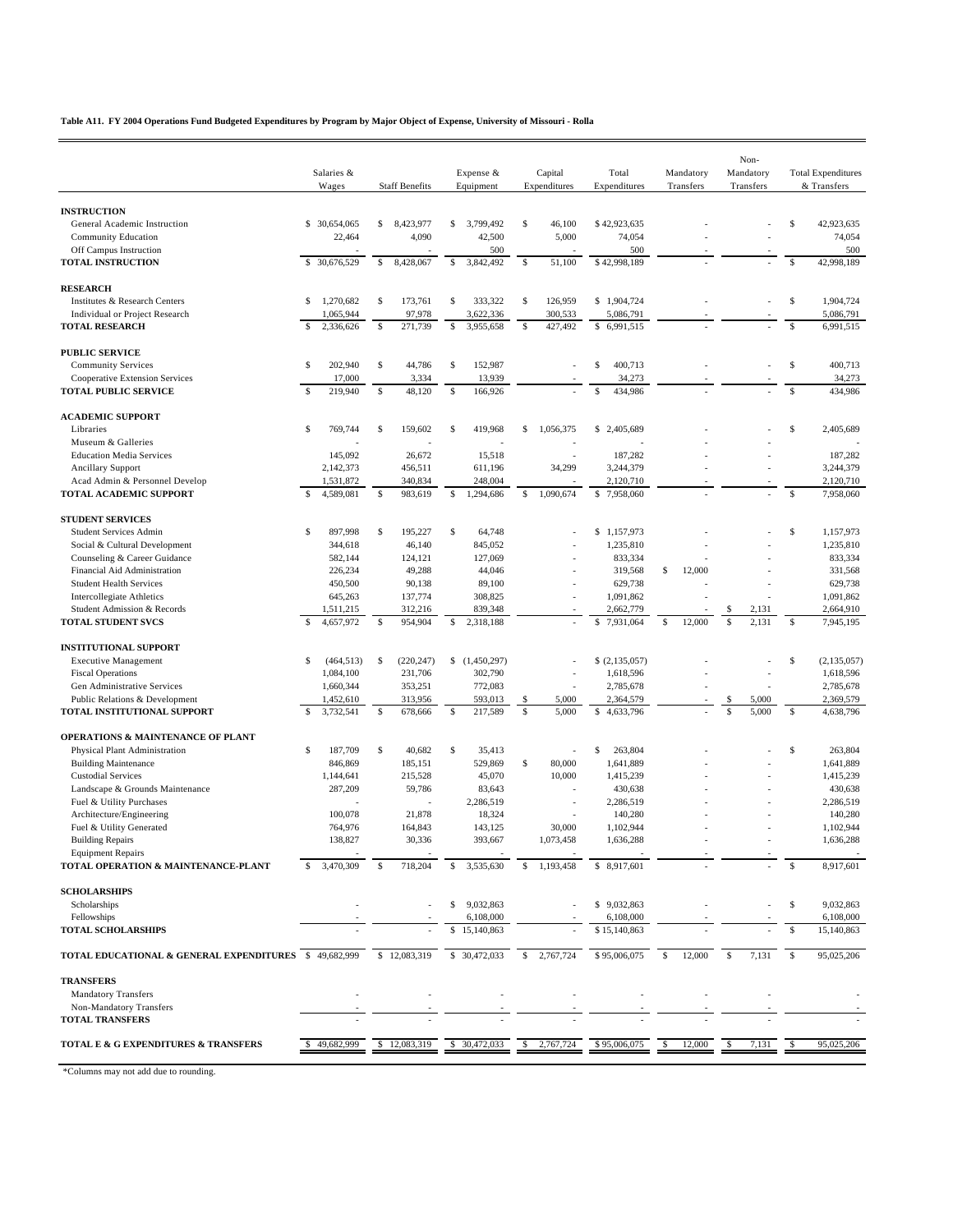**Table A12. FY 2004 Operations Fund Budgeted Expenditures by Program by Major Object of Expense, University of Missouri - St. Louis**

|                                                         |                    | Salaries & Wages     |               | <b>Staff Benefits</b> |               | Expense &<br>Equipment |               | Capital<br>Expenditures  |                    | Total<br>Expenditures  | Mandatory<br>Transfers |              | Non-<br>Mandatory<br>Transfers |                    | Total Expenditures &<br>Transfers |
|---------------------------------------------------------|--------------------|----------------------|---------------|-----------------------|---------------|------------------------|---------------|--------------------------|--------------------|------------------------|------------------------|--------------|--------------------------------|--------------------|-----------------------------------|
|                                                         |                    |                      |               |                       |               |                        |               |                          |                    |                        |                        |              |                                |                    |                                   |
| <b>INSTRUCTION</b>                                      |                    |                      |               |                       |               |                        |               |                          |                    |                        |                        |              |                                |                    |                                   |
| General Academic Instruction                            | \$                 | 36,958,334           | \$            | 8,724,662             | \$            | 6,208,803<br>25,999    | \$            | 876,700                  | \$                 | 52,768,499             |                        |              |                                | \$                 | 52,768,499<br>25,999              |
| Community Education<br>Off Campus Instruction           |                    | 460,500              |               | 128,295               |               | 198,513                |               | 2,500                    |                    | 25,999<br>789,808      |                        |              |                                |                    | 789,808                           |
| <b>TOTAL INSTRUCTION</b>                                | \$                 | 37,418,834           | $\mathbb{S}$  | 8,852,957             | \$            | 6,433,315              | $\mathbb{S}$  | 879,200                  | $\mathbb{S}$       | 53,584,306             |                        |              | ÷                              | $\mathbb{S}$       | 53,584,306                        |
|                                                         |                    |                      |               |                       |               |                        |               |                          |                    |                        |                        |              |                                |                    |                                   |
| <b>RESEARCH</b>                                         |                    |                      |               |                       |               |                        |               |                          |                    |                        |                        |              |                                |                    |                                   |
| Institutes & Research Centers                           | \$                 | 1,159,529            | \$            | 266,357               | \$            | 547,412                | \$            | 1,000                    | \$                 | 1,974,298              |                        |              |                                | $\mathbb{S}$       | 1,974,298<br>2,441,453            |
| Individual or Project Research<br><b>TOTAL RESEARCH</b> | $\mathbf{\hat{S}}$ | 595,062<br>1,754,591 | $\mathsf{\$}$ | 229,568<br>495,925    | $\mathsf{\$}$ | 1,353,823<br>1,901,235 | $\mathsf{\$}$ | 263,000<br>264,000       | $\mathsf{\$}$      | 2,441,453<br>4,415,751 |                        |              |                                | $\mathbf{\hat{s}}$ | 4,415,751                         |
|                                                         |                    |                      |               |                       |               |                        |               |                          |                    |                        |                        |              |                                |                    |                                   |
| <b>PUBLIC SERVICE</b>                                   |                    |                      |               |                       |               |                        |               |                          |                    |                        |                        |              |                                |                    |                                   |
| <b>Community Services</b>                               | \$                 | 1,617,730            | \$            | 466,475               | $\mathbb{S}$  | 548,797                |               | ÷,                       | \$                 | 2,633,002              |                        |              |                                | $\mathbb{S}$       | 2,633,002                         |
| Cooperative Extension Services                          |                    | 56,464               |               | 15,602                |               | (19, 918)              |               |                          |                    | 52,148                 |                        |              |                                |                    | 52,148                            |
| <b>TOTAL PUBLIC SERVICE</b>                             | \$                 | 1,674,194            | \$            | 482,077               | \$            | 528,879                |               | ÷                        | $\mathbb{S}$       | 2,685,150              |                        |              | ÷,                             | $\mathbb{S}$       | 2,685,150                         |
| <b>ACADEMIC SUPPORT</b>                                 |                    |                      |               |                       |               |                        |               |                          |                    |                        |                        |              |                                |                    |                                   |
| Libraries                                               | <sup>\$</sup>      | 1,950,618            | \$            | 481,801               | \$            | 824,615                | <sup>\$</sup> | 1,830,000                | \$                 | 5,087,034              |                        |              |                                | \$                 | 5,087,034                         |
| Museum & Galleries                                      |                    | 47,330               |               | 12,579                |               | 9,500                  |               |                          |                    | 69,409                 |                        |              |                                |                    | 69,409                            |
| <b>Education Media Services</b>                         |                    | 864,657              |               | 240,895               |               | 154,636                |               | 2,500                    |                    | 1,262,688              |                        |              |                                |                    | 1,262,688                         |
| Ancillary Support                                       |                    | 2,314,862            |               | 643,943               |               | 1,368,299              |               | ä,                       |                    | 4,327,104              |                        |              |                                |                    | 4,327,104                         |
| Acad Admin & Personnel Develop                          |                    | 4,800,995            |               | 1,097,944             |               | 548,739                |               | 25,000                   |                    | 6,472,678              |                        |              |                                |                    | 6,472,678                         |
| TOTAL ACADEMIC SUPPORT                                  | \$                 | 9,978,462            | $\mathbb{S}$  | 2,477,162             | $\mathbb{S}$  | 2,905,789              | $\mathbb{S}$  | 1,857,500                | $\mathbb{S}$       | 17,218,913             |                        |              |                                | $\mathbf{\hat{s}}$ | 17,218,913                        |
| <b>STUDENT SERVICES</b>                                 |                    |                      |               |                       |               |                        |               |                          |                    |                        |                        |              |                                |                    |                                   |
| Student Services Admin                                  | \$                 | 530,000              | \$            | 148,000               | \$            | 455,013                |               | $\overline{\phantom{a}}$ | \$                 | 1,133,013              |                        |              |                                | \$                 | 1,133,013                         |
| Social & Cultural Development                           |                    | 408,587              |               | 51,590                |               | 1,764,532              | \$            | 282,518                  |                    | 2,507,227              |                        |              |                                |                    | 2,507,227                         |
| Counseling & Career Guidance                            |                    | 447,000              |               | 99,700                |               | 102,250                |               |                          |                    | 648,950                |                        |              |                                |                    | 648,950                           |
| Financial Aid Administration                            |                    | 400,000              |               | 100,000               |               | 12,000                 |               | ÷                        |                    | 512,000                |                        |              |                                |                    | 512,000                           |
| <b>Student Health Services</b>                          |                    | 10,200               |               | 1,000                 |               | 38,800                 |               |                          |                    | 50,000                 |                        |              |                                |                    | 50,000                            |
| Intercollegiate Athletics                               |                    |                      |               |                       |               |                        |               |                          |                    | ÷                      |                        |              |                                |                    |                                   |
| Student Admission & Records                             |                    | 1,531,759            |               | 293,201               |               | (5,302)                |               |                          |                    | 1,819,658              |                        |              |                                |                    | 1,819,658                         |
| TOTAL STUDENT SVCS                                      | <sup>\$</sup>      | 3,327,546            | $\mathbf{s}$  | 693,491               | $\mathbf{s}$  | 2,367,293              | $\mathbf{s}$  | 282,518                  | $\mathbf{\hat{S}}$ | 6,670,848              |                        |              |                                | $\mathbf{s}$       | 6,670,848                         |
| <b>INSTITUTIONAL SUPPORT</b>                            |                    |                      |               |                       |               |                        |               |                          |                    |                        |                        |              |                                |                    |                                   |
| <b>Executive Management</b>                             | \$                 | 1,247,948            | \$            | 344,560               | \$            | 375,987                |               |                          | \$                 | 1,968,495              |                        |              |                                | $\mathbb{S}$       | 1,968,495                         |
| <b>Fiscal Operations</b>                                |                    | 648,719              |               | 100,818               |               | 1,212,394              |               |                          |                    | 1,961,931              |                        |              |                                |                    | 1,961,931                         |
| Gen Administrative Services                             |                    | 425,578              |               | 396,330               |               | 184,114                | \$            | 4,000                    |                    | 1,010,022              |                        | \$           | 7,400                          |                    | 1,017,422                         |
| Public Relations & Development                          |                    | 1,961,861            |               | 541,932               |               | 282,480                |               | 4,897                    |                    | 2,791,170              |                        |              |                                |                    | 2,791,170                         |
| TOTAL INSTITUTIONAL SUPPORT                             | $\mathcal{S}$      | 4,284,106            | \$            | 1,383,640             | <sup>\$</sup> | 2,054,975              | \$            | 8,897                    | \$                 | 7,731,618              |                        | $\mathbb{S}$ | 7,400                          | $\mathbf{s}$       | 7,739,018                         |
| <b>OPERATIONS &amp; MAINTENANCE OF PLANT</b>            |                    |                      |               |                       |               |                        |               |                          |                    |                        |                        |              |                                |                    |                                   |
| Physical Plant Administration                           | \$                 | 156,772              | \$            | 43,677                | \$            | (39,600)               |               | ä,                       | \$                 | 160,849                |                        |              |                                | \$                 | 160,849                           |
| <b>Building Maintenance</b>                             |                    | 572,019              |               | 156,455               |               | 362,967                | \$            | 1,071,474                |                    | 2,162,915              |                        | \$           | 852,839                        |                    | 3,015,754                         |
| <b>Custodial Services</b>                               |                    | 1,603,229            |               | 446,660               |               | 56,818                 |               |                          |                    | 2,106,707              |                        |              |                                |                    | 2,106,707                         |
| Landscape & Grounds Maintenance                         |                    | 206,752              |               | 57,601                |               | 180,703                |               |                          |                    | 445,056                |                        |              | 41,999                         |                    | 487,055                           |
| Fuel & Utility Purchases                                |                    |                      |               | ٠                     |               | 2,542,430              |               |                          |                    | 2,542,430              |                        |              |                                |                    | 2,542,430                         |
| Architecture/Engineering                                |                    |                      |               |                       |               | 197,000                |               |                          |                    | 197,000                |                        |              |                                |                    | 197,000                           |
| Fuel & Utility Generated                                |                    |                      |               |                       |               |                        |               |                          |                    |                        |                        |              |                                |                    |                                   |
| <b>Building Repairs</b><br><b>Equipment Repairs</b>     |                    | 784,024              |               | 218,429               |               | 243,135                |               | 32,000                   |                    | 1,277,588              |                        |              |                                |                    | 1,277,588                         |
| TOTAL OPERATION & MAINTENANCE-PLANT                     | \$                 | 3,322,796            | \$            | 922,822               | -S            | 3,543,453              | -\$           | 1,103,474                | -S                 | 8,892,545              |                        | \$           | 894,838                        | <sup>\$</sup>      | 9,787,383                         |
| <b>SCHOLARSHIPS</b>                                     |                    |                      |               |                       |               |                        |               |                          |                    |                        |                        |              |                                |                    |                                   |
| Scholarships                                            |                    |                      |               |                       | -S            | 7,990,010              |               |                          | -S                 | 7,990,010              |                        |              |                                | \$                 | 7,990,010                         |
| Fellowships                                             |                    |                      |               |                       |               | 2,797,902              |               |                          |                    | 2,797,902              |                        |              |                                |                    | 2,797,902                         |
| <b>TOTAL SCHOLARSHIPS</b>                               |                    |                      |               |                       | <sup>\$</sup> | 10,787,912             |               |                          | -S                 | 10,787,912             |                        |              |                                | -S                 | 10,787,912                        |
| TOTAL EDUCATIONAL & GENERAL EXPENDITURES                | \$                 | 61,760,529           | \$            | 15,308,074            | \$            | 30,522,852             | $\mathsf{\$}$ | 4,395,589                |                    | \$111,987,044          |                        | -S           | 902,238                        | -S                 | 112,889,282                       |
|                                                         |                    |                      |               |                       |               |                        |               |                          |                    |                        |                        |              |                                |                    |                                   |
| <b>TRANSFERS</b><br>Mandatory Transfers                 |                    |                      |               |                       |               |                        |               |                          |                    |                        |                        |              |                                |                    |                                   |
| Non-Mandatory Transfers                                 |                    |                      |               |                       |               |                        |               |                          |                    |                        |                        |              |                                |                    |                                   |
| <b>TOTAL TRANSFERS</b>                                  |                    |                      |               |                       |               |                        |               |                          |                    |                        |                        |              |                                |                    |                                   |
| TOTAL E & G EXPENDITURES & TRANSFERS                    |                    | 61,760,529           |               | 15,308,074            |               | 30,522,852             |               | 4,395,589                |                    | \$111,987,044          |                        |              | 902,238                        |                    | 112,889,282                       |
|                                                         |                    |                      |               |                       |               |                        |               |                          |                    |                        |                        |              |                                |                    |                                   |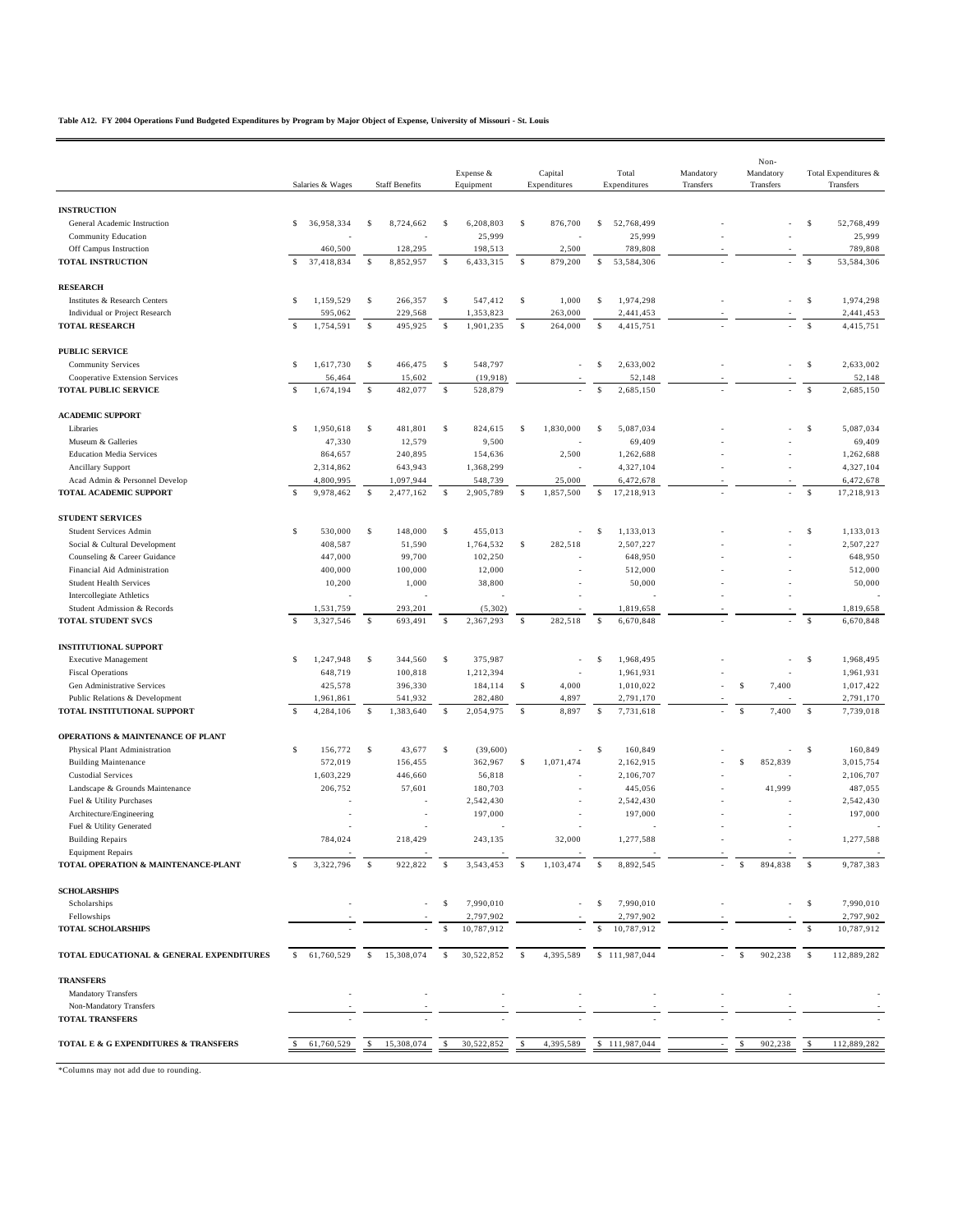**Table A13. FY 2004 Operations Fund Budgeted Expenditures by Program by Major Object of Expense, University of Missouri - Outreach & Extension**

|                                                                 | Salaries &<br>Wages | <b>Staff Benefits</b> | Expense &<br>Equipment       | Capital<br>Expenditures | Total<br>Expenditures | Mandatory<br>Transfers | Non-<br>Mandatory<br>Transfers | <b>Total Expenditures</b><br>& Transfers |
|-----------------------------------------------------------------|---------------------|-----------------------|------------------------------|-------------------------|-----------------------|------------------------|--------------------------------|------------------------------------------|
|                                                                 |                     |                       |                              |                         |                       |                        |                                |                                          |
| <b>INSTRUCTION</b><br>General Academic Instruction              |                     |                       |                              |                         |                       |                        |                                |                                          |
| <b>Community Education</b>                                      |                     |                       |                              |                         |                       |                        |                                |                                          |
| Off Campus Instruction                                          |                     |                       |                              |                         |                       |                        |                                |                                          |
| <b>TOTAL INSTRUCTION</b>                                        |                     |                       |                              |                         |                       |                        |                                |                                          |
| <b>RESEARCH</b>                                                 |                     |                       |                              |                         |                       |                        |                                |                                          |
| Institutes & Research Centers                                   |                     |                       |                              |                         |                       |                        |                                |                                          |
| Individual or Project Research                                  |                     |                       |                              |                         |                       |                        |                                |                                          |
| <b>TOTAL RESEARCH</b>                                           |                     |                       |                              |                         |                       |                        |                                |                                          |
| <b>PUBLIC SERVICE</b>                                           |                     |                       |                              |                         |                       |                        |                                |                                          |
| <b>Community Services</b>                                       |                     |                       |                              |                         |                       |                        |                                |                                          |
| Cooperative Extension Services                                  | \$17,626,570        | \$ 5,458,730          | \$14,142,176                 | \$<br>119,500           | \$ 37,346,976         | \$                     | 146,000<br>\$                  | 37,492,976<br>\$                         |
| <b>TOTAL PUBLIC SERVICE</b>                                     | 17,626,570<br>S     | \$5,458,730           | $\mathbb{S}$<br>14, 142, 176 | $\mathbb S$<br>119,500  | \$ 37,346,976         | $\mathbb S$            | 146,000<br>Ŝ                   | $\mathsf{s}$<br>37,492,976               |
| <b>ACADEMIC SUPPORT</b>                                         |                     |                       |                              |                         |                       |                        |                                |                                          |
| Libraries                                                       |                     |                       |                              |                         |                       |                        |                                |                                          |
| Museum & Galleries                                              |                     |                       |                              |                         |                       |                        |                                |                                          |
| <b>Education Media Services</b>                                 |                     |                       |                              |                         |                       |                        |                                |                                          |
| <b>Ancillary Support</b>                                        |                     |                       |                              |                         |                       |                        |                                |                                          |
| Acad Admin & Personnel Develop<br>TOTAL ACADEMIC SUPPORT        |                     |                       |                              |                         |                       |                        |                                |                                          |
|                                                                 |                     |                       |                              |                         |                       |                        |                                |                                          |
| <b>STUDENT SERVICES</b>                                         |                     |                       |                              |                         |                       |                        |                                |                                          |
| Student Services Admin<br>Social & Cultural Development         |                     |                       |                              |                         |                       |                        |                                |                                          |
| Counseling & Career Guidance                                    |                     |                       |                              |                         |                       |                        |                                |                                          |
| Financial Aid Administration                                    |                     |                       |                              |                         |                       |                        |                                |                                          |
| <b>Student Health Services</b>                                  |                     |                       |                              |                         |                       |                        |                                |                                          |
| Intercollegiate Athletics                                       |                     |                       |                              |                         |                       |                        |                                |                                          |
| Student Admission & Records                                     |                     |                       |                              |                         |                       |                        |                                |                                          |
| TOTAL STUDENT SVCS                                              |                     |                       |                              |                         |                       |                        |                                |                                          |
| <b>INSTITUTIONAL SUPPORT</b>                                    |                     |                       |                              |                         |                       |                        |                                |                                          |
| <b>Executive Management</b>                                     | \$<br>163,631       | S<br>51,348           |                              |                         | 214,979<br>S          |                        |                                | 214,979<br>\$                            |
| <b>Fiscal Operations</b>                                        |                     |                       |                              |                         |                       |                        |                                |                                          |
| Gen Administrative Services                                     |                     |                       |                              |                         |                       |                        |                                |                                          |
| Public Relations & Development                                  |                     |                       |                              |                         | $\mathbb{S}$          |                        |                                | $\mathbb S$                              |
| TOTAL INSTITUTIONAL SUPPORT                                     | S<br>163,631        | S<br>51,348           |                              |                         | 214,979               |                        |                                | 214,979                                  |
| <b>OPERATIONS &amp; MAINTENANCE OF PLANT</b>                    |                     |                       |                              |                         |                       |                        |                                |                                          |
| Physical Plant Administration                                   |                     |                       |                              |                         |                       |                        |                                |                                          |
| <b>Building Maintenance</b>                                     |                     |                       |                              |                         |                       |                        |                                |                                          |
| <b>Custodial Services</b><br>Landscape & Grounds Maintenance    |                     |                       |                              |                         |                       |                        |                                |                                          |
| Fuel & Utility Purchases                                        |                     |                       |                              |                         |                       |                        |                                |                                          |
| Architecture/Engineering                                        |                     |                       |                              |                         |                       |                        |                                |                                          |
| Fuel & Utility Generated                                        |                     |                       |                              |                         |                       |                        |                                |                                          |
| <b>Building Repairs</b>                                         |                     |                       |                              |                         |                       |                        |                                |                                          |
| <b>Equipment Repairs</b><br>TOTAL OPERATION & MAINTENANCE-PLANT |                     |                       |                              |                         |                       |                        |                                |                                          |
|                                                                 |                     |                       |                              |                         |                       |                        |                                |                                          |
| <b>SCHOLARSHIPS</b>                                             |                     |                       |                              |                         |                       |                        |                                |                                          |
| Scholarships                                                    |                     |                       |                              |                         |                       |                        |                                |                                          |
| Fellowships                                                     |                     |                       |                              |                         |                       |                        |                                |                                          |
| <b>TOTAL SCHOLARSHIPS</b>                                       |                     |                       |                              |                         |                       |                        |                                |                                          |
| TOTAL EDUCATIONAL & GENERAL EXPENDITURES \$17,790,201           |                     | \$ 5,510,078          | \$14,142,176                 | -S<br>119,500           | \$ 37,561,955         |                        | 146,000<br>S                   | 37,707,955<br>- S                        |
| <b>TRANSFERS</b>                                                |                     |                       |                              |                         |                       |                        |                                |                                          |
| <b>Mandatory Transfers</b>                                      |                     |                       |                              |                         |                       |                        |                                |                                          |
| Non-Mandatory Transfers                                         |                     |                       |                              |                         |                       |                        |                                |                                          |
| <b>TOTAL TRANSFERS</b>                                          |                     |                       |                              |                         |                       |                        |                                |                                          |
| TOTAL E & G EXPENDITURES & TRANSFERS                            | 17,790,201<br>S     | \$ 5,510,078          | \$14,142,176                 | 119,500<br>S            | \$ 37,561,955         |                        | 146,000<br>S                   | 37,707,955<br>S                          |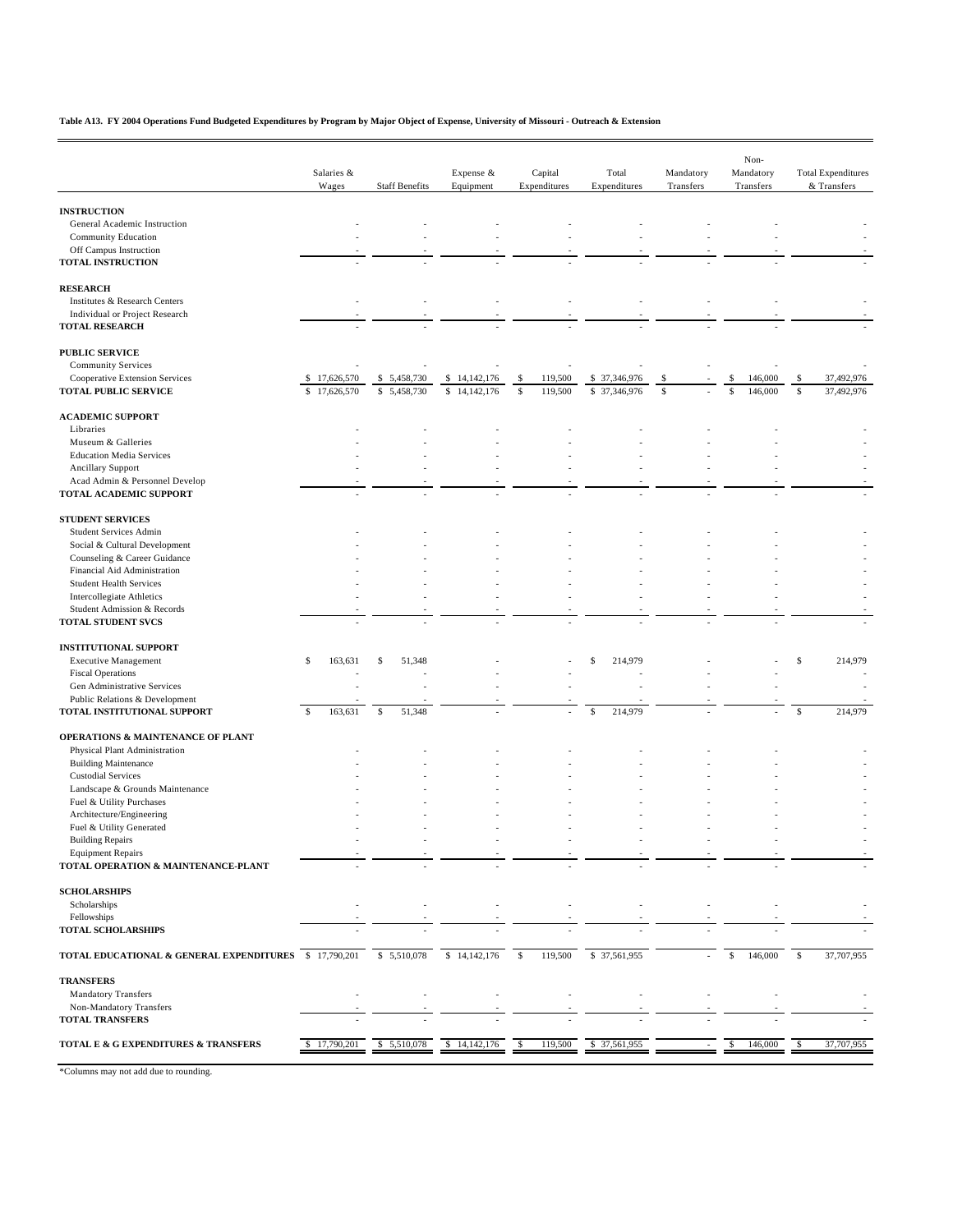**Table A14. FY 2004 Operations Fund Budgeted Expenditures by Program by Major Object of Expense, University of Missouri - System Administration**

| <b>INSTRUCTION</b><br>General Academic Instruction<br><b>Community Education</b><br>Off Campus Instruction<br><b>TOTAL INSTRUCTION</b><br><b>RESEARCH</b><br>Institutes & Research Centers<br>Individual or Project Research<br><b>TOTAL RESEARCH</b><br><b>PUBLIC SERVICE</b><br>1,827,190<br>91,995<br>\$<br>7,438,652<br>s<br>4,278,655<br>\$1,240,812<br>\$<br>\$<br>\$7,438,652<br><b>Community Services</b><br>Cooperative Extension Services<br>$\mathbb S$<br>$\mathbb{S}$<br>7,438,652<br><b>TOTAL PUBLIC SERVICE</b><br>4,278,655<br>\$1,240,812<br>$\mathbb S$<br>1,827,190<br>91,995<br>\$7,438,652<br>S<br><b>ACADEMIC SUPPORT</b><br>$\mathbb{S}$<br>51,001<br>\$<br>Libraries<br>s<br>1,005,236<br>S<br>271,534<br>S<br>3,369,553<br>\$4,697,324<br>4,697,324<br>Museum & Galleries<br>10,710<br>647,910<br><b>Education Media Services</b><br>35,700<br>601,500<br>647,910<br>227,426<br>817,252<br>1,103,816<br>1,103,816<br><b>Ancillary Support</b><br>59,138<br>Acad Admin & Personnel Develop<br>508,638<br>107,248<br>526,602<br>1,142,488<br>1,142,488<br>$\mathbb S$<br>TOTAL ACADEMIC SUPPORT<br>1,777,000<br>$\mathbb S$<br>448,629<br>5,314,907<br>\$<br>51,001<br>$\mathbb S$<br>7,591,538<br>7,591,538<br>Ŝ<br>S<br><b>STUDENT SERVICES</b><br>988.085<br>\$<br>273,205<br>S<br>158,973<br>\$<br>179,552<br>\$1,599,815<br>\$<br>953,796<br><b>Student Services Admin</b><br>S<br>\$<br>(646, 019)<br>Social & Cultural Development<br>Counseling & Career Guidance<br>Financial Aid Administration<br><b>Student Health Services</b><br>Intercollegiate Athletics<br>Student Admission & Records<br><sup>\$</sup><br>179,552<br>\$1,599,815<br><sub>S</sub><br>TOTAL STUDENT SVCS<br>988,085<br>$\mathbb S$<br>273,205<br>\$<br>158,973<br>\$<br>\$<br>(646, 019)<br>953,796<br>÷,<br><b>INSTITUTIONAL SUPPORT</b><br>\$<br>s<br>2,984,753<br>S<br>797,485<br>S<br>162,494<br>3,944,732<br>3,944,732<br><b>Executive Management</b><br>361,957<br>2,082,886<br>2,082,886<br>1,350,324<br>370,605<br><b>Fiscal Operations</b><br>\$(2,191,870)<br>8,918,864<br>6,759,282<br>1,806,611<br>1,714,727<br>s<br>830,113<br>\$11,110,734<br>Gen Administrative Services<br>1,892,783<br>Public Relations & Development<br>944,590<br>253,604<br>504,689<br>189,900<br>1,892,783<br><b>S</b><br>TOTAL INSTITUTIONAL SUPPORT<br>12,038,949<br>S<br>$\mathbb{S}$<br>2,743,867<br>$\mathbb S$<br>1,020,013<br>\$19,031,134<br>\$(2,191,870)<br>16,839,265<br>S<br>3,228,306<br><b>OPERATIONS &amp; MAINTENANCE OF PLANT</b><br>560,894<br>\$<br>155,087<br>$\mathbb{S}$<br>672,989<br>\$<br>683,989<br>Physical Plant Administration<br>s<br>(42,992)<br>S<br>11,000<br>262,715<br>\$<br>250,000<br>$\mathbb S$<br>512,715<br>512,715<br><b>Building Maintenance</b><br><b>Custodial Services</b><br>Landscape & Grounds Maintenance<br>Fuel & Utility Purchases<br>Architecture/Engineering<br>Fuel & Utility Generated<br><b>Building Repairs</b><br><b>Equipment Repairs</b><br>219,723<br>$\mathbb S$<br>250,000<br>\$1,185,704<br><b>S</b><br>TOTAL OPERATION & MAINTENANCE-PLANT<br>560,894<br>S<br>155,087<br>S<br>11,000<br>1,196,704<br><b>SCHOLARSHIPS</b><br>Scholarships<br>Fellowships<br><b>TOTAL SCHOLARSHIPS</b><br>TOTAL EDUCATIONAL & GENERAL EXPENDITURES \$ 19,643,583<br>34,019,955<br>\$ 5,346,039<br>\$10,264,661<br>\$<br>1,592,561<br>\$36,846,843<br>(2,826,889)<br>-S<br><b>TRANSFERS</b><br><b>Mandatory Transfers</b><br>Non-Mandatory Transfers<br>97,762<br>97,762<br><b>TOTAL TRANSFERS</b><br>97.762<br>S<br>97,762<br>TOTAL E & G EXPENDITURES & TRANSFERS<br>19,643,583<br>\$ 5,346,039<br>10,264,661<br>1,592,561<br>\$36,846,843<br>(2,729,127)<br>34,117,717<br>\$<br>S<br>S |  | Salaries &<br>Wages | <b>Staff Benefits</b> | Expense &<br>Equipment | Capital<br>Expenditures | Total<br>Expenditures | Mandatory<br>Transfers | Non-<br>Mandatory<br>Transfers | <b>Total Expenditures</b><br>& Transfers |
|---------------------------------------------------------------------------------------------------------------------------------------------------------------------------------------------------------------------------------------------------------------------------------------------------------------------------------------------------------------------------------------------------------------------------------------------------------------------------------------------------------------------------------------------------------------------------------------------------------------------------------------------------------------------------------------------------------------------------------------------------------------------------------------------------------------------------------------------------------------------------------------------------------------------------------------------------------------------------------------------------------------------------------------------------------------------------------------------------------------------------------------------------------------------------------------------------------------------------------------------------------------------------------------------------------------------------------------------------------------------------------------------------------------------------------------------------------------------------------------------------------------------------------------------------------------------------------------------------------------------------------------------------------------------------------------------------------------------------------------------------------------------------------------------------------------------------------------------------------------------------------------------------------------------------------------------------------------------------------------------------------------------------------------------------------------------------------------------------------------------------------------------------------------------------------------------------------------------------------------------------------------------------------------------------------------------------------------------------------------------------------------------------------------------------------------------------------------------------------------------------------------------------------------------------------------------------------------------------------------------------------------------------------------------------------------------------------------------------------------------------------------------------------------------------------------------------------------------------------------------------------------------------------------------------------------------------------------------------------------------------------------------------------------------------------------------------------------------------------------------------------------------------------------------------------------------------------------------------------------------------------------------------------------------------------------------------------------------------------------------------------------------------------------------------------------------------------------------------------------------------------------------------------------------------------------------------------------------------------------------------------------------------------------------------------------------------------------------------------------|--|---------------------|-----------------------|------------------------|-------------------------|-----------------------|------------------------|--------------------------------|------------------------------------------|
|                                                                                                                                                                                                                                                                                                                                                                                                                                                                                                                                                                                                                                                                                                                                                                                                                                                                                                                                                                                                                                                                                                                                                                                                                                                                                                                                                                                                                                                                                                                                                                                                                                                                                                                                                                                                                                                                                                                                                                                                                                                                                                                                                                                                                                                                                                                                                                                                                                                                                                                                                                                                                                                                                                                                                                                                                                                                                                                                                                                                                                                                                                                                                                                                                                                                                                                                                                                                                                                                                                                                                                                                                                                                                                                                       |  |                     |                       |                        |                         |                       |                        |                                |                                          |
|                                                                                                                                                                                                                                                                                                                                                                                                                                                                                                                                                                                                                                                                                                                                                                                                                                                                                                                                                                                                                                                                                                                                                                                                                                                                                                                                                                                                                                                                                                                                                                                                                                                                                                                                                                                                                                                                                                                                                                                                                                                                                                                                                                                                                                                                                                                                                                                                                                                                                                                                                                                                                                                                                                                                                                                                                                                                                                                                                                                                                                                                                                                                                                                                                                                                                                                                                                                                                                                                                                                                                                                                                                                                                                                                       |  |                     |                       |                        |                         |                       |                        |                                |                                          |
|                                                                                                                                                                                                                                                                                                                                                                                                                                                                                                                                                                                                                                                                                                                                                                                                                                                                                                                                                                                                                                                                                                                                                                                                                                                                                                                                                                                                                                                                                                                                                                                                                                                                                                                                                                                                                                                                                                                                                                                                                                                                                                                                                                                                                                                                                                                                                                                                                                                                                                                                                                                                                                                                                                                                                                                                                                                                                                                                                                                                                                                                                                                                                                                                                                                                                                                                                                                                                                                                                                                                                                                                                                                                                                                                       |  |                     |                       |                        |                         |                       |                        |                                |                                          |
|                                                                                                                                                                                                                                                                                                                                                                                                                                                                                                                                                                                                                                                                                                                                                                                                                                                                                                                                                                                                                                                                                                                                                                                                                                                                                                                                                                                                                                                                                                                                                                                                                                                                                                                                                                                                                                                                                                                                                                                                                                                                                                                                                                                                                                                                                                                                                                                                                                                                                                                                                                                                                                                                                                                                                                                                                                                                                                                                                                                                                                                                                                                                                                                                                                                                                                                                                                                                                                                                                                                                                                                                                                                                                                                                       |  |                     |                       |                        |                         |                       |                        |                                |                                          |
|                                                                                                                                                                                                                                                                                                                                                                                                                                                                                                                                                                                                                                                                                                                                                                                                                                                                                                                                                                                                                                                                                                                                                                                                                                                                                                                                                                                                                                                                                                                                                                                                                                                                                                                                                                                                                                                                                                                                                                                                                                                                                                                                                                                                                                                                                                                                                                                                                                                                                                                                                                                                                                                                                                                                                                                                                                                                                                                                                                                                                                                                                                                                                                                                                                                                                                                                                                                                                                                                                                                                                                                                                                                                                                                                       |  |                     |                       |                        |                         |                       |                        |                                |                                          |
|                                                                                                                                                                                                                                                                                                                                                                                                                                                                                                                                                                                                                                                                                                                                                                                                                                                                                                                                                                                                                                                                                                                                                                                                                                                                                                                                                                                                                                                                                                                                                                                                                                                                                                                                                                                                                                                                                                                                                                                                                                                                                                                                                                                                                                                                                                                                                                                                                                                                                                                                                                                                                                                                                                                                                                                                                                                                                                                                                                                                                                                                                                                                                                                                                                                                                                                                                                                                                                                                                                                                                                                                                                                                                                                                       |  |                     |                       |                        |                         |                       |                        |                                |                                          |
|                                                                                                                                                                                                                                                                                                                                                                                                                                                                                                                                                                                                                                                                                                                                                                                                                                                                                                                                                                                                                                                                                                                                                                                                                                                                                                                                                                                                                                                                                                                                                                                                                                                                                                                                                                                                                                                                                                                                                                                                                                                                                                                                                                                                                                                                                                                                                                                                                                                                                                                                                                                                                                                                                                                                                                                                                                                                                                                                                                                                                                                                                                                                                                                                                                                                                                                                                                                                                                                                                                                                                                                                                                                                                                                                       |  |                     |                       |                        |                         |                       |                        |                                |                                          |
|                                                                                                                                                                                                                                                                                                                                                                                                                                                                                                                                                                                                                                                                                                                                                                                                                                                                                                                                                                                                                                                                                                                                                                                                                                                                                                                                                                                                                                                                                                                                                                                                                                                                                                                                                                                                                                                                                                                                                                                                                                                                                                                                                                                                                                                                                                                                                                                                                                                                                                                                                                                                                                                                                                                                                                                                                                                                                                                                                                                                                                                                                                                                                                                                                                                                                                                                                                                                                                                                                                                                                                                                                                                                                                                                       |  |                     |                       |                        |                         |                       |                        |                                |                                          |
|                                                                                                                                                                                                                                                                                                                                                                                                                                                                                                                                                                                                                                                                                                                                                                                                                                                                                                                                                                                                                                                                                                                                                                                                                                                                                                                                                                                                                                                                                                                                                                                                                                                                                                                                                                                                                                                                                                                                                                                                                                                                                                                                                                                                                                                                                                                                                                                                                                                                                                                                                                                                                                                                                                                                                                                                                                                                                                                                                                                                                                                                                                                                                                                                                                                                                                                                                                                                                                                                                                                                                                                                                                                                                                                                       |  |                     |                       |                        |                         |                       |                        |                                |                                          |
|                                                                                                                                                                                                                                                                                                                                                                                                                                                                                                                                                                                                                                                                                                                                                                                                                                                                                                                                                                                                                                                                                                                                                                                                                                                                                                                                                                                                                                                                                                                                                                                                                                                                                                                                                                                                                                                                                                                                                                                                                                                                                                                                                                                                                                                                                                                                                                                                                                                                                                                                                                                                                                                                                                                                                                                                                                                                                                                                                                                                                                                                                                                                                                                                                                                                                                                                                                                                                                                                                                                                                                                                                                                                                                                                       |  |                     |                       |                        |                         |                       |                        |                                |                                          |
|                                                                                                                                                                                                                                                                                                                                                                                                                                                                                                                                                                                                                                                                                                                                                                                                                                                                                                                                                                                                                                                                                                                                                                                                                                                                                                                                                                                                                                                                                                                                                                                                                                                                                                                                                                                                                                                                                                                                                                                                                                                                                                                                                                                                                                                                                                                                                                                                                                                                                                                                                                                                                                                                                                                                                                                                                                                                                                                                                                                                                                                                                                                                                                                                                                                                                                                                                                                                                                                                                                                                                                                                                                                                                                                                       |  |                     |                       |                        |                         |                       |                        |                                |                                          |
|                                                                                                                                                                                                                                                                                                                                                                                                                                                                                                                                                                                                                                                                                                                                                                                                                                                                                                                                                                                                                                                                                                                                                                                                                                                                                                                                                                                                                                                                                                                                                                                                                                                                                                                                                                                                                                                                                                                                                                                                                                                                                                                                                                                                                                                                                                                                                                                                                                                                                                                                                                                                                                                                                                                                                                                                                                                                                                                                                                                                                                                                                                                                                                                                                                                                                                                                                                                                                                                                                                                                                                                                                                                                                                                                       |  |                     |                       |                        |                         |                       |                        |                                |                                          |
|                                                                                                                                                                                                                                                                                                                                                                                                                                                                                                                                                                                                                                                                                                                                                                                                                                                                                                                                                                                                                                                                                                                                                                                                                                                                                                                                                                                                                                                                                                                                                                                                                                                                                                                                                                                                                                                                                                                                                                                                                                                                                                                                                                                                                                                                                                                                                                                                                                                                                                                                                                                                                                                                                                                                                                                                                                                                                                                                                                                                                                                                                                                                                                                                                                                                                                                                                                                                                                                                                                                                                                                                                                                                                                                                       |  |                     |                       |                        |                         |                       |                        |                                |                                          |
|                                                                                                                                                                                                                                                                                                                                                                                                                                                                                                                                                                                                                                                                                                                                                                                                                                                                                                                                                                                                                                                                                                                                                                                                                                                                                                                                                                                                                                                                                                                                                                                                                                                                                                                                                                                                                                                                                                                                                                                                                                                                                                                                                                                                                                                                                                                                                                                                                                                                                                                                                                                                                                                                                                                                                                                                                                                                                                                                                                                                                                                                                                                                                                                                                                                                                                                                                                                                                                                                                                                                                                                                                                                                                                                                       |  |                     |                       |                        |                         |                       |                        |                                |                                          |
|                                                                                                                                                                                                                                                                                                                                                                                                                                                                                                                                                                                                                                                                                                                                                                                                                                                                                                                                                                                                                                                                                                                                                                                                                                                                                                                                                                                                                                                                                                                                                                                                                                                                                                                                                                                                                                                                                                                                                                                                                                                                                                                                                                                                                                                                                                                                                                                                                                                                                                                                                                                                                                                                                                                                                                                                                                                                                                                                                                                                                                                                                                                                                                                                                                                                                                                                                                                                                                                                                                                                                                                                                                                                                                                                       |  |                     |                       |                        |                         |                       |                        |                                |                                          |
|                                                                                                                                                                                                                                                                                                                                                                                                                                                                                                                                                                                                                                                                                                                                                                                                                                                                                                                                                                                                                                                                                                                                                                                                                                                                                                                                                                                                                                                                                                                                                                                                                                                                                                                                                                                                                                                                                                                                                                                                                                                                                                                                                                                                                                                                                                                                                                                                                                                                                                                                                                                                                                                                                                                                                                                                                                                                                                                                                                                                                                                                                                                                                                                                                                                                                                                                                                                                                                                                                                                                                                                                                                                                                                                                       |  |                     |                       |                        |                         |                       |                        |                                |                                          |
|                                                                                                                                                                                                                                                                                                                                                                                                                                                                                                                                                                                                                                                                                                                                                                                                                                                                                                                                                                                                                                                                                                                                                                                                                                                                                                                                                                                                                                                                                                                                                                                                                                                                                                                                                                                                                                                                                                                                                                                                                                                                                                                                                                                                                                                                                                                                                                                                                                                                                                                                                                                                                                                                                                                                                                                                                                                                                                                                                                                                                                                                                                                                                                                                                                                                                                                                                                                                                                                                                                                                                                                                                                                                                                                                       |  |                     |                       |                        |                         |                       |                        |                                |                                          |
|                                                                                                                                                                                                                                                                                                                                                                                                                                                                                                                                                                                                                                                                                                                                                                                                                                                                                                                                                                                                                                                                                                                                                                                                                                                                                                                                                                                                                                                                                                                                                                                                                                                                                                                                                                                                                                                                                                                                                                                                                                                                                                                                                                                                                                                                                                                                                                                                                                                                                                                                                                                                                                                                                                                                                                                                                                                                                                                                                                                                                                                                                                                                                                                                                                                                                                                                                                                                                                                                                                                                                                                                                                                                                                                                       |  |                     |                       |                        |                         |                       |                        |                                |                                          |
|                                                                                                                                                                                                                                                                                                                                                                                                                                                                                                                                                                                                                                                                                                                                                                                                                                                                                                                                                                                                                                                                                                                                                                                                                                                                                                                                                                                                                                                                                                                                                                                                                                                                                                                                                                                                                                                                                                                                                                                                                                                                                                                                                                                                                                                                                                                                                                                                                                                                                                                                                                                                                                                                                                                                                                                                                                                                                                                                                                                                                                                                                                                                                                                                                                                                                                                                                                                                                                                                                                                                                                                                                                                                                                                                       |  |                     |                       |                        |                         |                       |                        |                                |                                          |
|                                                                                                                                                                                                                                                                                                                                                                                                                                                                                                                                                                                                                                                                                                                                                                                                                                                                                                                                                                                                                                                                                                                                                                                                                                                                                                                                                                                                                                                                                                                                                                                                                                                                                                                                                                                                                                                                                                                                                                                                                                                                                                                                                                                                                                                                                                                                                                                                                                                                                                                                                                                                                                                                                                                                                                                                                                                                                                                                                                                                                                                                                                                                                                                                                                                                                                                                                                                                                                                                                                                                                                                                                                                                                                                                       |  |                     |                       |                        |                         |                       |                        |                                |                                          |
|                                                                                                                                                                                                                                                                                                                                                                                                                                                                                                                                                                                                                                                                                                                                                                                                                                                                                                                                                                                                                                                                                                                                                                                                                                                                                                                                                                                                                                                                                                                                                                                                                                                                                                                                                                                                                                                                                                                                                                                                                                                                                                                                                                                                                                                                                                                                                                                                                                                                                                                                                                                                                                                                                                                                                                                                                                                                                                                                                                                                                                                                                                                                                                                                                                                                                                                                                                                                                                                                                                                                                                                                                                                                                                                                       |  |                     |                       |                        |                         |                       |                        |                                |                                          |
|                                                                                                                                                                                                                                                                                                                                                                                                                                                                                                                                                                                                                                                                                                                                                                                                                                                                                                                                                                                                                                                                                                                                                                                                                                                                                                                                                                                                                                                                                                                                                                                                                                                                                                                                                                                                                                                                                                                                                                                                                                                                                                                                                                                                                                                                                                                                                                                                                                                                                                                                                                                                                                                                                                                                                                                                                                                                                                                                                                                                                                                                                                                                                                                                                                                                                                                                                                                                                                                                                                                                                                                                                                                                                                                                       |  |                     |                       |                        |                         |                       |                        |                                |                                          |
|                                                                                                                                                                                                                                                                                                                                                                                                                                                                                                                                                                                                                                                                                                                                                                                                                                                                                                                                                                                                                                                                                                                                                                                                                                                                                                                                                                                                                                                                                                                                                                                                                                                                                                                                                                                                                                                                                                                                                                                                                                                                                                                                                                                                                                                                                                                                                                                                                                                                                                                                                                                                                                                                                                                                                                                                                                                                                                                                                                                                                                                                                                                                                                                                                                                                                                                                                                                                                                                                                                                                                                                                                                                                                                                                       |  |                     |                       |                        |                         |                       |                        |                                |                                          |
|                                                                                                                                                                                                                                                                                                                                                                                                                                                                                                                                                                                                                                                                                                                                                                                                                                                                                                                                                                                                                                                                                                                                                                                                                                                                                                                                                                                                                                                                                                                                                                                                                                                                                                                                                                                                                                                                                                                                                                                                                                                                                                                                                                                                                                                                                                                                                                                                                                                                                                                                                                                                                                                                                                                                                                                                                                                                                                                                                                                                                                                                                                                                                                                                                                                                                                                                                                                                                                                                                                                                                                                                                                                                                                                                       |  |                     |                       |                        |                         |                       |                        |                                |                                          |
|                                                                                                                                                                                                                                                                                                                                                                                                                                                                                                                                                                                                                                                                                                                                                                                                                                                                                                                                                                                                                                                                                                                                                                                                                                                                                                                                                                                                                                                                                                                                                                                                                                                                                                                                                                                                                                                                                                                                                                                                                                                                                                                                                                                                                                                                                                                                                                                                                                                                                                                                                                                                                                                                                                                                                                                                                                                                                                                                                                                                                                                                                                                                                                                                                                                                                                                                                                                                                                                                                                                                                                                                                                                                                                                                       |  |                     |                       |                        |                         |                       |                        |                                |                                          |
|                                                                                                                                                                                                                                                                                                                                                                                                                                                                                                                                                                                                                                                                                                                                                                                                                                                                                                                                                                                                                                                                                                                                                                                                                                                                                                                                                                                                                                                                                                                                                                                                                                                                                                                                                                                                                                                                                                                                                                                                                                                                                                                                                                                                                                                                                                                                                                                                                                                                                                                                                                                                                                                                                                                                                                                                                                                                                                                                                                                                                                                                                                                                                                                                                                                                                                                                                                                                                                                                                                                                                                                                                                                                                                                                       |  |                     |                       |                        |                         |                       |                        |                                |                                          |
|                                                                                                                                                                                                                                                                                                                                                                                                                                                                                                                                                                                                                                                                                                                                                                                                                                                                                                                                                                                                                                                                                                                                                                                                                                                                                                                                                                                                                                                                                                                                                                                                                                                                                                                                                                                                                                                                                                                                                                                                                                                                                                                                                                                                                                                                                                                                                                                                                                                                                                                                                                                                                                                                                                                                                                                                                                                                                                                                                                                                                                                                                                                                                                                                                                                                                                                                                                                                                                                                                                                                                                                                                                                                                                                                       |  |                     |                       |                        |                         |                       |                        |                                |                                          |
|                                                                                                                                                                                                                                                                                                                                                                                                                                                                                                                                                                                                                                                                                                                                                                                                                                                                                                                                                                                                                                                                                                                                                                                                                                                                                                                                                                                                                                                                                                                                                                                                                                                                                                                                                                                                                                                                                                                                                                                                                                                                                                                                                                                                                                                                                                                                                                                                                                                                                                                                                                                                                                                                                                                                                                                                                                                                                                                                                                                                                                                                                                                                                                                                                                                                                                                                                                                                                                                                                                                                                                                                                                                                                                                                       |  |                     |                       |                        |                         |                       |                        |                                |                                          |
|                                                                                                                                                                                                                                                                                                                                                                                                                                                                                                                                                                                                                                                                                                                                                                                                                                                                                                                                                                                                                                                                                                                                                                                                                                                                                                                                                                                                                                                                                                                                                                                                                                                                                                                                                                                                                                                                                                                                                                                                                                                                                                                                                                                                                                                                                                                                                                                                                                                                                                                                                                                                                                                                                                                                                                                                                                                                                                                                                                                                                                                                                                                                                                                                                                                                                                                                                                                                                                                                                                                                                                                                                                                                                                                                       |  |                     |                       |                        |                         |                       |                        |                                |                                          |
|                                                                                                                                                                                                                                                                                                                                                                                                                                                                                                                                                                                                                                                                                                                                                                                                                                                                                                                                                                                                                                                                                                                                                                                                                                                                                                                                                                                                                                                                                                                                                                                                                                                                                                                                                                                                                                                                                                                                                                                                                                                                                                                                                                                                                                                                                                                                                                                                                                                                                                                                                                                                                                                                                                                                                                                                                                                                                                                                                                                                                                                                                                                                                                                                                                                                                                                                                                                                                                                                                                                                                                                                                                                                                                                                       |  |                     |                       |                        |                         |                       |                        |                                |                                          |
|                                                                                                                                                                                                                                                                                                                                                                                                                                                                                                                                                                                                                                                                                                                                                                                                                                                                                                                                                                                                                                                                                                                                                                                                                                                                                                                                                                                                                                                                                                                                                                                                                                                                                                                                                                                                                                                                                                                                                                                                                                                                                                                                                                                                                                                                                                                                                                                                                                                                                                                                                                                                                                                                                                                                                                                                                                                                                                                                                                                                                                                                                                                                                                                                                                                                                                                                                                                                                                                                                                                                                                                                                                                                                                                                       |  |                     |                       |                        |                         |                       |                        |                                |                                          |
|                                                                                                                                                                                                                                                                                                                                                                                                                                                                                                                                                                                                                                                                                                                                                                                                                                                                                                                                                                                                                                                                                                                                                                                                                                                                                                                                                                                                                                                                                                                                                                                                                                                                                                                                                                                                                                                                                                                                                                                                                                                                                                                                                                                                                                                                                                                                                                                                                                                                                                                                                                                                                                                                                                                                                                                                                                                                                                                                                                                                                                                                                                                                                                                                                                                                                                                                                                                                                                                                                                                                                                                                                                                                                                                                       |  |                     |                       |                        |                         |                       |                        |                                |                                          |
|                                                                                                                                                                                                                                                                                                                                                                                                                                                                                                                                                                                                                                                                                                                                                                                                                                                                                                                                                                                                                                                                                                                                                                                                                                                                                                                                                                                                                                                                                                                                                                                                                                                                                                                                                                                                                                                                                                                                                                                                                                                                                                                                                                                                                                                                                                                                                                                                                                                                                                                                                                                                                                                                                                                                                                                                                                                                                                                                                                                                                                                                                                                                                                                                                                                                                                                                                                                                                                                                                                                                                                                                                                                                                                                                       |  |                     |                       |                        |                         |                       |                        |                                |                                          |
|                                                                                                                                                                                                                                                                                                                                                                                                                                                                                                                                                                                                                                                                                                                                                                                                                                                                                                                                                                                                                                                                                                                                                                                                                                                                                                                                                                                                                                                                                                                                                                                                                                                                                                                                                                                                                                                                                                                                                                                                                                                                                                                                                                                                                                                                                                                                                                                                                                                                                                                                                                                                                                                                                                                                                                                                                                                                                                                                                                                                                                                                                                                                                                                                                                                                                                                                                                                                                                                                                                                                                                                                                                                                                                                                       |  |                     |                       |                        |                         |                       |                        |                                |                                          |
|                                                                                                                                                                                                                                                                                                                                                                                                                                                                                                                                                                                                                                                                                                                                                                                                                                                                                                                                                                                                                                                                                                                                                                                                                                                                                                                                                                                                                                                                                                                                                                                                                                                                                                                                                                                                                                                                                                                                                                                                                                                                                                                                                                                                                                                                                                                                                                                                                                                                                                                                                                                                                                                                                                                                                                                                                                                                                                                                                                                                                                                                                                                                                                                                                                                                                                                                                                                                                                                                                                                                                                                                                                                                                                                                       |  |                     |                       |                        |                         |                       |                        |                                |                                          |
|                                                                                                                                                                                                                                                                                                                                                                                                                                                                                                                                                                                                                                                                                                                                                                                                                                                                                                                                                                                                                                                                                                                                                                                                                                                                                                                                                                                                                                                                                                                                                                                                                                                                                                                                                                                                                                                                                                                                                                                                                                                                                                                                                                                                                                                                                                                                                                                                                                                                                                                                                                                                                                                                                                                                                                                                                                                                                                                                                                                                                                                                                                                                                                                                                                                                                                                                                                                                                                                                                                                                                                                                                                                                                                                                       |  |                     |                       |                        |                         |                       |                        |                                |                                          |
|                                                                                                                                                                                                                                                                                                                                                                                                                                                                                                                                                                                                                                                                                                                                                                                                                                                                                                                                                                                                                                                                                                                                                                                                                                                                                                                                                                                                                                                                                                                                                                                                                                                                                                                                                                                                                                                                                                                                                                                                                                                                                                                                                                                                                                                                                                                                                                                                                                                                                                                                                                                                                                                                                                                                                                                                                                                                                                                                                                                                                                                                                                                                                                                                                                                                                                                                                                                                                                                                                                                                                                                                                                                                                                                                       |  |                     |                       |                        |                         |                       |                        |                                |                                          |
|                                                                                                                                                                                                                                                                                                                                                                                                                                                                                                                                                                                                                                                                                                                                                                                                                                                                                                                                                                                                                                                                                                                                                                                                                                                                                                                                                                                                                                                                                                                                                                                                                                                                                                                                                                                                                                                                                                                                                                                                                                                                                                                                                                                                                                                                                                                                                                                                                                                                                                                                                                                                                                                                                                                                                                                                                                                                                                                                                                                                                                                                                                                                                                                                                                                                                                                                                                                                                                                                                                                                                                                                                                                                                                                                       |  |                     |                       |                        |                         |                       |                        |                                |                                          |
|                                                                                                                                                                                                                                                                                                                                                                                                                                                                                                                                                                                                                                                                                                                                                                                                                                                                                                                                                                                                                                                                                                                                                                                                                                                                                                                                                                                                                                                                                                                                                                                                                                                                                                                                                                                                                                                                                                                                                                                                                                                                                                                                                                                                                                                                                                                                                                                                                                                                                                                                                                                                                                                                                                                                                                                                                                                                                                                                                                                                                                                                                                                                                                                                                                                                                                                                                                                                                                                                                                                                                                                                                                                                                                                                       |  |                     |                       |                        |                         |                       |                        |                                |                                          |
|                                                                                                                                                                                                                                                                                                                                                                                                                                                                                                                                                                                                                                                                                                                                                                                                                                                                                                                                                                                                                                                                                                                                                                                                                                                                                                                                                                                                                                                                                                                                                                                                                                                                                                                                                                                                                                                                                                                                                                                                                                                                                                                                                                                                                                                                                                                                                                                                                                                                                                                                                                                                                                                                                                                                                                                                                                                                                                                                                                                                                                                                                                                                                                                                                                                                                                                                                                                                                                                                                                                                                                                                                                                                                                                                       |  |                     |                       |                        |                         |                       |                        |                                |                                          |
|                                                                                                                                                                                                                                                                                                                                                                                                                                                                                                                                                                                                                                                                                                                                                                                                                                                                                                                                                                                                                                                                                                                                                                                                                                                                                                                                                                                                                                                                                                                                                                                                                                                                                                                                                                                                                                                                                                                                                                                                                                                                                                                                                                                                                                                                                                                                                                                                                                                                                                                                                                                                                                                                                                                                                                                                                                                                                                                                                                                                                                                                                                                                                                                                                                                                                                                                                                                                                                                                                                                                                                                                                                                                                                                                       |  |                     |                       |                        |                         |                       |                        |                                |                                          |
|                                                                                                                                                                                                                                                                                                                                                                                                                                                                                                                                                                                                                                                                                                                                                                                                                                                                                                                                                                                                                                                                                                                                                                                                                                                                                                                                                                                                                                                                                                                                                                                                                                                                                                                                                                                                                                                                                                                                                                                                                                                                                                                                                                                                                                                                                                                                                                                                                                                                                                                                                                                                                                                                                                                                                                                                                                                                                                                                                                                                                                                                                                                                                                                                                                                                                                                                                                                                                                                                                                                                                                                                                                                                                                                                       |  |                     |                       |                        |                         |                       |                        |                                |                                          |
|                                                                                                                                                                                                                                                                                                                                                                                                                                                                                                                                                                                                                                                                                                                                                                                                                                                                                                                                                                                                                                                                                                                                                                                                                                                                                                                                                                                                                                                                                                                                                                                                                                                                                                                                                                                                                                                                                                                                                                                                                                                                                                                                                                                                                                                                                                                                                                                                                                                                                                                                                                                                                                                                                                                                                                                                                                                                                                                                                                                                                                                                                                                                                                                                                                                                                                                                                                                                                                                                                                                                                                                                                                                                                                                                       |  |                     |                       |                        |                         |                       |                        |                                |                                          |
|                                                                                                                                                                                                                                                                                                                                                                                                                                                                                                                                                                                                                                                                                                                                                                                                                                                                                                                                                                                                                                                                                                                                                                                                                                                                                                                                                                                                                                                                                                                                                                                                                                                                                                                                                                                                                                                                                                                                                                                                                                                                                                                                                                                                                                                                                                                                                                                                                                                                                                                                                                                                                                                                                                                                                                                                                                                                                                                                                                                                                                                                                                                                                                                                                                                                                                                                                                                                                                                                                                                                                                                                                                                                                                                                       |  |                     |                       |                        |                         |                       |                        |                                |                                          |
|                                                                                                                                                                                                                                                                                                                                                                                                                                                                                                                                                                                                                                                                                                                                                                                                                                                                                                                                                                                                                                                                                                                                                                                                                                                                                                                                                                                                                                                                                                                                                                                                                                                                                                                                                                                                                                                                                                                                                                                                                                                                                                                                                                                                                                                                                                                                                                                                                                                                                                                                                                                                                                                                                                                                                                                                                                                                                                                                                                                                                                                                                                                                                                                                                                                                                                                                                                                                                                                                                                                                                                                                                                                                                                                                       |  |                     |                       |                        |                         |                       |                        |                                |                                          |
|                                                                                                                                                                                                                                                                                                                                                                                                                                                                                                                                                                                                                                                                                                                                                                                                                                                                                                                                                                                                                                                                                                                                                                                                                                                                                                                                                                                                                                                                                                                                                                                                                                                                                                                                                                                                                                                                                                                                                                                                                                                                                                                                                                                                                                                                                                                                                                                                                                                                                                                                                                                                                                                                                                                                                                                                                                                                                                                                                                                                                                                                                                                                                                                                                                                                                                                                                                                                                                                                                                                                                                                                                                                                                                                                       |  |                     |                       |                        |                         |                       |                        |                                |                                          |
|                                                                                                                                                                                                                                                                                                                                                                                                                                                                                                                                                                                                                                                                                                                                                                                                                                                                                                                                                                                                                                                                                                                                                                                                                                                                                                                                                                                                                                                                                                                                                                                                                                                                                                                                                                                                                                                                                                                                                                                                                                                                                                                                                                                                                                                                                                                                                                                                                                                                                                                                                                                                                                                                                                                                                                                                                                                                                                                                                                                                                                                                                                                                                                                                                                                                                                                                                                                                                                                                                                                                                                                                                                                                                                                                       |  |                     |                       |                        |                         |                       |                        |                                |                                          |
|                                                                                                                                                                                                                                                                                                                                                                                                                                                                                                                                                                                                                                                                                                                                                                                                                                                                                                                                                                                                                                                                                                                                                                                                                                                                                                                                                                                                                                                                                                                                                                                                                                                                                                                                                                                                                                                                                                                                                                                                                                                                                                                                                                                                                                                                                                                                                                                                                                                                                                                                                                                                                                                                                                                                                                                                                                                                                                                                                                                                                                                                                                                                                                                                                                                                                                                                                                                                                                                                                                                                                                                                                                                                                                                                       |  |                     |                       |                        |                         |                       |                        |                                |                                          |
|                                                                                                                                                                                                                                                                                                                                                                                                                                                                                                                                                                                                                                                                                                                                                                                                                                                                                                                                                                                                                                                                                                                                                                                                                                                                                                                                                                                                                                                                                                                                                                                                                                                                                                                                                                                                                                                                                                                                                                                                                                                                                                                                                                                                                                                                                                                                                                                                                                                                                                                                                                                                                                                                                                                                                                                                                                                                                                                                                                                                                                                                                                                                                                                                                                                                                                                                                                                                                                                                                                                                                                                                                                                                                                                                       |  |                     |                       |                        |                         |                       |                        |                                |                                          |
|                                                                                                                                                                                                                                                                                                                                                                                                                                                                                                                                                                                                                                                                                                                                                                                                                                                                                                                                                                                                                                                                                                                                                                                                                                                                                                                                                                                                                                                                                                                                                                                                                                                                                                                                                                                                                                                                                                                                                                                                                                                                                                                                                                                                                                                                                                                                                                                                                                                                                                                                                                                                                                                                                                                                                                                                                                                                                                                                                                                                                                                                                                                                                                                                                                                                                                                                                                                                                                                                                                                                                                                                                                                                                                                                       |  |                     |                       |                        |                         |                       |                        |                                |                                          |
|                                                                                                                                                                                                                                                                                                                                                                                                                                                                                                                                                                                                                                                                                                                                                                                                                                                                                                                                                                                                                                                                                                                                                                                                                                                                                                                                                                                                                                                                                                                                                                                                                                                                                                                                                                                                                                                                                                                                                                                                                                                                                                                                                                                                                                                                                                                                                                                                                                                                                                                                                                                                                                                                                                                                                                                                                                                                                                                                                                                                                                                                                                                                                                                                                                                                                                                                                                                                                                                                                                                                                                                                                                                                                                                                       |  |                     |                       |                        |                         |                       |                        |                                |                                          |
|                                                                                                                                                                                                                                                                                                                                                                                                                                                                                                                                                                                                                                                                                                                                                                                                                                                                                                                                                                                                                                                                                                                                                                                                                                                                                                                                                                                                                                                                                                                                                                                                                                                                                                                                                                                                                                                                                                                                                                                                                                                                                                                                                                                                                                                                                                                                                                                                                                                                                                                                                                                                                                                                                                                                                                                                                                                                                                                                                                                                                                                                                                                                                                                                                                                                                                                                                                                                                                                                                                                                                                                                                                                                                                                                       |  |                     |                       |                        |                         |                       |                        |                                |                                          |
|                                                                                                                                                                                                                                                                                                                                                                                                                                                                                                                                                                                                                                                                                                                                                                                                                                                                                                                                                                                                                                                                                                                                                                                                                                                                                                                                                                                                                                                                                                                                                                                                                                                                                                                                                                                                                                                                                                                                                                                                                                                                                                                                                                                                                                                                                                                                                                                                                                                                                                                                                                                                                                                                                                                                                                                                                                                                                                                                                                                                                                                                                                                                                                                                                                                                                                                                                                                                                                                                                                                                                                                                                                                                                                                                       |  |                     |                       |                        |                         |                       |                        |                                |                                          |
|                                                                                                                                                                                                                                                                                                                                                                                                                                                                                                                                                                                                                                                                                                                                                                                                                                                                                                                                                                                                                                                                                                                                                                                                                                                                                                                                                                                                                                                                                                                                                                                                                                                                                                                                                                                                                                                                                                                                                                                                                                                                                                                                                                                                                                                                                                                                                                                                                                                                                                                                                                                                                                                                                                                                                                                                                                                                                                                                                                                                                                                                                                                                                                                                                                                                                                                                                                                                                                                                                                                                                                                                                                                                                                                                       |  |                     |                       |                        |                         |                       |                        |                                |                                          |
|                                                                                                                                                                                                                                                                                                                                                                                                                                                                                                                                                                                                                                                                                                                                                                                                                                                                                                                                                                                                                                                                                                                                                                                                                                                                                                                                                                                                                                                                                                                                                                                                                                                                                                                                                                                                                                                                                                                                                                                                                                                                                                                                                                                                                                                                                                                                                                                                                                                                                                                                                                                                                                                                                                                                                                                                                                                                                                                                                                                                                                                                                                                                                                                                                                                                                                                                                                                                                                                                                                                                                                                                                                                                                                                                       |  |                     |                       |                        |                         |                       |                        |                                |                                          |
|                                                                                                                                                                                                                                                                                                                                                                                                                                                                                                                                                                                                                                                                                                                                                                                                                                                                                                                                                                                                                                                                                                                                                                                                                                                                                                                                                                                                                                                                                                                                                                                                                                                                                                                                                                                                                                                                                                                                                                                                                                                                                                                                                                                                                                                                                                                                                                                                                                                                                                                                                                                                                                                                                                                                                                                                                                                                                                                                                                                                                                                                                                                                                                                                                                                                                                                                                                                                                                                                                                                                                                                                                                                                                                                                       |  |                     |                       |                        |                         |                       |                        |                                |                                          |